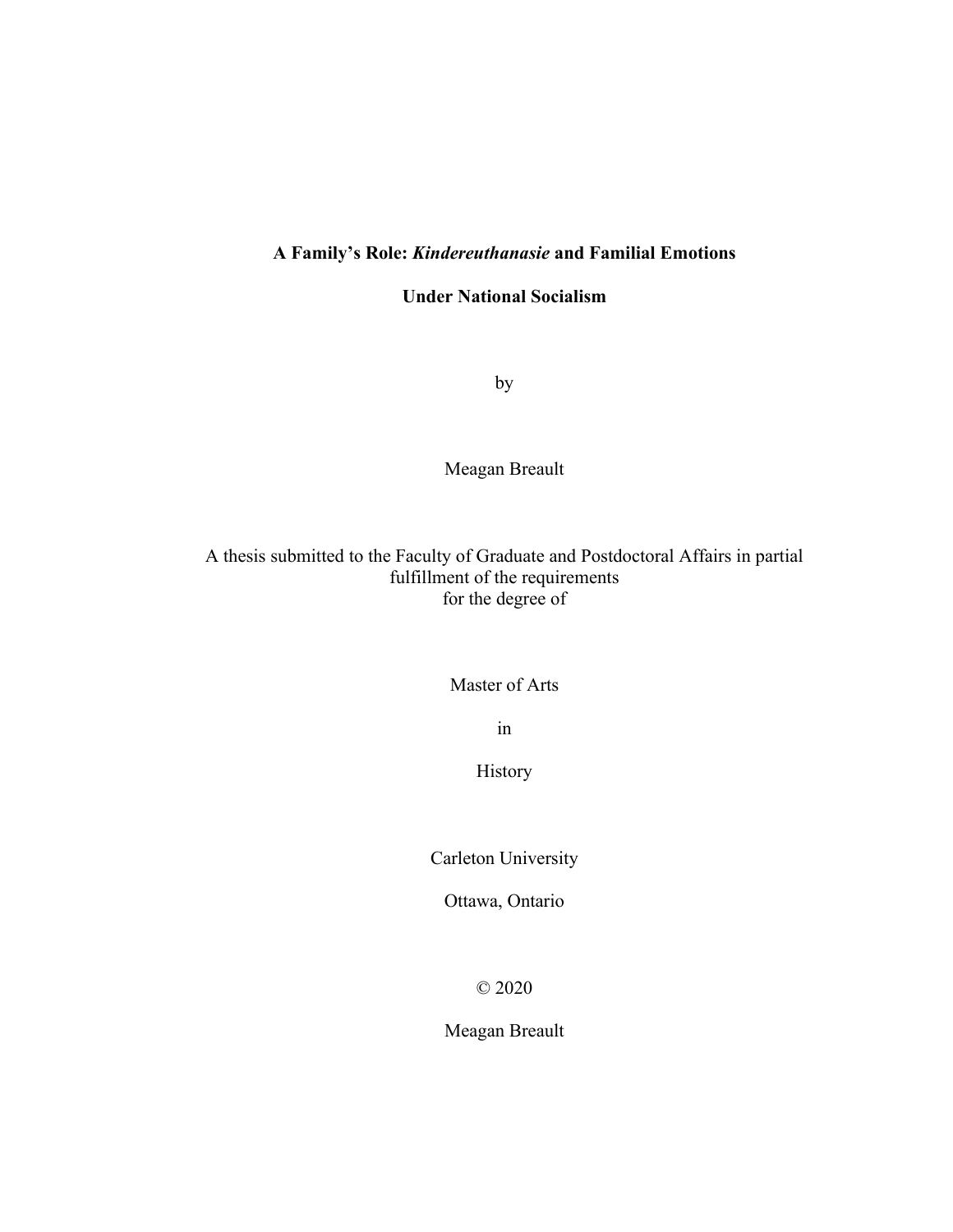# <span id="page-1-0"></span>**Abstract**

During the National Socialist period, the Third Reich murdered over 200,000 disabled individuals because the Nazis deemed them "life unworthy of life." While historians have conceptualized the violence of official Nazi policy and perpetrators, the role of individual families has largely been overlooked. This thesis utilizes a history of emotions framework to analyze the position of the family in this violence, particularly in how parents of children's euthanasia victims acted during the Second World War and how they portrayed their actions after the fall of the Nazi regime. Postwar testimonies demonstrate that parents did play an active part (sometimes unknowingly) in the program and its postwar legacies through their emotional navigation of consent, acceptance of institutionalization, and opposition. In all three instances, despite the differing approaches to the Nazi "life unworthy of life" idea, parents portrayed their emotions and actions as being influenced by what was best for their children.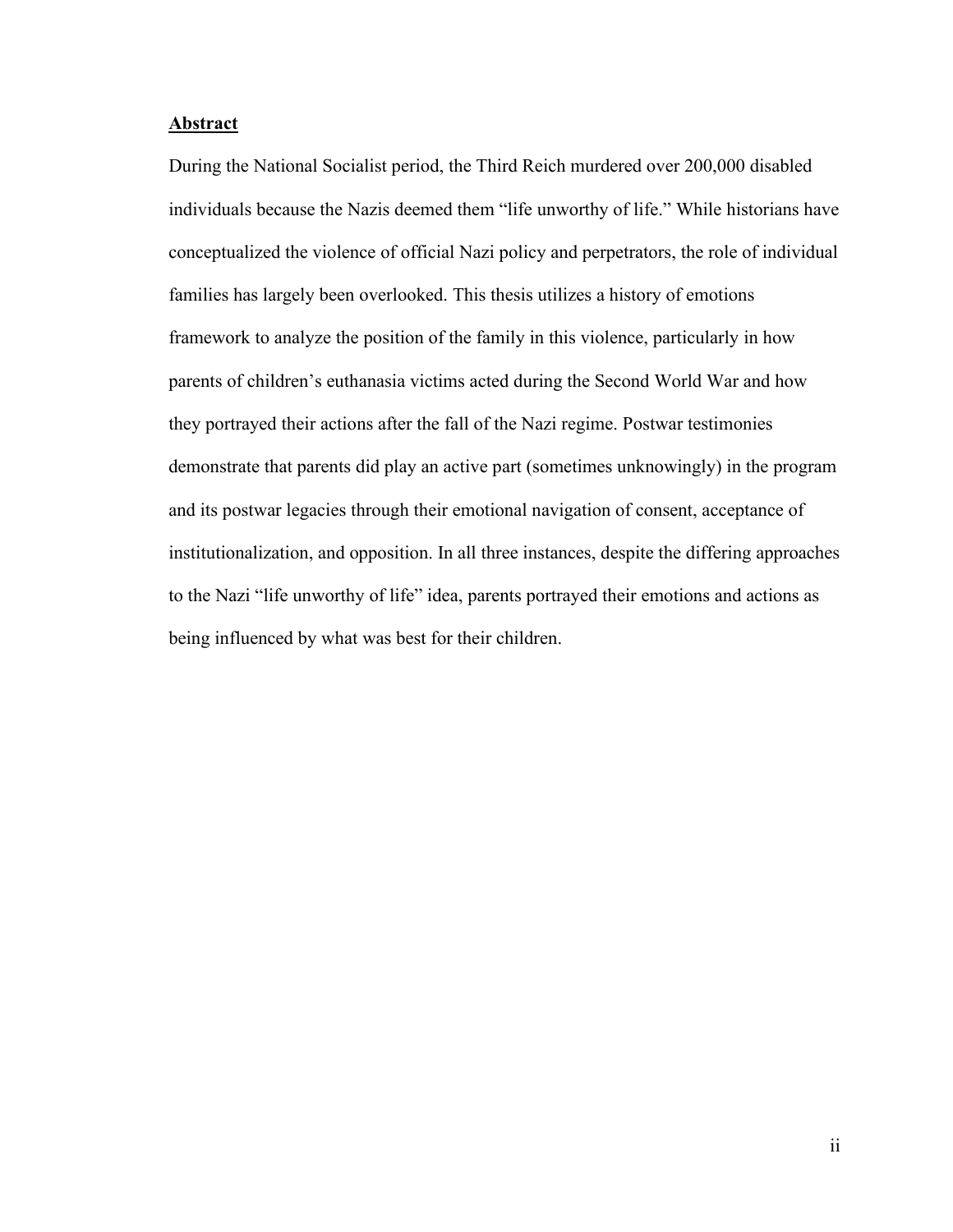#### <span id="page-2-0"></span>**Acknowledgements**

First of all, I want to recognize my family and friends who have offered unwavering support over the last few years. To my parents, sister, and boyfriend, I thank you for the continued encouragement and willingness to always listen. I could not have completed this project without you. To my fellow classmates, colleagues, and friends, I would like to acknowledge the role you played in making my MA experience a success. In particular: Sabrina Schoch who I could always confide in and made my experience that much more enjoyable; Merle Ingenfeld, Helen Kennedy, Tyla Betke, and Brittany Long who provided opportunities to have engaging conversation when I needed a break; and Breanna Lester for keeping me sane during our tenure as co-chairs of the Underhill Colloquium. You were all instrumental in my time at Carleton.

I would also like to thank the academic and administrative staff of the History Department who have assisted me throughout my time at Carleton University. In particular, I would like to thank my supervisor Dr. Jennifer Evans for the time that she put into reading, editing, and giving me invaluable advice. Not only did her dedication help me to complete this work, but her assistance in helping me apply for numerous travel awards allowed me to travel to Germany to conduct my archival research in the first place. I would also like to thank Dr. Marshall and Dr. Casteel for reading my thesis and being a part of my thesis committee. Additionally, I also need to thank Joan White for always being available to answer my questions.

Finally, I would like to extend my deepest gratitude to the staff and archivists at the Hessisches Hauptstaatsarchiv, Nürnberg Staatsarchiv, and the Hadamar Memorial Museum. Without their instrumental guidance, this project would not have been possible.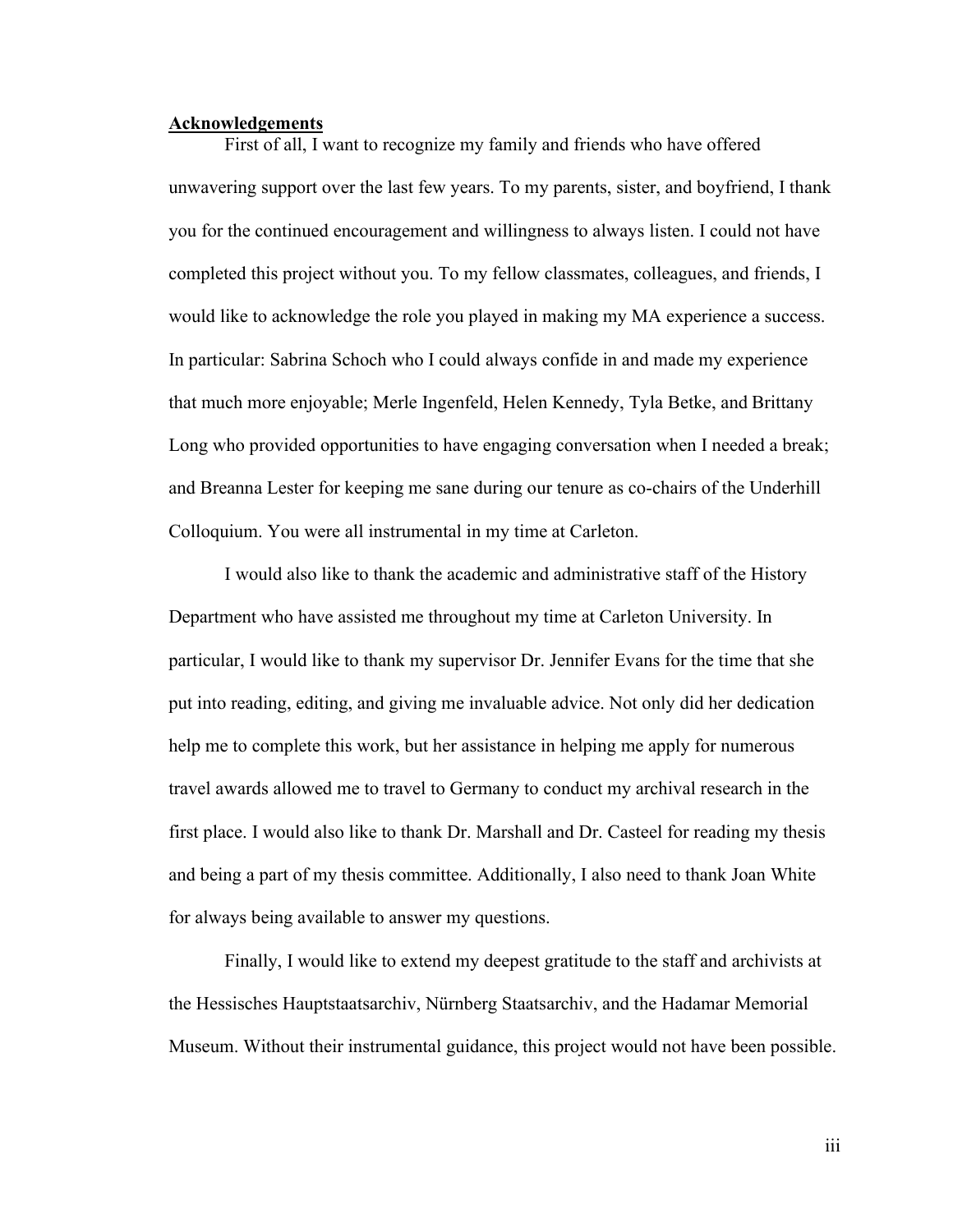# <span id="page-3-0"></span>**Table of Contents**

| Chapter One- Parental Consent as an Empathetic Choice in an Emotional Regime  29 |
|----------------------------------------------------------------------------------|
| Chapter Two- Acceptance and Parental Trust in the Nazi Emotional Regime 62       |
| Chapter Three- Parental Opposition: Emotional Script, Memory, and Justice 92     |
|                                                                                  |
|                                                                                  |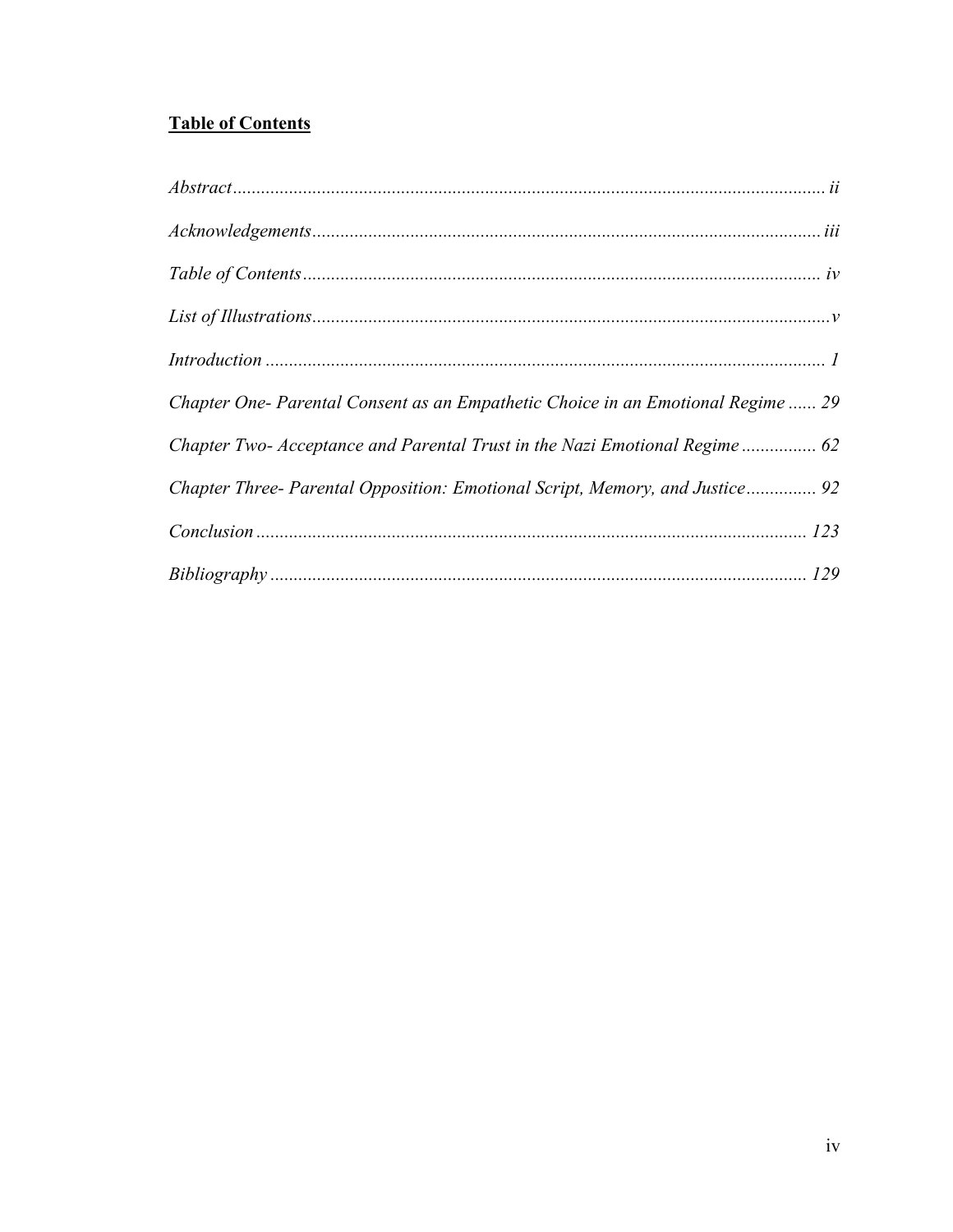# <span id="page-4-0"></span>**List of Illustrations**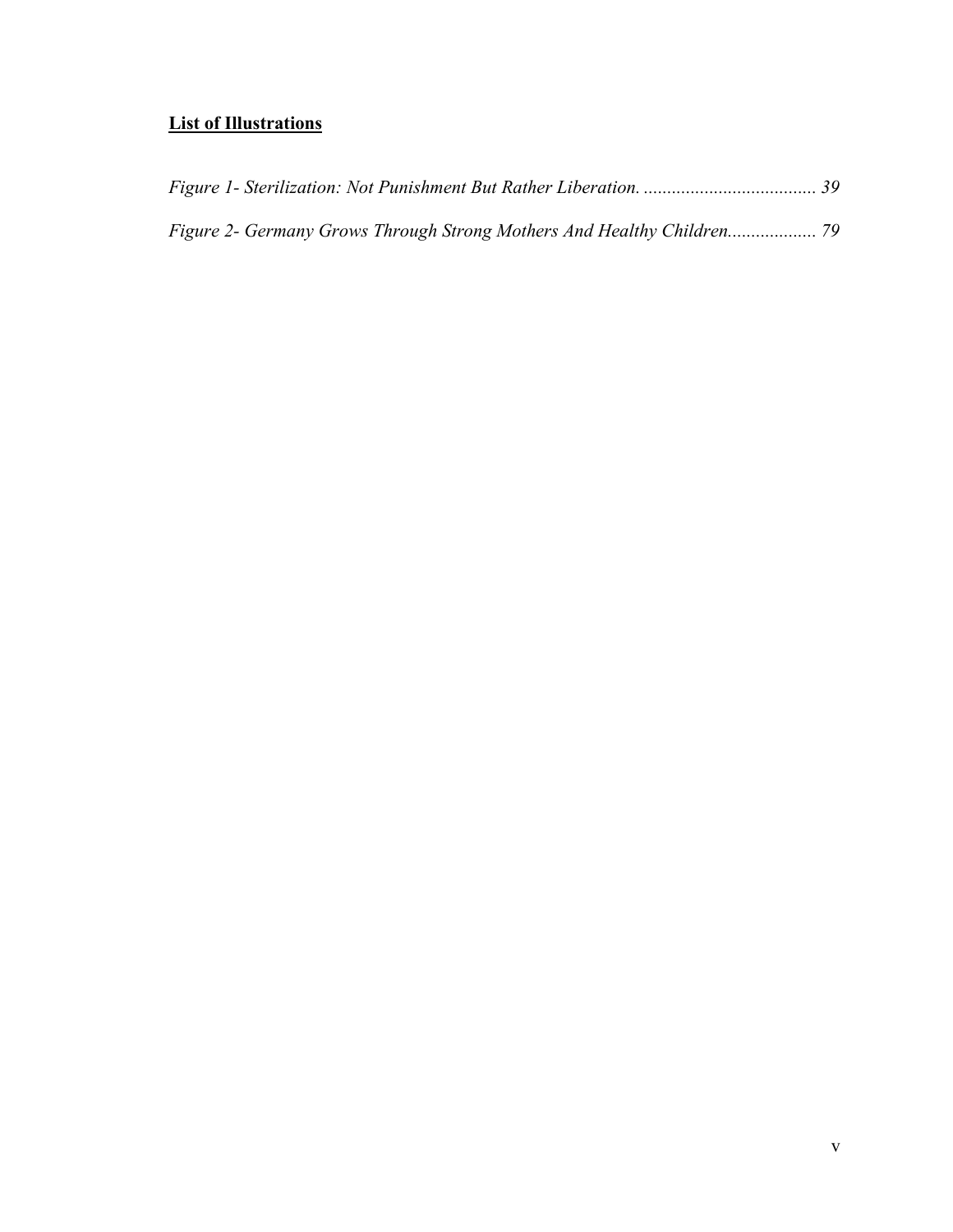# <span id="page-5-0"></span>**Introduction**

Franz Faber: "Ulli, Sweetheart? Guess what? You're going on a little trip. To the country. There's a special place for special boys and girls like you. It's like a castle with a big park, lots of grass and trees and fresh air. And do you know what, Ulli? You can kick a ball and fly a kite and run and find worms and do somersaults in the grass, like other boys..."

Sabina Faber: "I'm so glad you finally changed your mind."

Franz Faber: "Tomorrow morning, a bus is going to come—"

Sabina Faber: "Sweetheart, I know. I know it's hard. I'm going to miss him too. But we always knew we couldn't put it off forever. And you know it's the right thing to do. They'll be able to care for him. He'll have friends, and we can visit him—"

Franz Faber: "We can't visit him! They're not there to be cared for. They're taken there to die. They're a 'burden to the state.' They are not children. They are 'life unworthy of life."

Sabina Faber: "That's— Franz, there's no way that's possible…You knew this?! All this time, you knew they were doing this?!"

Franz Faber: "They know about him."<sup>1</sup>

*-X Company,* Season One Episode Eight

Even though I had been studying the history of eugenics, Germany, and the

Holocaust for several years, my first interaction with German euthanasia came from a

popularized television show, *X Company.* The Canadian produced series about Allied

spies based in Canada details the character of SS officer Franz Faber. The portrayal of

Faber becomes complicated when the audience discovers that he has a young son with

down syndrome who he must hide due to the nature of his job and climate of eugenics at

the time. Later in the season when another soldier discovers his secret, Faber decides

along with his wife, to end the life of his son himself rather than send Ulli to what he

<sup>&</sup>lt;sup>1</sup> *X Company*, season 1, episode 8, "Into the Fire," directed by Craig Viveiroes, aired 8 April 2015, on CBC, https://gem.cbc.ca/media/x-company/season-1/episode-8/38e815a-0094c6bd88d.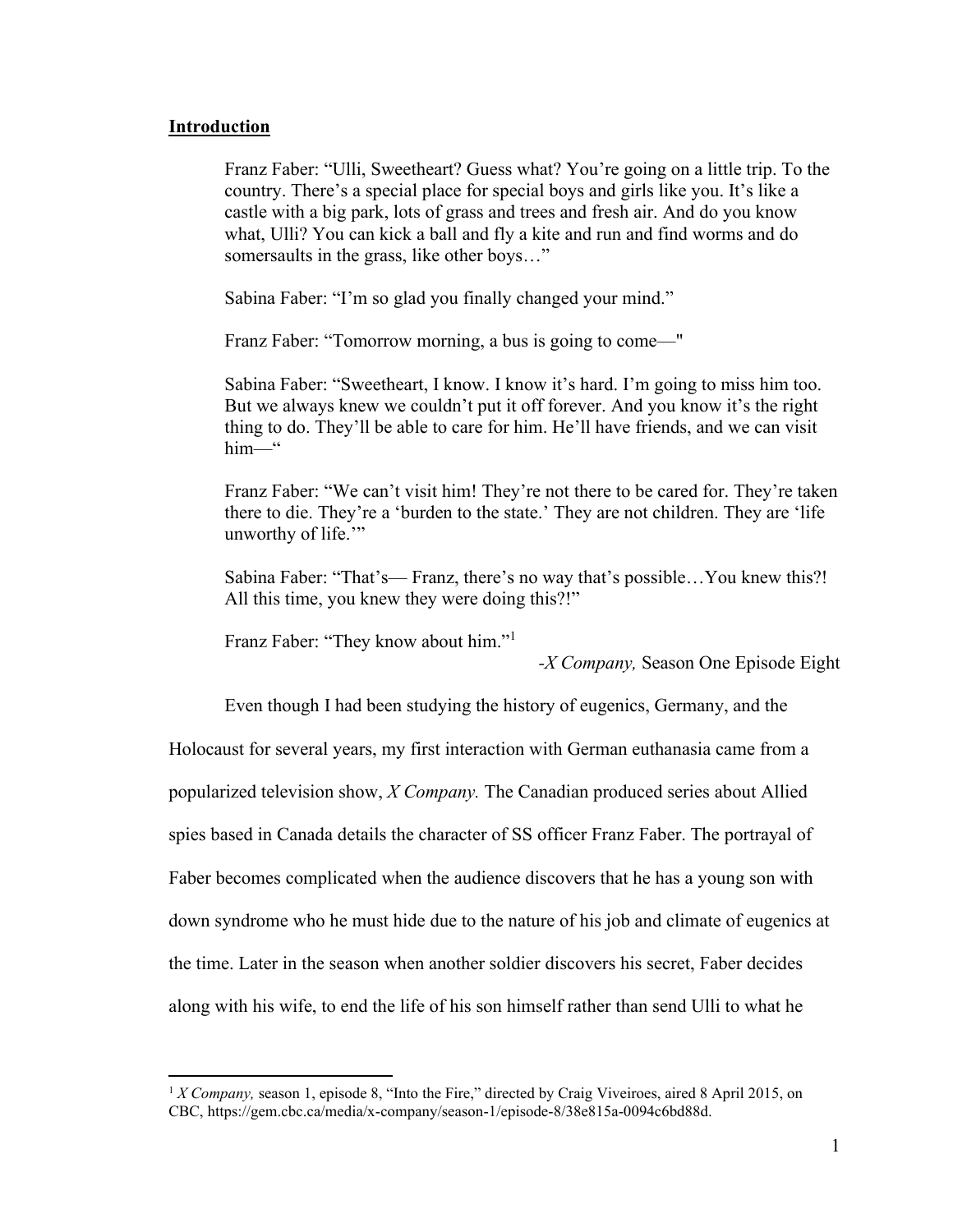knew to be mass killing facilities.<sup>2</sup> Throughout the rest of the series, the audience watches as Faber struggles to cope with his feelings as well as his role in his child's death. While this is a fictionalized depiction of what it was like to be a parent during the era of German euthanasia, the storyline sparked my historical interest in the topic. I sought to determine what occurred during the German euthanasia program and how parents fit into the situation. I was curious about how well researched this aspect of the euthanasia program was, including what we know and can gather from parental accounts.

The history of *Kindereuthanasie* or the Children's Euthanasia program*,* while not as extensive as German Holocaust literature, is actually well researched. A survey of the literature provides a vivid explanation of how the rise of extreme eugenics and prejudice against disabled individuals under Nazism led to the death of thousands of children with disabilities. Prominent German and English language scholars have established a burgeoning historiography of disability, eugenics, and euthanasia that sought to ascribe these killings to factors such as racial ideology, cost cutting benefits, and seeing these children as the "Other" in society all while focusing on the actions of the government that enacted the policies and the doctors, nurses, and caregivers who implemented the actions. Yet, the literature barely addresses the role of the family, if any, in this violence. This project utilizes that overlooked source base, using familial testimonies of postwar court cases and a history of emotions framework to yield new ways of examining euthanasia through the interactions and feelings of parents.

<sup>2</sup> *X Company,* season 1, episode 7, "Quislings," directed by Craig Viveiroes, aired 1 April 2015, on CBC, https://gem.cbc.ca/media/x-company/season-1/episode-7/38e815a-00916938b1c; *X Company,* season 1, episode 8, "Into the Fire," directed by Craig Viveiroes, aired 8 April 2015, on CBC, https://gem.cbc.ca/media/x-company/season-1/episode-8/38e815a-0094c6bd88d.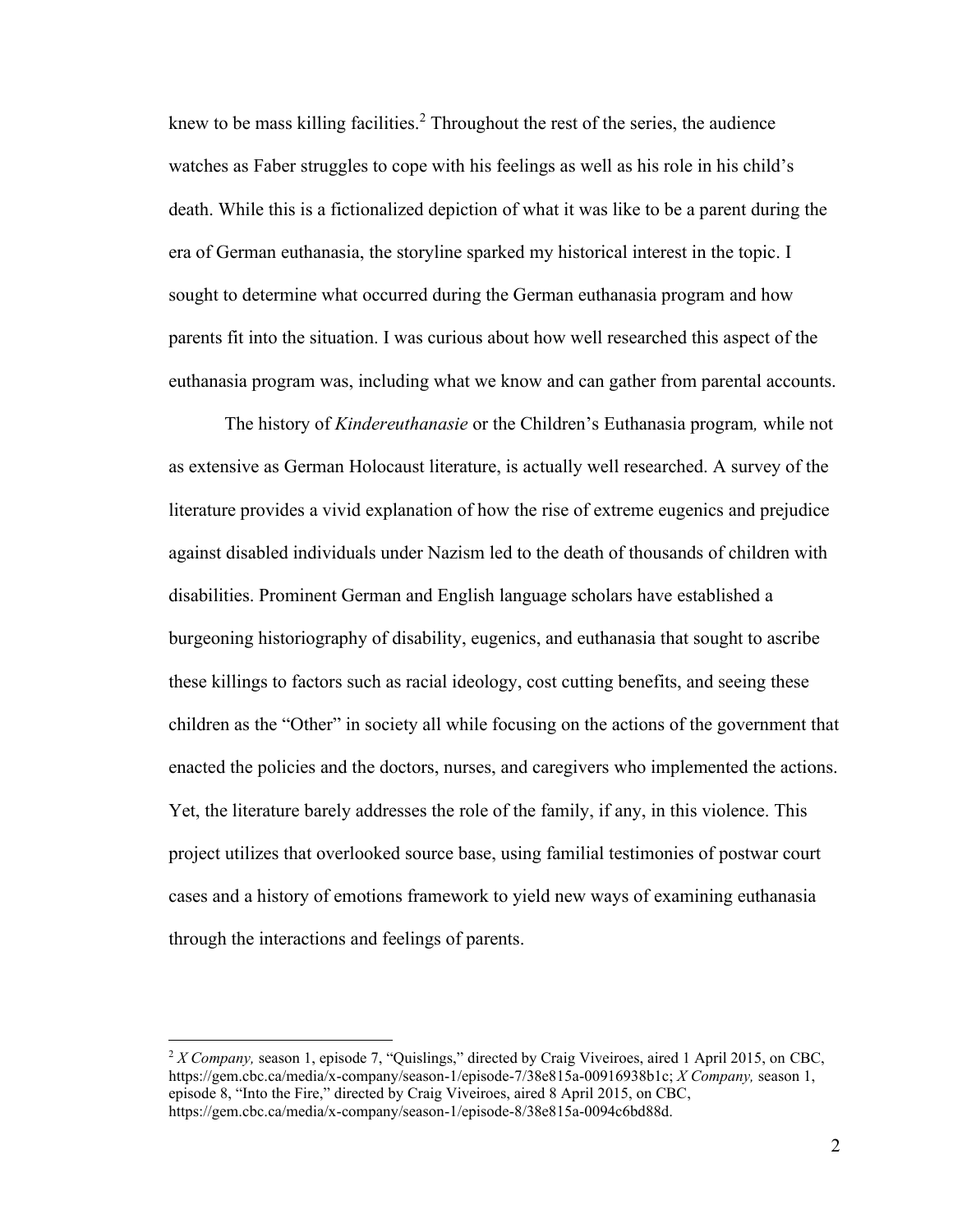### *Kindereuthanasie***: The National Socialist Agenda of Death**

After Adolf Hitler and the National Socialist regime assumed power in 1933, it was not just Jews, homosexuals, and gypsies who faced prejudice, restrictive policies, and death as a result of Nazi laws. The government also targeted people who were disabled or mentally ill. While exact numbers are difficult to identify, scholars estimate that the official state-sanctioned program in Germany killed more than 5,000 children and 70,000 adults with another 200,000 killed by injection or starvation after the program's end during a period know as wild euthanasia.<sup>3</sup> The Nazis built upon past ideas of disability as abnormal and eugenic ideas of the mentally or physically "unfit" to create an ideology within racial science that stigmatized disabled populations, especially children, as a threat to the healthy body of the Third Reich.<sup>4</sup>

During the nineteenth century, two new interrelated forms of ideology and "science" emerged in the form of Darwinism and eugenics. Although not usually considered as a racial ideology per se, the Nazis could and did use Darwin's scientific theories along with eugenics as justification for the persecution of unfit individuals in Third Reich society. Darwinism utilized Herbert Spencer's idea of survival of the fittest, which established ideas of natural selection and became used as a weapon or form of discrimination against class and hereditary illness. <sup>5</sup> The latter science was coined

<sup>4</sup> Similar sentiments about "threats" in society also arose in Canada around the same time. For example, Dr Helen MacMurchy and the National Council of Women campaigned to lock up individuals with "feeblemindedness" because it would return social order and prevent contamination of healthy populations. However, the difference being that these prominent Canadians did not advocate for euthanasia or implement such policies. Geoffrey Reaume, R*emembrance of Patients Past: Patient Life at the Toronto Hospital for the Insane, 1870-1940,* (Toronto: University of Toronto Press, 2012), 32.

<sup>3</sup> Susanne C. Knittel, *The Historical Uncanny: Disability, Ethnicity, and the Politics of Holocaust Memory* (New York: Fordham University Press, 2015), p. 39. Most historians state that *Kindereuthansie* occurred to children ranging from a few months to approximately sixteen or seventeen. Friedlander, *Origins of Nazi Genocide* (Chapel Hill: University of North Carolina Press, 1995), p.61*.*

<sup>5</sup> Hannah Arendt, "Race-Thinking before Racism," *The Review of Politics* 6, no. 1 (1944): 65.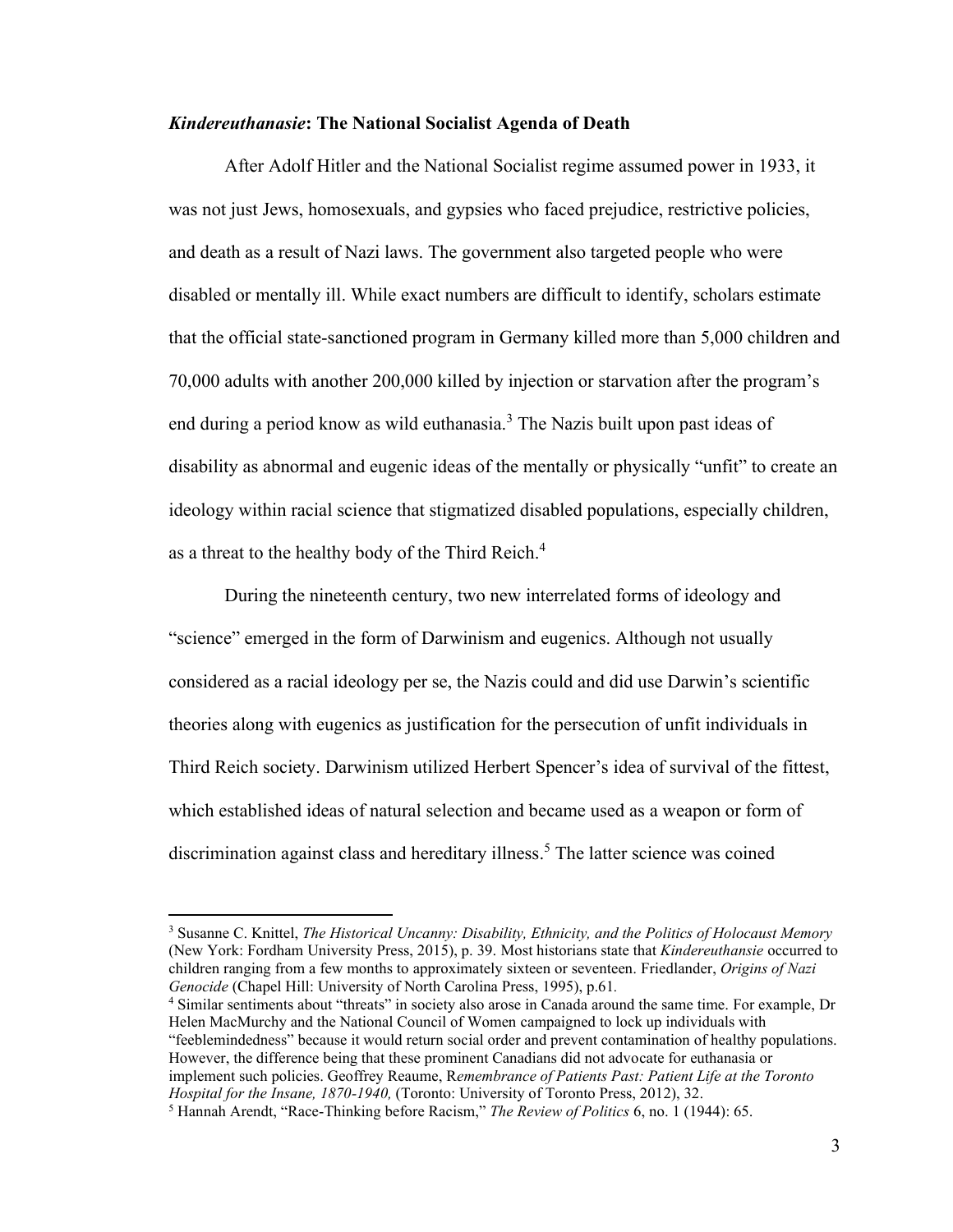"eugenics," meaning "well-born," by Darwin's cousin Francis Galton in 1883.<sup>6</sup> The term eugenics referred to the "science of the improvement of the human race by better breeding."<sup>7</sup> While Darwinism was important, it was the ideology of eugenics that came to fascinate the world. Those who studied eugenics evaluated people's mental and physical fitness, looking for ways to improve or impair the qualities bestowed upon future generations. Eugenics overcame the arbitrary idea of survival of the fittest where people did not know who would rise to the top of the hierarchies. $8$  Two forms of the ideology emerged: positive and negative eugenics. The former encouraged perceived superior races to reproduce, while the latter sought to prevent supposedly inferior populations from procreating.<sup>9</sup> Hitler used both forms of eugenics, but his persecution of the disabled focused on the latter.<sup>10</sup> While eugenic programs were not foreign to other countries (in fact they were quite popular in North America and other European nations), the Nazis practiced a more extreme form of racial science.<sup>11</sup>

Targeting the disabled under National Socialism was intended to cleanse the *Volk* (people) of "diseased" individuals that were perceived to be degrading the healthy body of the nation. In *Mein Kampf*, Hitler argued that "the right of personal freedom recedes before the duty to preserve the race…It is a half measure to let incurably sick people

<sup>6</sup> Friedlander, *Origins of Nazi Genocide*, 4.

<sup>7</sup> American eugenicists Charles Davenport, quoted in Friedlander, *Origins of Nazi Genocide,* 4.

<sup>8</sup> Arendt, "Race Thinking Before Racism," 65-67.

<sup>9</sup> Eric Ehrenreich, *The Nazi Ancestral Proof: Genealogy, Racial Science, and the Final Solution* (Bloomington, IN: Indiana University Press, 2007), p. 15.

<sup>10</sup> Michael Burleigh and Wolfgang Wippermann, *The Racial State* (Cambridge: Cambridge University Press, 1991)*,* pp. 48-49.

<sup>11</sup> Carol Poore, "Who Belongs? Disability and the German Nation in Postwar Literature and Film," *German Studies Review* 26, no. 1 (February 2003): 22; Michelle Mouton, *From Nurturing the Nation to Purifying the Volk: Weimar and Nazi Family Policy, 1918-1945* (Cambridge: Cambridge University Press 2007), p. 116.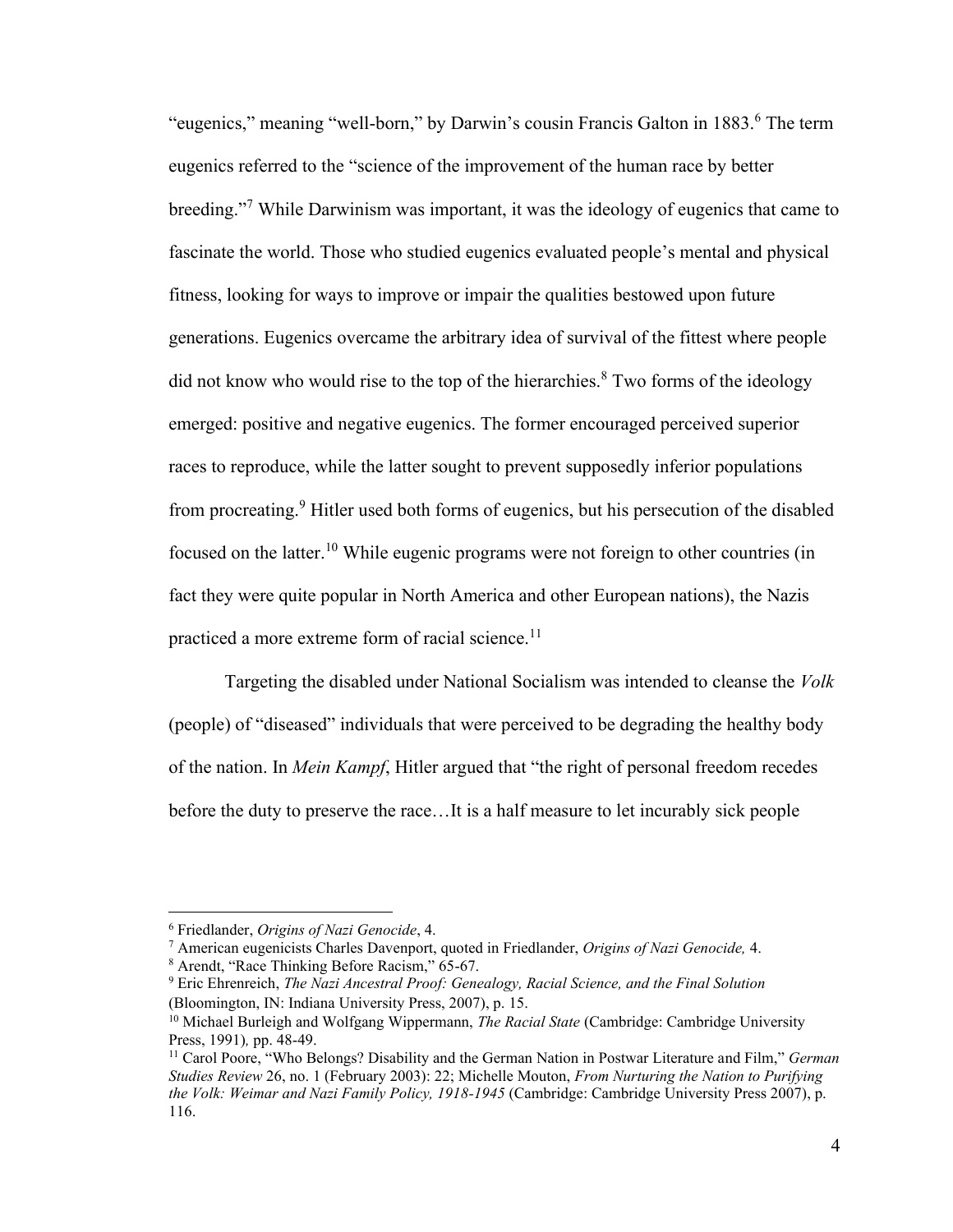steadily contaminate the remaining healthy ones."<sup>12</sup> His first step to preventing further contamination was monitoring the birth of so-called undesirables. The *Law for the Prevention of Offspring with Hereditary Disease* was introduced on 14 July 1933 and came into effect on 1 January 1934. It outlined a program that permitted the compulsory sterilization of individuals suffering from diseases such as congenital mental deficiency, manic-depression, epilepsy, schizophrenia, Huntington's chorea, blindness, deafness, and serious physical deformity.<sup>13</sup>

Hitler recognized that some members of German society might not perceive further measures beyond sterilization as acceptable. Therefore, due to the issue of public perception, Hitler intended to keep the persecution of the disabled populations hidden. He believed the chaos of war would afford cover for the party's actions and provide the perfect chance to rid the nation of its undesirables, hidden from public scrutiny.<sup>14</sup> With war clearly on the horizon, Hitler put a decree in place on 18 August 1939 that made it mandatory for doctors, nurses, and midwives to report malformed children.<sup>15</sup> Children born with Down's Syndrome, hydrocephaly, paralysis, microcephaly, congenital blindness or deafness, and other physical or mental illnesses were subject to this new decree.<sup>16</sup> If professionals found a child matching this description, state health officials

<sup>13</sup> "Law for the Prevention of Offspring with Hereditary Diseases (July 14, 1933)," In US Chief Counsel for the Prosecution of Axis Criminality, *Nazi Conspiracy and Aggression*, Volume 5, Washington, DC: United States Government Printing Office, 1946, 3 Document 3067-PS, pp. 880-83, Translation by Nuremberg and GHI staff, Retrieved from: http://germanhistorydocs.ghi-dc.org/pdf/eng/English30.pdf. For more on the social effects of the focus on the hereditary burden see: Amir Teicher, "Father of the Bride, or the Biologization of Social Animosity in Nazi Germany, 1937–1941," *German History*, accessed at [https://academic.oup.com/gh/advance-article-](https://academic.oup.com/gh/advance-article-abstract/doi/10.1093/gerhis/ghz106/5679621?redirectedFrom=PDF)

[abstract/doi/10.1093/gerhis/ghz106/5679621?redirectedFrom=PDF,](https://academic.oup.com/gh/advance-article-abstract/doi/10.1093/gerhis/ghz106/5679621?redirectedFrom=PDF) forthcoming publication in 2020. <sup>14</sup> Friedlander, *The Origins Of Nazi Genocide*, 39.

<sup>&</sup>lt;sup>12</sup> Adolf Hitler and Ralph Mannheim, *Mein Kampf*, 13<sup>th</sup> ed (Boston: Houghton Mifflin Company, 1995), p. 255.

<sup>15</sup> Friedlander, *The Origins Of Nazi Genocide,* 45.

<sup>16</sup> Suzanne E Evans, *Forgotten Crimes: The Holocaust And People With Disabilities* (Chicago: Ivan R. Dee, 2004), p. 26.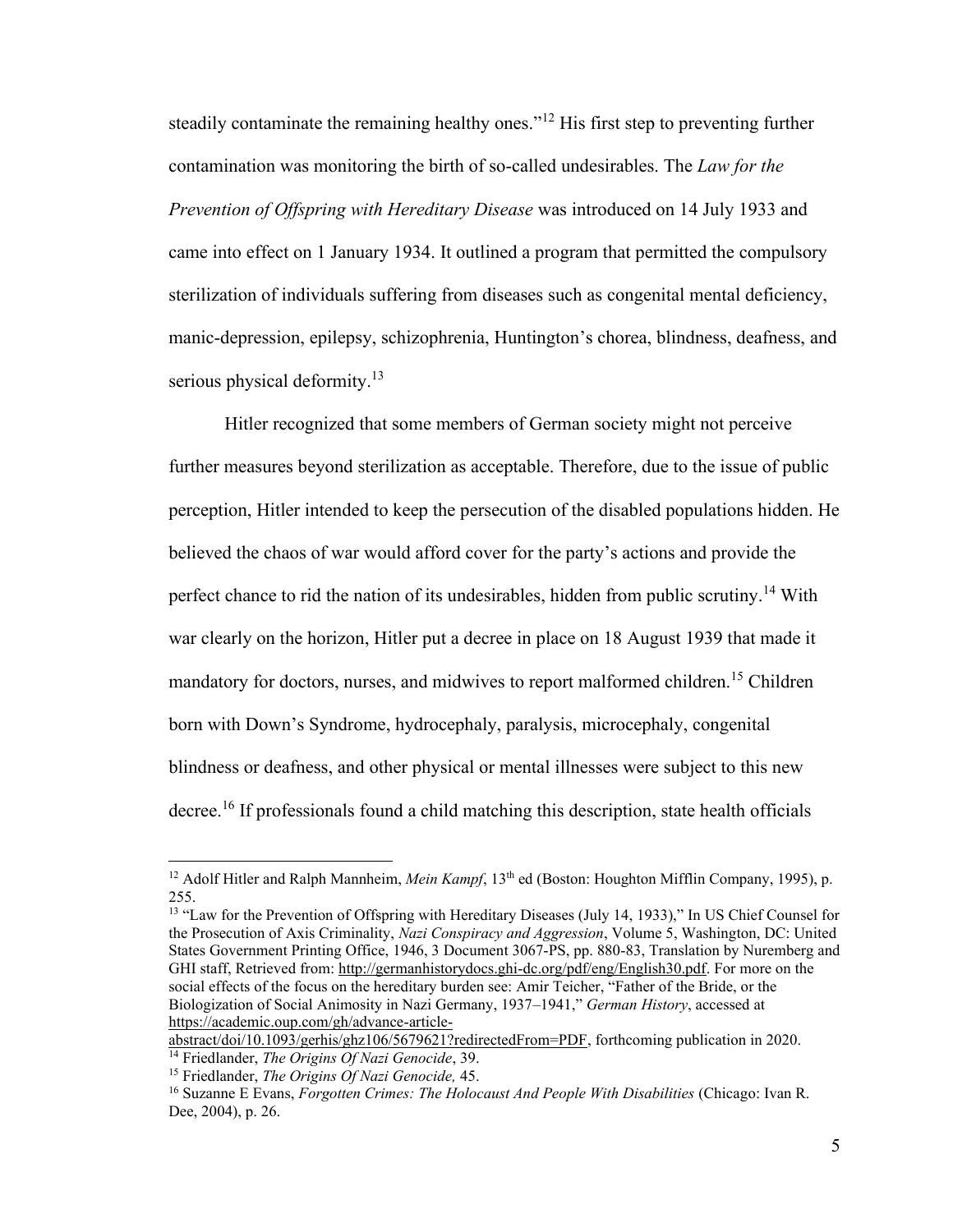had to be informed. The forms would then be analysed by party doctors who would decide whether or not each child should be institutionalized and ultimately euthanized.<sup>17</sup>

To hide the murder of potential inmates, the killing occurred in state-run facilities that officials advertised to the public as special wards for individuals with disabilities.<sup>18</sup> Once in the institutions, the children's actual treatment was far from the paradise that the Third Reich had advertised. Additionally, at the same time as the children's program, the Aktion T4 or T4 program was also happening primarily to adults. The most common methods of killing included gas chambers (most predominant during the T4 period of euthanasia), lethal overdose by injection, and starvation.<sup>19</sup> While the executors of euthanasia did not care how the patients experienced death, they did care how parents and the public interpreted the demise. As the child neared death or even their murder, officials first informed the family that their relative was ill. Soon after they would receive a death notice. Both documents would be sent too late for the relatives to be able to visit their ailing family member before they passed.<sup>20</sup>

Due to backlash from the public and the clergy, Hitler halted the official children's euthanasia program as well as the adult T4 program on 24 August 1941.<sup>21</sup>

<sup>17</sup> Friedlander, *The Origins Of Nazi Genocide,* 45-46.

<sup>18</sup> Friedlander, *The Origins Of Nazi Genocide,* 47; Robert Jay Lifton, *The Nazi Doctors* (New York: Basic Books, 1986), p. 54.

<sup>19</sup> Michael Burleigh and Peter Wipperman, *The Racial State,* 150; Benedict, Shields, and O'Donnell, "Children's "Euthanasia" In Nazi Germany," 514; Patricia Heberer, "'Exitus Heute in Hadamar': The Hadamar Facility and 'Euthanasia' in Nazi Germany" (PhD diss., University of Maryland, 2001)*,* 101; Evans, *Forgotten Crimes*, 32. Using sedatives was advantageous because they were common supplies at institutions so they were not suspicious. Additionally, narcotics like Luminal could cause respiratory distress with repeated dosage, which conveniently often led to illnesses that made death appear natural. <sup>20</sup> Michael Burleigh, *Death and Deliverance: "Euthanasia" in Germany c. 1900-1945* (New York, NY, USA: Cambridge University Press, 1994), p. 105.

<sup>21</sup> Burleigh and Wipperman, *The Racial State,* 149-53. Some individuals began to discover the program such as those who lived near a facility or relatives who witnessed impossible medical history mistakes for their loved one. Also, while the Protestant and Catholic churches within Germany generally went along with Nazism hoping to maintain loyalty to God and Hitler as well as concentrating on maintaining church independence, some of the most vocal opponents of Nazism and euthanasia were those with strong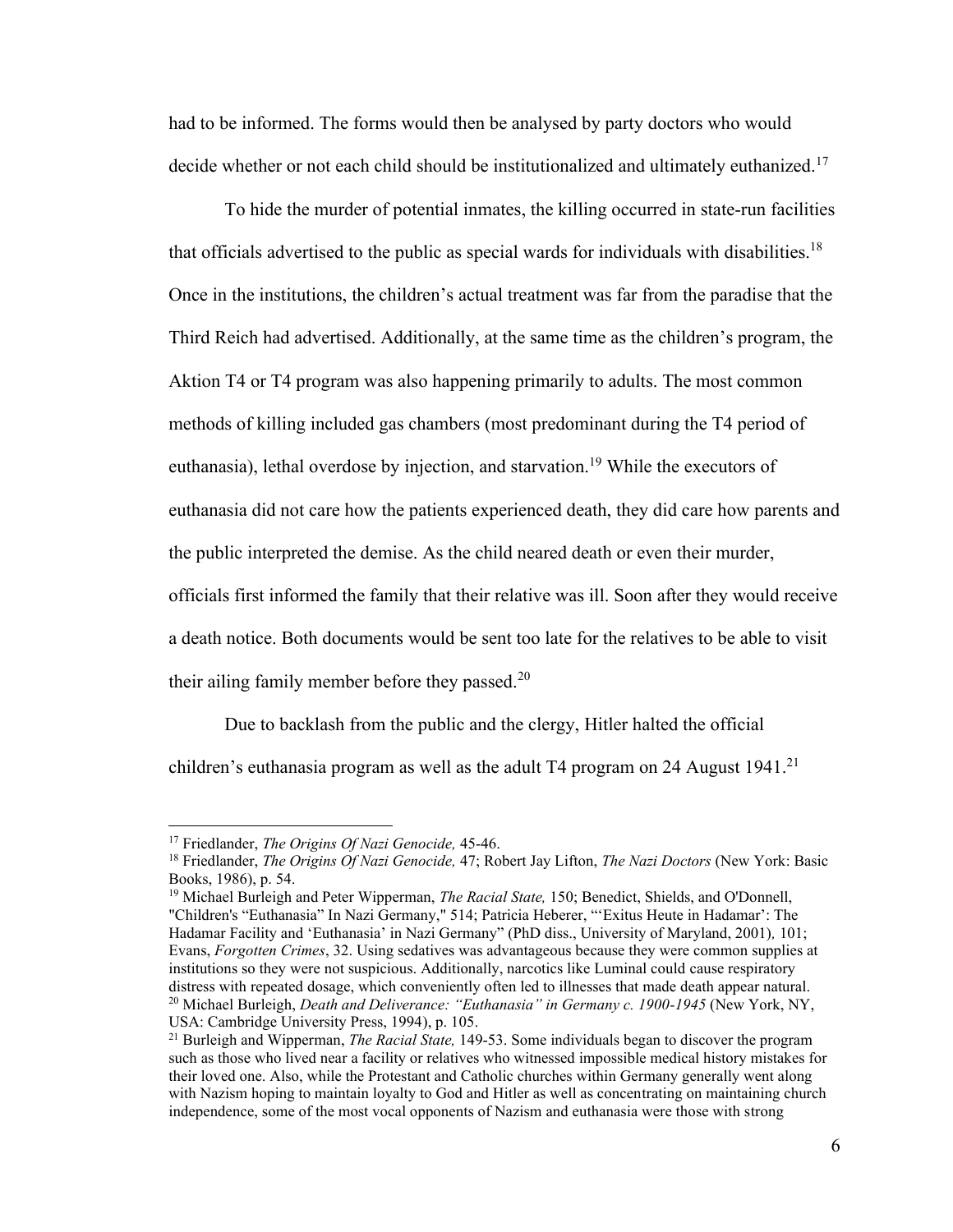However, the killings resumed almost immediately after Hitler's order. A new period of decentralized killing, known as wild euthanasia, then took hold in German facilities.<sup>22</sup> During this period, all of the decisions and actions were controlled by local medical professionals and authorities who wished to continue the work of German racial purity.<sup>23</sup> Wild euthanasia continued throughout the entirety of the war and even after the Nazis were deposed. American military officials reported that in the summer of 1945 patients at Kaufbeuren were still being murdered. As late as September, Allied troops found twenty children starving at Eglfing-Haar.<sup>24</sup> These findings demonstrate that even after the Nazis were deposed some individuals who worked under the Nazi regime still upheld the racial ideology that the Nazis had established and were willing to risk their livelihood to protect Germany from degenerates.

### **Historiography/ Literature Review**

The history of euthanasia is a complex topic. There are roughly three interconnected strands within the historiography that must be taken into account: disability history, eugenics, and the euthanasia killings themselves. To understand the historical legacy of exactly what happened, it is important to examine the historiography of all three individually and in tandem.

religious convictions. The Bishop of Munster famously said in 1941, "If you establish and apply the principle that you can kill 'unproductive' fellow human beings then woe betide us when we become old or frail." He argued that being unproductive was not a sufficient reason to kill another human being. Beth A. Griech-Polelle, *Bishop von Galen: German Catholicism and National Socialism* (Yale University Press, 2002), p. 59; Bishof Clemes August Graf von Galen Sermon in Burleigh and Wipperman, *The Racial State*, 152.

<sup>22</sup> Friedlander, *The Origins Of Nazi Genocide,* 151-52.

<sup>23</sup> Friedlander, *The Origins Of Nazi Genocide*, 153.

<sup>24</sup> Evans, *Forgotten Crimes*, 143-44.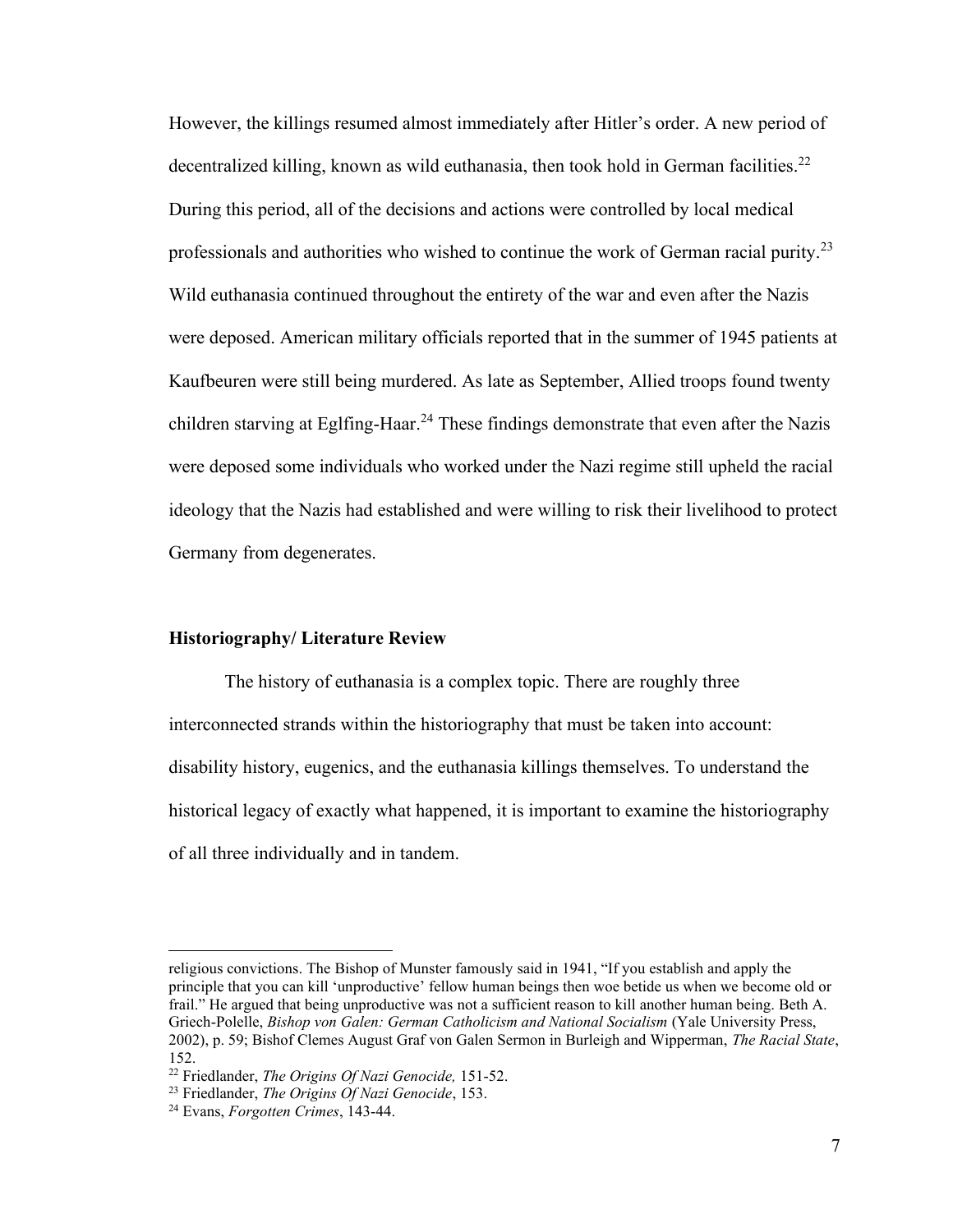An examination of disability studies illuminates past discrimination against disabled populations and how that affected Nazi policy. It also explains how the persecution of the disabled has been remembered in the present. The discipline emerged along with the disability rights movement in the 1960s and 1970s.  $25$  As Adams, Reiss, and Serlin state, "disability studies explores the social, cultural, and political dimensions of the concept of disability and what it means to be disabled."<sup>26</sup> Safford and Safford add that it is essential to remember in the history of disability that the populations in each successive era of history believed that they understood the origins and nature of said flaws as well as how to treat the affected.<sup>27</sup> The exploration of disability as a field of study has typically fallen into two broad categories of analysis: the social model and the medical model.<sup>28</sup>

The study of the social model examines the concept of disability as a dichotomy of abled/disabled, normal/abnormal, et cetera and how that idea of separation both constructs and is constructed by changing societal norms. In *Disability in Twentieth-Century German Culture,* Carol Poore uses a cultural history approach to put disability back into the study of twentieth century Germany by arguing that disability was often the centre of political and social clashes, mainly when it came to assumptions about the body, what it meant to be human, and disruptions of the norm.  $29$  This becomes even more prominent during the Nazi era with the juxtaposition of the healthy versus unfit

<sup>25</sup> Rachel Adams, Benjamin Reiss, and David Serlin, *Keywords for Disability Studies* (New York: New York University Press, 2015), p. 2.

<sup>26</sup> Adams, Reiss, and Serlin, *Keywords for Disability Studies*, 2.

<sup>27</sup> Philip L. Safford and Elizabeth J. Safford, *A History of Childhood and Disability* (New York: Teachers College Press, 1996), p. v.

<sup>28</sup> Rachel Adams, Benjamin Reiss, and David Serlin, "Introduction" in *Keywords for Disability Studies*, ed. Rachel Adams, Benjamin Reiss, and David Serlin (New York: New York University Press, 2015), p. 2. <sup>29</sup> Carol Poore, *Disability in Twentieth-Century German Culture* (Ann Arbor: University of Michigan Press, 2007), pp. xv; xxi.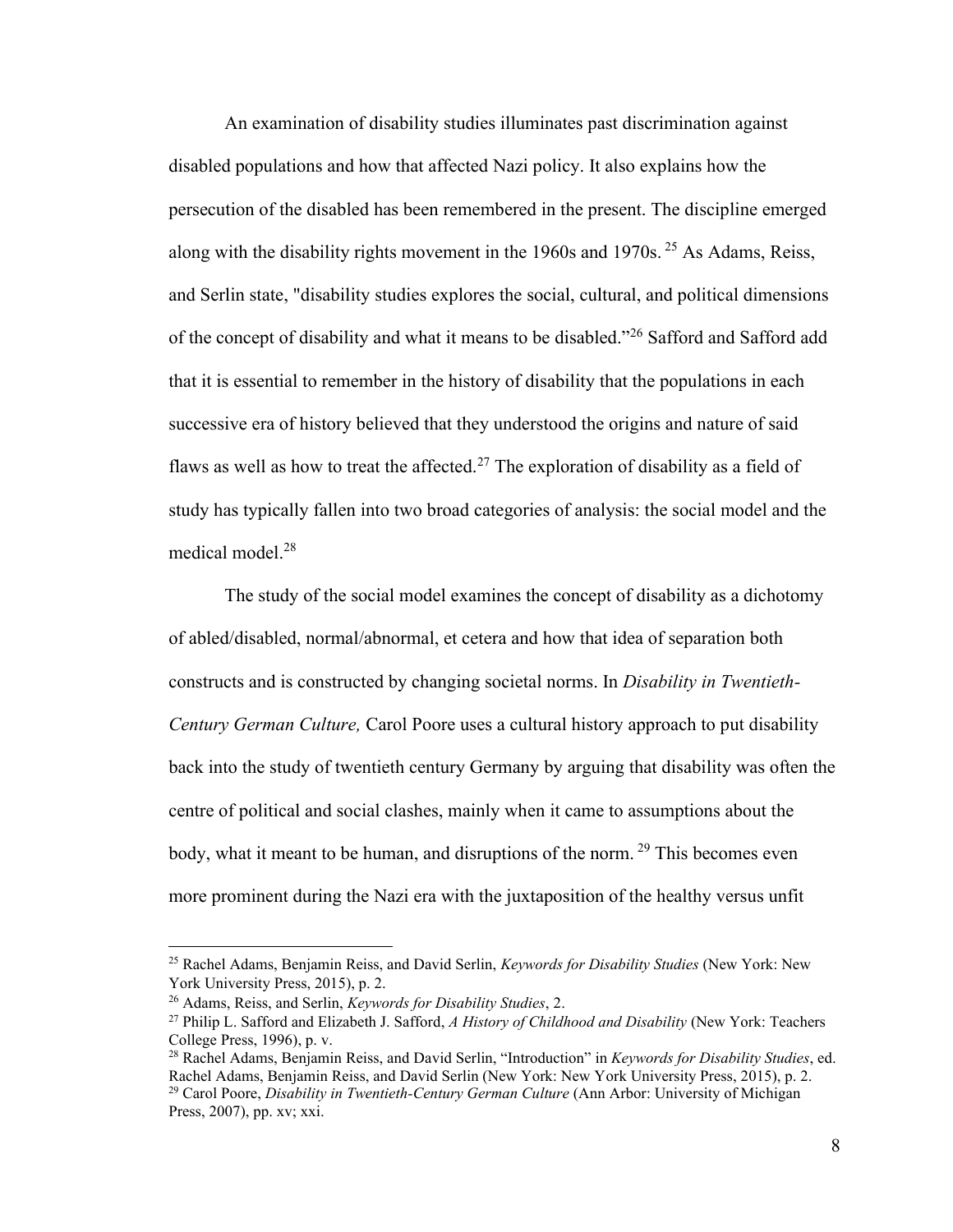body. Kudlick argues that disability is more than just an "Other" in society but also an informative model into constructions such as sexuality, human difference, social values, citizenship, and the connection between the biological and the social in society.<sup>30</sup> Lucas G. Pinheiro, influenced by the works of Carole Pateman's *The Sexual Contract* and Charles M. Mills' *The Racial Contract*, examines this idea of the "Other" further when he illustrates the prejudice that has affected disabled individuals historically and in the present. He argues that disabled individuals are specifically marginalized or oppressed by the modalities, mechanism, and techniques of "ableism," which can sometimes result in violent actions against them falling outside of the idea of justice.<sup>31</sup> This is particularly true in the case of euthanasia when the idea of the "Other" led to the killing of said individuals without consent.

The medical approach is not entirely removed from analysing the social aspects of disability but instead focuses on the examination of disability in terms of medicine. In "Disability History and the History of Emotions," Turner analyses this approach as early as the eighteenth century where he discovers, by looking at emotions, that the seriousness of a patient or disabled individuals' illness was scrutinized by medical institutions and the state to determine if it was possible for the "sorrowful" or "miserable" disabled populations to be happy or maintain productive lives. <sup>32</sup> Adams, Reiss, and Serlin conclude that the notion of shielding the "normal" from the "abnormal" developed as a medical and societal imperative of progress throughout the late nineteenth and early

<sup>30</sup> Catherine J. Kudlick, "Disability History: Why We Need Another 'Other,'" *The American Historical Review* 108, no. 3 (June 2003): 793.

<sup>&</sup>lt;sup>31</sup> Lucas G. Pinheiro, "The Ableist Contract: Intellectual Disability and the Limits of Justice in Kant's Political Thought," in *Disability and Political Theory*, ed. Barbara Arneil and Nancy J. Hirschmann (Cambridge: Cambridge University Press, 2016), 45; 51.

<sup>&</sup>lt;sup>32</sup> David M. Turner, "Disability History and the History of Emotions: Reflections on Eighteenth-Century Britain," *Asclepio* 68, no. 2 (December 7, 2016): 7.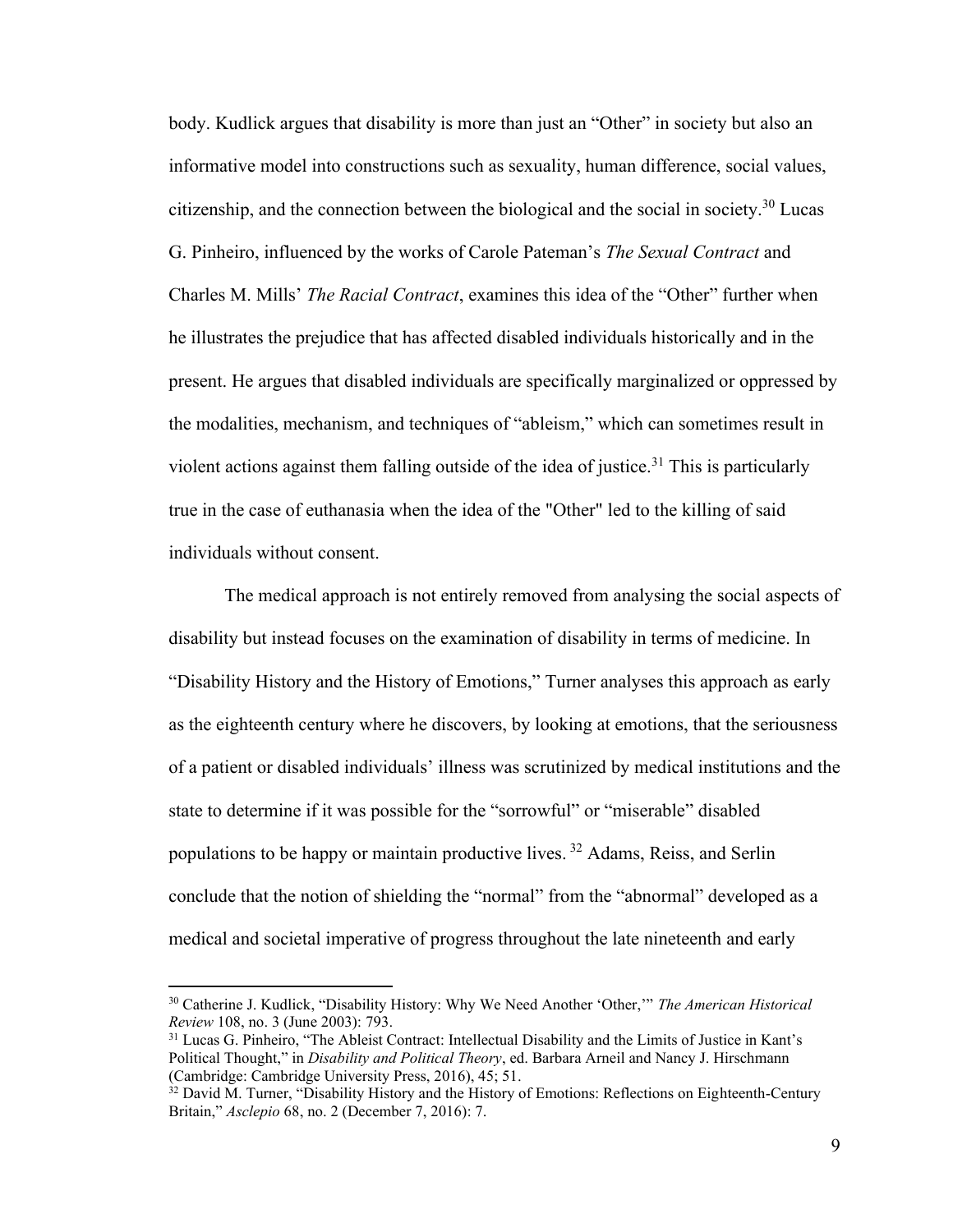twentieth centuries."<sup>33</sup> Stacy Clifford Simplican, in "Manufacturing Anxiety," demonstrates that the process of making disability more than just a social issue, but rather a medical one as well, led to societal anxiety. She argues that this connection allowed medical professionals a greater legitimacy on disability where they could create notions of idiocy as connected to racial inferiority or degeneration.<sup>34</sup> The medical model seeks to understand and scrutinize disability by examining how medicine has perpetuated or aided instances of violence, such as institutionalization and euthanasia in Nazi Germany.

This project continues to explore the dichotomies associated with disability in society and the connection of disability to a medical model by bringing "other" victims and their families back into the mainstream conversation regarding the Holocaust and the Third Reich. As *The Routledge History of Disability* points out, the history of disability is filled with "regressive measures" such as misplaced ideologies, segregated institutions, and pseudo-science (example eugenics) that led to subjugation and stigma.<sup>35</sup> The authors make this point not only as a means of understanding past discrimination but also to help comprehend its legacies to the present. I intend for this research to build upon past frames of analysis but also to explore new dimensions through the connection of disability to eugenics, euthanasia, and the family.

In terms of euthanasia, the concept of disability is intimately intertwined with the study of eugenics since Hitler typically used eugenic ideology to promote his ideas both privately and publicly. While scholars have typically studied eugenics along the lines of

<sup>33</sup> Rachel Adams, Benjamin Reiss, and David Serlin, "Disability" in *Keywords for Disability Studies*, ed. Rachel Adams, Benjamin Reiss, and David Serlin (New York: New York University Press, 2015), p. 6. <sup>34</sup> Stacey Clifford Simplican, "Manufacturing Anxiety: The Medicalization of Mental Defect," in *The Capacity Contract: Intellectual Disability and the Question of Citizenship* (Minneapolis: University of Michigan Press, 2015), p. 49.

<sup>35</sup> Roy Hanes, Ivan Brown, and Nancy E. Hanson, *The Routledge History of Disability* (New York, New York: Routledge, 2017), p. 501.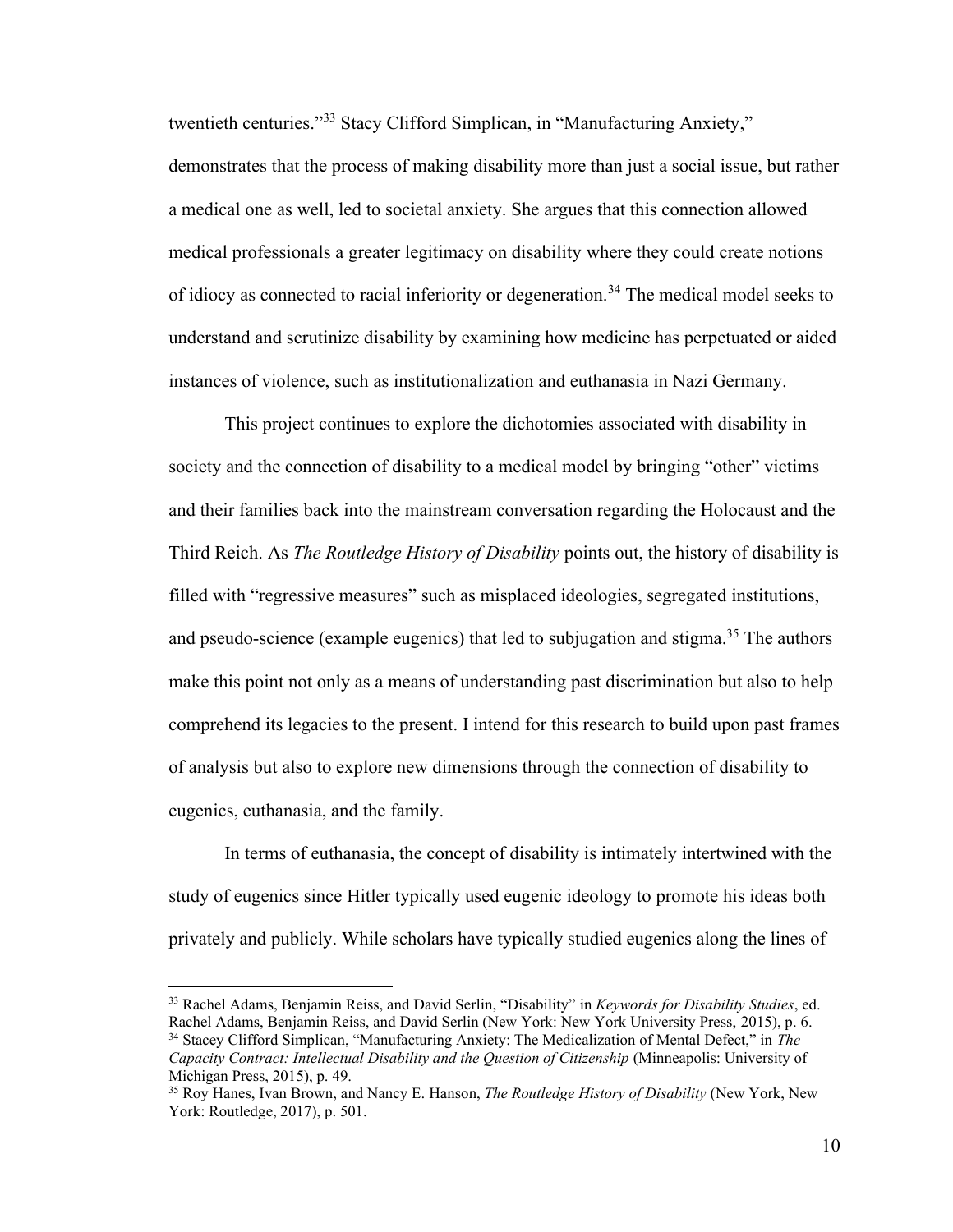its two branches, positive and negative, my focus will remain on the historiography of the negative. This is because while positive eugenics played a role in overall Nazi society, it had little influence in the euthanasia programs. Contrasting the euthanasia and disability histories, eugenics as an object of historical analysis began during the war and has continued to present as historians and society sought to understand the horrors of the war. Hannah Arendt is an example of an early scholar that analyzed the emergence of eugenics. She examines "Race Thinking," which was an ideology that gave way to ideas such as eugenics and racial hygiene by the twentieth century. While she does not look at the use of eugenics during the Second World War through this framework, Arendt demonstrates that race thinking led to ideas about the superiority of the Aryan race and the need to remove the weak from society as well as how they became the base for the Nazis discriminatory policies later.<sup>36</sup>

In the study of eugenics, an examination of power, who holds it, and how is it exercised has been central to understanding its history. Scholars, such as Erika Dyck, emphasize how historically eugenics utilized the power of the state over the individual. In "History of Eugenics Revisited," she argues that the key tenet of eugenic programs was to exercise control and observation over any individual or group who did not meet the state's plan. She further stresses that while eugenics was a transnational ideology at the end of the nineteenth and beginning of the twentieth centuries, nations regionally controlled the exercise of power.<sup>37</sup> In Germany's case, while their ideas were very similar to many other countries around the globe, their actual practices and policies were some of

<sup>36</sup> Arendt, "Race Thinking Before Racism," 58; 66.

<sup>37</sup> Erika Dyck, "History of Eugenics Revisited," *Canadian Bulletin of Medical History* 31, no. 1 (April 2014): 8.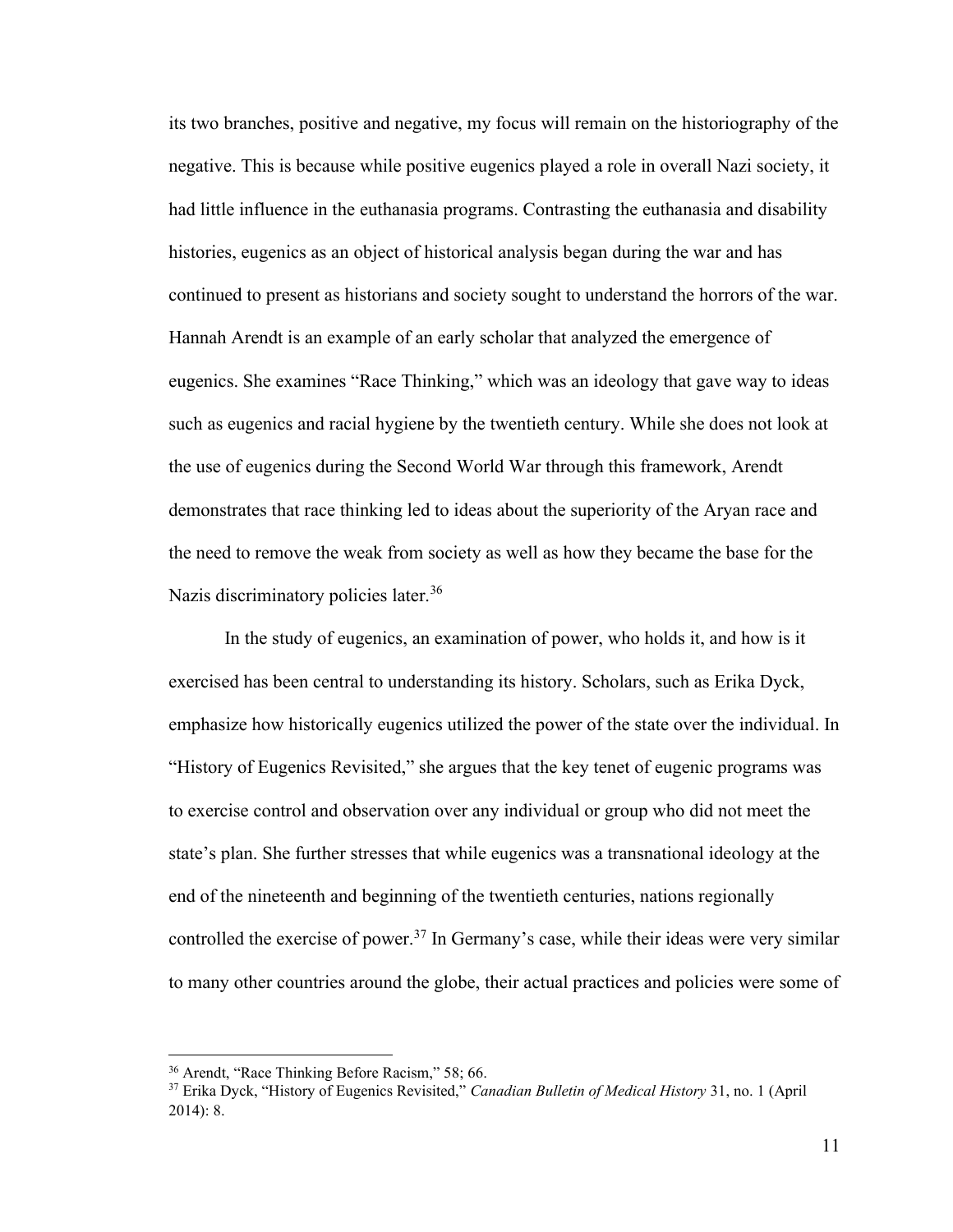the most extreme. Noack and Fangerau also contribute to this notion by demonstrating how professions began to give preference to the health of society over that of one person. They establish that scientists and psychiatrists saw a change in the definition of degeneration over time. It went from being associated with increasing 'hereditary burden' to being synonymous with brain disorders causing mental illness. Along with that change came the belief that society was a biological being, and so-called mental patients had no individual rights if they could threaten all of society.<sup>38</sup>

Scholars Rosemarie Garland Thompson, Lars Grue, and Horst Biesold establish that state eugenics went far beyond control and observation. Studies of eugenics also emphasized the idea of the "unfit." Thompson argues that populations regarded as devalued became targets for eugenics and the cause of that target was justified by the "flaws, excess, deficiencies, or pathologies," in other words disabilities, that society denounced at that time.<sup>39</sup> Thompson, along with Grue, concur that the purpose of targeting a specific population was to rid or remove specific characteristics from society that would be 'harmful.' Since those characteristics were inadvertently attached to people, the Nazis must remove them.<sup>40</sup> As Grue put it "in the 'perfect garden' there was no room for 'disabled' plants, and as a consequence, they had to be removed."<sup>41</sup> Grue also points out that initially removal meant sterilization of the 'unfit' in society but then in certain cases, such as Nazi Germany, murder became justifiable using eugenic terms.<sup>42</sup>

<sup>38</sup> Thorsten Noack and Heiner Fangerau, "Eugenics, Euthanasia, and Aftermath," *International Journal of Mental Health* 36, no. 1 (April 2007): 113-14.

<sup>39</sup> Rosemarie Garland-Thompson, "Eugenics" in *Keywords for Disability Studies*, ed. Rachel Adams, Benjamin Reiss, and David Serlin (New York: New York University Press, 2015), p. 75.

 $40$  Garland-Thompson, "Eugenics," 75; Lars Grue, "Eugenics and Euthanasia – Then and Now," *Scandinavian Journal of Disability Research* 12, no. 1 (March 2010): 3.

<sup>&</sup>lt;sup>41</sup> Grue, "Eugenics and Euthanasia," 3.

<sup>42</sup> Grue, "Eugenics and Euthanasia," 3.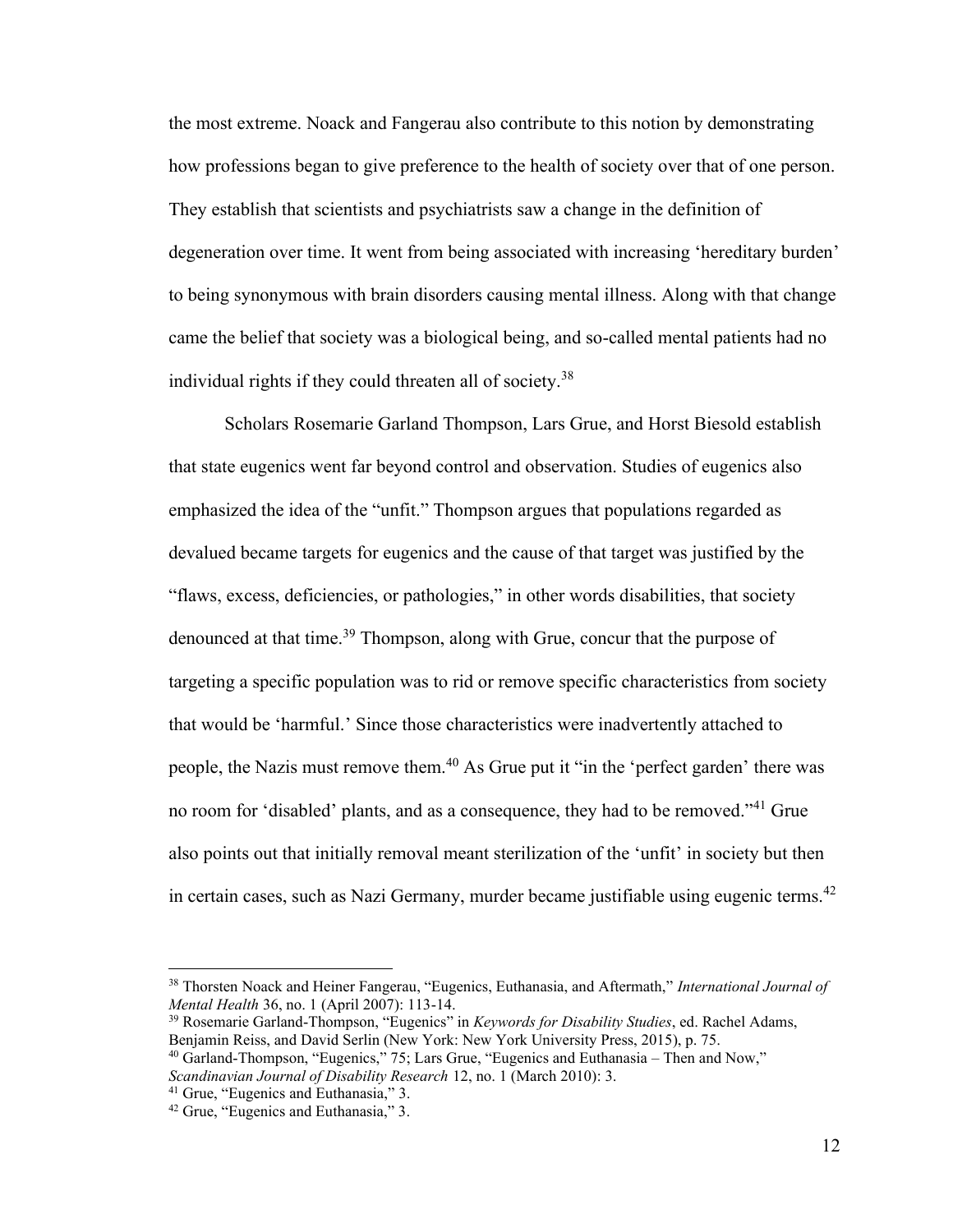Furthermore, Harold Braswell argues the idea of removal began to coincide with notions of life unworthy of life. He finds that as medical authorities gained more power after the late nineteenth century, euthanasia became a common solution to an incurable illness, pain, or disability both for patients that volunteered and those deemed "unworthy of living because of their incurable medical conditions."<sup>43</sup> My research will continue to examine eugenics by attempting to answer how these ideologies later became policies that the Nazis presented to families and how families reacted to the repercussions of their implementation.

While disability and eugenics are central to this project as frames of reference, the history of euthanasia's employment in Germany is essential if one seeks to understand what it meant to have a disability under National Socialism, and why such a gap remains in the history and remembrance of this group of victims. The euthanasia killings were a topic that remained mostly untouched after the Second World War. Academic research generally struggled to make sense of the euthanasia program with a few rare exceptions, such as Ludwig Schlaich's 1947 work *Lebensunwert? Kirche und Innere Mission Wiirttembergs im Kampf gegen die "Vernichtung lebensunwerten Lebens*." <sup>44</sup> It was not until the late 1970s and 1980s that German-language historians of Nazism really began to explore the plight of the disabled through academic research. Some of these included Friedrich Karl Kaul's, *Die Psychiatrie im Strudel der "Euthanasie"* and Kurt Nowak's,

<sup>43</sup> Harold Braswell, "Euthanasia" in *Keywords for Disability Studies*, ed. Rachel Adams, Benjamin Reiss, and David Serlin (New York: New York University Press, 2015), p. 79.

<sup>44</sup> Ludwig Schlaich, *Lebensunwert? Kirche und Innere Mission Württembergs im Kampf gegen die "Vernitung lebensunwerten Lebens"* (Stuttgart 1947) accessed at

https://portal.dnb.de/bookviewer/view/1104141132#page/n0/mode/1up; Heberer, *Exitus Heute in Hadamar,* 204-205.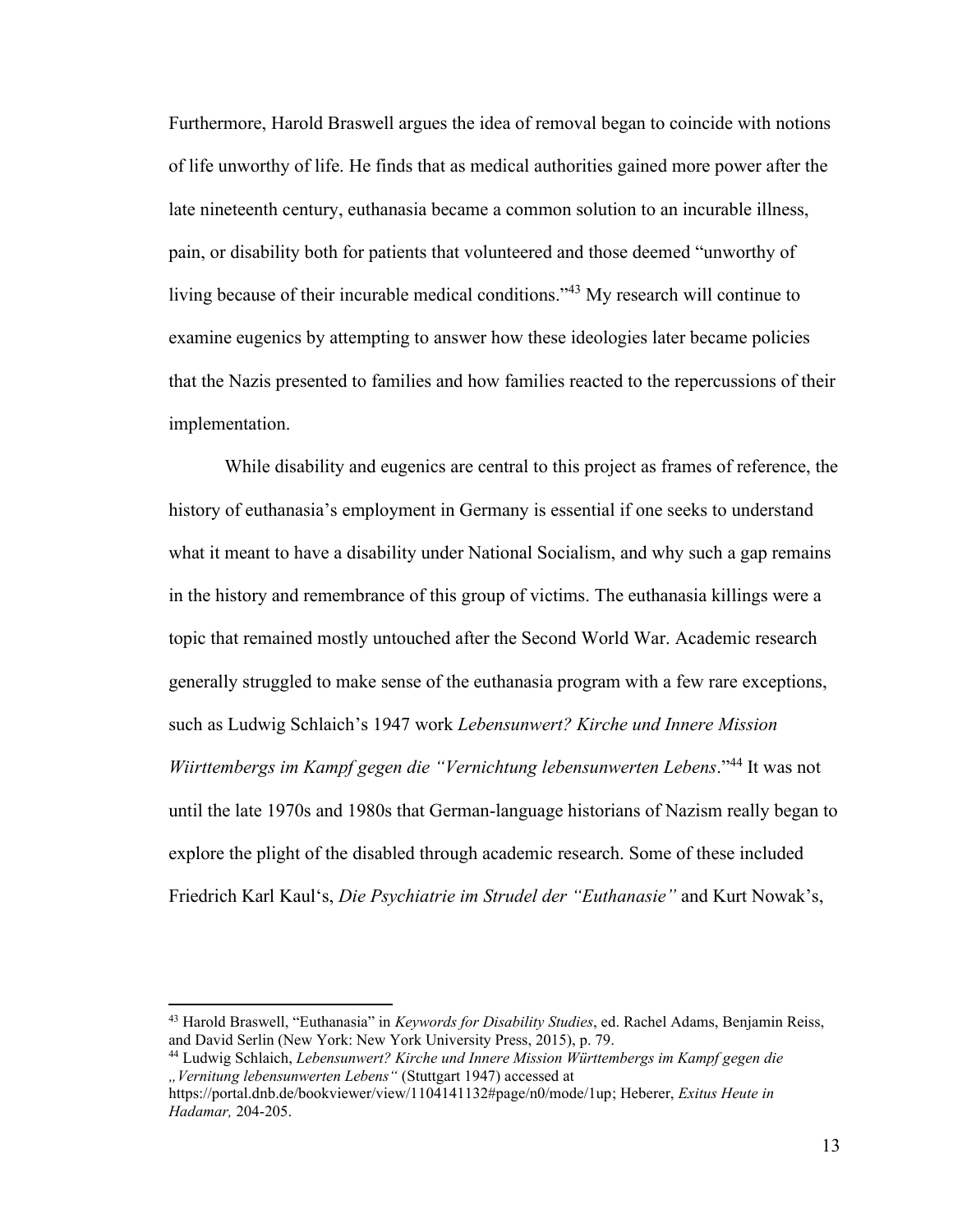*"Euthanasie" und Sterilisierung im "Dritten Reich."* <sup>45</sup> However, the most influential during this formative time was Ernst Klee's "*Euthanasie" im NS-Staat* in 1983. Klee's work is distinctive from the others as he uses first-hand accounts of doctors, local residents, and victims from the postwar trials to argue that the state implemented euthanasia as a policy to rid the nation of social or financial undesirables.<sup>46</sup>

Following Klee's study came two other historians with seminal works in the German literature. In 1987, Hans Walter Schmuhl wrote *Rassenhygiene,* 

*Nationalsozialismus, Euthanasie*, which helped make the connection between German eugenics pre-Nazism, the racial hygiene supported National Socialism, and ultimately, the implementation of a euthanasia program.<sup>47</sup> Götz Aly published *Aktion T4, 1939-1945: Die "Euthanasie" -Zentrale in der Tiergartenstrasse 4* and *Aussonderung und Tod: Die klinische Hinrichtung der Unbrauchbaren.* Aly works to show the discriminatory nature of social and medical policies in how the Nazis specifically implemented them to exclude "unfit" members of society from the *Volk.*<sup>48</sup>

By the 1980s and into the early 1990s English language historians began to delve into the research of euthanasia as well. Initially, the focus of English works on the topic was to determine if there was a connection between euthanasia and the Holocaust. If such

<sup>45</sup> Friedrich Karl Kaul, *Die Psychiatrie im Strudel der "Euthanasie ": Ein Bericht uber die erste industriemässig durchgeführte Mordaktion des Naziregimes* (Frankfurt/Main: Europdische Verlagsanstalt, 1979); Kurt Nowak, "*Euthanasie'' und Sterilisierung im "Dritten Reich": Die Konfrontation der evangelischen und katholischen Kirche mit dem Gesetz zur Verhütung erbkranken Nachwuchses und der "Euthanasie ''-Aktion*, 2nd ed. (Weimar: Hermann Bohlaus Nachfolger, 1980); Heberer, "Exitus Heute in Hadamar," 5-6.

<sup>46</sup> Ernst Klee, *''Euthanasie" im NS-Staat: Die ''Vernichtung lebensunwerten Lebens"* (Frankfurt/Main: Fischer Taschenbuch Verlag, 1983); Sheila Faith Weiss, ''Euthanasie" im NS-Staat," *The American Historical Review* 90, no. 5 (1985): 1225-226.

<sup>47</sup> Hans-Walter Schmuhl, *Rassenhygiene, Nationalsozialismus, Euthanasie: von der. Verhütung zur Vernichtung "lebensunwerten Lebens": 1890-1945* (Gottingen: Vandenhoeck & Ruprecht, 1987). <sup>48</sup> Götz Aly, *Aktion T4, 1939-1945: Die "Euthanasie" -Zentrale in der Tiergartenstrasse 4* (Berlin: Edition

Hentrich, 1989); Götz Aly, et al., *Aussonderung und Tod: Die klinische Hinrichtung der Unbrauchbaren. Beitrage zur Nationalsozialistischen Gesundheits- und Sozialpolitik*, Vol. I (Berlin: Rotbuch Verlag, 1985).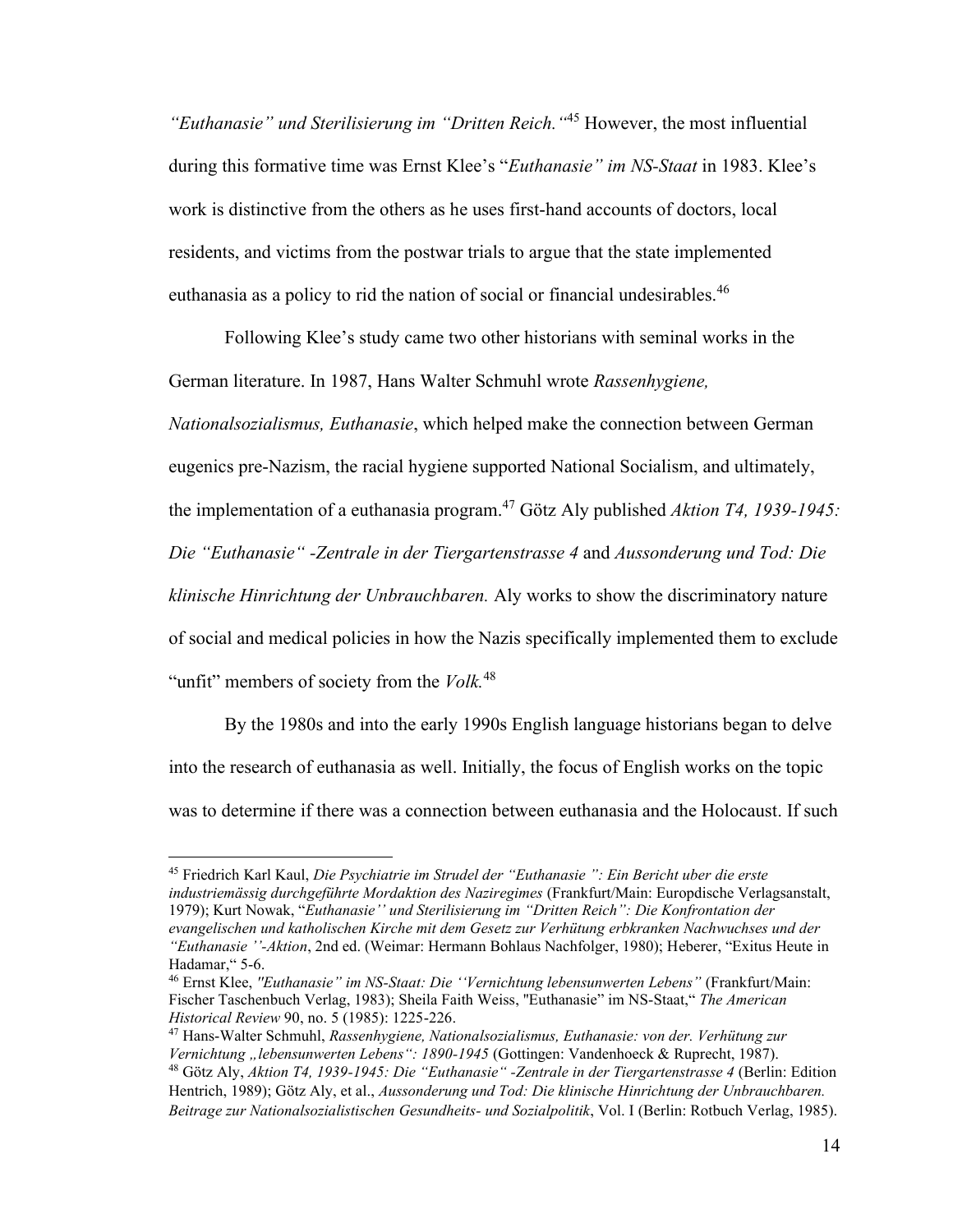a connection existed, scholars also sought to determine how one might have influenced the other and vice versa. Robert Jay Lifton and Henry Friedlander argue in *Nazi Doctors*  and the *Origins of Nazi Genocide* that the Nazi racial ideology promoted euthanasia killings that were a prelude to the concentration camps of the Holocaust.<sup>49</sup> In *The Racial State,* Michael Burleigh and Wolfgang Wippermann saw this view as too singular. They maintain that the National Socialist's 'barbaric' ideology of race ultimately led to the deaths of millions of people who did not fit that mould, including the Jewish, the Sinti, and the disabled.<sup>50</sup>

In addition to the different approaches that scholars took regarding the emergence of the euthanasia programs, they also varied on which subjects would be the focus under study. Earlier works, as well as those outside the field of history, concentrated on the perpetrators of euthanasia: including organizers of the euthanasia program, health officials, and particularly the nurses and doctors that had direct contact with the victims. Medical scholars have also taken an interest in this type of perpetration. Lee Hudson examines the development of the program in what drove medical staff to become involved in mass murder. He makes the case that involvement "started from small beginnings." In other words, the gradual tolerance of Nazi policies in medicine regarding the "unworthiness" of life led physicians to accept killing, starting with children, then adults, and finally anyone the state deemed unsuitable.<sup>51</sup> David Deutsch seeks to rethink the idea of a connection between empathetic violence and perpetrators. He argues empathy was not just something utilized by perpetrators during postwar trials but rather

<sup>49</sup> Lifton, *Nazi Doctors*, 21; Friedlander, *Origins of Nazi Genocide*, 302.

<sup>50</sup> Burleigh and Wippermann, *The Racial State*, xiii.

<sup>51</sup> Lee H Hudson, "From Small Beginnings: The Euthanasia of Children with Disabilities in Nazi Germany," *Journal of Paediatrics and Child Health* 47 (2011): 508; 510.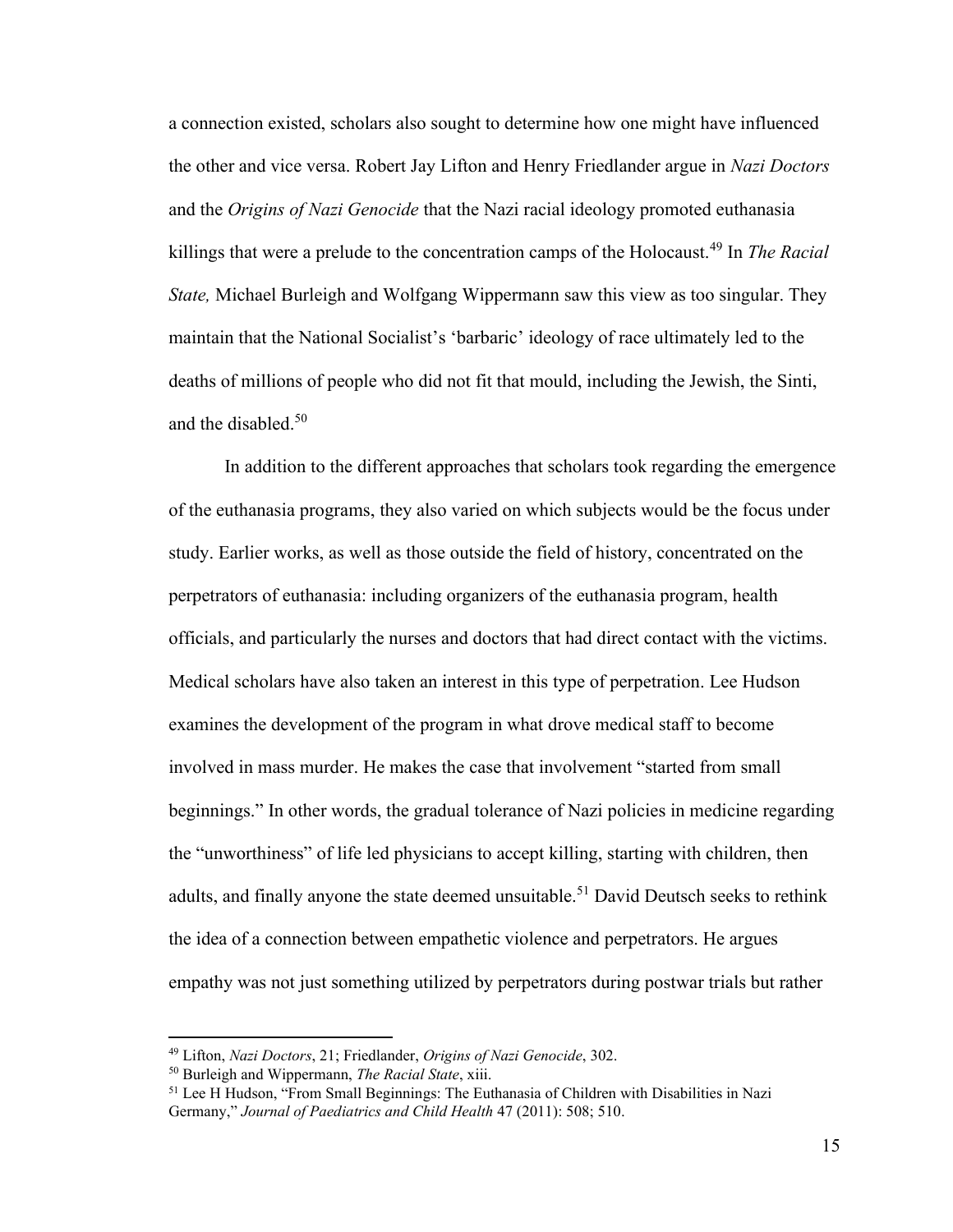that it was an essential piece that facilitated the integration between genocide discourse and traditional ethnics within the medical field.<sup>52</sup> Both of these scholars seek to comprehend why physicians committed such atrocities. Michael S. Bryant takes a slightly different approach. Bryant seeks to determine why, despite good intentions, many euthanasia killers were not prosecuted (or at least not convicted) to the fullest extent of the law. He argues that American and West German authorities were more concerned with preserving and/or restoring what sovereignty Germany had left, and therefore, justice in the sense of accountability and conviction was often thwarted.<sup>53</sup>

In contrast, capturing the voice of the victim population remained the most vital aspect of euthanasia studies for other scholars. In 1994, Michael Burleigh wrote the first full-length English language study on the persecution of the disabled with the intent of adding something to the argument beyond the correlation of euthanasia as a steppingstone to the Final Solution. Instead, he seeks to bring the victims back into the history, and he debates how the euthanasia killings politically linked eugenics, reform, and costcutting policies in both the Weimar and Nazi governments.<sup>54</sup> Horst Biesold studies how the eugenic idea of removing the "unfit" from German society progressed from sterilization to murder with his analysis specifically focusing on deaf victims. His focus is to study the persecution of a specific group of disabled individuals, the deaf, since they had their own unique history and connection to disability.<sup>55</sup>

<sup>52</sup> David Deutsch, "Immer Mit Liebe: Empathic Violence in Nazi Euthanasia," *Holocaust Studies* 22, no. 1 (January 2, 2016): 1.

<sup>53</sup> Michael S Bryant, *Confronting the "Good Death:" Nazi Euthanasia on Trial, 1945-1953* (Boulder: University Press of Colorado, 2005), p. 2.

<sup>54</sup> Burleigh, *Death and Deliverance,* 2-3; 5-6.

<sup>55</sup> Henry Friedlander, "Introduction," in Horst Biesold, *Crying Hands: Eugenics and Deaf People in Nazi Germany*, Third (Washington, D.C.: Gallaudet University Press, 2015), p. 1.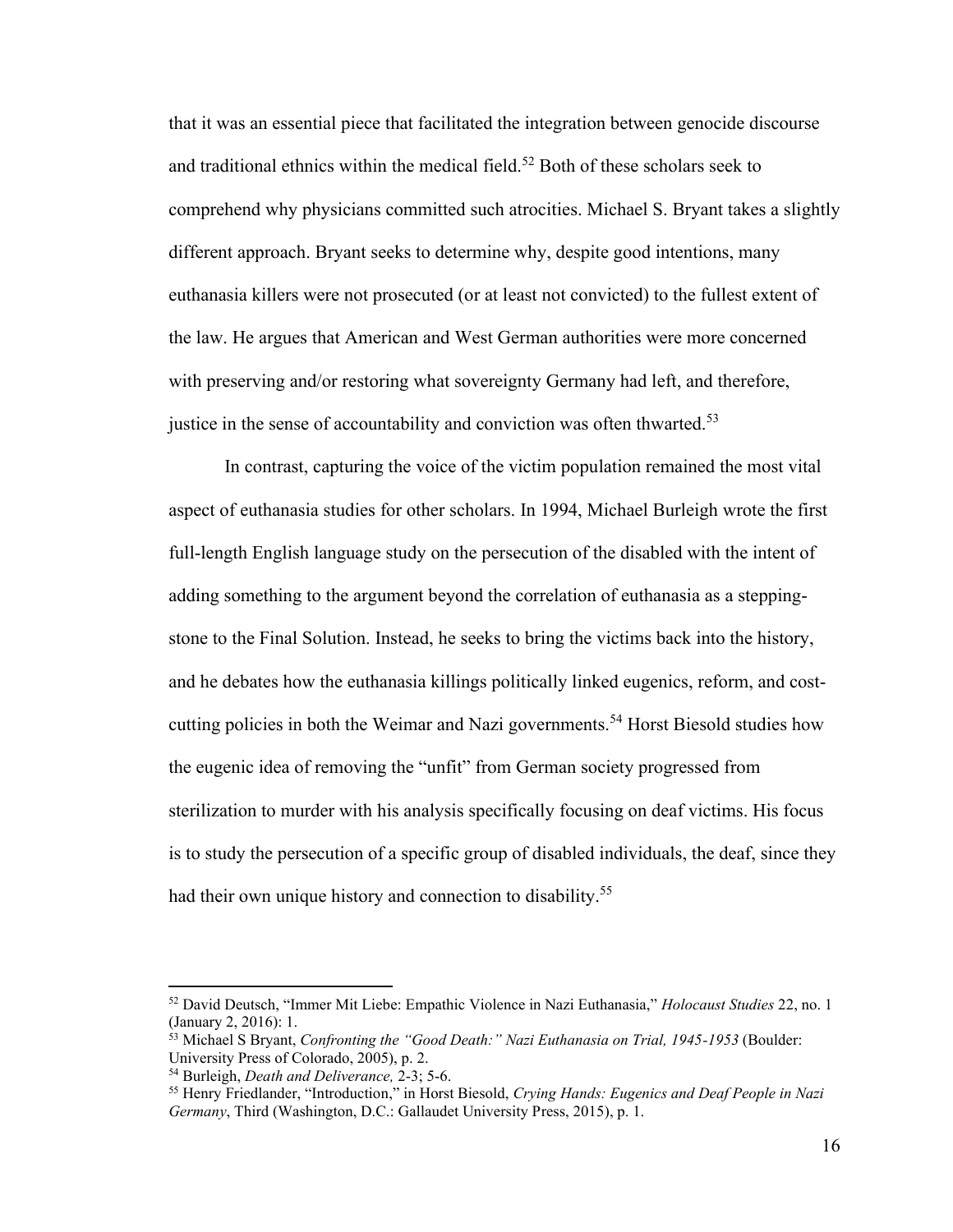The Disability Rights Advocate commissioned Suzanne Evans to write on euthanasia for the Disability Holocaust Project with the support of the United States Department of State.<sup>56</sup> This book aims to "shatter the silence" surrounding the treatment of disabled populations under National Socialism and to bring awareness to current disability rights and issues.<sup>57</sup> Similarly, Caroline Pearce examines how Nazi euthanasia victims fit into (or rather do not fit into) national narratives of remembrance since the war. She first discusses how a lack of official recognition as victims of the Holocaust and the familial erasure of euthanasia and disability from family history led to silence on the topic for a long time. She argues that the minuscule presence that euthanasia commemorations in the public commemoration sphere are due to some of these issues, but she also points out the recent work that the German government has to improve the remembrance of euthanasia and its victims.<sup>58</sup>

While historians have conceptualized the violence that policy makers and practitioners committed, scholarship has largely overlooked the role played by individual families as a historical group and source base. Until now, the focus of these historians was to answer what disability meant throughout history, how the government used eugenics to control, target, and rid the nation of undesirables, how euthanasia fit into the atrocities of the Second World War, and how/why those atrocities happened. This project instead contributes to the field by engaging with how families with disabled relatives accepted or resisted a mindset that allowed for prejudice, sterilization, and even murder.

<sup>&</sup>lt;sup>56</sup> The Disability Rights Advocate is a non-profit organization based in California and New York. Their goal "is to advance equal rights and opportunity for people with all types of disabilities nationwide." "About- DRA Overview," Disability Rights Advocates: A Non-Profit Corporation, accessed April 11, 2020, https://dralegal.org/about/.

<sup>57</sup> Evans, *Forgotten Crimes,* 5.

<sup>58</sup> Caroline Pearce, "Remembering the 'Unwanted' Victims: Initiatives to Memorialize the National Socialist Euthanasia Program in Germany," *Holocaust Studies* 25, no. 1–2 (2019): 120-121; 124; 126; 131.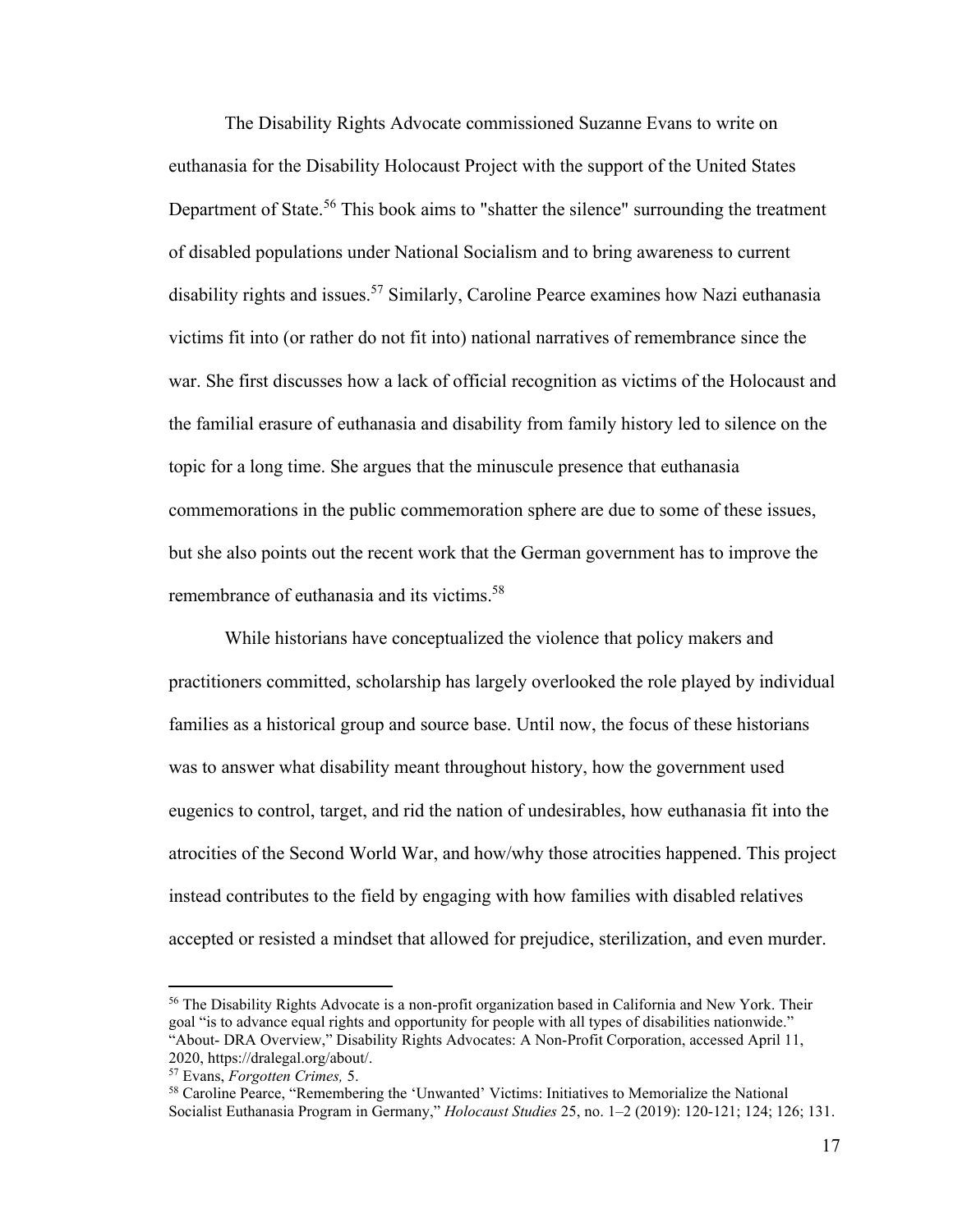Even Michael Burleigh notes the lack of literature relating to the topic of parental reactions. He states in *Death and Deliverance,* "Instead of concentrating on well-known instances of individual outrage at these killings, historians might ask how far silent collusion facilitated the vast majority of them."<sup>59</sup> Burleigh's questioning of how involved relatives were in the euthanasia process was the spark that led me to investigate this issue. I wanted to know: did parents agree with euthanasia ideology? Or was Burleigh incorrect in arguing that there were very few acts of resistance amongst family members? To what degree was indifference the emotion most parents associated their feelings with on the topic? In addition to these questions which focus mainly on the impacts of euthanasia itself, I also seek to answer how disability and eugenics played a role in parental decisions and reactions. For example, did parents feel burdened by having a child with a disability? Did parents buy into Nazi propaganda regarding the unfit in society? Did the fact that their child had a disability affect their feelings toward the child? My research contributes to the field by attempting to reconstruct and analyze the way families rationalized and understood their role in Nazi euthanasia.

#### **My Project, Sources, and Methodology**

One key factor of the children's euthanasia program that differed from the adult program was that unlike disabled adults, children with mental or physical deficiencies were not always institutionalized but remained with their parents and families.<sup>60</sup> This meant that parents and the decisions they made on behalf of their children were critical to

<sup>59</sup> Burleigh, *Death and Deliverance,* 4.

<sup>&</sup>lt;sup>60</sup> Heberer, "Exitus Heute in Hadamar," 93. Prior to the Nazi period, children with disabilities were not typically institutionalized at birth as institutionalization was more common for adults. This meant that those implementing euthanasia had to discover ways to bring the children within reach of the program.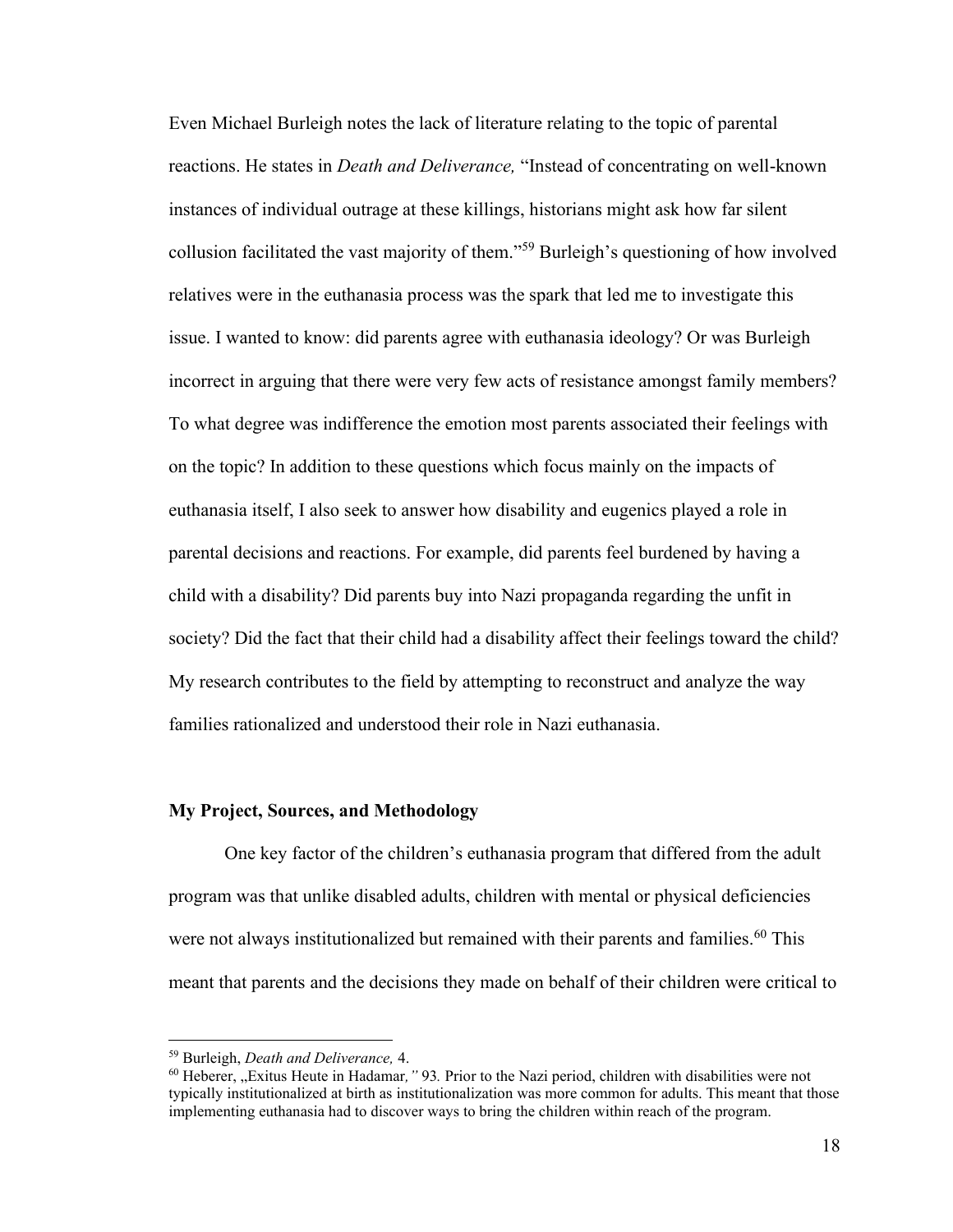the outcome of the euthanasia program. Those choices are the basis of this study. The examination of parental choices and reactions to euthanasia is broken into three sections. In the first chapter, I examine parents who consented to euthanasia either directly during the program or to the idea of euthanasia in their postwar testimonials to determine if the parents did so because they prescribed to the Nazi ideologies on disability and eugenics. Additionally, a major aim of the chapter is to determine the mindset of the parents during the decision-making process: if they gave consent, was it malicious or compassionate? The second chapter studies the testimonials of parents who agreed to institutionalization but knew nothing of the real euthanasia agenda. The goal of this chapter is to explore the trust that parents had in elements of the Nazi state and medical profession when it came to the care and treatment of their disabled children. The final section looks at parents who emphasized opposition to euthanasia in their postwar testimonies. Using a single case of opposition during the program and subsequent testimonials based on memory, the objective here is to demonstrate the emphasis that parents placed on their emotional attachment to their disabled children and how that shaped their postwar recollections.

To answer the questions and objectives above, this project examines propaganda, correspondence between families and officials, documentation of facilities, and particularly testimonials given to German district and state court officials after the war. The aim is to examine how and why a family may (or may not) have subscribed to racial ideology, what reactions family members had to eugenic policies and institutions, and how they reacted to the death of a disabled family member or discovery of the killing programs. The Hessisches Hauptstaatsarchiv and the Staatsarchiv Nürnberg hold collections, such as the *Staatsanwaltschaft bei dem Oberlandesgericht Frankfurt a.M*

19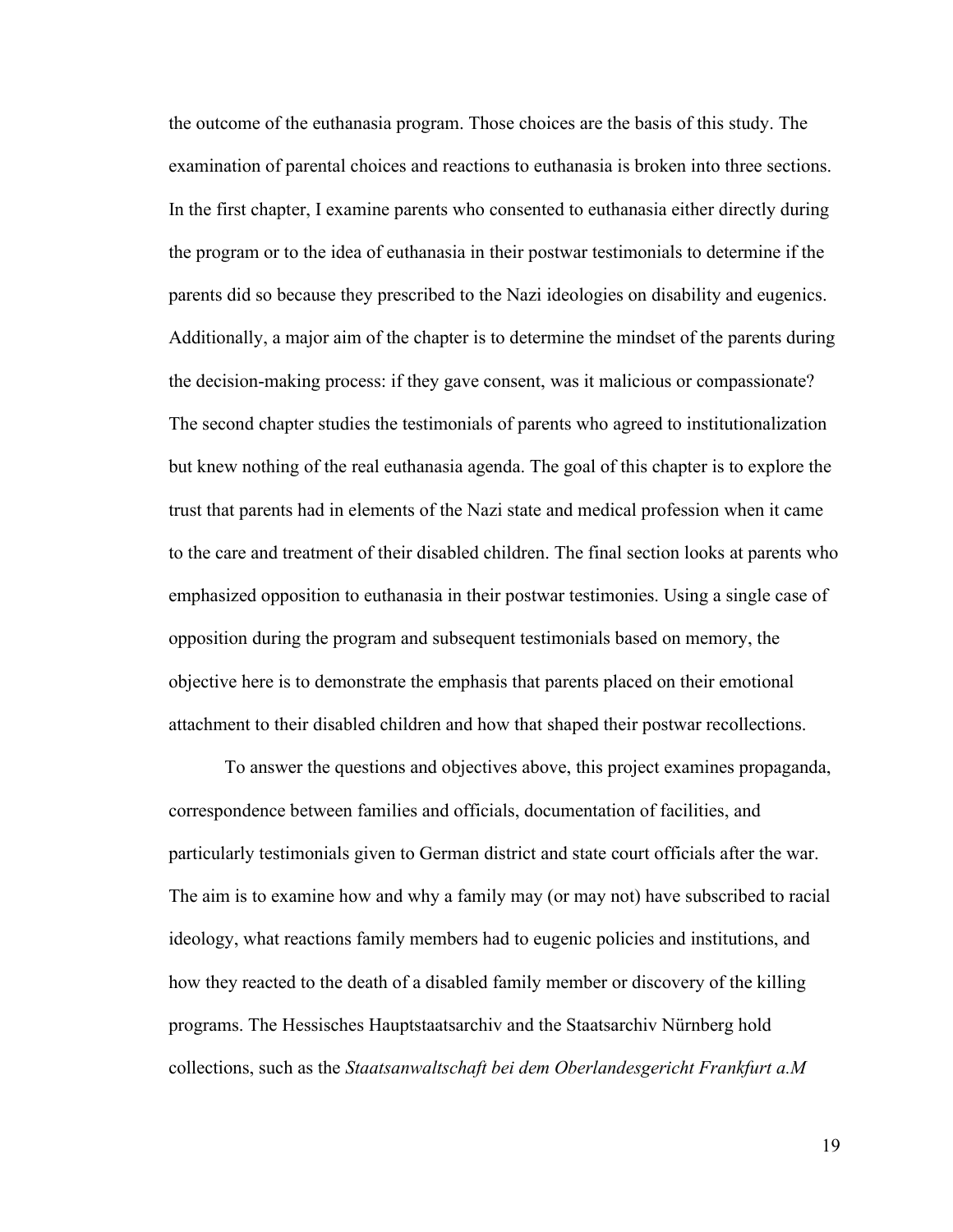(Prosecutor's Office at the Higher Regional Court Frankfurt am Main) and the *Staatsanwaltschaft bei dem Landgericht Ansbach* (Prosecutor's Office at the Higher Regional Court Ansbach), which contain patient records, euthanasia files, and investigative records about the euthanasia crimes after the war. Additionally, the Hadamar Memorial Museum has patient files of the former victims of the Hadamar euthanasia facility. The files from this collection include letters between the patients, their relatives, and the facility. The most significant aspect of these collections is that they contain correspondence or recollections in investigations that help reconstruct the experiences, roles, and self-understandings of family members with disabled relatives.

The records of Abteilung (Department) 631a held at the Hessisches Hauptstaatsarchiv in Wiesbaden originated from the public prosecutor's office at the Higher Regional Court of Frankfurt am Main which was established on  $23<sup>rd</sup>$  of May 1946 along with the Higher Regional Court for the Greater Hesse. The purpose of this office was to lead investigations into matters of state protection and prosecute in first instance criminal cases.<sup>61</sup> In particular, these files contain the preliminary investigations of the Amtsgericht (AG or District Court) Münsingen in the Court District of Frankfurt am Main. These cases pertained to children's euthanasia, euthanasia facilities, health authorities, and other aspects of the program. The majority of the files contain documents with a lifespan from 1946 to 1948.<sup>62</sup> Authorities gathered this information in relation to

<sup>61</sup> "HHStAW Fonds 631A - Staatsanwaltschaft Bei Dem Oberlandesgericht Frankfurt A.M. (Ab 1945) Detail Page," Arcinsys.Hessen.De, 2019,

https://arcinsys.hessen.de/arcinsys/detailAction.action?detailid=b2996&icomefrom=search.  $62$  "HHStAW Fonds 631A Folder 360- Voruntersuchungen des AG Münsingen Band 53 Detail Page," Arcinsys.Hessen.De, 2019, https://arcinsys.hessen.de/arcinsys/detailAction.action?detailid=v3920539; "HHStAW Fonds 631A Folder 361- Voruntersuchungen des AG Münsingen Band 54 Detail Page," Arcinsys.Hessen.De, 2019, https://arcinsys.hessen.de/arcinsys/detailAction.action?detailid=v3490354; "HHStAW Fonds 631A Folder 362- Voruntersuchungen des AG Münsingen Band 55/2 Detail Page," Arcinsys.Hessen.De, 2019, https://arcinsys.hessen.de/arcinsys/detailAction.action?detailid=v1022959;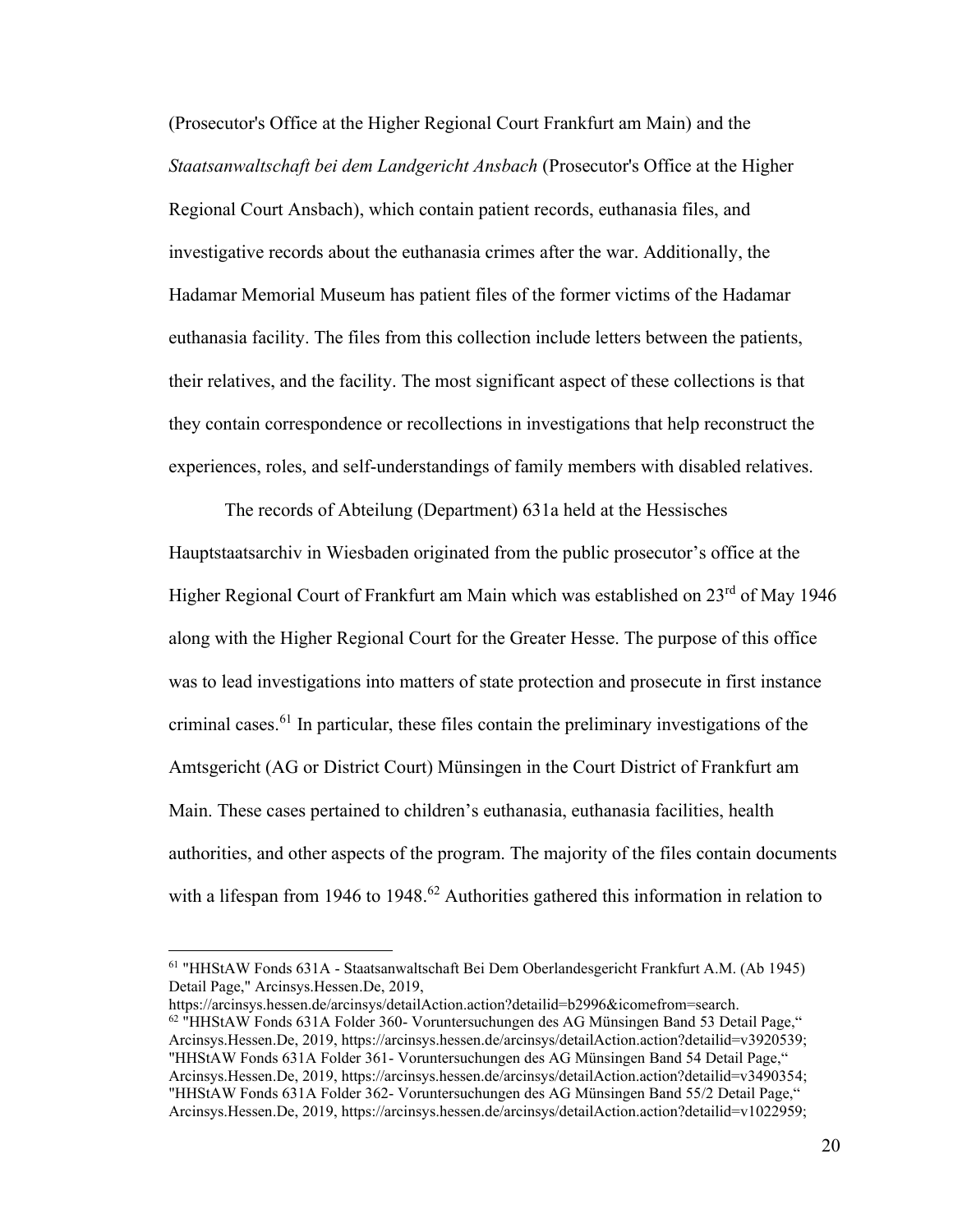four criminal trials regarding Nazi euthanasia in the state of Hessen that were brought before the local district court in Frankfurt am Main between 1947 and 1949. A decade later, Attorney General Fritz Bauer resumed the investigations into euthanasia crimes. However, the original prosecution plans were not carried out and instead the court transferred the investigation files to the Hessisches Hauptstaatsarchiv at the end of the formal investigation.<sup>63</sup>

In the course of investigation, the District Court of Münsingen asked State Police detachments, City Police Headquarters, City Councils, Criminal Police, Public Prosecutor's Offices of various cities in the region, to examine any parents or persons of interest regarding the transfer of children from Württemberg to various euthanasia facilities such as Eichberg/Rheingau, Kaufbeuren, Ansbach and Elgfing-Haar.<sup>64</sup> The Upper State Commissioner of the District Court of Münsingen was looking for information on how the children's transfers happened, what authority, institution, or individual authorized them, and the condition of the children before any commitment. They were particularly interested in authorities such as the Württemberg Minister of the Interior, Health Office, District Welfare Office or Youth Welfare Office. Any relevant documentation that parents could provide was to be recorded, examined, or confiscated.<sup>65</sup>

<sup>&</sup>quot;HHStAW Fonds 631A Folder 365- Voruntersuchungen des AG Münsingen Band 58/II Detail Page," Arcinsys.Hessen.De, 2019, https://arcinsys.hessen.de/arcinsys/detailAction.action?detailid=v1153655; "HHStAW Fonds 631A Folder 366- Voruntersuchungen des AG Münsingen Band 58/III Detail Page," Arcinsys.Hessen.De, 2019, https://arcinsys.hessen.de/arcinsys/detailAction.action?detailid=v5313629.  $63$  Dr. Johann Zilien, email message from Hessisches Hauptstaatsarchiv to author, 12 December 2019. It is

unclear from this communication why the formal investigation ended. <sup>64</sup> These cities included but were not limited to Waiblingen, Böblingen, Erolzheim, Ailingen, Meckenbeuren, Tettnang, Ravensburg, Friedrichshafen, Obersontheim, Rutesheim, Jany, Ludwigsburg, Bad Mergentheim, Bühlertann, Ravensburg, Blitzenreute, Weingarten, Reutlingen-Eningen, Frittlingen, Esslingen, Bergstreute, Sulz, Dornhau, Seeborn, Vöhringen, Bad Niedernau, Mössingen, Dusslingen,

Nagold, and Wildberg. <sup>65</sup> Request for Witnesses by Judge for the Württemberg/Münsingen District Court, 13 July 1948, Folder 368, Landespolizei Württemberg-Hohenzollern Abt. 631a, Hessisches Hauptstaatsarchiv, Wiesbaden, Germany.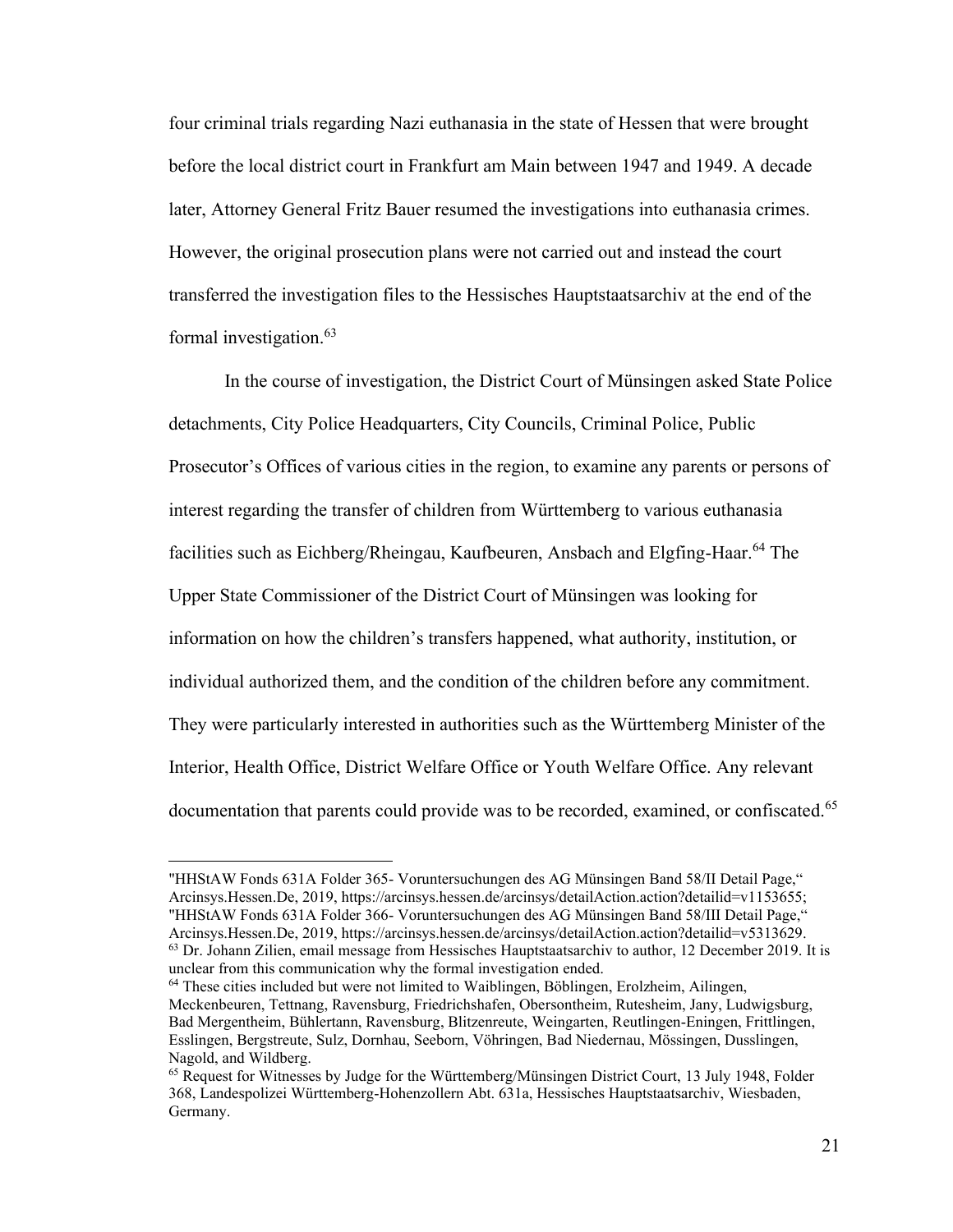The Abteilung Staatsanwaltschaft bei dem Landgericht Ansbach (Prosecutor's Office for the State Court Ansbach) held at the Staatsarchiv Nürnberg also has to do with the collection of information for preliminary investigations. The State Court of Ansbach gathered information on euthanasia victims as part of an initial investigation against Dr. Schuch, Dr. Mueller-Bruckmueller, Dr. Josef Hofman and nurse Hanss Hofmann, who were all arrested and tried for aiding and abetting murder from 1942 to 1945 at the Heil und Pflegeanstalt Ansbach.<sup>66</sup> The court looked to collect these files throughout the mid-1960s, with a majority of the interrogations taking place in 1964. Again, the State Court of Ansbach utilized local police detachments to investigate parents and collect relevant documentation. These included the Dinkelsbühl City Police, County Court Examining Magistrate Ansbach, Criminal Police Department Eichstätt, Bavarian Border Police Bärnau, Criminal Investigation Department of Police Headquarters Nürnberg, Criminal Field office in Wesel, and various departments of the Bavarian State Police.<sup>67</sup> In 2018, the public prosecutor of Ansbach handed the case files over to the Staatsarchiv Nürnberg after the court suspended proceedings because they reached no legal verdict.<sup>68</sup>

<sup>66</sup> Investigation Questions for the Preliminary Investigation against Dr. Schuch, Dr. Mueller-Bruckmueller, Dr. Josef Hofman and Hanss Hofmann, 18 February 1964, Folder 235, Staatsanwaltschaft bei dem Landgericht Ansbach, 2018-01 - vorläufig ohne Gliederung, Staatsarchiv Nürnberg, Nürnberg, Germany.  $67$  For an example of each department see: Interrogation of Gottfried Baumann, 22 February 1964, Folder 215, Staatsanwaltschaft bei dem Landgericht Ansbach, 2018-01 - vorläufig ohne Gliederung, Staatsarchiv Nürnberg, Nürnberg, Germany; Interrogation of Eva Schneider, 2 June 1964, Folder 214, Staatsanwaltschaft bei dem Landgericht Ansbach, 2018-01 - vorläufig ohne Gliederung, Staatsarchiv Nürnberg, Nürnberg, Germany; Interrogation of Theresia Richter, 24 February 1964, Folder 215, Staatsanwaltschaft bei dem Landgericht Ansbach, 2018-01 - vorläufig ohne Gliederung, Staatsarchiv Nürnberg, Nürnberg, Germany; Interrogation of Katharina Kraus, 24 February 1964, Folder 215, Staatsanwaltschaft bei dem Landgericht Ansbach, 2018-01 - vorläufig ohne Gliederung, Staatsarchiv Nürnberg, Nürnberg, Germany; Interrogation of Ingeborg Höfler, 9 March 1964, Folder 215, Staatsanwaltschaft bei dem Landgericht Ansbach, 2018-01 - vorläufig ohne Gliederung, Staatsarchiv Nürnberg, Nürnberg, Germany; Interrogation of Johanna Pastoors, 5 March 1964, Folder 215, Staatsanwaltschaft bei dem Landgericht Ansbach, 2018-01 - vorläufig ohne Gliederung, Staatsarchiv Nürnberg, Nürnberg, Germany; Interrogation of Rosa and Hans Neubauer, 3 March 1964, Folder 215, Staatsanwaltschaft bei dem Landgericht Ansbach, 2018-01 - vorläufig ohne Gliederung, Staatsarchiv Nürnberg, Nürnberg, Germany.

<sup>68</sup> Dr. Herbert Schott, email message from Staatsarchiv Nürnberg to author, 15 January 2020.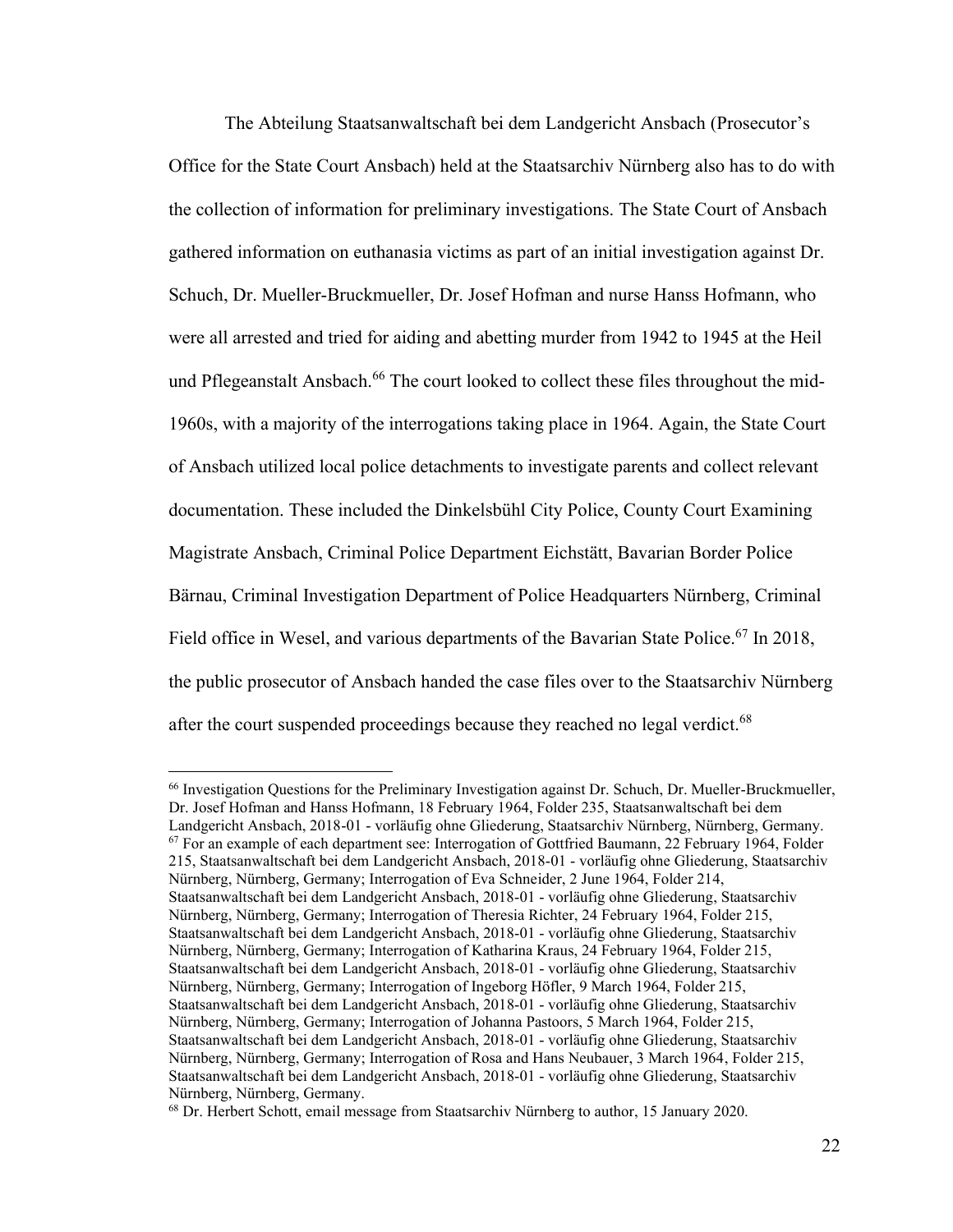With the vast amount of materials in these collections, I had to come up with a source method. In Hessen, I chose to take photos of every letter or testimony that pertained to euthanasia and involved a parent. I quickly realized that there were too many sources to analyze and translate, so I decided to restrict my study to parental testimonies. From that point on, I only translated testimonies and ended up with approximately 112 testimonials. In Nürnberg, since I had to pay for scans of each individual page, I had to be more selective. I decided to request scans of any testimony that was over one page first as I rationalized that there would be more material to analyze than a shorter document. Due to this, and the fact that the Ansbach Abteilung was much smaller than Hessen's, I ended up with twenty-five translations of parental testimonies. Additionally, I looked for other files of interest beyond parental testimonies: this included any documents regarding euthanasia that were in English and a copy of the questions that police investigators asked at the court's behest. I also have sources from the former euthanasia facility Hadamar. However, the letters I found were largely in handwriting that was illegible or of adult patients that had been institutionalized in the facility before the Nazi period and therefore, I chose not to consult these for the basis of this study. $69$ 

It is difficult to know and fully comprehend the exact feelings that parents experienced during the Nazi period as the vast majority of my source base are recollections of events during the postwar trials. Therefore, one may never completely understand the state of emotions under Nazism but rather how parents remembered their emotions in the postwar period. Some historians, like Kock, dismiss such recollections as they blend or smudge reality and facts based on memories and therefore, "only tell[s]

<sup>&</sup>lt;sup>69</sup> For more information on Hadamar and its source base see: Heberer. "Exitus Heute in Hadamar"; Hadamar Patient Files, Hadamar Memorial Museum, Hadamar, Germany.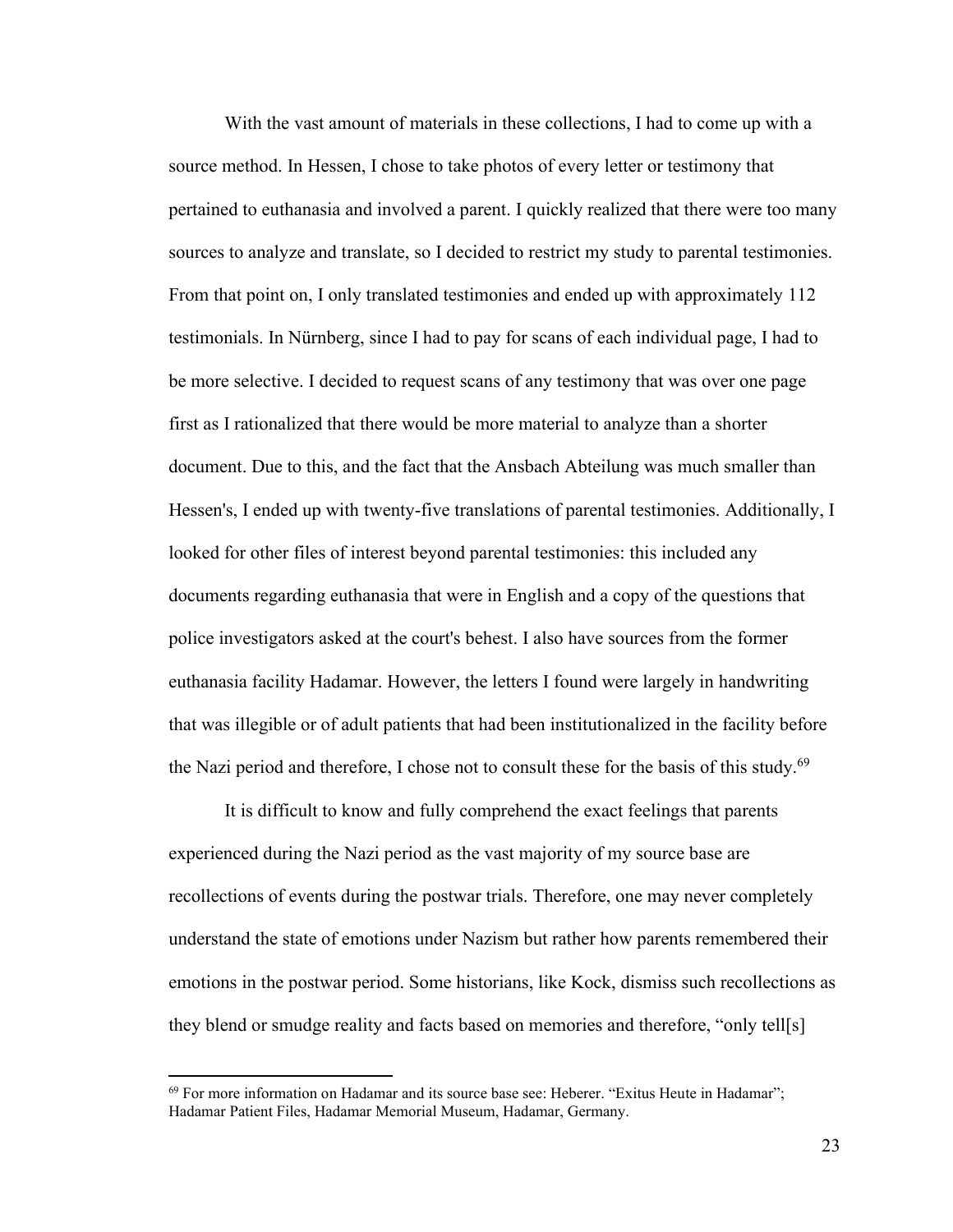what one person remembers."<sup>70</sup> However, as Michelle Mouton argues, such an omission weakens the analysis of how a historical event is remembered and told. She also argues that interviews are based on trust and the more trust is established between an interviewer and interviewee, the less likely an individual will whitewash an event.<sup>71</sup> This is particularly relevant for this study as parents who gave testimonies to the State Court Ansbach and the District Court of Frankfurt am Main gave varying degrees of information. From reading all of the testimonies, it seems plausible that parents whose actions could be deemed wrongful, such as those who gave consent to euthanasia, were less comfortable providing state prosecutors with possibly damning information. In comparison, parents who had not known about the program or opposed its implementation seemed to have a greater trust in state authorities and therefore, were more open.

In examining these sources on euthanasia, cultural history provides a historical lens of analysis for the role of the family in the Nazi state. While the exact definition of cultural history can be challenging to pin down as scholars use it in many different contexts, cultural studies typically relate to the discussion of "high" and "low" culture, in which the scholar commits to discussing the popular culture usually associated with low culture in meaningful ways.<sup>72</sup> Moreover, cultural history distinguishes itself from other disciplines such as intellectual history due to its focus on feelings, expectations, or mentalities rather than thought or concepts.<sup>73</sup> Cultural history is an umbrella for various

<sup>70</sup> Quoted in Michelle Mouton, "The Kinderlandverschickung: Childhood Memories of War Re-Examined," *German History* 37, no. 2 (April 22, 2019):188.

<sup>71</sup> Mouton, "The Kinderlandverschickung," 188.

<sup>72</sup> Geoffrey Eley, "What Is Cultural History?" *New German Critique*, no. 65 (1995): 25.

<sup>73</sup> Peter Burke, *What is Cultural History?* (Cambridge, UK; Polity Press, 2004), pp. 49-50.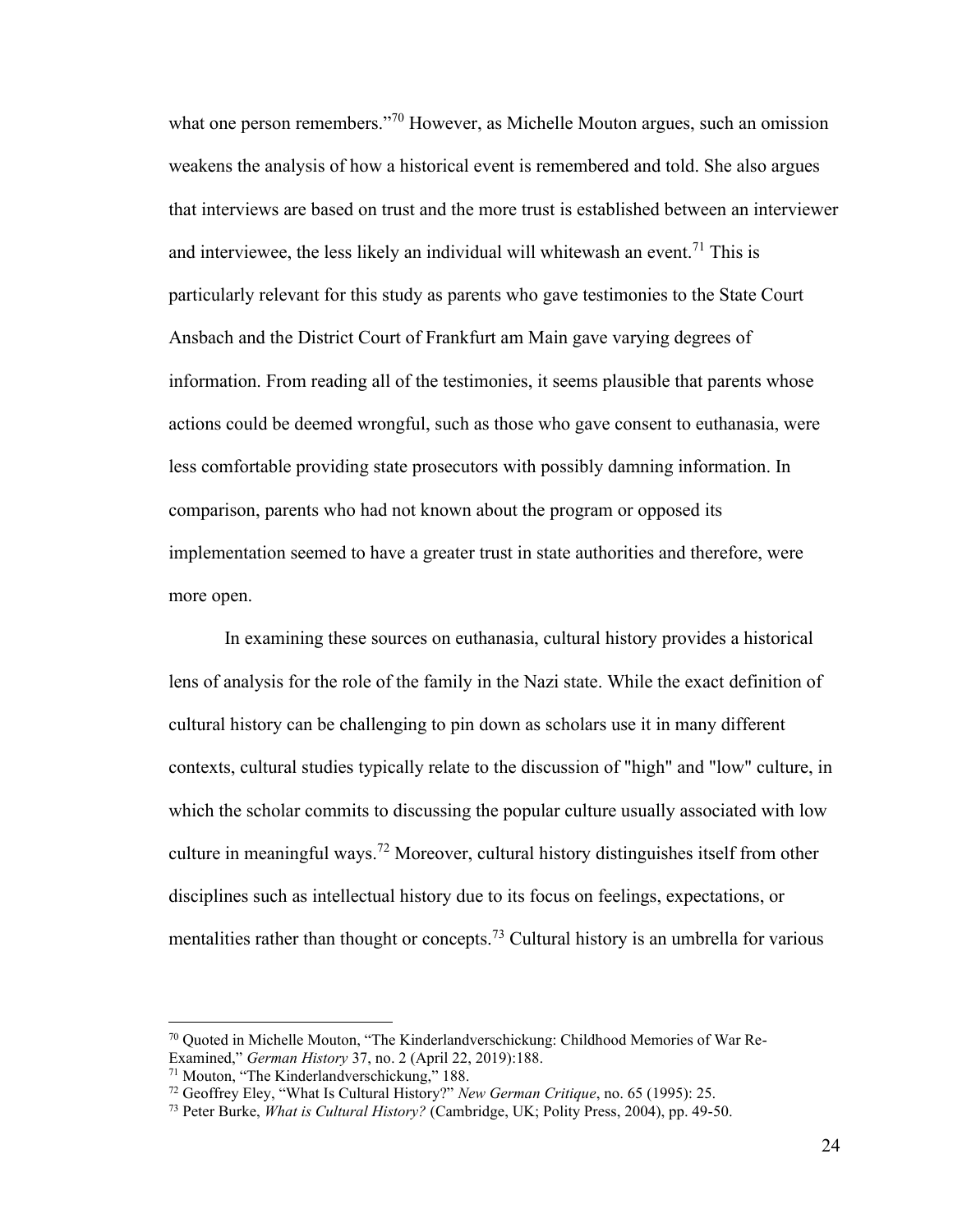methodologies, of which the history of emotions and discourse analysis are most relevant for exploring the various parental reactions to euthanasia.

The history of emotions will support an evaluation of relatives as the primary mode of analysis. I will use the study of emotions to determine how those cultural norms affected how families felt about and reacted to Nazi policies regarding the disabled, as well as how those emotions might have changed over time.<sup>74</sup> A smaller part of the thesis will also look at what emotions- or lack thereof- officials or medical professionals had regarding the concerned families or their own actions. In the context of consent in particular, emotions are sometimes regarded as oppositional to the historical discipline due to their tangential nature.<sup>75</sup> However, Reddy and Rosenwein argue that emotional expressions and what is said about emotions creates a dynamic relationship between self and community. Under National Socialism, the Nazis attempted to break down the importance of the "self" or the individual in society in order to promote the idea of a "community" or *Volk* as central to the Nazi state. This is demonstrated in the lead up to the euthanasia program as the Nazis encouraged families and populations to put the health of the nation first. Additionally, I would categorize the National Socialist government as what Reddy calls an emotional regime, in which the state sets normative rules for emotions and expressions of emotion while deviants of said norms are punished.<sup>76</sup> Paver maintains that one must consider the historicization of emotions felt at a specific historical moment, such as Nazism evoking fear, and a historicization of

<sup>75</sup> Rosenwein, "Worrying about Emotions," 821.

<sup>74</sup> William M. Reddy, *The Navigation of Feeling: A Framework for the History of Emotions* (New York; Cambridge, U.K; Cambridge University Press, 2001); Barbara H. Rosenwein, "Worrying about Emotions in History," *The American Historical Review* 107, no. 3 (June 2002); "History Of Emotions," Max Planck Institut Für Bildungsforschung / Max Planck Institute For Human Development, accessed 22 October 2019, https://www.mpib-berlin.mpg.de/en/research/history-of-emotions.

<sup>76</sup> Reddy, *The Navigation of Feeling,* 125; 129.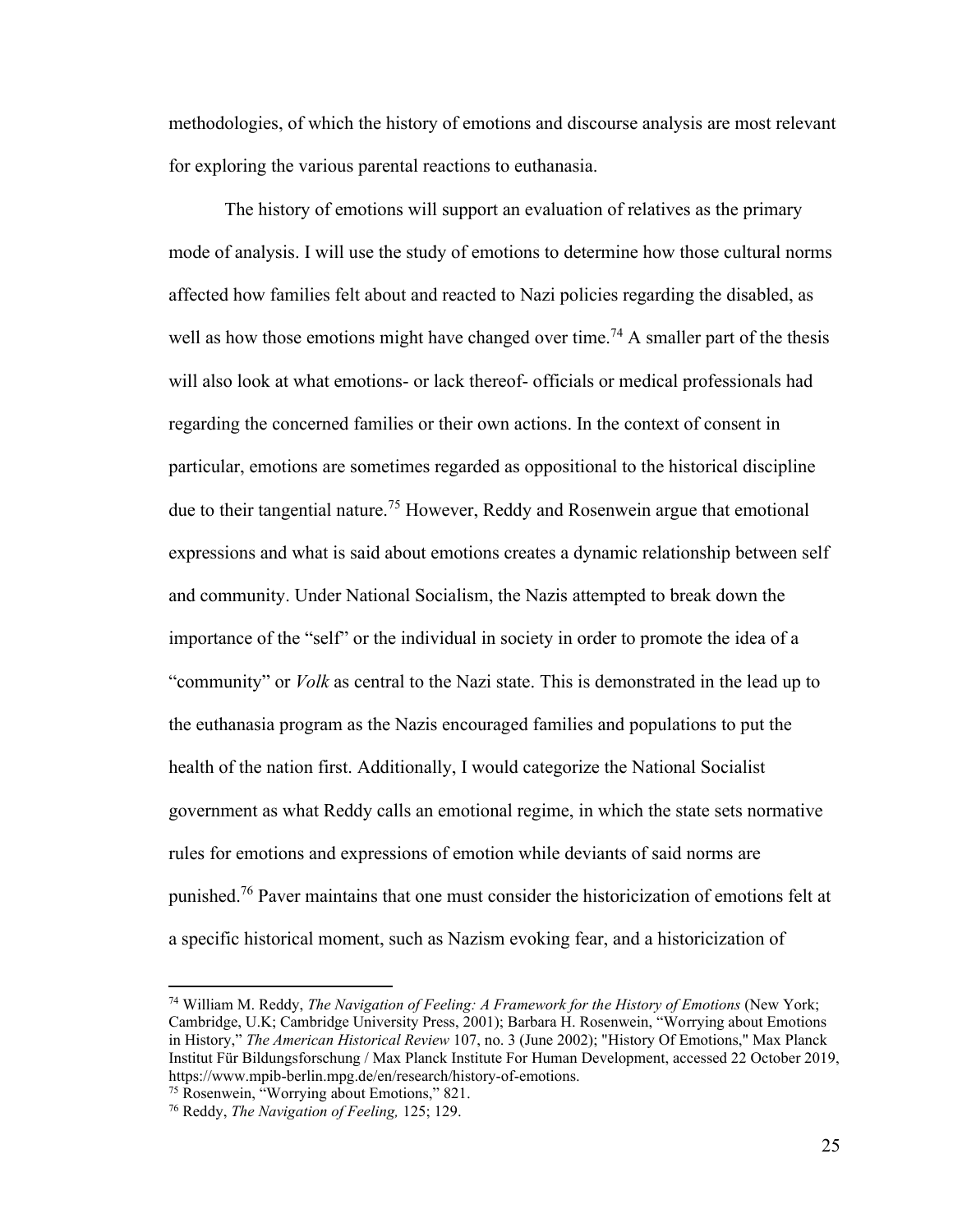emotions felt after that moment as part of memory and legacy.<sup>77</sup> This is crucial in how the testimonies of parents of victims need to be analyzed.

Rosenwein further establishes the role of emotions in history when she states, "Emotion depend on language, cultural practices, expectations, and moral beliefs."<sup>78</sup> Emotives allow historians to analyze how emotions are managed and shaped by individuals as they seek to express their feelings. In contrast, emotional communities allow for the community, family, neighbourhood, or parliament definition of what is emotionally acceptable.<sup>79</sup> Reddy and Plamper outline a few key terms that are crucial in the analysis of parental emotion under Nazism. The first is emotional suffering, which is when vital goals are in conflict with one another and all other options seemingly "counter one or more high-priority goals." It often accompanies shifts in life goals.<sup>80</sup> Another is emotional navigation, which involves managing movement between various emotional objectives which may conflict.<sup>81</sup> The third is emotional liberty, which is defined as "The freedom to change goals in response to bewildering, ambivalent thought activations that exceed the capacity of attention and challenge the reign of high-level goals currently guiding emotional management." This freedom does not involve rational choices but rather derailing practices involving contrasting factors.<sup>82</sup> All of these concepts will be used to help contextualize the action and emotions of parents with disabled children throughout the Nazi period and their testimonies during the postwar trials.

 $77$  Chloe Paver, "Exhibiting Negative Feelings: Writing a History of Emotions in German History Museums," *Museum and Society* 14, no. 3 (June 9, 2017): 399.

<sup>78</sup> Rosenwein, "Worrying about Emotions," 837.

<sup>79</sup> Reddy, *The Navigation of Feeling*, 128; Rosenwein, "Worrying about Emotions," 842-43.

<sup>80</sup> Reddy, *The Navigation of Feeling*, 123-24.

<sup>81</sup> Reddy, *The Navigation of Feeling*, 129; Jan Plamper and Keith Tribe, *History of Emotions: An Introduction*, (New York: Oxford University Press, 2015), p. 258.

<sup>82</sup> Reddy, *The Navigation of Feeling*, 129.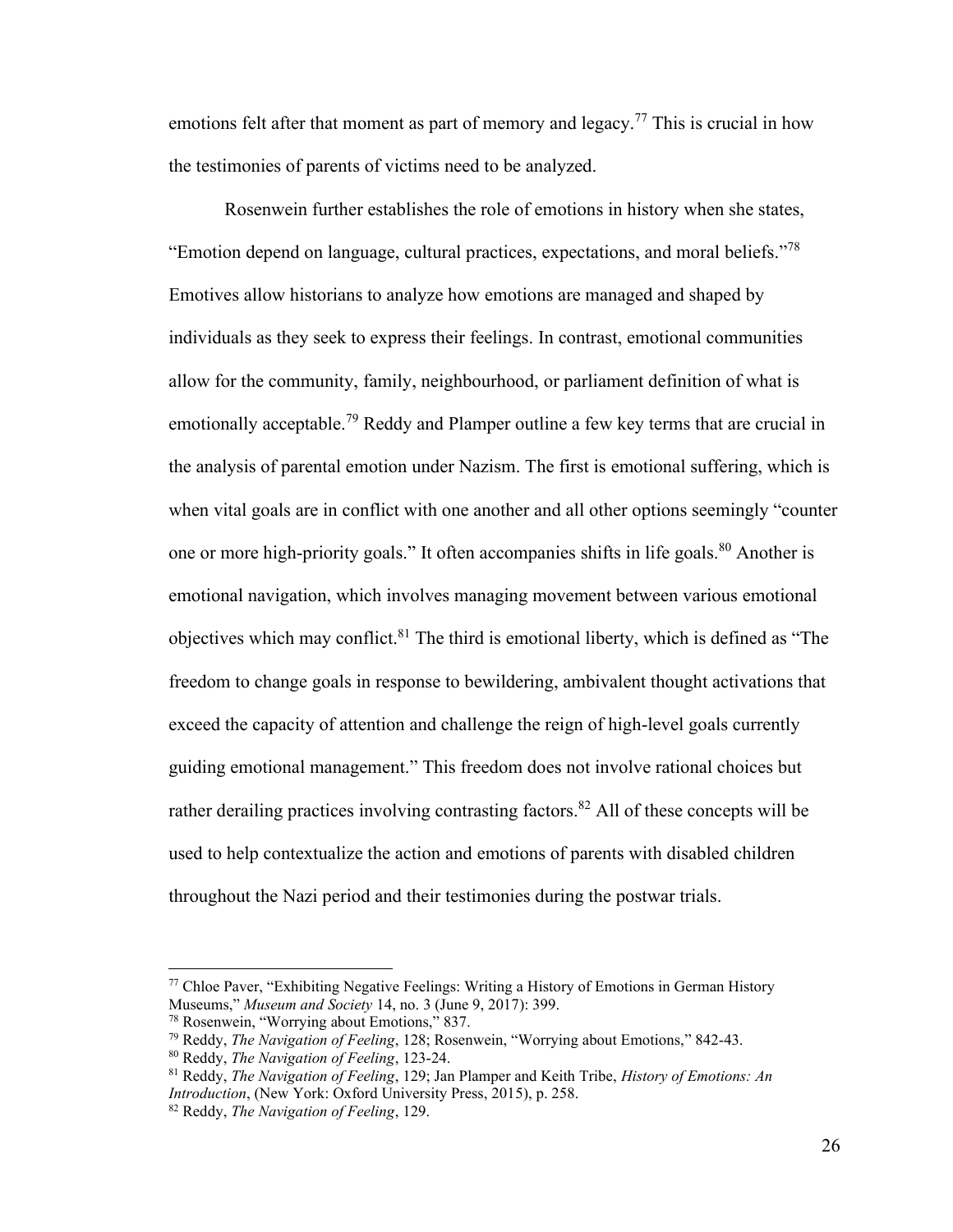Additionally, the history of emotions is a useful frame of analysis when used in tandem with other academic frameworks. Turner argues that historical analysis in disability studies is significant due to the feelings "associated with- or fixed upondisability." Furthermore, he believes there is a fundamental connection between disability studies and the history of emotions as both are attempting to reconcile and answer questions about difference, health, and well-being.<sup>83</sup> Knittel maintains that memory can affect emotions and attitudes as society changes or relives its views of the past. In this way, the testimonies of parents become sites of memory as court cases force parents to re-evaluate "their understanding of who they are and where they came from."<sup>84</sup> Therefore, it is crucial to analyze the familial emotions regarding disability during the Third Reich as both self-expression and community would have affected decisions about family members. I seek to answer questions such as: What was the emotional reaction of the family, for example, guilt, relief, indifference? How did families react, either during the war or after, once they discovered the Nazis' full plans? Did the emotions that families expressed remain consistent or did they change over time?

As an aid to the history of emotions framework, I will also be using discourse analysis to a smaller degree. It allows me to search for the meaning behind the establishment of cultural norms in Nazi society and the decisions that relatives had to make about their disabled family members. According to Joan Scott, "discourse is not a language or a text but a historically, socially, and institutionally specific structure of statements, terms, categories, and beliefs."<sup>85</sup> Discourse analysis is significant to this study

<sup>83</sup> Turner, "Disability History and the History of Emotions," 2-3.

<sup>84</sup> Knittel, *The Historical Uncanny,* 3; 9-10.

<sup>85</sup> Joan W. Scott, "Deconstructing Equality-versus-Difference: Or, the Uses of Poststructuralist Theory for Feminism," *Feminist Studies* 14, no. 1 (1988): 35.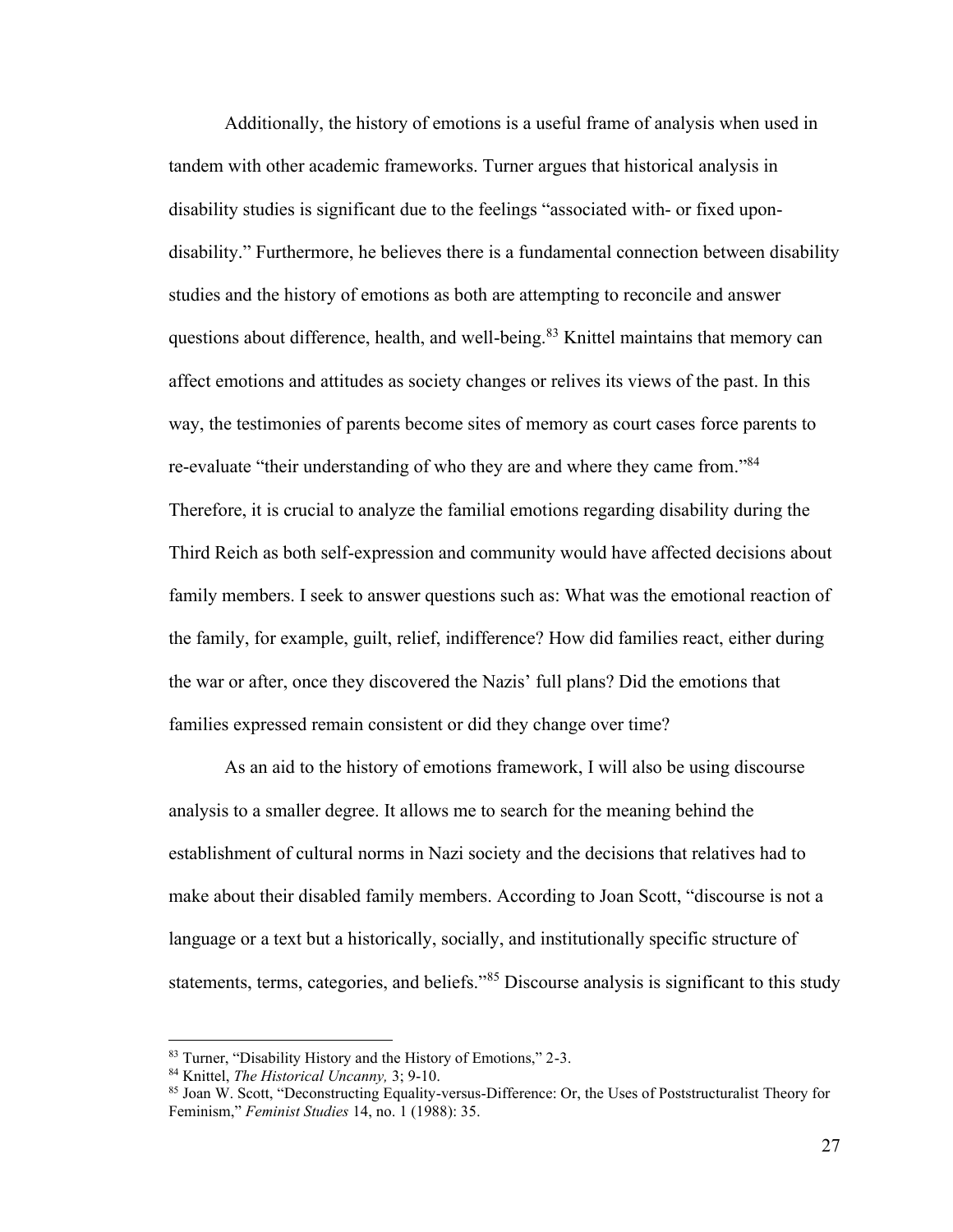because as Gee points out, connections between discourses connect to bigger and bigger storylines, which helps academics make sense of the "thinking and social practices of sociocultural groups."<sup>86</sup> Using this methodology, I will analyze the language used in official or family correspondence and testimonies to make connections to broader societal issues such as the war, euthanasia itself, and the postwar atmosphere. I can also utilize discourse analysis to examine the meaning behind why parents and guardians chose to create testimonies for court after the war, and what that says about the remembrance of euthanasia and their relatives. For example, what led families to allow Nazi intervention into family life? What was the family's understanding of what went on in euthanasia facilities? How was disability discussed? What language was used when referring to disability?

Using cultural history and the approaches of the history of emotions and discourse analysis, the focus of this work will be to analyze the actions of euthanasia victims' parents through what they say and feel about euthanasia under Nazism and the postwar period.

<sup>86</sup> James Paul Gee, *An Introduction to Discourse Analysis: Theory and Method*, 2nd ed, (New York: Routledge, 2004), p. 96.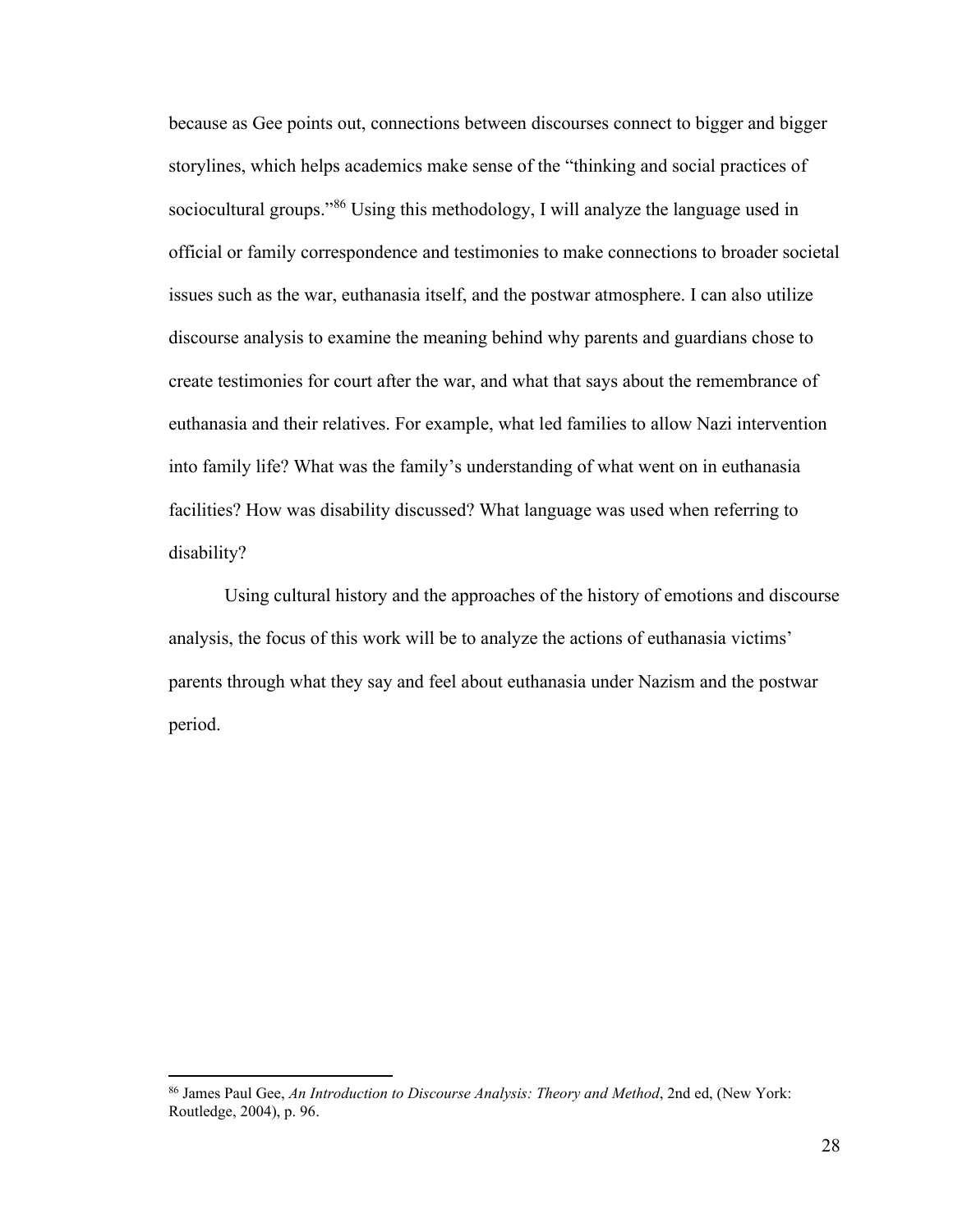### <span id="page-33-0"></span>**Chapter One- Parental Consent as an Empathetic Choice in an Emotional Regime**

"I gave Dr. Gutekunst at this time verbally my *consent*. I left the institution at the time, in the assumption, that my child would be released from his suffering, and in the manner described by Dr. Gutekunst."<sup>87</sup> Under the National Socialist euthanasia program, some parents gave consent regarding the fate of their children in the Nazi state. But what does it mean to give consent?<sup>88</sup> Robert Gellately maintains that even though euthanasia was technically a secret program that it inadvertently provided the public and those involved in this 'crime of opportunity' a chance to "give their tacit consent."<sup>89</sup> Based on the testimonials gathered in 1948 and 1964 at the request of the District Courts of Frankfurt am Main and Ansbach that are surveyed here, parents that consented to the idea of euthanasia typically recall doing so either during the institutionalization process or after the death of their child by continuing to support the ideology. In either case, parents in their postwar testimonies state that it was because of their belief in the eugenic notion of release, which the Nazis had advertised through the juxtaposition of the healthy family versus the hereditary burden. Significant to this discussion is the emotional state that led parents to grant consent. The Nazi emotional regime prescribed ways of feeling that are

<sup>88</sup> According to *The Pocket Oxford Dictionary Of Current English* Ed. 4th published in 1942, consent as a verb means to be in agreement with a proposal or request or to acquiesce regarding something while consent as a noun to show agreement in action or to use words that express such. The *Pocket Dictionary* also defines the word "consentient" as an adjective that means "agreeing in opinion or intention." Found in: F.G. Fowler and H.W. Fowler, "Consent and Consentient," in *The Pocket Oxford Dictionary Of Current English* (Oxford: Oxford University Press, May 1942), p. 165, accessed at

<sup>87</sup> Interrogation of Heinrich Frank, 3 July 1948, Folder 363, Landespolizei Württemberg-Hohenzollern Abt. 631a, Hessisches Hauptstaatsarchiv, Wiesbaden, Germany, 2.

https://archive.org/details/in.ernet.dli.2015.463762/page/n167.

<sup>89</sup> Robert Gellately, *Backing Hitler: Consent and Coercion in Nazi Germany*, (Oxford: Oxford University Press, 2001), pp. 105-106.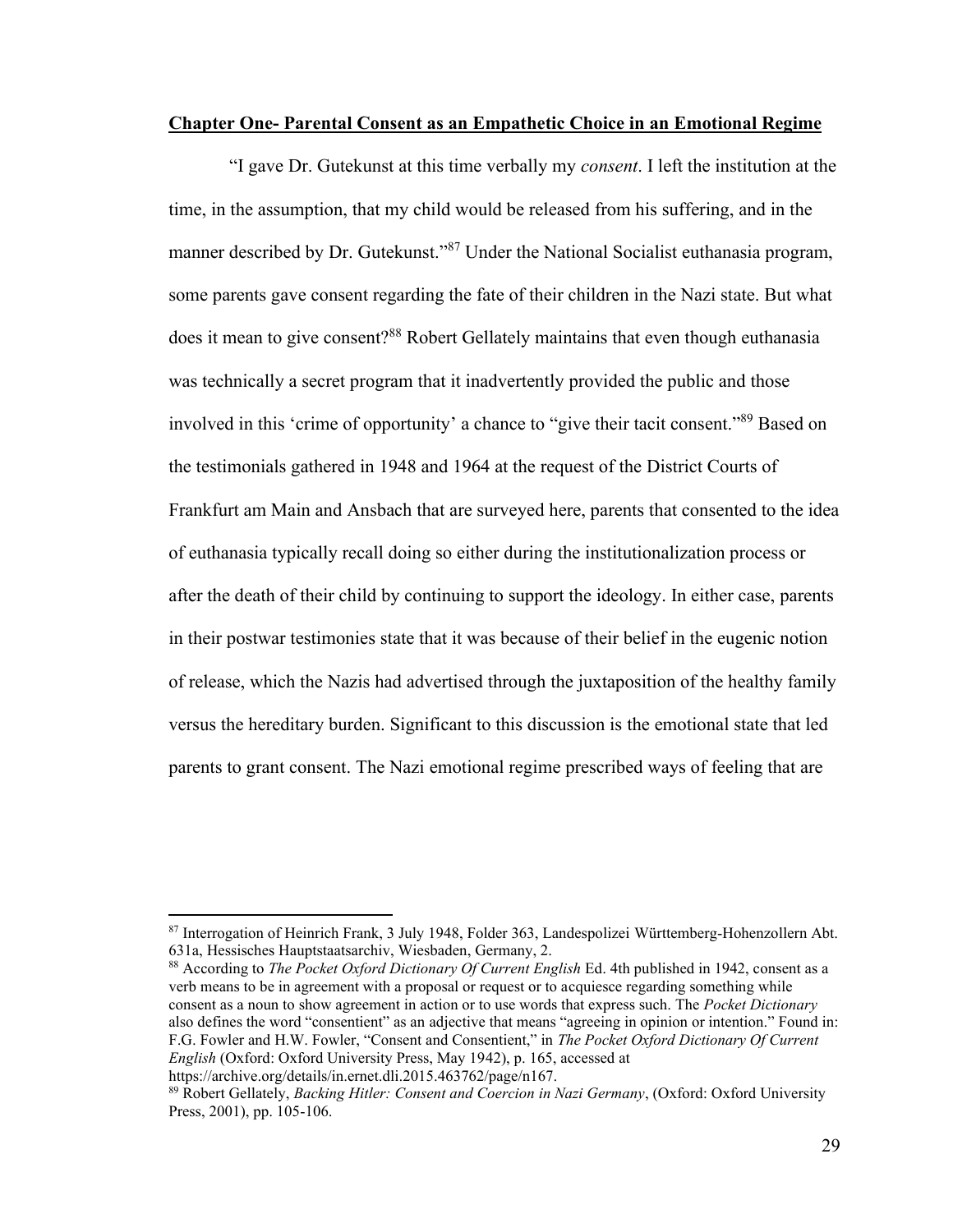particularly noteworthy in how parents with disabled children were allowed to express their emotions as well as how that might have affected any decisions that they made.<sup>90</sup>

This chapter seeks to establish how parents of disabled children felt about their interactions with or utilization of euthanasia through the concept of consent and how they reconstructed it in the postwar period. As Carol Poore states, the surviving documentation suggests that familial complaints were common, but there is little evidence remaining for parents and family members who could have supported euthanasia.<sup>91</sup> Before examining what led parents to give consent or how consent functioned amongst families of the Nazi state, one must first outline the mitigating factors that led parents to their beliefs and choices because as the Max Planck Institut für Bildungsforschung establishes, emotions today and in the past have been utilized and employed politically in public and private spheres.<sup>92</sup> First, the chapter discusses how the ideas of euthanasia shifted in usage to its connection with eugenics to heated debates of the 1920s and finally to becoming entrenched in Nazi policy, all while determining the place of consent in these discussions. Second, a dialogue of the expectations placed on the family under National Socialism must be established, particularly regarding the propaganda that the state aimed at families, and the intertwinement of kin and disability in the degeneration debate. Third, is an analysis of how perpetrators, relatives of victims, and the general public discussed consent and euthanasia in the post-Nazi period surrounding the dates of these court investigations. After establishing the historical pressures that families faced regarding euthanasia and how society viewed disability, the

<sup>90</sup> Reddy, *The Navigation of Feeling*, 125; 129.

<sup>91</sup> Poore, *Disability in Twentieth-Century German Culture,* 121-22.

 $92$  "History Of Emotions," Max Planck Institut Für Bildungsforschung / Max Planck Institute For Human Development.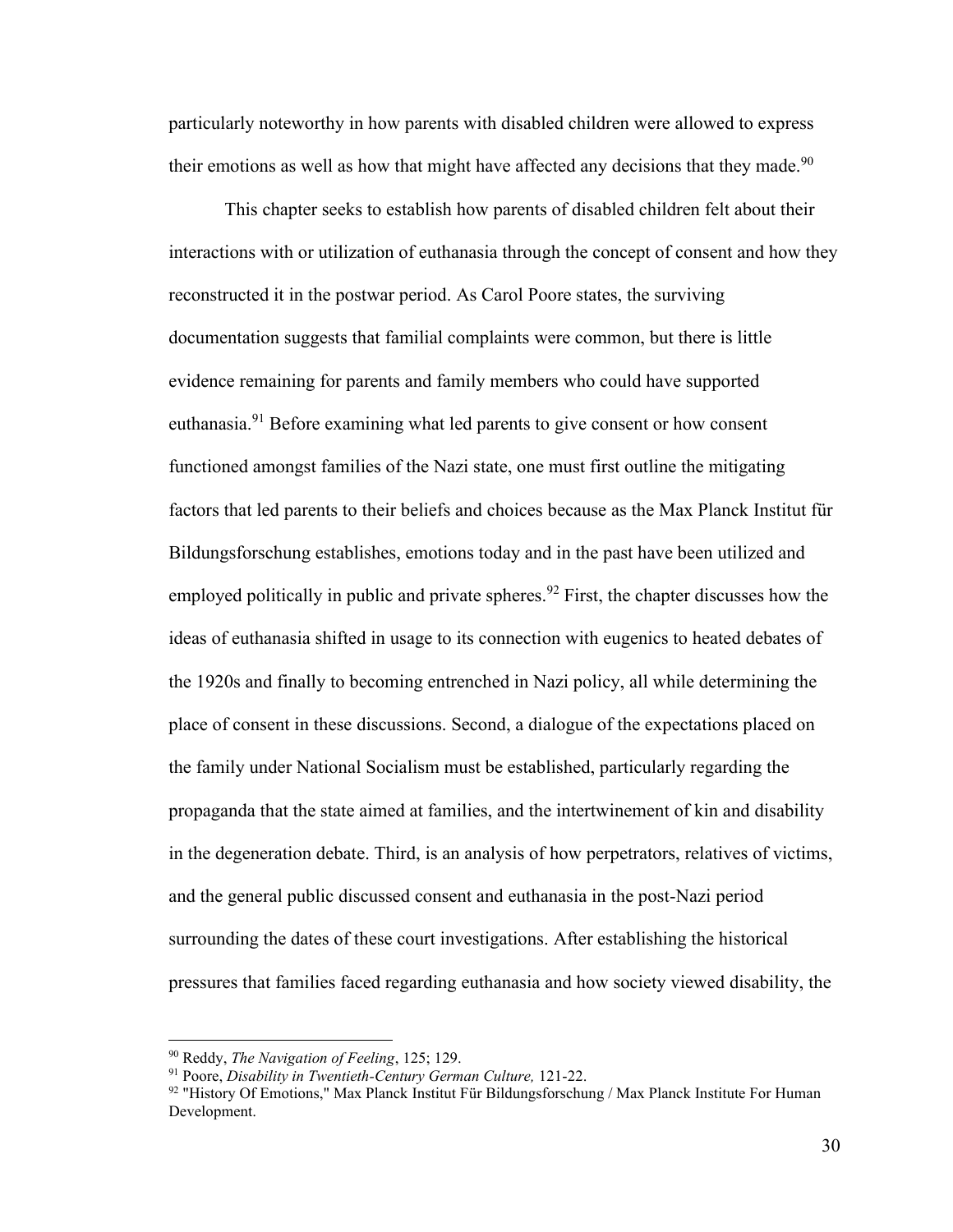final section examines two ways that families with disabled children recall consenting to euthanasia or the idea of it.

The aim of studying and analyzing parental consent is to reconstruct the thought process parents used to legitimize a policy that would bring about the death of their children, including how they justified it to themselves. Specifically, looking back on their actions, how did they justify allowing or supporting euthanasia and how did they use feelings, such as relief or guilt, to rationalize their own actions. Despite the governmental and societal pressure that parents with disabled children faced, the parents who chose to directly or indirectly consent to euthanasia recollect having done so without any malice in mind. Instead, their postwar testimonies portray their decisions during the war as ones of compassion due to their belief that disability led to a useless or pain-filled life, where death was the superior alternative life. In doing so, parents carved space for their emotional release while still conforming to the prescribed emotional regime, which extended to the postwar as parents attempted to justify their actions and assuage guilt.

The National Socialist government was encouraged to take actions beyond the containment of current burdens and the prevention of future generations of the unfit. The idea of euthanasia was particularly appealing to their agenda. Before the nineteenth century, euthanasia in Western societies was a death predestined by God and was beyond human jurisdiction. <sup>93</sup> The term, until this time, had preserved its original context of a "'fine' or 'gentle' death based on Suetonius' account of Augustus' death."<sup>94</sup> During this era of thinking, euthanasia was portrayed as a divine act that could not be brought about by human actions. Nevertheless, as Garland-Thomson argues, the views of disability and

<sup>93</sup> Braswell, "Euthanasia," 79.

<sup>94</sup> Burleigh, *Death and Deliverance,* 11.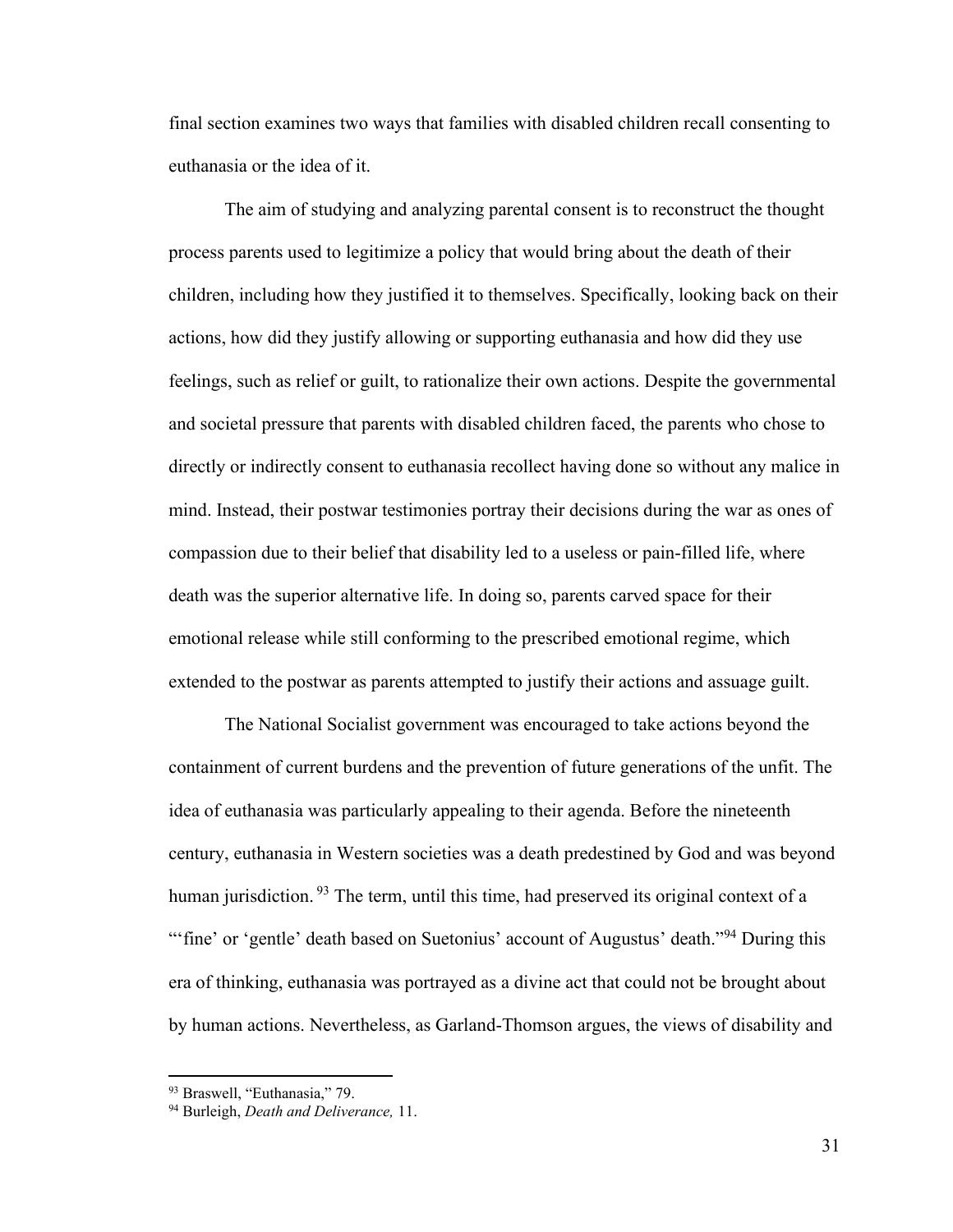who counts as disabled change with time and culture, which effects the initiatives, whether social or governmental, that are intended to deal with those individuals, like euthanasia.<sup>95</sup> Throughout the nineteenth century, since it was believed that only God was capable of euthanasia, disabled individuals were increasingly institutionalized as the social imperative transitioned from "sheltering the deviant from society" to "protection of society from the deviant."<sup>96</sup> This idea of protection began to work its way into westernized societies and created a further dichotomy between the healthy and the "other." As time progressed, protection again transformed into other methods of elimination rather than just containment.

By the late nineteenth century, the advances made in the medical fields led to a redefinition of euthanasia. The term then encompassed a meaning of medically prompted death, called for due to a variety of reasons including terminal sickness, pain, and/or disability.<sup>97</sup> In Germany in particular, Austrian student Adolf Jost began to call for voluntary euthanasia, already in the 1890s. He believed that individuals who were a burden to their communities or relatives due to incurable diseases, deformities, or mental states should have the "right to die." The notion was that any patient that was incurably or terminally ill should be allowed an assisted death.<sup>98</sup> This shift in thinking about how to "interact" and "deal" with disabled individuals was happening across Western nations during this time, but by the 1920s the idea of euthanasia was becoming firmly entrenched in German academy and medicine.

<sup>&</sup>lt;sup>95</sup> Garland-Thompson, "Eugenics," 75.

<sup>96</sup> Safford and Safford, *A History of Childhood and Disability,* 153.

<sup>97</sup> Braswell, "Euthanasia," 79.

<sup>98</sup> Burleigh, *Death and Deliverance*, 12-13.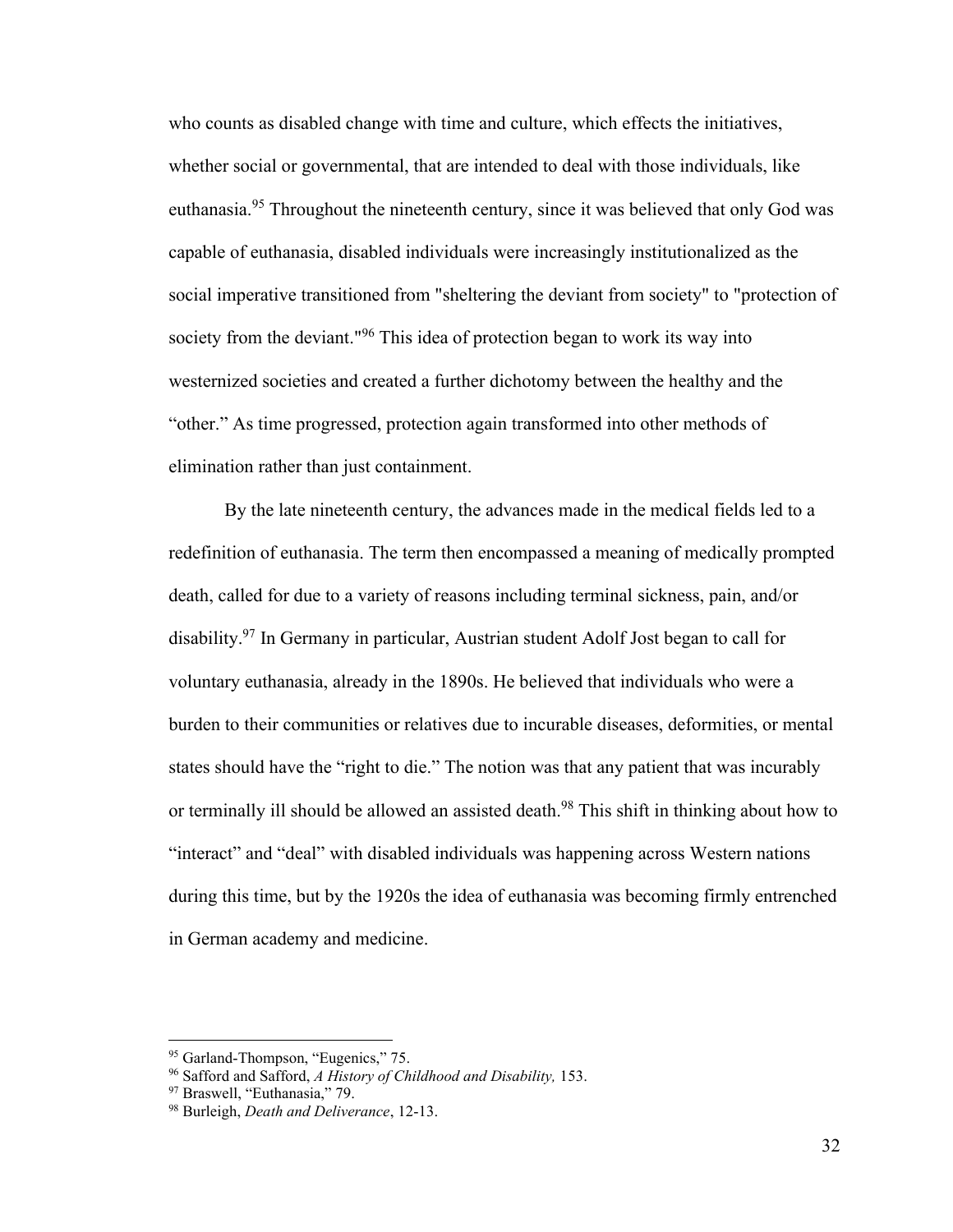In 1920, professors of psychiatry and law, Alfred Hoche and Karl Binding published *Permission for the Destruction of Lives Unworthy of Life*. This work intended to demonstrate to the German population the strain that mental patients were on national resources, how these patients would never fully appreciate life, and therefore, why they should be eliminated "humanely" as a group.<sup>99</sup> While Hoche strongly considered euthanasia as legally and morally just, it was Binding who called for voluntary euthanasia or assisted death for terminally ill patients. However, he used this argument as a catalyst to promote that euthanasia extends to any life "unworthy of life." His argument regarding the latter was due to his belief that disabled individuals were suffering "without purpose in life" and were a burden to their families and society.<sup>100</sup> Binding's voluntary euthanasia strategy identified three groups that he sought to include in his measures:

(1) terminally ill patients (including the mortally wounded) who expressed their wish for a premature death; (2) "incurable idiots," no matter whether their idiocy was congenital or acquired; and (3) people who had suffered grievous physical war injuries that rendered them unconscious but who would desire a foreshortening of their lives if they were able to express their wishes.<sup>101</sup>

Binding believed that consensual euthanasia of such individuals was an act of healing.<sup>102</sup> Key to Hoche and Binding's argument, however, was the need for consent. While Binding argued for the removal of "useless life," he upheld that euthanasia must be voluntary and consensual. In his proposal, patients, doctors, or relatives could request euthanasia, but the state had final approval over granting or denying the request.<sup>103</sup>

<sup>99</sup> Griech-Polelle, *Bishop von Galen,* 64.

<sup>100</sup> Hanes, Brown, and Hanson, *The Routledge History of Disability* (New York, New York: Routledge, 2017), p. 425; Grue, "Eugenics and Euthanasia," 5.

<sup>101</sup> Bryant, *Confronting the "Good Death,"* 21.

<sup>102</sup> Bryant, *Confronting the "Good Death,"* 21.

<sup>&</sup>lt;sup>103</sup> Bryant, *Confronting the "Good Death*," 21; 23. For more on Alfred Hoche and Karl Binding see: Howard Brody and M. Wayne Cooper, "Binding and Hoche's 'Life Unworthy of Life': A Historical and Ethical Analysis," *Perspectives in Biology and Medicine* 57, no. 4 (2014): 500–511.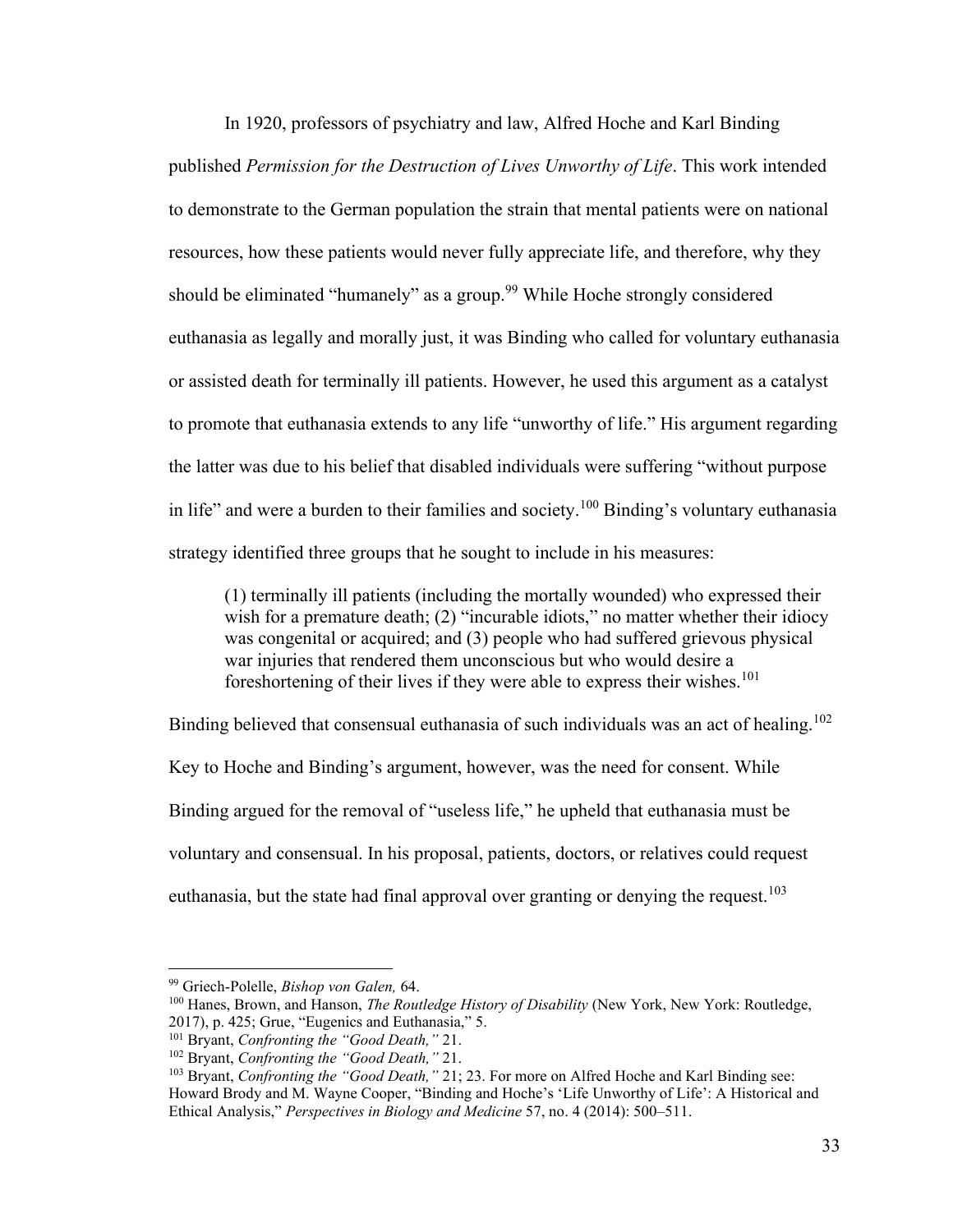As the decade progressed and proceeded into the 1930s, arguments for euthanasia became even more entrenched within Germany. In particular, many German physicians felt that American eugenics, such as the laws regarding sterilization, was driving the United States ahead of Germany in terms of progress dealing with the mentally ill and criminally insane. These physicians sought not only for German racial hygiene to come with reach or remain on par with American policies, but rather to surpass them entirely.<sup>104</sup> What they desired and needed were laws legitimizing racial hygiene policies such as sterilization and euthanasia.<sup>105</sup>

Additionally, the Nazi government utilized a survey completed in 1925 by Ewald Meltzer, director of the Katharinenhof psychiatric hospital in Saxony, regarding parental opinion concerning euthanasia.<sup>106</sup> Meltzer had been disturbed by the arguments made by Hoche and Binding and sought to determine if parents of disabled children would consent to euthanasia. For if euthanasia truly was meant to be consensual, it could only take place with the consent of either patient or relative. He polled 200 people and 162 responded. Of these individuals, 119 answered yes to believing in euthanasia while only 43 replied no. Furthermore, parents who said yes to euthanasia also responded that they would wish for the euthanasia to be performed without their knowledge or even by being deliberately lied to about the practice.<sup>107</sup> This would become key during the Nazi era. Despite the outcome of this poll, Meltzer intended his work to be a critique of Binding and Hoche's "life unworthy of life" thesis. He argued that euthanasia would be a 'slippery slope'

<sup>104</sup> Griech-Polelle, *Bishop von Galen*, 65-66; Bryant, *Confronting the "Good Death*," 24.

<sup>105</sup> Griech-Polelle, *Bishop von Galen*, 65-66.

<sup>106</sup> Ewald Meltzer, "Das Problem der Abkürzung ,lebensunwerten' Lebens," Halle/Saale: Carl Marhold Verlagsbuchhandlung, 1925; Burleigh, *Death and Deliverance*, 98.

<sup>107</sup> Burleigh, *Death and Deliverance*, 23.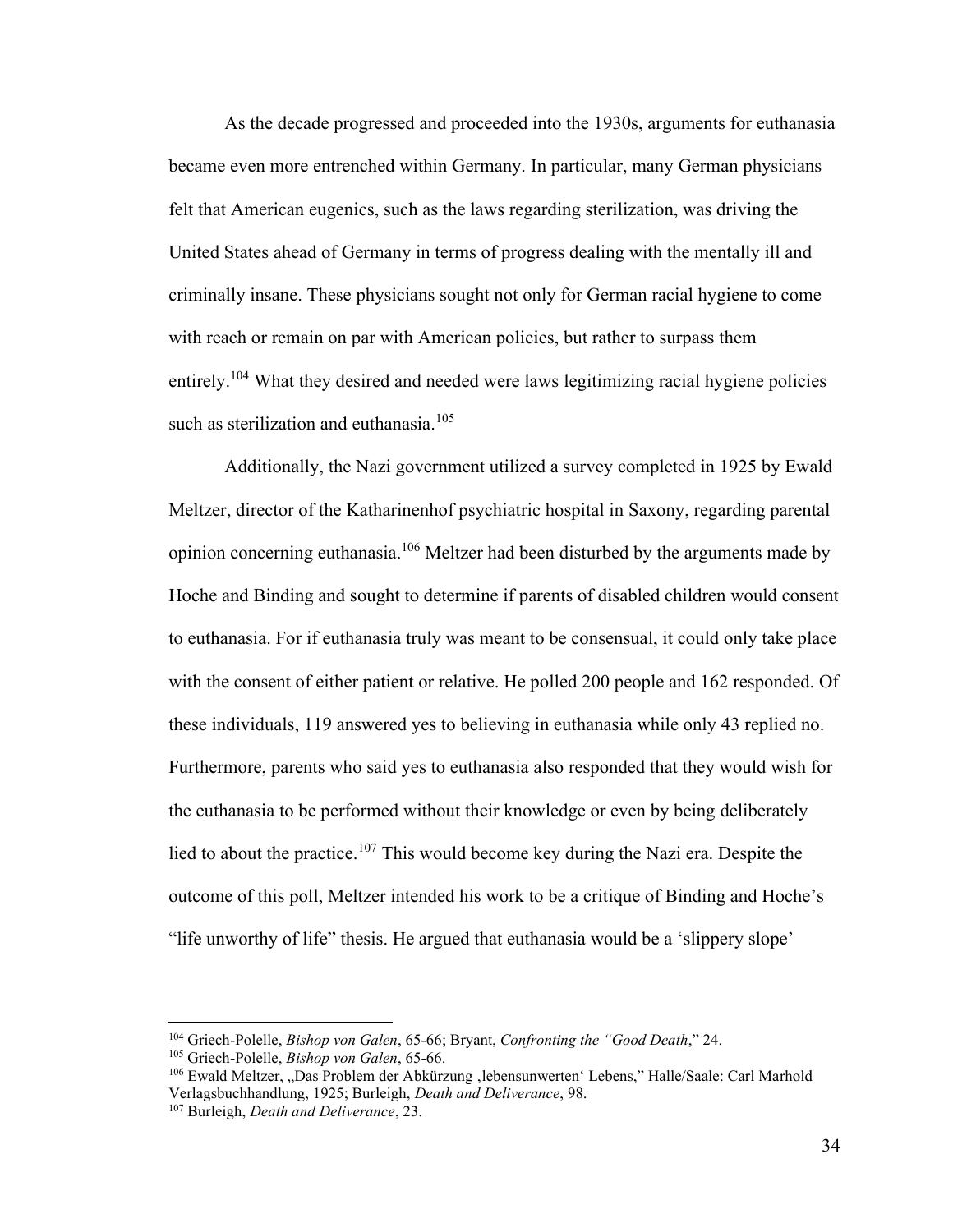within Germany that would place the power over life into individual hands and that would lead to tyranny over Germany's citizens. He also maintained that those targeted under the Binding and Hoche program were capable of having fulfilling lives. <sup>108</sup>

Notwithstanding the point of Meltzer's argument, the National Socialist government later saw his study as proof that some members of society could accept euthanasia due to the parental poll.<sup>109</sup> In particular, Hitler's administration saw these results as a sign that they could achieve their euthanasia plans without too much resistance from families.<sup>110</sup> By the time the Nazis came to power, Hitler and his physician Theo Morell interpreted these results as proof that the discussions around consent for euthanasia had shifted. They believed that most parents would either consent to its action or secretly not oppose it. Furthermore, Karl Brandt stated in his examination at the postwar Nuremberg Trials that by not asking parents to consent, the Nazi regime was relieving parents of the possibility of being incriminated or feeling responsible or guilty for the death of the child in the long run.<sup>111</sup> Therefore, the government did not necessarily need to obtain consent. As fellow fascist leader Mussolini pointed out "There has never been a government founded solely on the consent of the governed, who approved its every use of force. Consent is as transient as sand castles on a beach. It cannot always be present, it can never be complete."<sup>112</sup> Therefore, fascist leaders, such as Hitler and Mussolini, did not see consent as an absolute necessity to enact their goals. Although

<sup>108</sup> Bryant, *Confronting the "Good Death,"* 23-24.

<sup>109</sup> Bryant, *Confronting the "Good Death,"* 23-24.

<sup>110</sup> Robert Proctor, *Racial Hygiene: Medicine under the Nazis* (Cambridge, Mass: Harvard University Press, 1988), p.194

<sup>111</sup> Extracts from Testimony of Karl Brandt, Trials of War Criminals before the Nuremberg Military Tribunals under Control Council Law October 1946-April 1949 No. 10, Vol 1, pp. 892; 894, accessed at https://babel.hathitrust.org/cgi/pt?id=osu.32435024013666&view=1up&seq=928.

<sup>112</sup> Eugen Hadamovsky, *Propaganda und nationale Macht: Die Organisation der öffentlichen Meinung für die nationale Politik* (Oldenburg: Gerhard Stalling, 1933).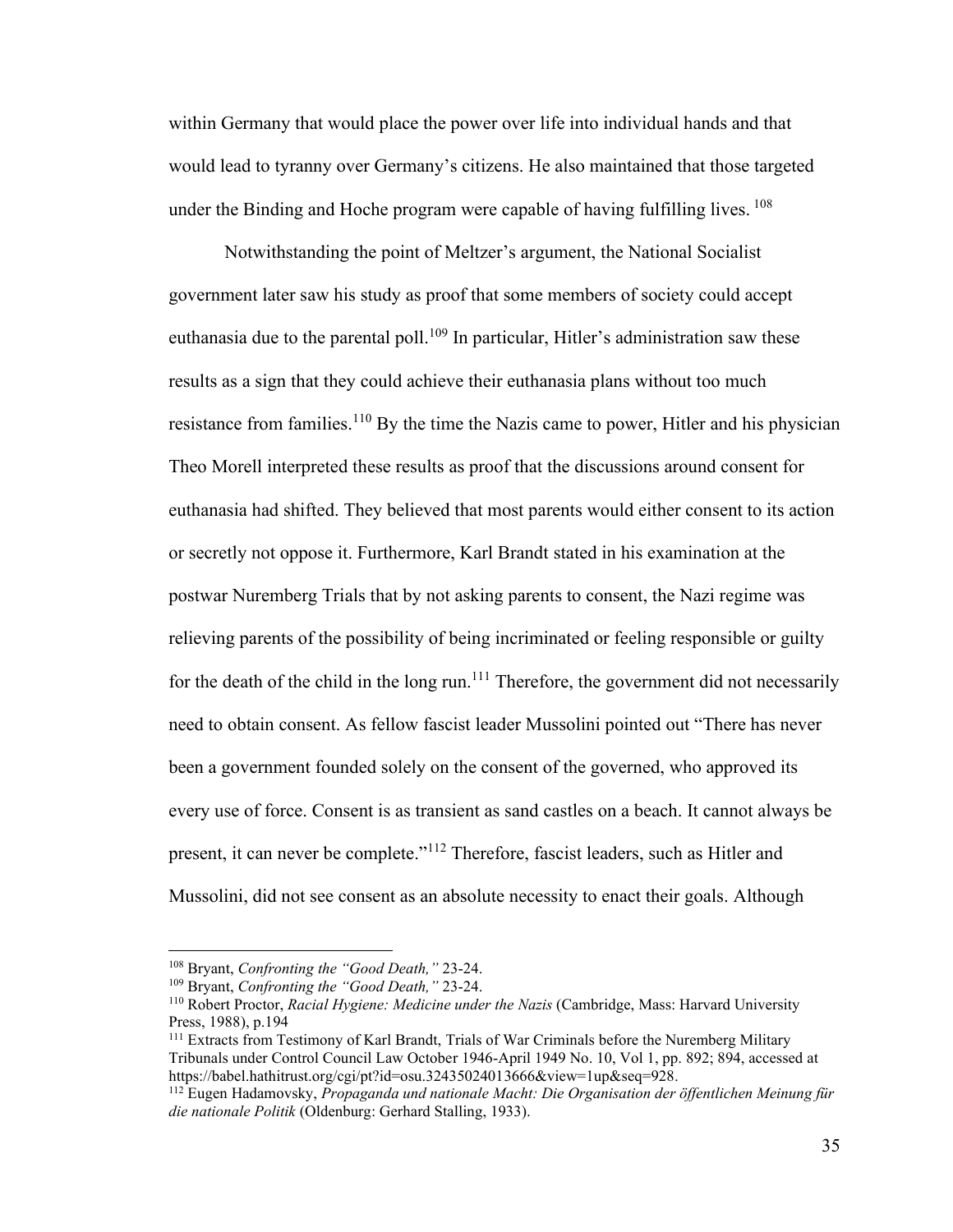when given, it was appreciated because consent reinforced both the Nazi vision and program. Nevertheless, Hitler argued that lack of consent would not cause issues as the Nazi state would crush any legal proceedings on the topic.<sup>113</sup> Consequently, physicians had impunity to perform euthanasia without consent.

But what did it mean to be a parent in the Nazi state? Where did the family fit in with these National Socialist policies such as population and euthanasia? To answer these questions, one can look at what the National Socialists disseminated to German families and how family life became the centre for state policies and public culture on disabilities. Propaganda was a vital tool the Nazis used to spread pervasive messages throughout the Reich. It was also part of the strategy of the emotional regime intended to tell its citizens what to think and what was acceptable to feel. These messages permeated every aspect of Nazi society but the government especially aimed them at the family.<sup>114</sup> In particular, the message often portrayed was that of the 'crisis of family' and the decline of Germany's birth rate.<sup>115</sup> The Nazis blamed the Weimar Republic for this so-called crisis and utilized eugenic measures to legitimize not only population policies but also racial policy.

The Nazis intended for both the institutionalization of disabled individuals and eugenic measures to remove those who were unfit from public spaces and within the nuclear family itself.<sup>116</sup> Solving the 'crisis of the family' was about how many babies were being born into Nazi Germany but also the 'quality' or 'fitness' of those children. In other words, the Nazis only wanted children who could grow into healthy and productive

<sup>113</sup> Extracts from Testimony of Karl Brandt, Trials of War Criminals, 894.

<sup>114</sup> Faye Ginsburg and Rayna Rapp, "Family," in *Keywords for Disability Studies,* ed. Rachel Adams, Benjamin Reiss, and David Serlin (New York: New York University Press, 2015), p. 82.

<sup>115</sup> Lisa Pine, *Nazi Family Policy, 1933-1945* (Oxford: New York: Berg, 1997), p. 7.

<sup>&</sup>lt;sup>116</sup> Ginsburg and Rapp, "Family," 82.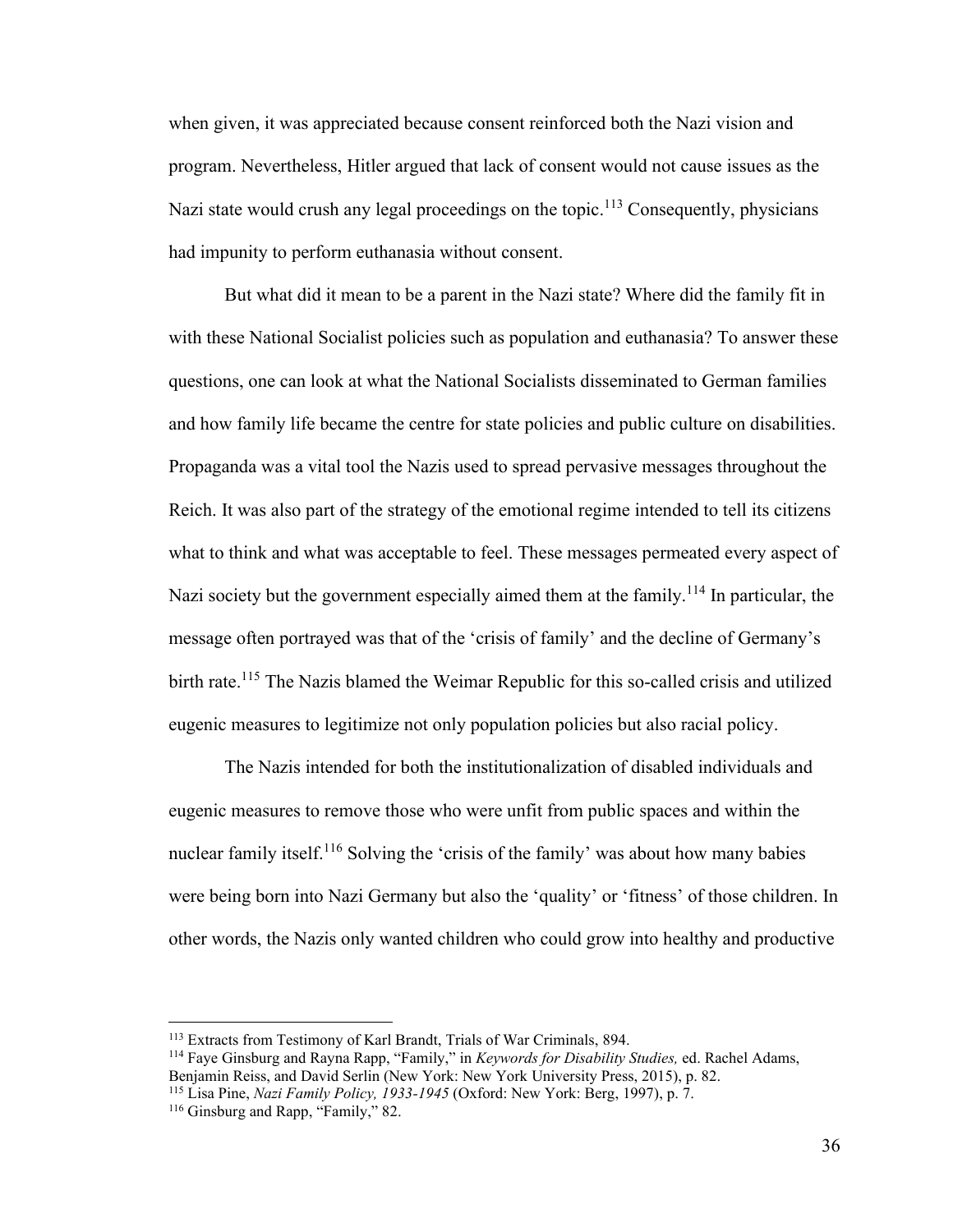citizens for the Reich.<sup>117</sup> Furthermore, because the job of producing children fell within the social and family sphere rather than the state sphere, the Nazi party and officials sought to indoctrinate families with their ideologies through propaganda and policy. They needed families to feel the same way that the state did regarding the unfit. Additionally, because the state believed that parents hereditarily passed on disability, the family became the central battleground in the eugenic debates. To enact their policies, Nazi officials had to combat previous notions about feelings of familial attachment.

The results suggested by the Meltzer survey and the notion of families contributing to the battle for a fit Germany led to what became known as the Knauer case. A German father by the last name of Knauer (no first name is known) is said to have ignited the implementation of children's euthanasia in Nazi Germany when he petitioned the Chancellery of the Führer in Berlin for permission to have his son euthanized. Knauer told the Chancellery that his child was blind and was born without part of his arm and leg.<sup>118</sup> This is precisely the opportunity that Hitler's government needed to transition from eugenic population policies to extermination. Therefore, Hitler had his personal physician, Dr. Karl Brandt examine the child in Leipzig, where it was being treated, to determine whether the child's condition was as described. Brandt determined "there was no justification for keeping such a child alive."<sup>119</sup> Upon hearing Brandt's assessment, Hitler gave his permission to euthanize the Knauer child.<sup>120</sup> It was

<sup>117</sup> Pine, *Nazi Family Policy*, 7; 10-11.

<sup>&</sup>lt;sup>118</sup> Benedict, Shields, and O'Donnell, "Children's "Euthanasia" In Nazi Germany," 507.

<sup>119</sup> Benedict, Shields, and O'Donnell, "Children's "Euthanasia" In Nazi Germany," 507-08.

<sup>120</sup> Signed Letter by Hitler Authorizing Euthanasia Killings, backdated to September 1, 1939, In United States Chief Counsel for the Prosecution of Axis Criminality, Nazi Conspiracy and Aggression, Volume 3, Washington, DC: United States Government Printing Office, 1946, Document 630-PS, 451, English translation attributed to Nuremberg staff, found at http://germanhistorydocs.ghidc.org/sub\_document.cfm?document\_id=1528.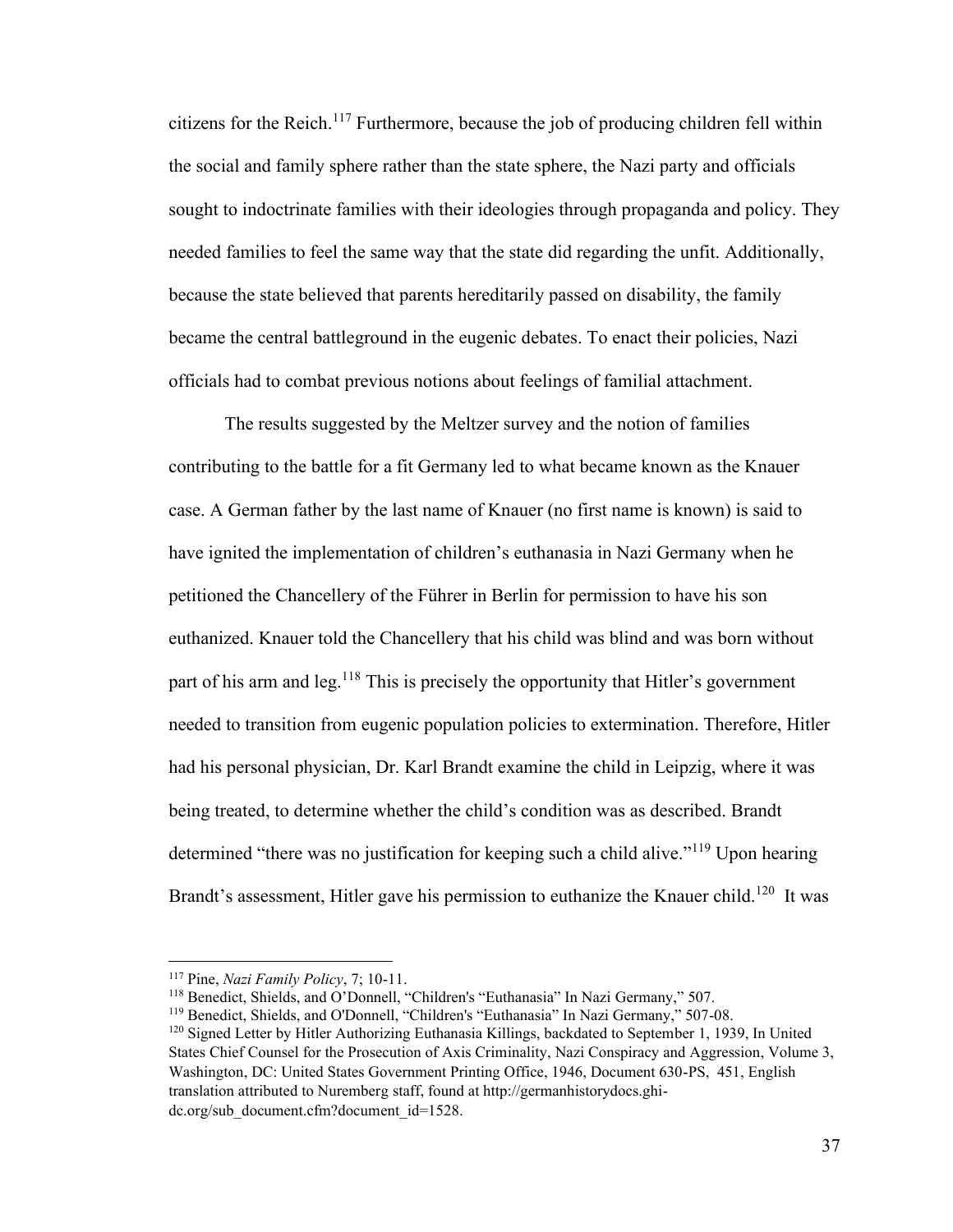after the killing of the Knauer baby, the first known Nazi euthanasia victim, that Hitler directed Brandt and Philipp Bouhler to create a program that would kill children with mental and physical disabilities.<sup>121</sup> The case of the Knauer child gave Hitler the opening he needed to commence his plan. The Knauer father's insistence on having his child euthanized suggested to Hitler that people were beginning to buy into the binary he had created between the healthy and the unfit and that familial attachment might not be the stumbling block he had expected from relatives. In fact, it suggested that death would be an acceptable solution.

To ensure that their policies were infiltrating the social and private spheres, the Nazis used several practices. The interviews conducted by local police for the District Courts of Ansbach and Frankfurt am Main indicated that many mothers and fathers received advice from state organizations aimed at families. Mothers could contact these establishments for aid and advice among other things.<sup>122</sup> Lisa Pine lists one such organization as the *Hilfswerk Mutter und Kind*. While the outward functions of this group includes the practices listed above, the governing aim of the agency was "population policy, health promotion and educational measures." <sup>123</sup> Although the organization provided beneficial aid to families, they were a state measure to ensure that families were fitting into the ideal German vision. Furthermore, they were policing the families that were not considered valuable to the state due to reasons such as hereditary illness and

<sup>121</sup> Henry Friedlander, *The Origins Of Nazi Genocide*, 39-40.

<sup>&</sup>lt;sup>122</sup> For a few examples see: Interrogation of Albert Knisel, 16 June 1948, Folder 366b, Landespolizei Württemberg-Hohenzollern Abt. 631a, Hessisches Hauptstaatsarchiv, Wiesbaden, Germany, 1; Interrogation of Elly Wörhle, 16 June 1948, Folder 368 Landespolizei Württemberg-Hohenzollern Abt. 631a, Hessisches Hauptstaatsarchiv, Wiesbaden, Germany, 1; Interrogation of Rudolph Amann, 18 June 1948, Folder 370, Landespolizei Württemberg-Hohenzollern Abt. 631a, Hessisches Hauptstaatsarchiv, Wiesbaden, Germany; Interrogation of Maria Rösler, 9 June 1948, Folder 365, Landespolizei Württemberg-Hohenzollern Abt. 631a, Hessisches Hauptstaatsarchiv, Wiesbaden, Germany. <sup>123</sup> Pine, *Nazi Family Policy*, 23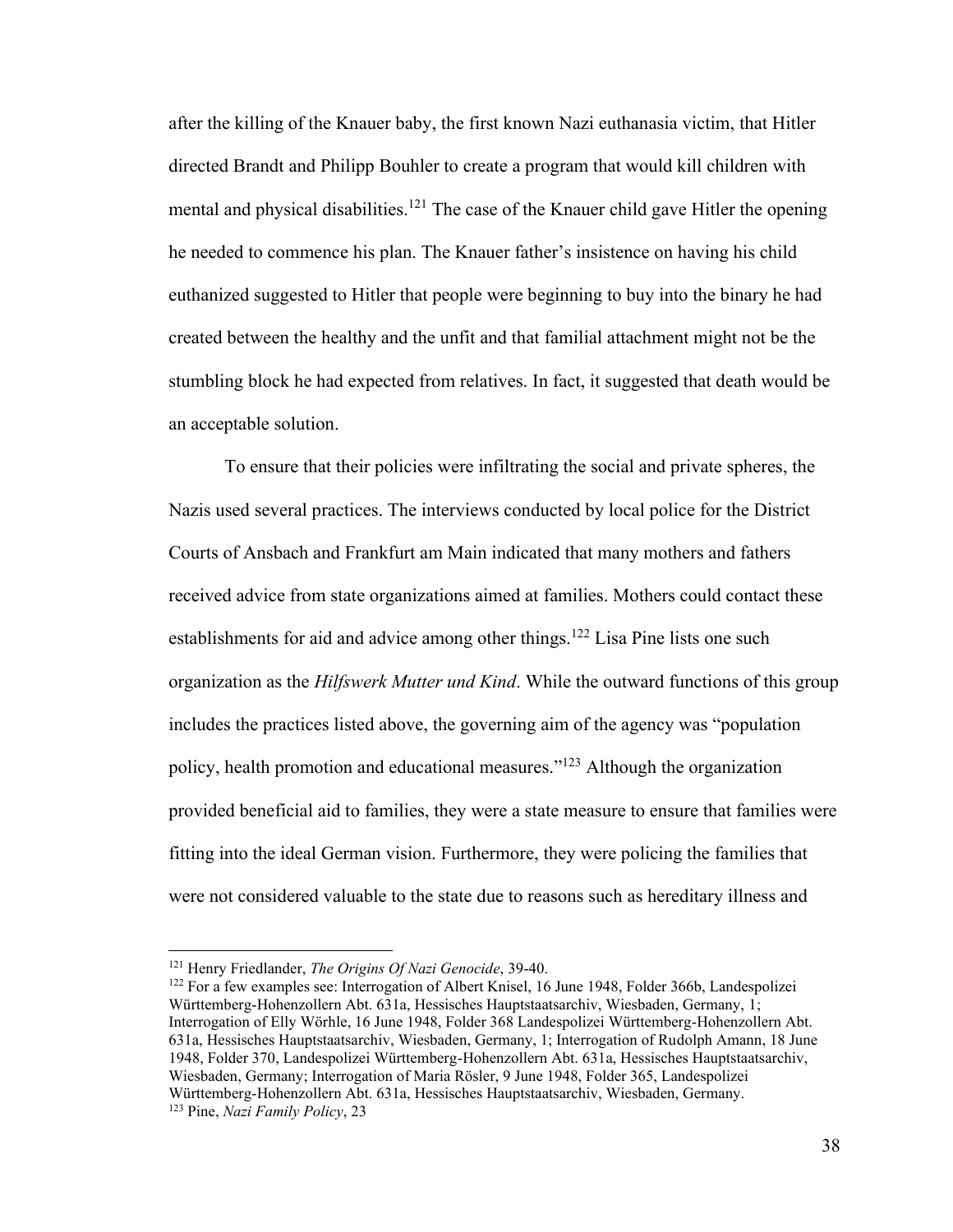disability. These institutions could move between both fit and unfit families almost unnoticed because of the normalcy of the practices they offered. All the while, these organizations collected information that they could use against those deemed 'unfit'.<sup>124</sup>

Propaganda also targeted families with visual messages that Hitler and the Nazis sought to use as promotions for eugenic policies. Malin maintains that mass media create new emotional understandings amongst populations as the media could foster elements

such as nationalism and specific types of sentiment.<sup>125</sup> In the Nazi case, they would outline moral and ethical issues for the public and then portray eugenic policies such as sterilization or euthanasia as the solution. The Nazis intended the message to elicit a specified, and state-sanctioned, emotional response often one that the general population should feel guilty



as the lives of the disabled were miserable and unhappy.**<sup>126</sup>** This propaganda poster is particularly salient in spreading that message. The monthly magazine entitled *Volk und Rasse* published **Figure 1** in 1936. It depicts three children, all with varying forms of mental or physical disabilities. The title "Sterilisation: Nicht Strafe-Sondern Befreiung"

<sup>124</sup> Pine, *Nazi Family Policy*, 23; 31.

<sup>125</sup> Brenton J. Malin, "Media, Messages, and Emotions" in *Doing Emotions History*, ed. Susan J. Matt and Peter N. Stearns (Urbana: University of Illinois Press, 2014), 188.

<sup>126</sup> Fritz Bennecke (ed.), *Vom deutschen Volk und seinem Lebensraum. Handbuch für die Schulung in der HJ* (Munich: Franz Eher, 1937). Paul Gierlichs is listed as *Bearbeiter*. Accessed 25 March 2019, https://research.calvin.edu/german-propaganda-archive/hjhandbuch.htm; Wagner, "Rasse und Bevölkerungspolitik."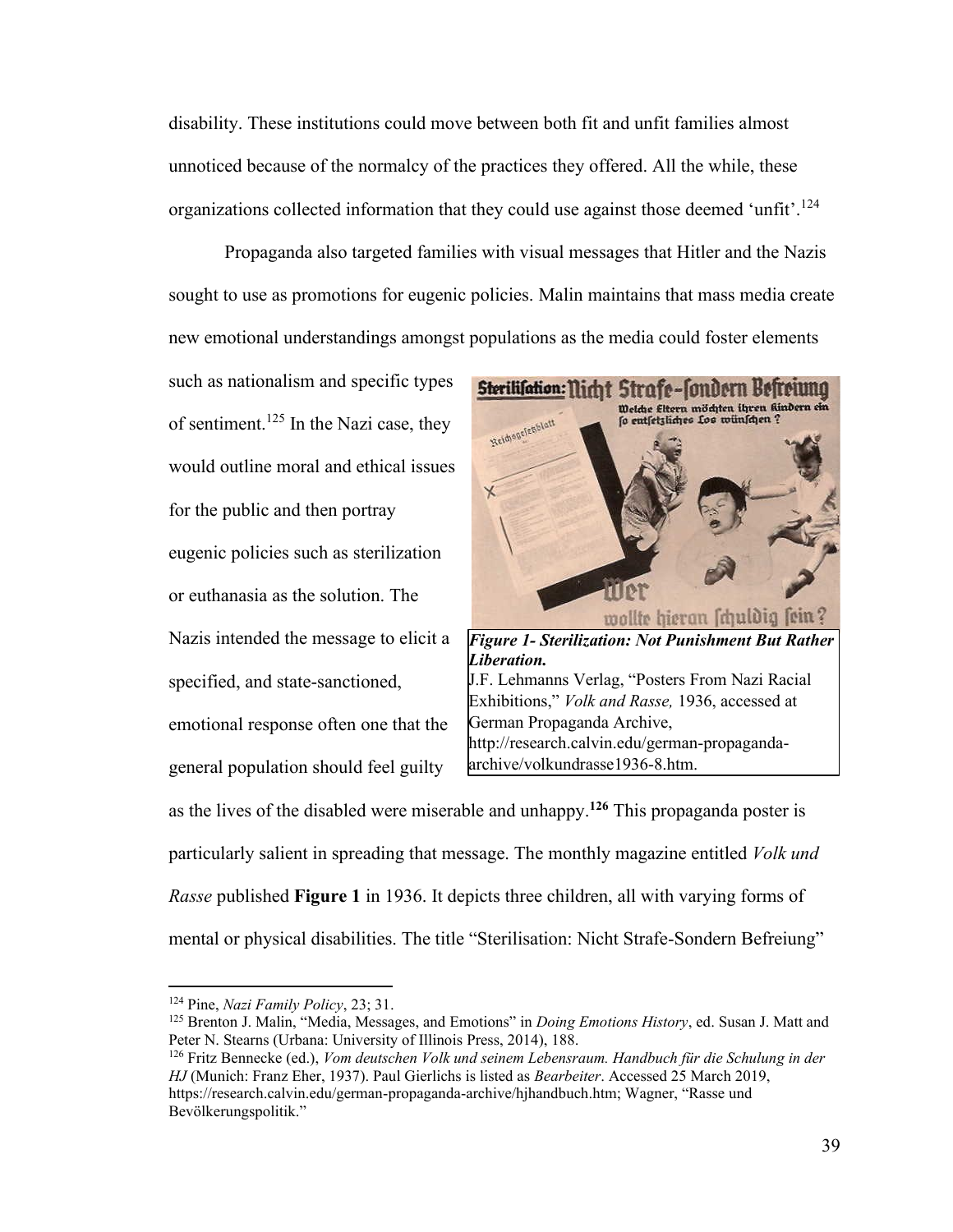translates to "Sterilization: Not Punishment but rather Liberation."<sup>127</sup> The title suggests that the newspaper is supporting Hitler's campaign to sterilize all of the so-called unfit members of society so that they do not have the opportunity to pass down their degeneracy to the next generation. The word "Liberation" in the title also implies that it would be a mercy to the children to release or free them from such a miserable life. The caption further elaborates, asking "which parents would like to wish their children such a horrible lot? Who would want to be responsible for this?"<sup>128</sup> The caption is explicitly stating that these disabled children would have a terrible life not worth living. It also infers that these children would be a burden on both their parents and the society.

The propaganda message is twofold. The poster aims to promote sterilization as the solution to end the supposed suffering of disabled children and it tries to do so in a humane or compassionate way that would convince the public that sterilization is the right or honourable path forward. At the same time, the image promotes the ideology that these disabled children are degrading the *Volk*. The message created a perception that these children were worthless, a burden, and a problem for the German *Volk*. It is also a hint that perhaps sterilization is not enough, and maybe further measures should be taken. While this is a message that the entire population was seeing, the Nazis clearly aimed it at parents. The Nazis intended to make parents question their responsibility and emotions when it came to their children's health. It was not acceptable to allow such a child to live out of love. Rather, parents should recognize the mercy in allowing their child to die.

<sup>127</sup> J.F. Lehmanns Verlag, "Posters From Nazi Racial Exhibitions," *Volk and Rasse*, 1936, accessed at German Propaganda Archive, http://research.calvin.edu/german-propaganda-archive/volkundrasse1936- 8.htm.

<sup>128</sup> J.F. Lehmanns Verlag, "Posters From Nazi Racial Exhibitions."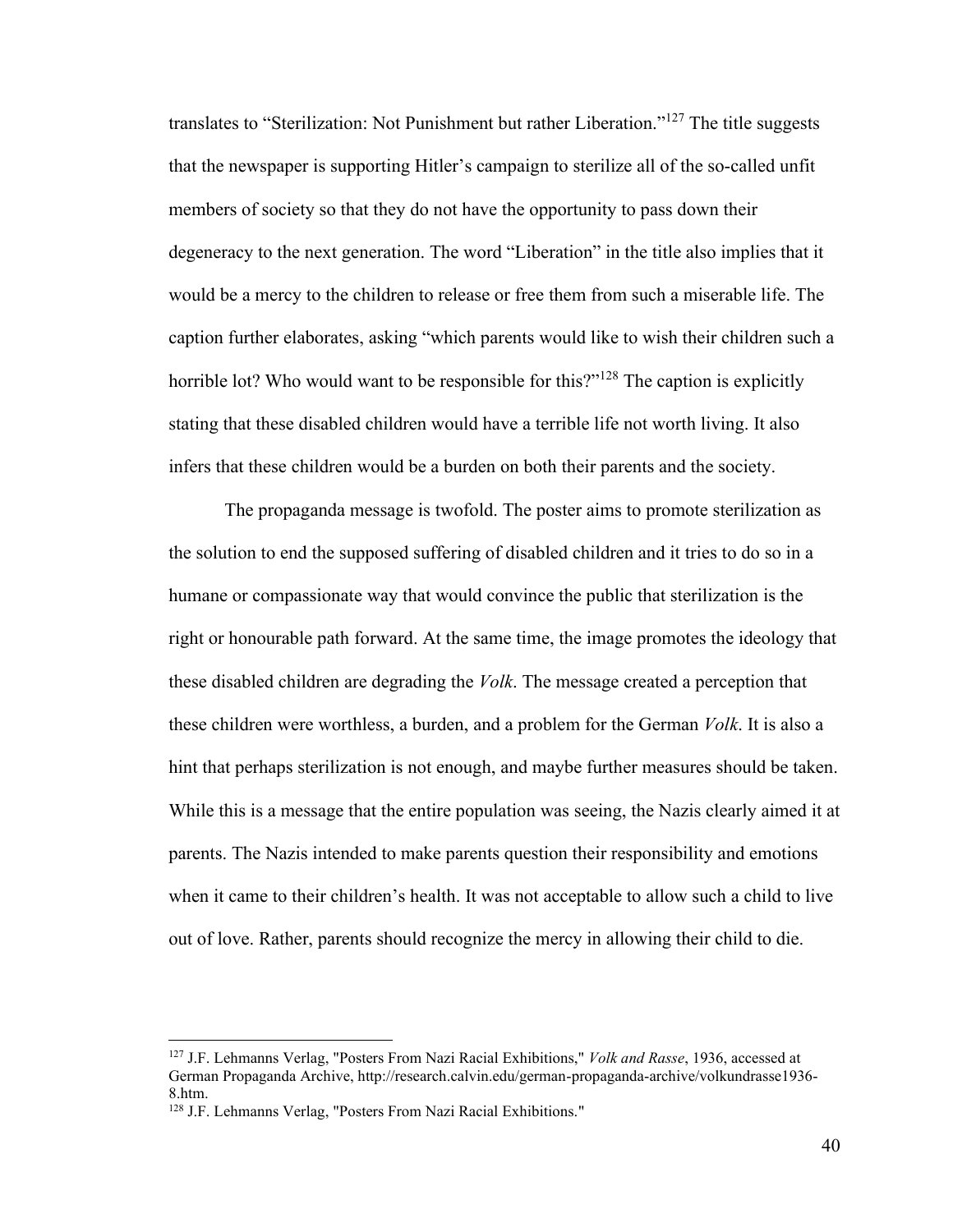The state had created a binary between those individuals and families considered to be the ideal German citizens and those who fell outside the Nazi ideals of perfection, which they thought of as a threat to the nation's health. In the case of the disabled, the National Socialists saw this group of individuals as unproductive and worthless, and therefore, Nazis wanted to "destroy and exterminate" them.<sup>129</sup> National Socialists often focused their propaganda on the idea of the "burden" that pitted the genetically ill against the healthy to justify this persecution. Lisa Pine argues in *Nazi Family Policy* that racial laws became accepted amongst executors of eugenic measures. It became a 'moral duty' and 'necessities' to legitimize and utilize practices such as sterilization and euthanasia.<sup>130</sup> However, this acceptance of practice was not fully advertised to the public. While Nazi policy makers overtly introduced a law-making sterilization legal in Germany, the euthanasia program remained hidden. In essence, the eugenic initiatives to remove disability from society emerged from liberal ideologies intended to better individuals, families, and communities through the elimination of suffering and the increase in quality of life.<sup>131</sup> However, liberal morality could also restrict how far everyday citizens were willing to take the policies.

Additionally, if they were following the results of Ewald Meltzer's study, they still believed that parents would support the idea but would rather be uninformed.<sup>132</sup> Meltzer quoted one unnamed parent to have said "It would have been better if I had not known about it" while another wrote, "If the message were unexpectedly taken that the

<sup>129</sup> Friedlander, *Origins of Nazi Genocide*, 7.

<sup>130</sup> Pine, *Nazi Family Policy*, 10.

<sup>&</sup>lt;sup>131</sup> Garland-Thompson, "Eugenics," 78.

<sup>132</sup> Burleigh, *Death and Deliverance*, 23.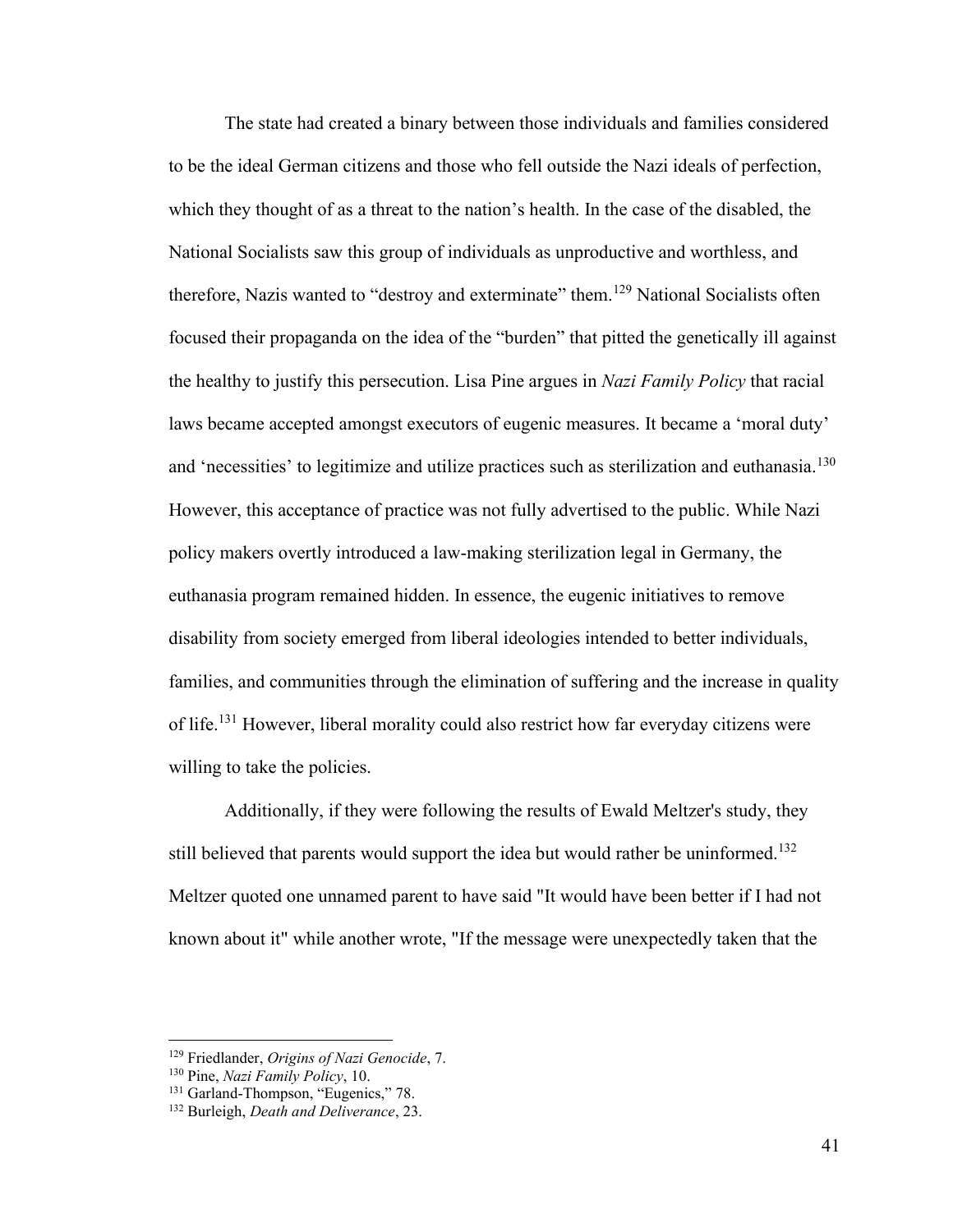child had died, I would have been satisfied."<sup>133</sup> The Nazis would have seen both of these messages as further proof that parents did not want to know about euthanasia openly but that they were not necessarily against it. Therefore, while propaganda and policy hinted at extermination, it was never publicly admitted. Again, this was because Hitler felt that by the beginning of the Second World War, he did not need the explicit consent of patients or their family members.

It is also important to analyze the views surrounding consent, euthanasia, perpetrators, and victims in the years around the court cases since investigators gathered the parental testimonies as evidence in preliminary investigations during in the post Second World War trial atmosphere of 1948 and 1964. Germans generally covered the fate of disabled individuals under National Socialism under a veil of silence. Nevertheless, German society did not entirely repress euthanasia -- the trials publicly discussed the program during the prosecution of euthanasia perpetrators.<sup>134</sup> For a brief interval between 1945 and 1947, those tried regarding euthanasia had high rates of conviction as having committed crimes against humanity or perpetrated murder.<sup>135</sup> The courts believed the physicians, in particular, had failed the professional body of medicine and broke their oath as they denied thousands of patients empathy and care as they sought to achieve a "perfect" society, which would have included bypassing patient or family consent.<sup>136</sup> Initially, there was a great deal of support from the public for postwar trials, as much as 70 percent in 1946. Yet by 1950, the same percentage opposed them.<sup>137</sup>

<sup>&</sup>lt;sup>133</sup> Meltzer, "Das Problem der Abkürzung , lebensunwerten' Lebens," 90; 99.

<sup>134</sup> Poore, *Disability in Twentieth-Century German Culture*, 186.

<sup>135</sup> Bryant, *Confronting the "Good Death,"* 217-18.

<sup>136</sup> Andrej Michalsen and Konrad Reinhart, "'Euthanasia': A Confusing Term, Abused under the Nazi Regime and Misused in Present End-of-Life Debate," *Intensive Care Medicine* 32, no. 9 (September 2006): 1308.

<sup>137</sup> Bryant, *Confronting the "Good Death*," 109.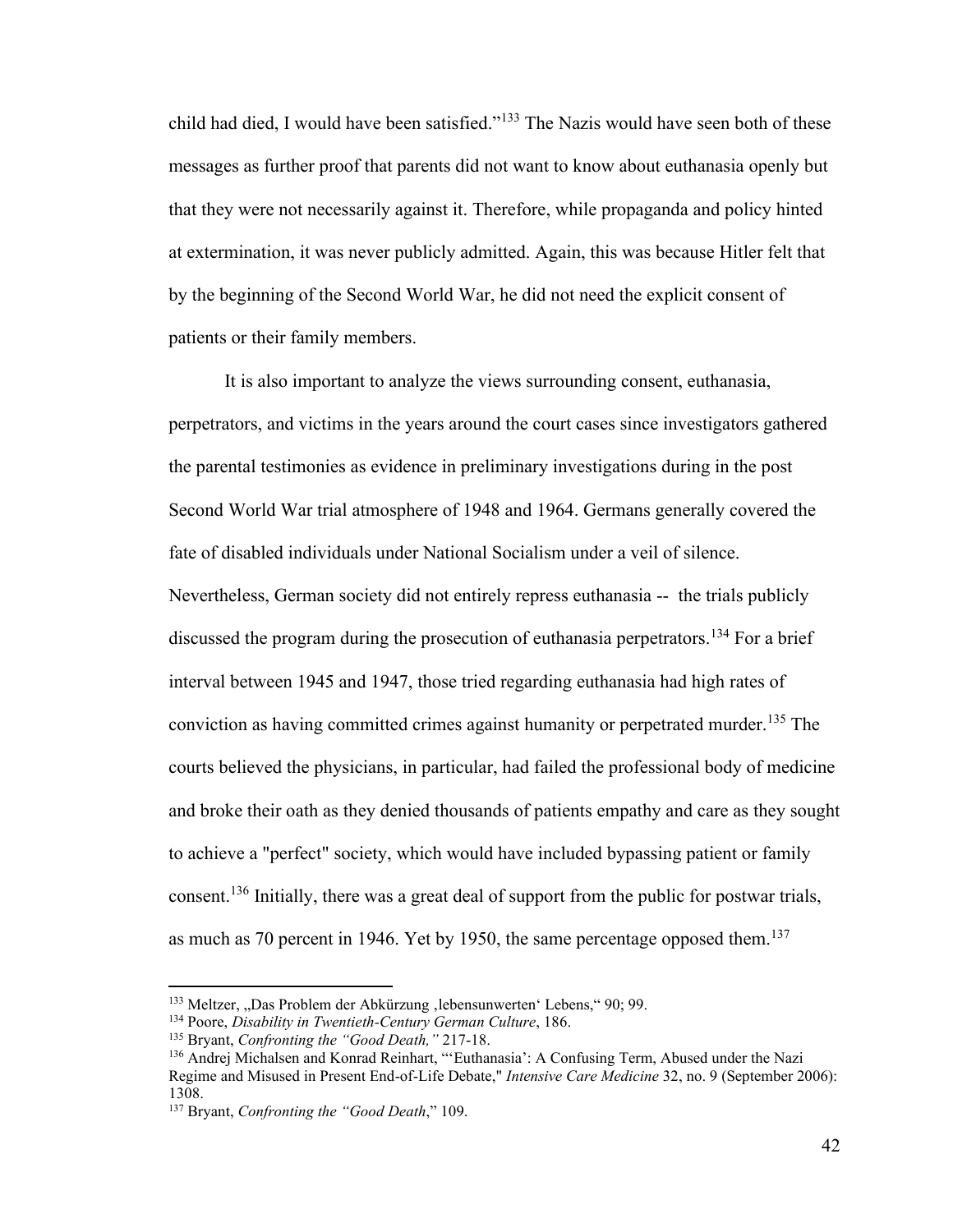As public support fell and the Cold War began, the outcomes of the trials changed. By 1948, euthanasia doctors and nurses began to receive reduced sentences and acquittals as they became viewed as subjective accomplices of the Nazi state rather than perpetrators and murderers. In other words, the courts and society did not see them as evil to the core.<sup>138</sup> In 1950, the rate of conviction in West Germany was 800, which dropped to 200 in 1951 and approximately 125 in 1953. In the years between 1954 and 1964, the average rate of conviction was only between twenty-five to fifty per year.<sup>139</sup> On top of clemency for those tried in court, most doctors and nurses involved in euthanasia continued to work in the medical profession without even being barred from practice. Knittel argues this was because their guilt was less clear since euthanasia could be seen as medical as opposed to genocidal.<sup>140</sup> This increased leniency starting in 1948 may be what effected the information that parents of the Frankfurt am Main court cases were willing to provide prosecutors. Parents likely felt more comfortable discussing their transgressions, such as giving consent, when they realized that the government was becoming more lenient. They could assuage any guilt they felt and there was less of a chance that any consequences could fall directly on them.

And yet despite these trials in the 1940s and 50s, no efforts had been made to make reparations to individuals who underwent involuntary sterilization or family members whose relatives the state killed in the euthanasia program. In fact, as perpetrators were continuously acquitted and retained their status, disabled individuals continued to be stigmatized through persistent eugenic thinking and lack of

<sup>138</sup> Bryant, *Confronting the "Good Death,"* 107-08; 218; 226.

<sup>139</sup> David Cesarani, *After Eichmann: Collective Memory and the Holocaust since 1961* (London: Routledge Curzon, 2005), p. 42.

<sup>140</sup> Knittel, *The Historical Uncanny,* 42.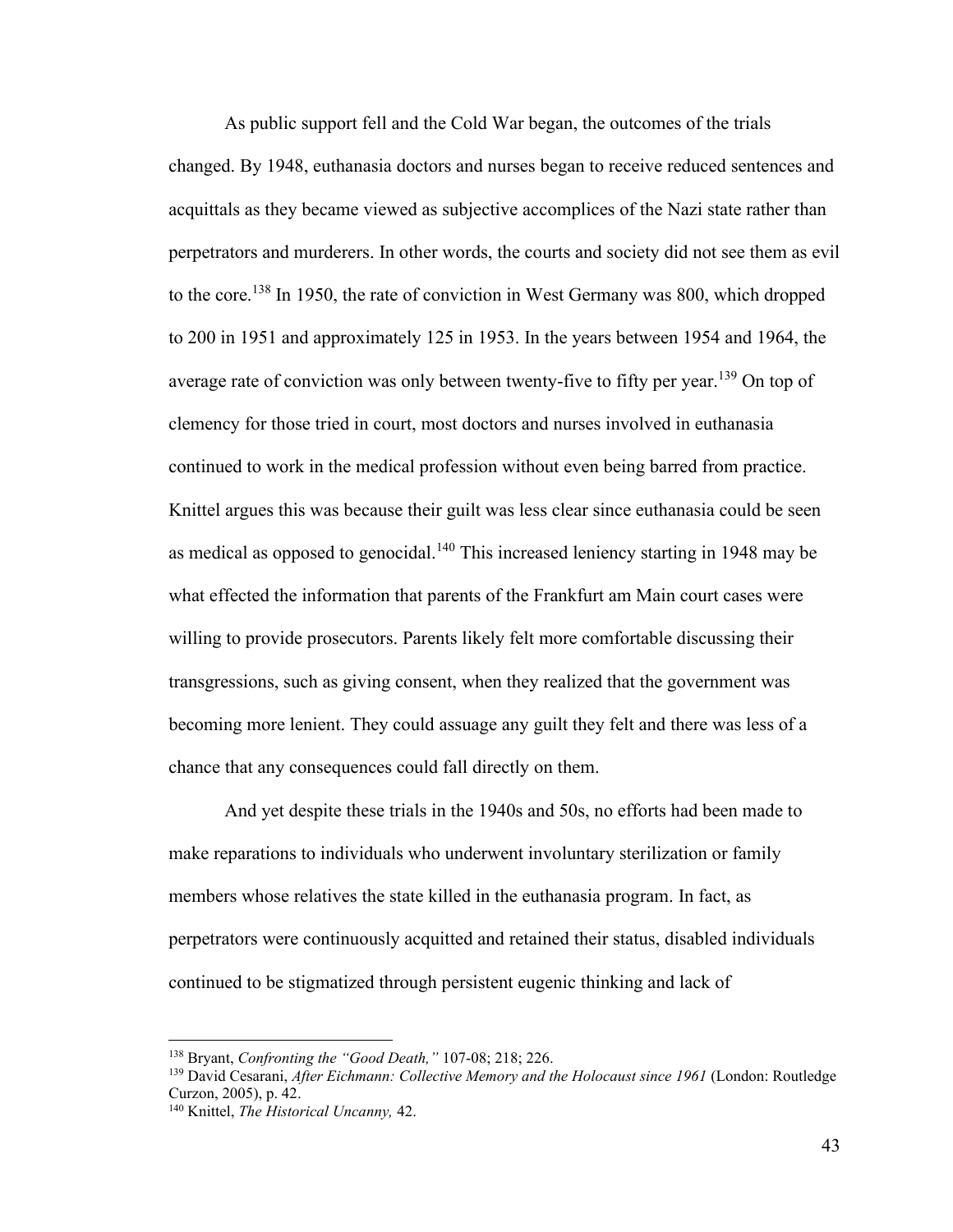reparations.<sup>141</sup> They were not included in the 1953 *Entschädigungsgesetz*, a federal law that would regulate compensation for victims of the Nazi regime since the postwar government did not see disabled individuals and sterilization victims as having been persecuted for racial, political, or religious reasons.<sup>142</sup> In a way, the trials were the only way that parents could get any form of reparations if that was an action they sought to pursue.<sup>143</sup> Parents who consented to euthanasia may have felt guilty for their actions during the Nazi period and therefore, testifying against the actual individuals who committed the murder might have been a sense of relieving guilt or even justice.

It is also worth remembering that ideas of eugenics and euthanasia did not entirely vanish in the post-war period. One key example that ideologies had not completely disappeared was the re-publishing of two of Hoche's books in 1950 by Lehrmanns Verlag. The re-published versions were supposed to have sanitized his views of euthanasia and disability, yet the epilogue neglected to acknowledge that Hoche's ideas were one of the most prominent in the creation of the Nazi ideology on euthanasia. The publisher only noted that Hoche, had he lived to 1950, would have addressed these outdated issues.<sup>144</sup> Another example that is more directly related to the public's views on eugenic topics was that brought up by the *Kristall* (Crystal) magazine in 1950. *Kristall*  initiated a series of articles and letters from readers on the topic of mercy killing and whether or not physicians should have the right to perform them. The question prompted

<sup>141</sup> Knittel, *The Historical Uncanny*, 43.

<sup>142</sup> Knittel, *The Historical Uncanny*, 43; 14. Foreign slave workers, homosexuals, and the Sinti and Roma were also excluded for reparations and recognition in 1953. Hanna Schissler, *The Miracle Years: A Cultural History of West Germany, 1949-1968* (Princeton: Princeton University Press, 2001), p. 87. <sup>143</sup> Based on the testimonies, most parents were sought out by the court investigators, which suggests that they may not have come forward on their own. However, once speaking with investigators many relatives willingly aired their desire for reparations.

<sup>&</sup>lt;sup>144</sup> Wolf Wolfensberger, "A Reflection on Alfred Hoche, the Ideological Godfather of the German 'Euthanasia' Program," *Disability, Handicap & Society* 8, no. 3 (January 1993): 312.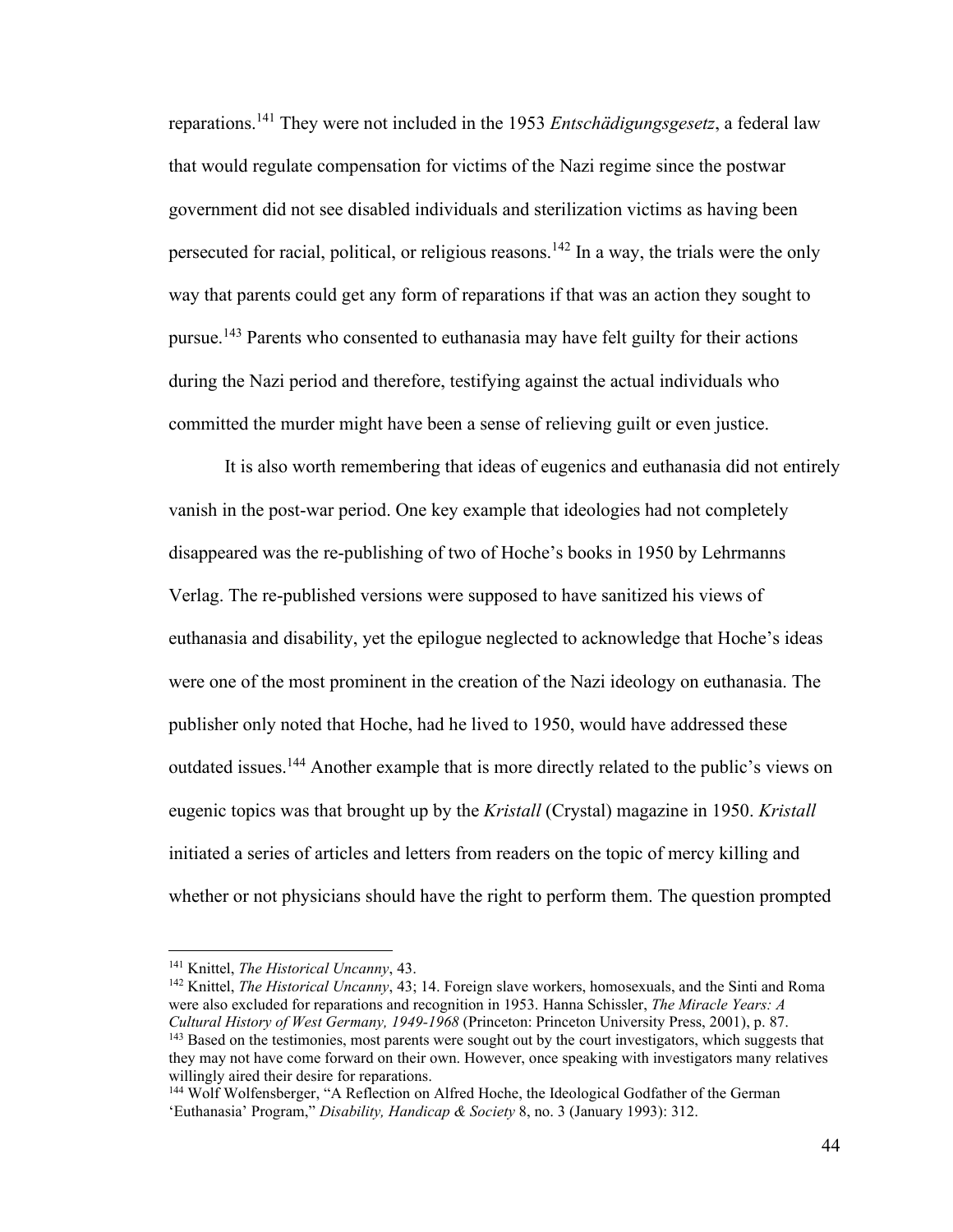to differing views. The majority maintained that a "gentle death" was preferable to a lifetime of illness and that the costs of such illnesses were a burden to the healthy. A smaller minority saw this practice as potentially dangerous in the misuse of power and that it could lead to murder.<sup>145</sup> It is clear that even though the topics of eugenics and euthanasia were divided in sentiment, parents who consented to ideas of euthanasia during their interviews were not alone regarding the prevalence of eugenic ideas.

The years leading up to the 1968 generation led to an even more heightened divide of perspectives and feelings on wartime activities and thoughts. While some populations focused on opening the conversation about Germany's National Socialist past and the role of the people as perpetrators, other factions focused on Germany's suffering and continued to see the country as a nation of victims.<sup>146</sup> These ideas largely remained the same in the time leading up to the 1964 Ansbach court investigation. The trend regarding the acquittal of euthanasia perpetrators due to their supposed "conscience" or "empathy" continued during the late 1950s and throughout the 1960s.<sup>147</sup> The fact that defendants used empathy as a defence likely led parents to use the same tactic when describing their beliefs and choices. It also shows that ideas of release as preferable to death were still present, that society still stigmatized disabled individuals as uneducable in the postwar period, and that medical professionals continued to pressure parents to institutionalize their children.<sup>148</sup>

<sup>145</sup> Poore, *Disability in Twentieth-Century German Culture*, 167-68.

<sup>146</sup> Hans Kundnani, "Perpetrators and Victims: Germany's 1968 Generation and Collective Memory," *German Life and Letters* 64, no. 2 (2011): 274.

<sup>147</sup> Bryant, *Confronting the "Good Death,"* 213.

<sup>148</sup> Poore, *Disability in Twentieth-Century German Culture*, 191.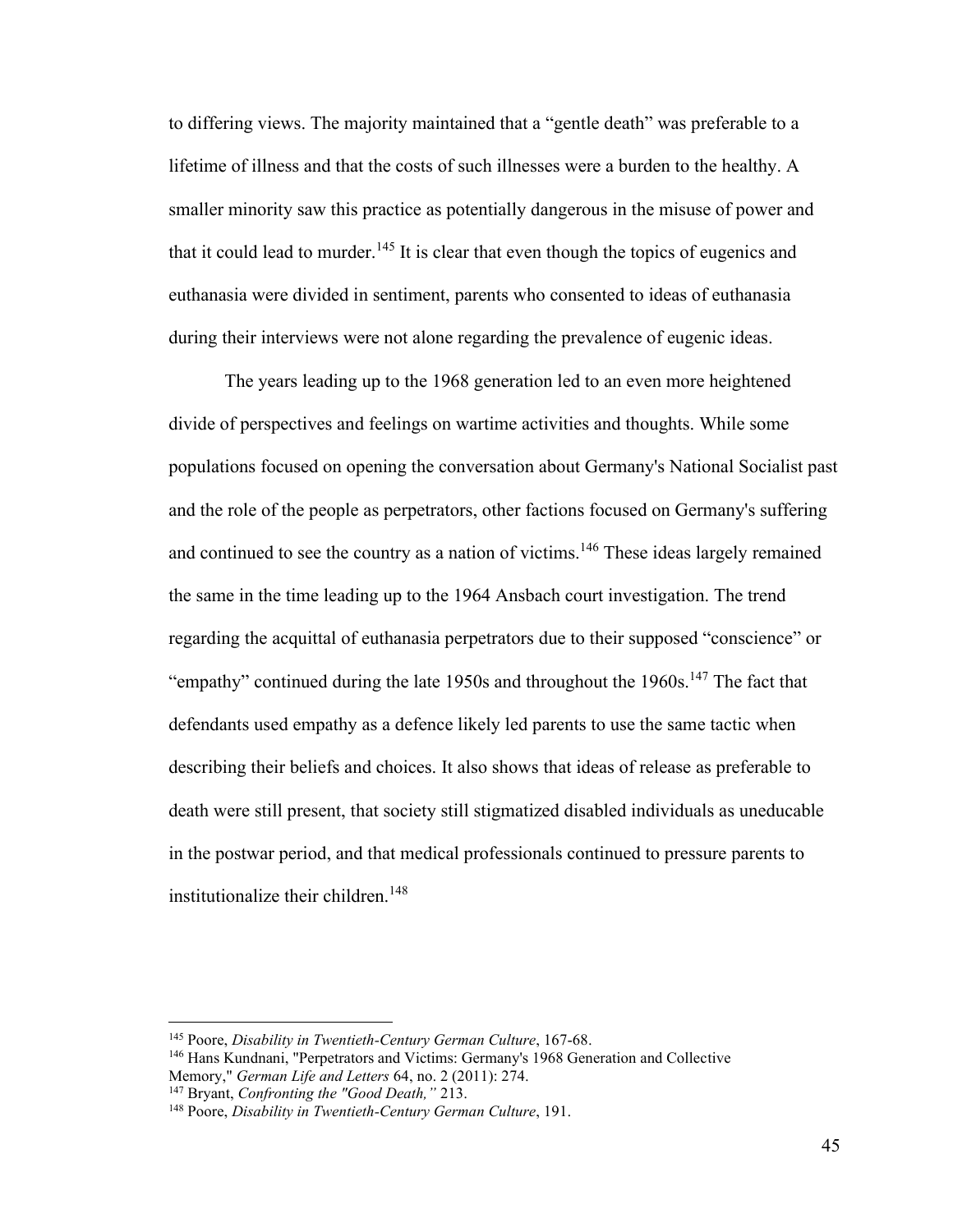However, David Deutsch demonstrates that around 1965 not everyone was willing to go along with this line of defence.<sup>149</sup> He argues that newspapers labelled these defences as "cynicism" and that some judges outright rejected these ways of thinking. This illuminates the concept that "empathy could never prompt wrongdoing."<sup>150</sup> Empathy could never lead to actions such as not asking for patient or familial consent and ultimately murder. Furthermore, the social and cultural climate of the 1960s and 70s in West Germany allowed for a reform to take place in medical fields, particularly on topics of disability. This was partially due to the call that new chancellor Willy Brandt made to provide disabled individuals with better care and treatment.<sup>151</sup> This complicates the idea of willingly admitting any support of eugenic ideas. It could no longer be guaranteed that confessing to such actions or beliefs would be met with understanding. Therefore, it is very likely that there were many more parents who either willingly gave consent or supported euthanasia, but never came forward for fear of reprisal or feelings of shame.

The postwar atmosphere for families was also directly fraught with tension. The taboo surrounding disability extended to how families were willing to remember. Pearce argues that not only were relatives of euthanasia victims traumatized by their loved ones' passing, but they also had to deal with the fear of stigma and possibly feelings of guilt. Relatives had faced prejudices and propaganda throughout the entire Nazi period, as well

<sup>&</sup>lt;sup>149</sup> This shift in thinking likely grew out of the context of other prominent trial cases of the era such as Adolf Eichmann in 1961. The 1950s had been relatively silent in terms of the notion of punishing perpetration. But with the Eichmann trial, the idea of perpetration outgrew the idea that it was only a German and Jewish affair as the trial was televised across the world and Hannah Arendt released her famous book, *Eichmann in Jerusalem: A Report on the Banality of Evil*, in 1965. Therefore, it is plausible that the global nature of the trial led justice officials within Germany to also take a stand against reduced punishment for Nazi crimes. Pepijn Corduwener, "'Eichmann Is My Father': Harry Mulisch, the Eichmann Trial and the Question of Guilt," *Journal of War & Culture Studies* 7, no. 2 (May 2014): 133–46. <sup>150</sup> Deutsch, "Immer Mit Liebe," 15-16.

<sup>151</sup> Poore, *Disability in Twentieth-Century German Culture*, 194.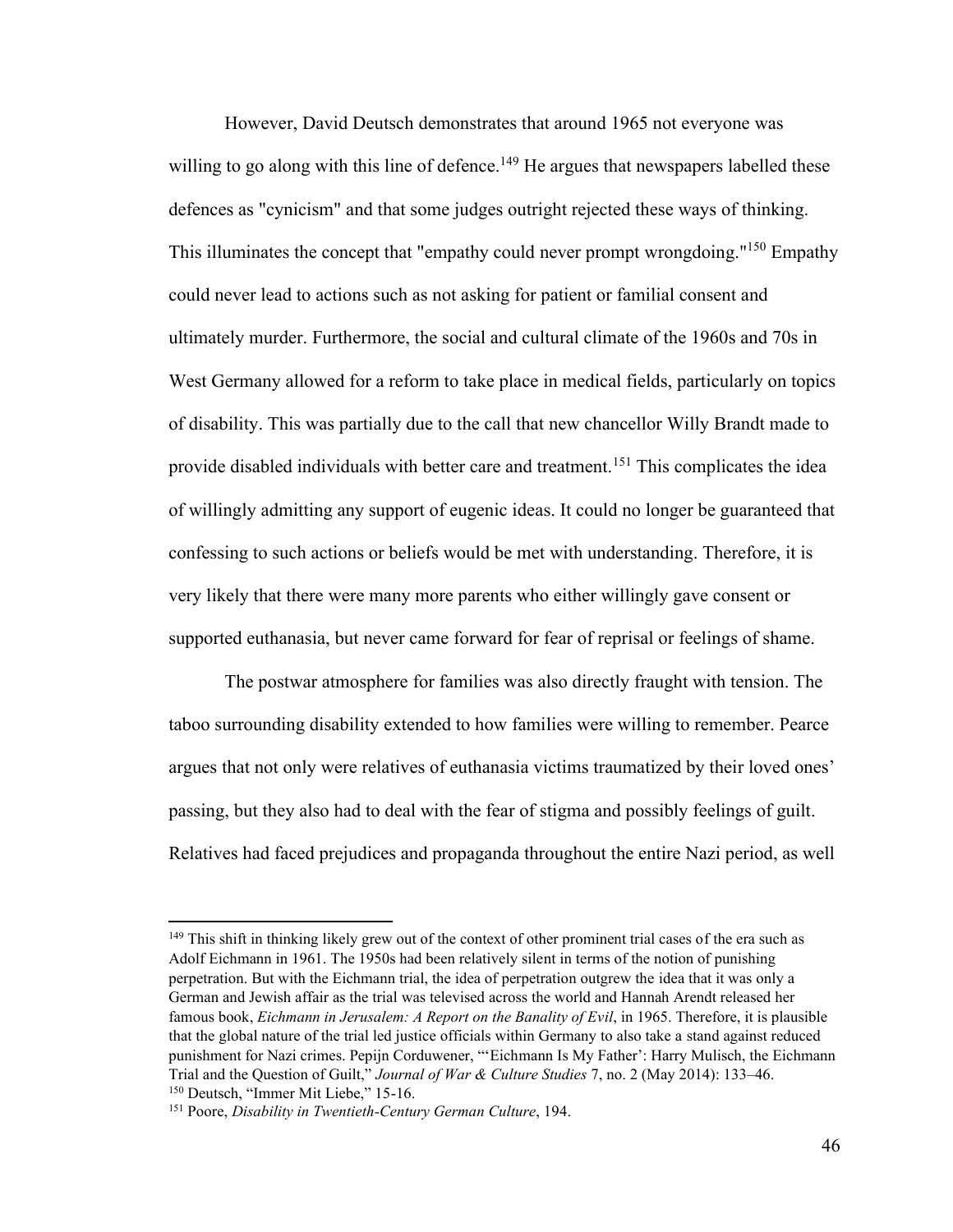as a continuation in the postwar period to some extent, that led families to fear the socalled deficiencies. Also, families may have remained silent due to the guilt they felt for supporting a regime or ideology that led to the death of their relative.<sup>152</sup> For these reasons, family memory often suppressed the history of euthanasia and the death of relatives. In some instances, the testimonies given for postwar trials were one of the only places that family members opened up about the past.

While these trials seemingly failed to bring about real consequences for perpetrators and the fact that in most cases, they had not gained parental consent, the trials and postwar atmosphere was not entirely without positive results. An outcome of the failure of the medical field regarding perpetration and the lack of consent of patients or their relatives was the establishment of the Nuremberg Code. As a by-product of postwar trials, the Code was quickly adopted by the Geneva Conventions in 1949 and then added to the International Covenant on Civil and Political Rights in 1966. The enactment created a set of ethical and legal guidelines in an attempt to regulate and standardize human experimentation.<sup>153</sup>

The Nuremberg Code established ten principles to regulate this experimentation. The most significant of these in the case of euthanasia was the first. It required that all consent be voluntary on the human subject's part. That meant the individual should have legal capacity in giving their consent, be able to exercise the power of choice freely,

<sup>&</sup>lt;sup>152</sup> Pearce, "Remembering the 'Unwanted' Victims," 121. However, as Reaume argues, the stigma associated with having a disabled family member in an asylum was not localized to Germany but also occurred in non-fascist countries such as Canada. There was a guilt and shame that families felt when their relatives were in a state facility that could affect how involved the relatives were in the process. Some sought to distance themselves from the taint. Yet, it is important to recognize that Nazi Germany actively encouraged and reinforced these stigmas whereas in Canada it was socially constructed. Reaume, R*emembrance of Patients Past,* 195-96.

<sup>153</sup> George J. Annas, "Beyond Nazi War Crimes Experiments: The Voluntary Consent Requirement of the Nuremberg Code at 70," *American Journal of Public Health* 108, no. 1 (January 2018): 42-43.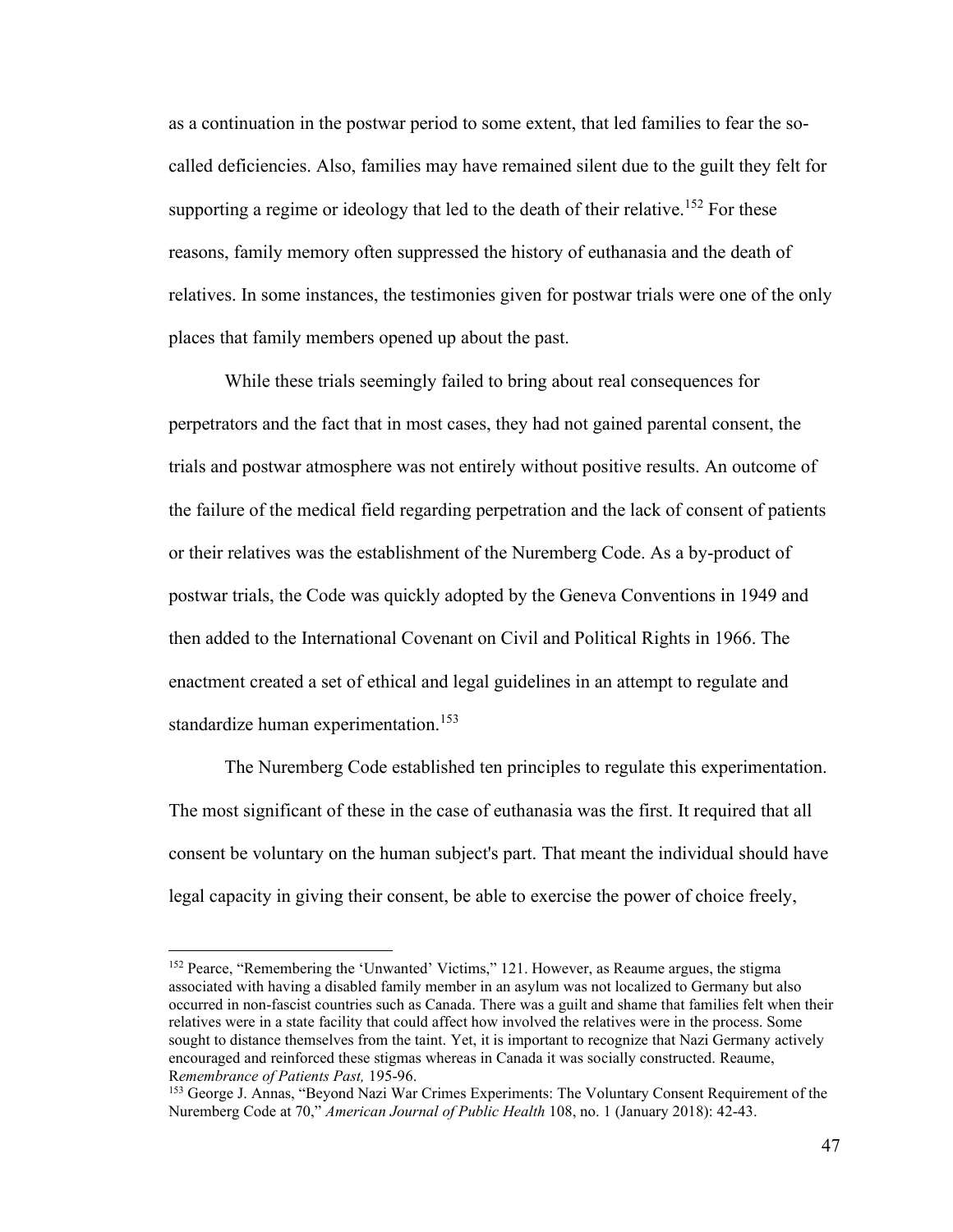should not be coerced, forced, or deceived in any manner, and should have sufficient knowledge and understanding of the matter, including any possible risks, to make an informed decision. Additionally, it adds a stipulation for the individuals conducting the experiment. It is their personal responsibility to ensure that they have voluntary consent before initiating anything.<sup>154</sup> This principle demonstrates that in the postwar period of the trials, it became clear that a large majority of the atrocities committed occurred because of a lack of consent on the participant's or patient's side as no legal precedent was in place to require it. Therefore, the Code was a response to rectify that.

While the Nuremberg Code was not established solely based on the crimes of euthanasia perpetrators, it does demonstrate that consent became a key issue in the postwar period. Because of the Nuremberg Code, most modern ethnicists, scientists, and historians see the issue of eugenics as solved since "individual free choice and informed consent" combat the "compulsory measures for the collective good, defined and imposed by the state" that had occurred under Nazism.<sup>155</sup> Whether this is entirely true will not be discussed here. What is important to take from this discussion is that consent became a fundamental element of human rights in medical cases.

<sup>154</sup> Annas, "Beyond Nazi War Crimes Experiments," 43; The entire first principle is stated as follows: "The voluntary consent of the human subject is absolutely essential. This means that the person involved should have legal capacity to give consent; should be so situated as to be able to exercise free power of choice, without the intervention of any element of force, fraud, deceit, duress, overreaching, or other ulterior form of constraint or coercion; and should have sufficient knowledge and comprehension of the elements of the subject matter involved as to enable him to make an understanding and enlightened decision. The latter element requires that before the acceptance of an affirmative decision by the experimental subject there should be made known to him the nature, duration, and purpose of the experiment; the method and means by which it is to be conducted; all inconveniences and hazards reasonably to be expected; and the effects upon his health or person which may possibly come from his participation in the experiment. The duty and responsibility for ascertaining the quality of the consent rest upon each individual who initiates, directs, or engages in the experiment. It is a personal duty and responsibility which may not be delegated to another with impunity."

<sup>155</sup> Poore, *Disability in Twentieth-Century German Culture*, 310-11.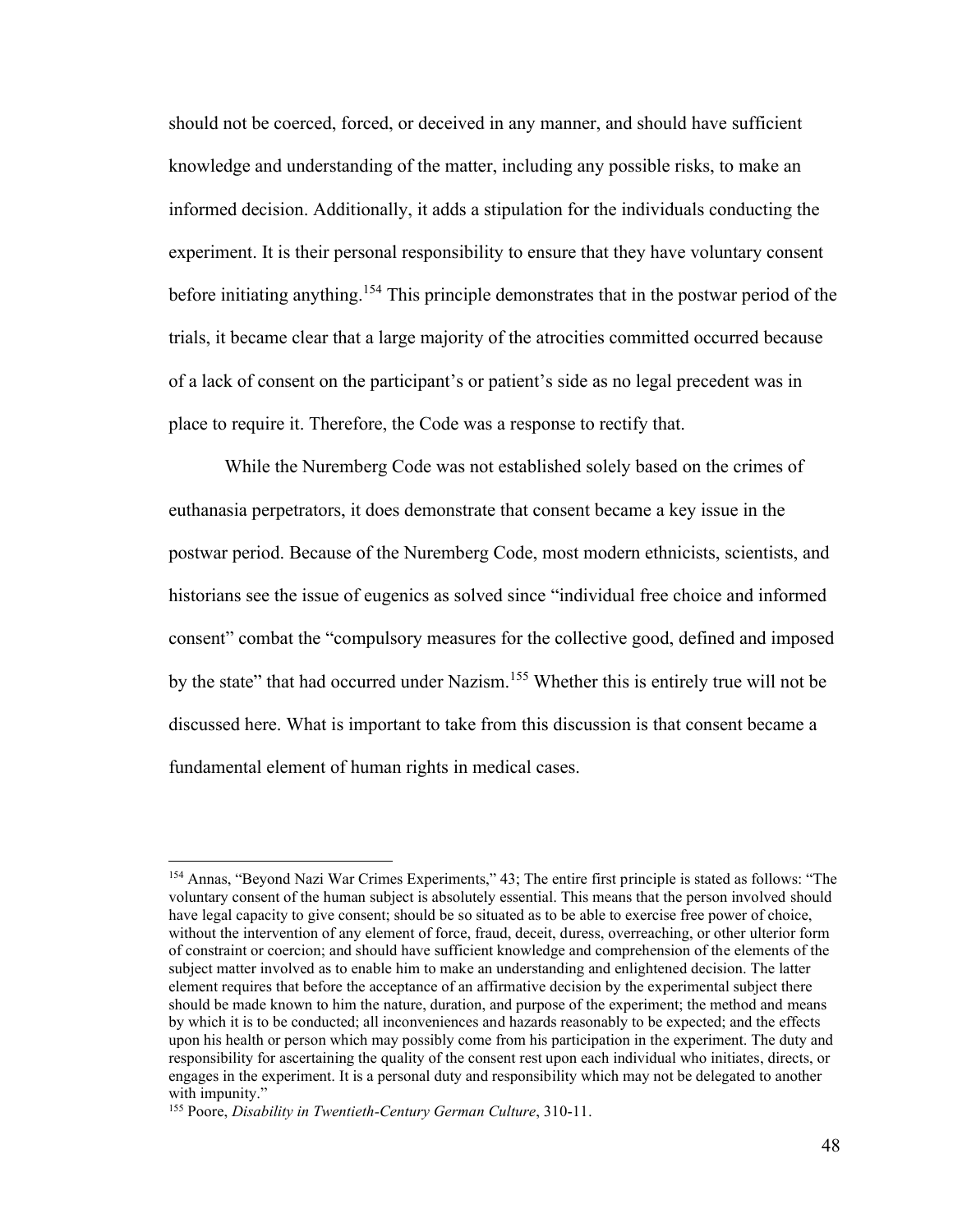Even with all the extenuating circumstances and the context of the postwar atmosphere, what did it mean for parents to give consent? As Vidor argues, the experience and study of illness, death, dying, and grief is emotionally charged, which makes the experiences of parents with disabled children even more complicated.<sup>156</sup> In the case files of the Frankfurt am Main and Ansbach investigations, of the roughly 137 testimonies, parents rarely gave any evidence that they had given consent to Nazi officials for their actions or ideas. In fact, there were only about eight instances where it was explicitly stated. This could be for a variety of reasons, including the legacy of euthanasia in the postwar period as discussed. Or perhaps, they truly disagreed with the state. Or maybe they felt too ashamed or guilty to admit that their complicity was partially responsible for their child's death. Parents were likely afraid to be accused of having their own child killed, whether their actions explicitly led to that death or not.

The District Court of Ansbach enlisted the help of local police detachments to question parents of possible euthanasia victims as part of a preliminary investigation against Dr. Schuch, Dr. Mueller-Bruckmueller, Dr. Josef Hofman and nurse Hanss Hofmann. The Court sought to use parental testimony to determine the extent to which these practitioners practiced euthanasia in Ansbach.<sup>157</sup> Particularly, relevant to this chapter and its discussion on consent, the Court asked local police to question parents on issues such as:

Who caused the commitment of the child in the Heil und Pflegeanstalt?... Has anyone mentioned anything about it, that the child could be "euthanized" in Ansbach?... Could any conclusions be drawn from the behaviour of the witness at

<sup>156</sup> Gian Marco Vidor, "Emotions and Writing the History of Death. An Interview with Michel Vovelle, Régis Bertrand and Anne Carol," *Mortality* 20, no. 1 (January 2, 2015): 37.

<sup>157</sup> Investigation Questions for the Preliminary Investigation against Dr. Schuch, Dr. Mueller-Bruckmueller, Dr. Josef Hofman and Hanss Hofmann, 18 February 1964, Folder 235, Staatsanwaltschaft bei dem Landgericht Ansbach, 2018-01 - vorläufig ohne Gliederung, Staatsarchiv Nürnberg, Nürnberg, Germany.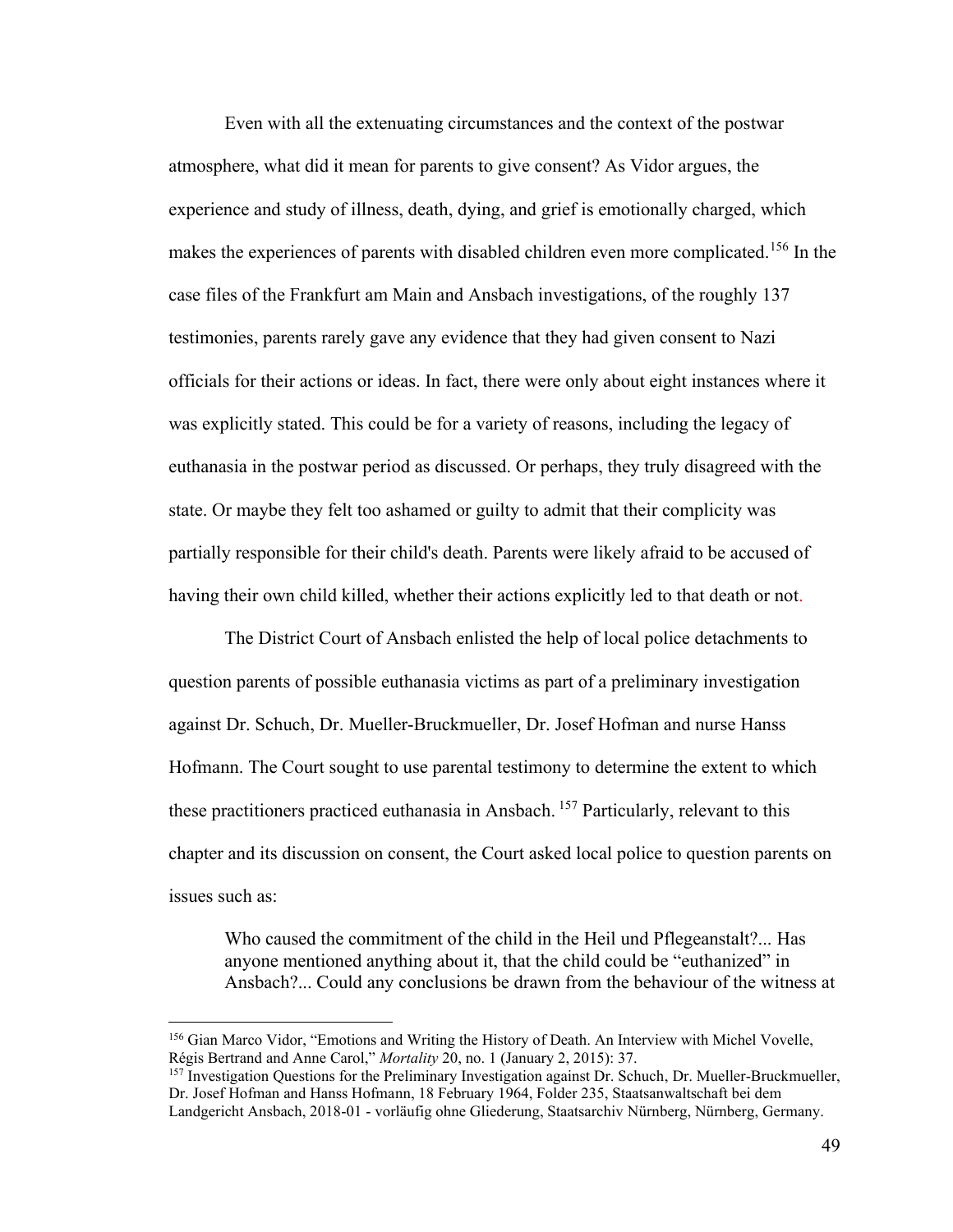the time of the rejection of "euthanasia" or the consent to it? What position would the witness have taken if they had been asked in this direction?<sup>158</sup>

The intent of these questions is significant. Officials were trying to determine if consent had a role in either family or medical spheres. Although I do not have the questions that the District Court of Frankfurt am Main asked during their investigation, it is evident through the various testimonies and the call for witnesses that the aim was to discover how the children ended up in state facilities and who was responsible for that.<sup>159</sup> Both of these preliminary investigations were seeking to understand the same things: who is responsible for euthanasia. While the investigators intended these questions to determine the complicity of the doctors and nurses under investigation, the court also appears to have searched for answers regarding parental involvement- if any existed at all. This is particularly significant because as Burleigh pointed out, some individuals did collaborate with the National Socialist regime.<sup>160</sup>

One such case was that of Heinrich Frank. His testimony is unique amongst those collected for the two preliminary investigations due to the candid nature of his interview. He was the only parent that discussed at length the measures that he went to in order to help his son. For Frank, this included giving his consent to euthanasia not just once but multiple times. Each testimony started with the parent in question describing the birth of their child and details regarding the condition of the child prior to institutionalization. Frank described his son Heinrich Junior, called Heinz by his family, as mentally and

<sup>158</sup> Investigation Questions for the Preliminary Investigation against Dr. Schuch, Dr. Mueller-Bruckmueller, Dr. Josef Hofman and Hanss Hofmann, 18 February 1964, Folder 235, Staatsanwaltschaft bei dem Landgericht Ansbach, 2018-01 - vorläufig ohne Gliederung, Staatsarchiv Nürnberg, Nürnberg, Germany. <sup>159</sup> Request for Witnesses by Judge for the Württemberg/Münsingen District Court, 13 July 1948, Folder 368, Landespolizei Württemberg-Hohenzollern Abt. 631a, Hessisches Hauptstaatsarchiv, Wiesbaden, Germany.

<sup>160</sup> Burleigh, *Death and Deliverance*, 4.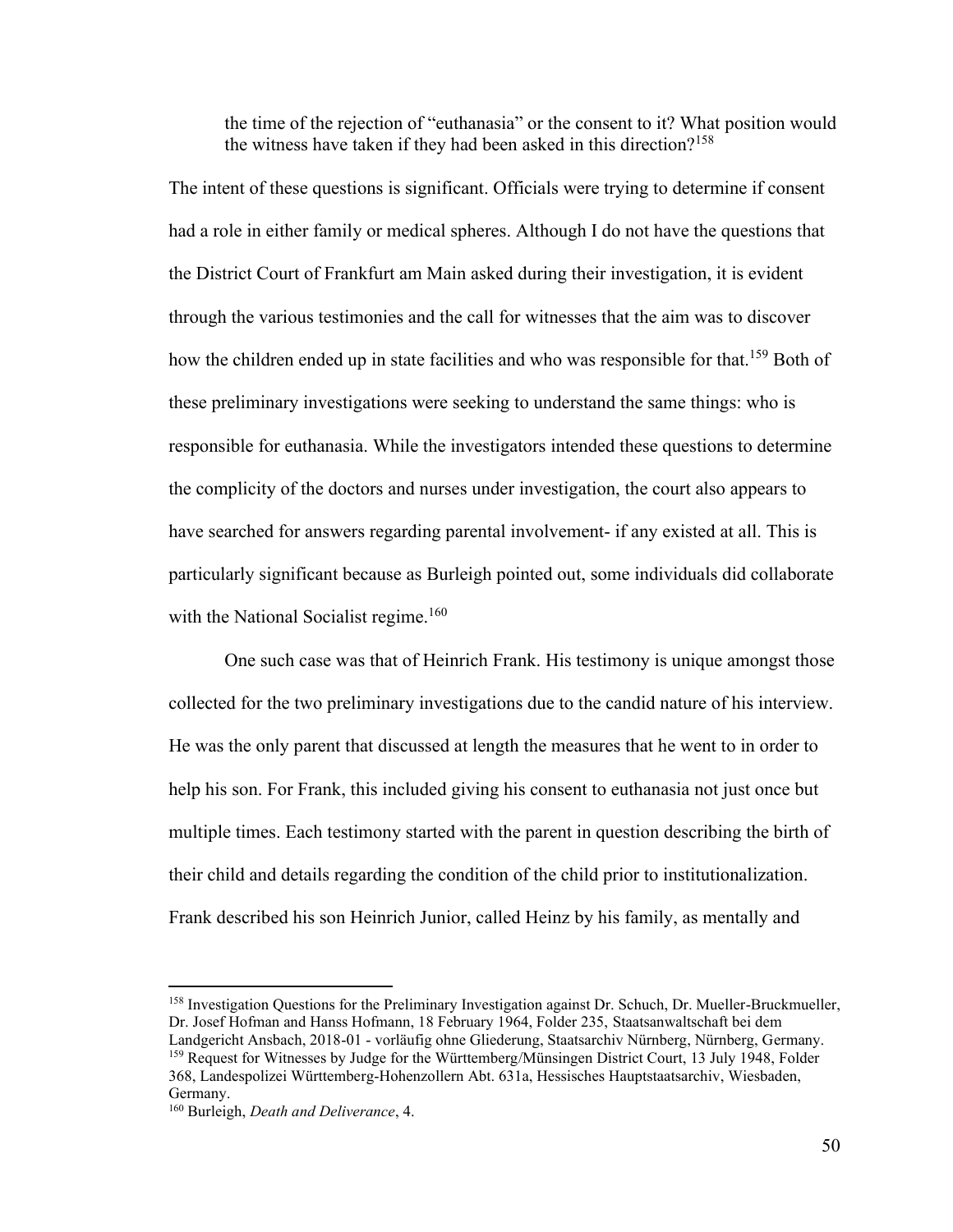physically far behind his peers. He recalled a Dr. Ziegler, who was a local pediatrician, treating Heinz with radiation, which led to little improvement. Frank went on to explain that as his son grew older, he grew abusive and was confrontational with other children. One such conflict resulted in a court-ordered examination of the child and the medical advisor pronounced Heinz as an incurable idiot. He then ordered the commitment of the child to the Heilanstalt Stetten in Remstal, where the child spent time in and out of the institution until the start of the Second World War when Remstal transferred him to Winnenden. Frank notes from his visits to Winnenden that the mental state of his child had collapsed during that time.<sup>161</sup> Given the emotional community at the time, Heinz' behaviour was not viewed as socially acceptable. Even Frank himself, gave no indication that he disagreed with the decision to institutionalize Heinz.

Nevertheless, this is where the interview becomes significant. After describing the condition of his son and his placement in state-run facilities, Frank began to discuss his emotions regarding his son and the actions he took based on those feelings. Frank remembers feeling that the situation with his son was futile, and therefore, he consented to the euthanasia of Heinz. Frank had to emotionally navigate the choice between allowing his son to live as he was, which he viewed as unfit, or reaching out to the institution for a permanent solution. But how did Frank know that euthanasia was even an option if the National Socialist government kept the program a secret? Frank's interrogation suggests that he learned about the possibility of euthanasia from Dr. Gutekunst, the head of the Winnenden institution. Frank had asked Dr. Gutekunst how children with a higher mental capacity than his son came to die in institutions while his

<sup>&</sup>lt;sup>161</sup> Interrogation of Heinrich Frank, 3 July 1948, Folder 363, Landespolizei Württemberg-Hohenzollern Abt. 631a, Hessisches Hauptstaatsarchiv, Wiesbaden, Germany 1-2.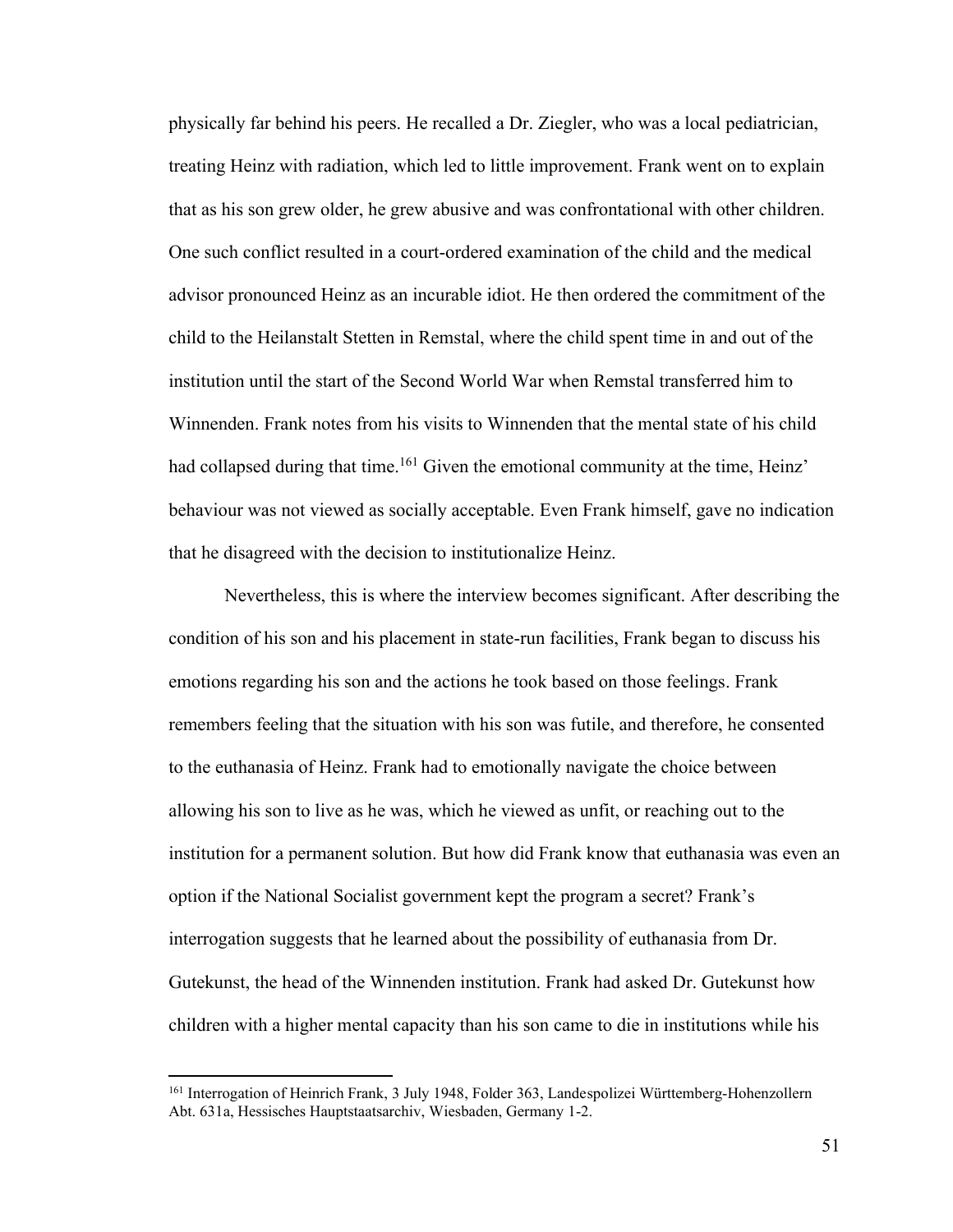son "would continue to live despite his mental stupidity."<sup>162</sup> This demonstrates that Frank was feeling frustrated with his son's condition. However, it also indicates that Frank had noticed that other children with so-called deficiencies were dying in state institutions. This is interesting because rather than feeling outraged over deaths, Frank felt more of a curiosity or perhaps jealousy. His reaction suggests that he was buying into the approved ideology of the Nazi emotional regime that some people were unworthy of life.

When the doctor explained that the facility was already taking steps, Frank said he received the impression that his son would die by injection. He questioned the doctor on how the measure would be carried out, to which the doctor replied Heinz would "get an injection and then would fall asleep and wake up no more."<sup>163</sup> This statement clearly indicates death. There is little room for the belief that maybe Frank misunderstood the meaning and consented to something else. This was confirmed during the interview when Frank says that he gave verbal consent for doctor and facility to perform the practice of euthanasia in the manner described and that he left the institution with the understanding that his child would be "released from his suffering."  $^{164}$  It is clear from the phrases "injection," "wake up no more," and "released" that Frank understood that he could approve actions that would lead to the death of his son.

But the history of Heinrich Frank and his son Heinz under National Socialism does not end there. When Frank did not receive a death notification, he inquired with Dr. Gutekunst who informed Frank that such matters had been reported to the "Reich's

<sup>&</sup>lt;sup>162</sup> Interrogation of Heinrich Frank, 3 July 1948, Folder 363, Landespolizei Württemberg-Hohenzollern Abt. 631a, Hessisches Hauptstaatsarchiv, Wiesbaden, Germany 2.

<sup>163</sup> Interrogation of Heinrich Frank, 3 July 1948, Folder 363, Landespolizei Württemberg-Hohenzollern Abt. 631a, Hessisches Hauptstaatsarchiv, Wiesbaden, Germany, 2.

<sup>164</sup> Interrogation of Heinrich Frank, 3 July 1948, Folder 363, Landespolizei Württemberg-Hohenzollern Abt. 631a, Hessisches Hauptstaatsarchiv, Wiesbaden, Germany, 2.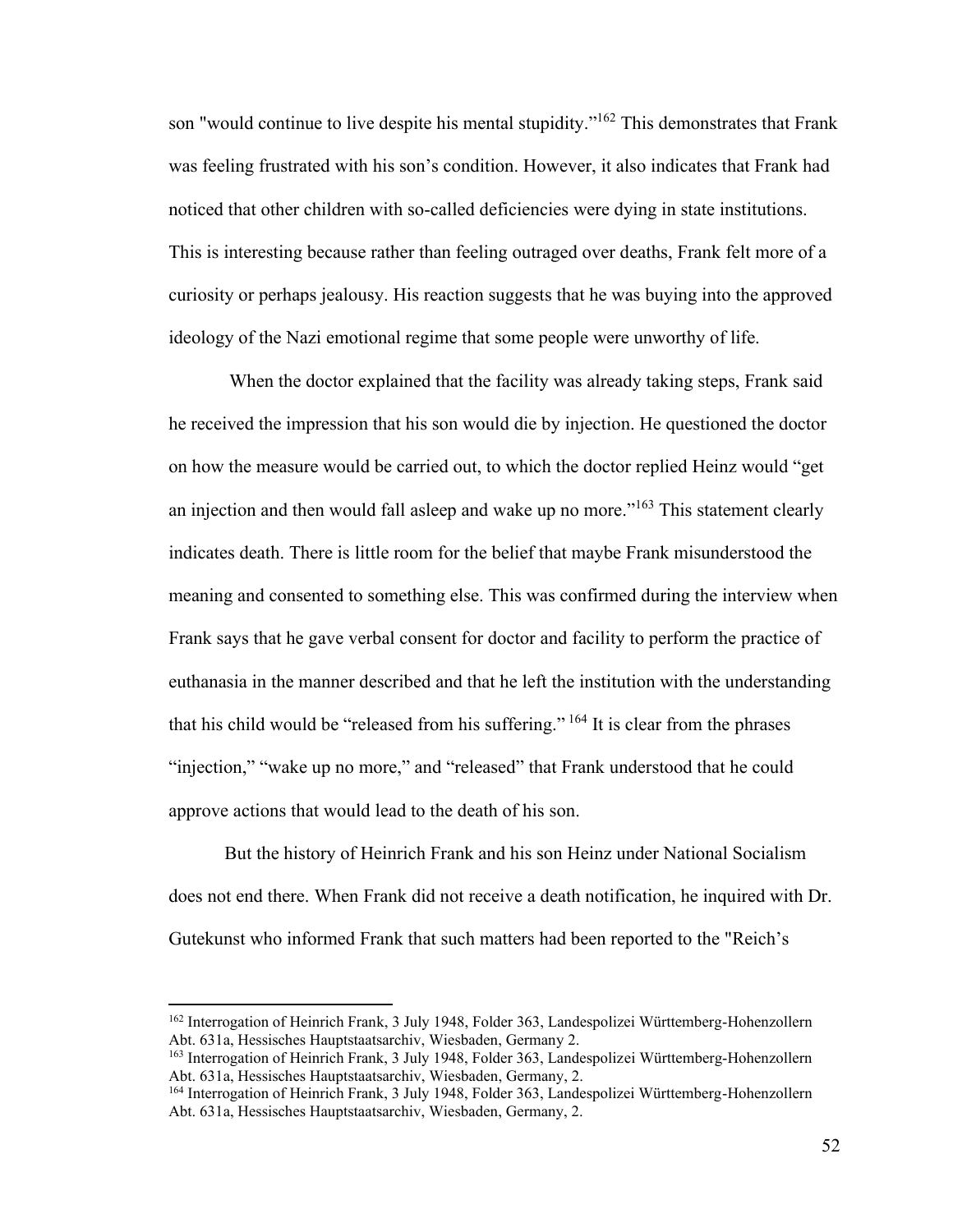Committee on the Scientific Recording of Genetic and Hereditary Diseases/Suffering" in Berlin and that he would need to contact them from now on. Frank described in his testimony that the state transferred his son from Winnenden to Schußenried around the same time that he wrote the Reich Committee to let them know that he was still in agreement with releasing his child from suffering.<sup>165</sup> He also adds that he gave Dr. Gutekunst written consent approximately at this time. Frank said that he received a notification from the Reich Committee stating that "it would still be possible for my business to be settled" and that he was unclear about that exact meaning. What is clear from these actions is that Frank felt committed to euthanizing his son. It was not simply a single moment of weakness but a continual feeling that Frank repeatedly strove to make a reality. It is possible that Frank saw euthanasia as a form of emotional liberty. By discovering the program, he could manage his feelings as parent regarding Heinz' best interest and agree to a new way to end Heinz' suffering. However, this would have been an ideal example for those running the euthanasia program. His reactions and feelings were in line with the Nazi emotional regime on how parents should view euthanasia.

At this point in Frank's testimony, it becomes more representative of all of the others. He describes the series of events that led to actual death of his child. Frank stated that after receiving the letter from the Reich's Committee, Heinz experienced a series of institutional transfers starting in July 1944. First from Schußenried to Eichberg and then from Eichberg to Hadamar.<sup>166</sup> Shortly after arriving at Hadamar, the Frank family

<sup>&</sup>lt;sup>165</sup> Interrogation of Heinrich Frank, 3 July 1948, Folder 363, Landespolizei Württemberg-Hohenzollern Abt. 631a, Hessisches Hauptstaatsarchiv, Wiesbaden, Germany, 2.

<sup>&</sup>lt;sup>166</sup> Correspondence of Justice Inspector Stempel to Ministry of the Interior Professor Dr. Stähle, 30 June 1944, Folder 363, Landespolizei Württemberg-Hohenzollern Abt. 631a, Hessisches Hauptstaatsarchiv, Wiesbaden, Germany; Interrogation of Heinrich Frank, 3 July 1948, Folder 363, Landespolizei Württemberg-Hohenzollern Abt. 631a, Hessisches Hauptstaatsarchiv, Wiesbaden, Germany, 2.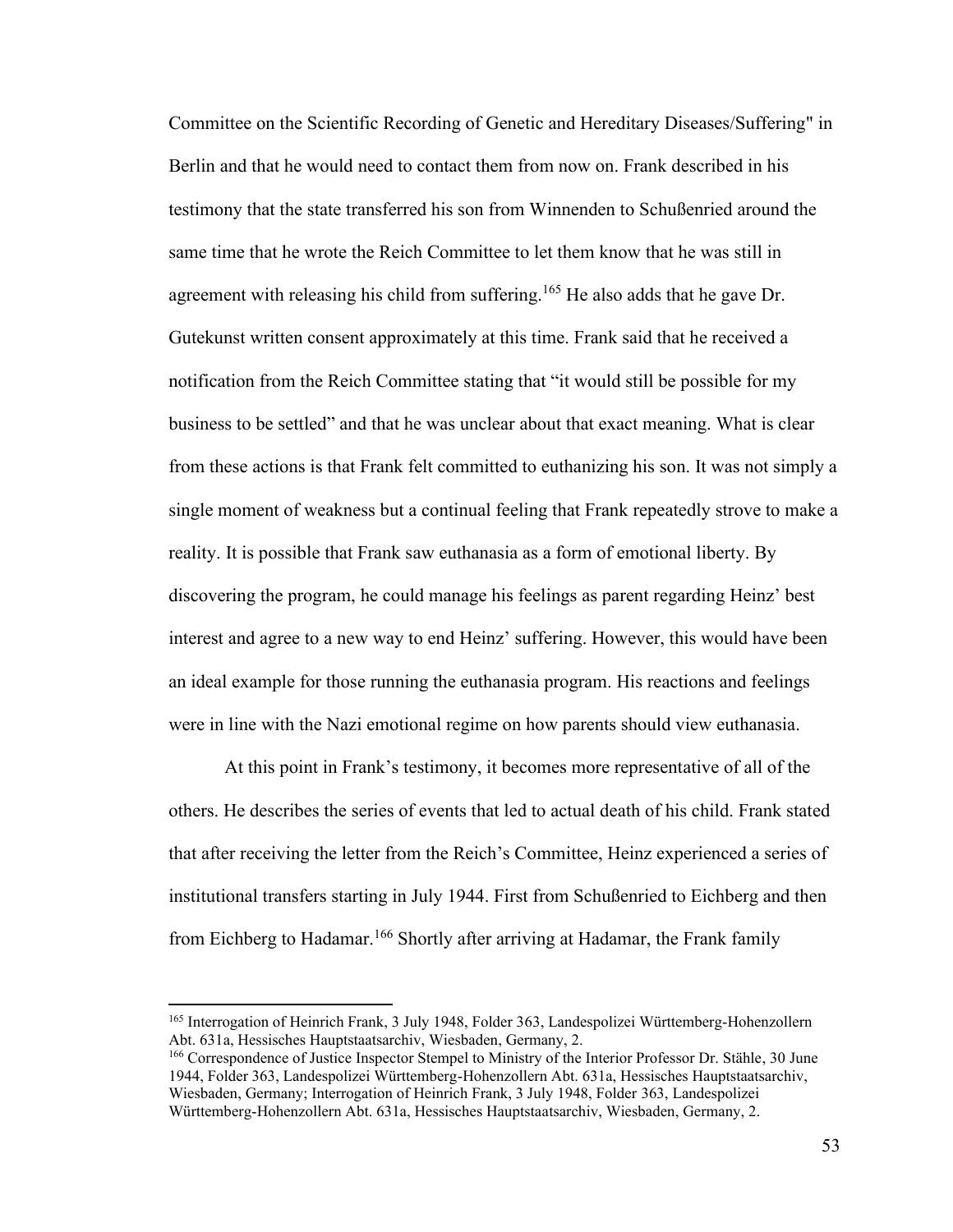received notice on 12.12.1944 that Heinz was failing due to heart failure with swelling of the feet.<sup>167</sup> Eleven days later they then received the telegram from Hadamar, dated from the 21.12.44, that Heinz had in fact died. It is unclear if due to the delay in Heinz' date of death whether or not Heinrich Frank's verbal and written consent directly resulted in the death or if Hadamar would have euthanized Heinz regardless. However, Frank's eagerness to release his son from a life of misery and suffering was permission enough for the state. Perhaps, the transfers, the notification of sickness, and the final death notice were all completed as a show. Because even if Frank knew, not all of his family members might have agreed with his decision and the program needed to remain a secret.

The analysis of Frank's emotional state throughout this testimony is particularly crucial. Despite consenting to the death of his child, Frank appears not to have done so out of malice. As Reddy argues, in an emotional regime, there is emotional suffering and the emotional navigation of such suffering. Frank had to navigate the conflicting emotions of being a father and what it means to have a disabled child under the Nazi state. These conflicting emotions hinted at from through glimpses of his interrogation. First, Frank continually refers to "the release" that his child would experience after being euthanized. He seems to have been under the impression that his son's life was very difficult and possibly so painful that it would be a relief to set him free. Frank repeatedly told investigators that he just wanted his son to be "released from his incurable suffering."<sup>168</sup> This demonstrates the pervasiveness that the idea of suffering had within

<sup>167</sup> Correspondence of Hadamar's Chief Doctor to the Frank Family, 12 December 1944, Folder 363, Landespolizei Württemberg-Hohenzollern Abt. 631a, Hessisches Hauptstaatsarchiv, Wiesbaden, Germany, 3.

<sup>&</sup>lt;sup>168</sup> Interrogation of Heinrich Frank, 3 July 1948, Folder 363, Landespolizei Württemberg-Hohenzollern Abt. 631a, Hessisches Hauptstaatsarchiv, Wiesbaden, Germany, 2.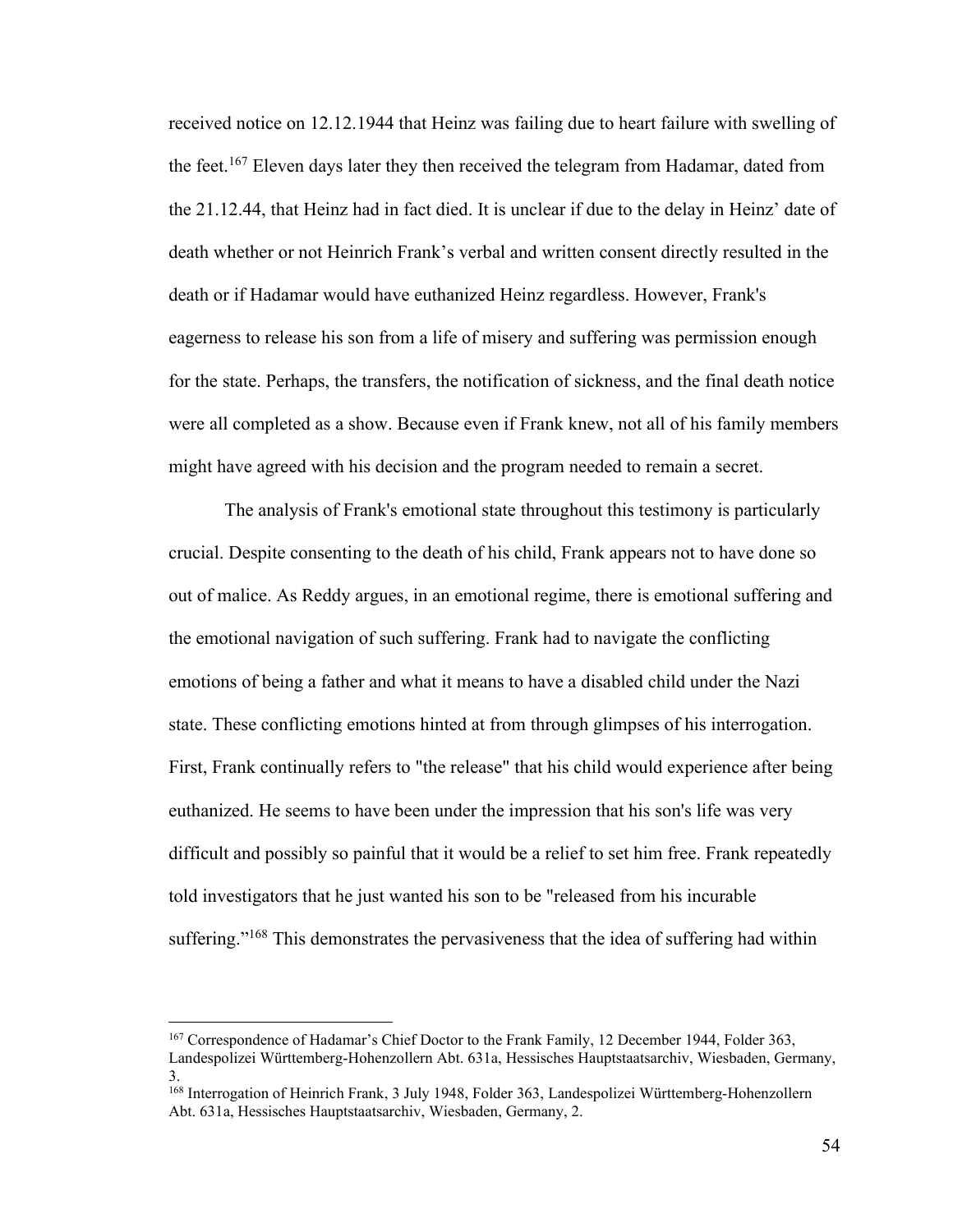euthanasia debates. A common denominator in discussions on the subject often revolves around the concept that euthanasia is an empathetic way to end suffering.<sup>169</sup> The phrase also indicates that said release will not only end Heinz' misery but also the emotional suffering that he as a parent has to endure watching his child live in pain. Beyond parental empathy, this argument was also used by medical professionals to justify their actions. They argued that in order to follow medical ethics and empathetic care, euthanasia could be used at a physician's discretion to prevent extreme and enduring pain.<sup>170</sup> The same concept can apply to parents. The language that Frank chose to describe his son's passing hints at the fact that there was no cruelty in the act. Frank simply believed that his son physically, and his family emotionally, would be better off in death than in his current condition on earth.

Additionally, Heinrich Frank admits that he is at fault for his son's death and no one else in his family since he was the one to give permission. He made it clear that his conversation with Dr. Gutekunst and the correspondence with Berlin happened without the knowledge of his wife. He argued that he did not want "to burden her conscience too."<sup>171</sup> This choice of words expresses that Frank knew that the consequences of his choice would affect his family for the rest of their lives and that he did not want his wife to experience any of the possible emotions associated with that. He knew that his emotional navigation of the situation conflicted with what parenthood typically stood for and he did not want his wife to have to deal with that internal struggle. Even though Frank did not specify what emotions he carries having given consent to his son's murder,

<sup>&</sup>lt;sup>169</sup> Deutsch, "Immer Mit Liebe," 10.

<sup>&</sup>lt;sup>170</sup> Deutsch, "Immer Mit Liebe," 3; 7.

<sup>&</sup>lt;sup>171</sup> Interrogation of Heinrich Frank, 3 July 1948, Folder 363, Landespolizei Württemberg-Hohenzollern Abt. 631a, Hessisches Hauptstaatsarchiv, Wiesbaden, Germany, 3.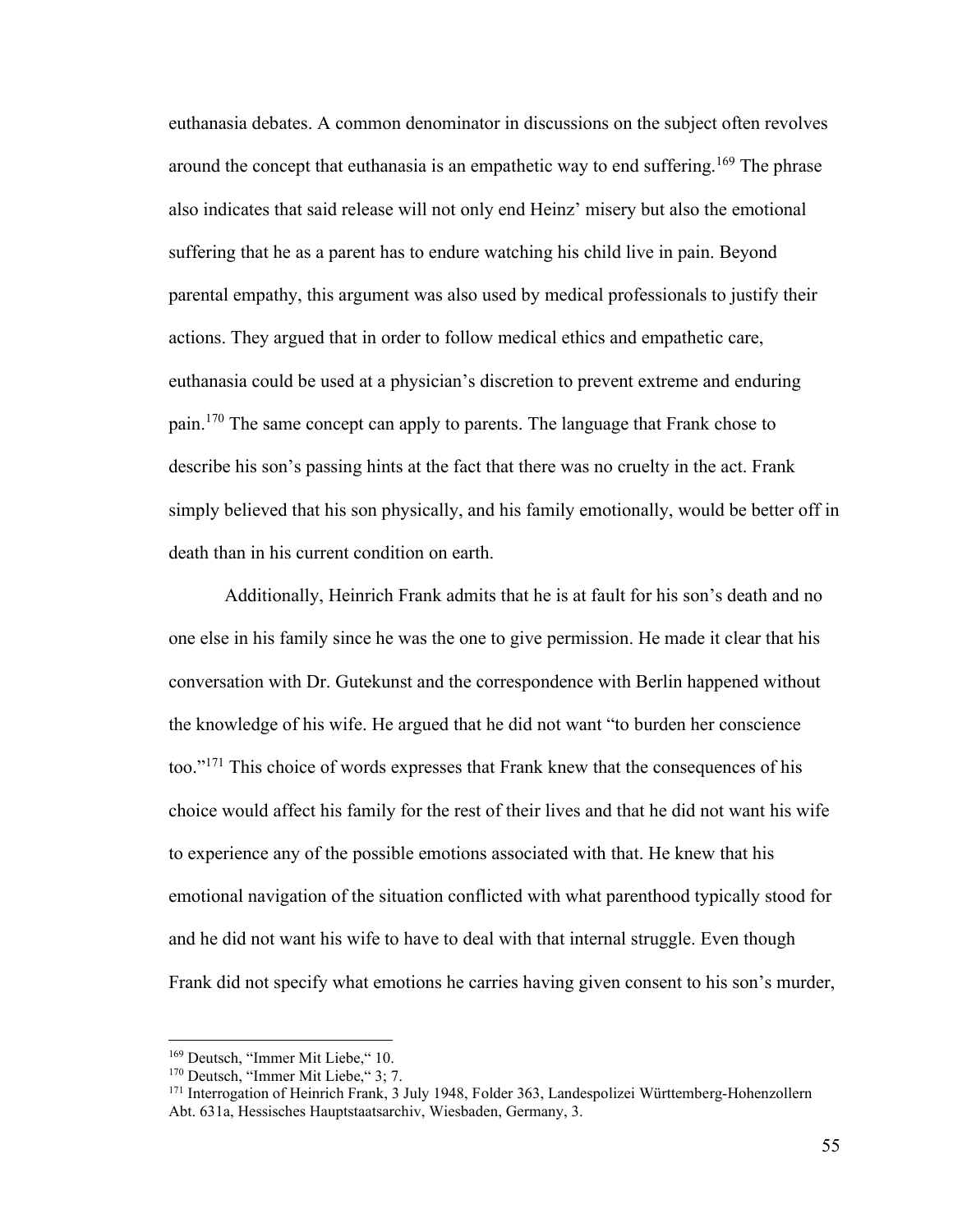his choice of the word 'burden' implies that he carries the weight, perhaps even guilt, of that consent every day.

What is interesting about this testimony is that Heinrich Frank willingly and openly admitted the role that he played in his child's death. Although Frank was sought out by the Frankfurt am Main court investigators and interrogated by Heidenheim/Brenz State Police in 1948, he could have easily lied or even withheld the truth from police during the testimonies. While investigators hoped that parents would be forthright about their feelings and actions during the war, there was always the knowledge that not every parent would be willing to divulge their possibly incriminating behaviour. Some parents did precisely that. Upon examination of one particular parent, Alfons Kleck, the father of Anton Kleck never once admitted either to being in agreement with the act of euthanasia or giving consent. He claimed that the only document he signed was to permit the institutionalization of the child.<sup>172</sup> And yet, further examinations by the court led to the realization that Kleck had given consent according to his child's physician, Dr. Walter Gmelin, when he asked multiple physicians to euthanize his feeble-minded child.<sup>173</sup> It is evident in this instance that Kleck did not want to admit to investigators after the war that he had not only given consent but that he had known of euthanasia's existence in Germany and that he had willingly requested the state implement it for his child.

The question then begs: why did Heinrich Frank tell the truth? Perhaps Frank felt that admitting his role in the death of his son would absolve some of the feelings of guilt associated with his actions. Stargardt argues that *legitimate* violence under Nazism led to

<sup>172</sup> Interrogation of Alfons and Anna Kleck, 22 June 1948, Folder 365, Landespolizei Württemberg-Hohenzollern Abt. 631a, Hessisches Hauptstaatsarchiv, Wiesbaden, Germany, 1.

<sup>173</sup> Interrogation of Dr. Walter Gmelin, 16 July 1948, Folder 365, Landespolizei Württemberg-Hohenzollern Abt. 631a, Hessisches Hauptstaatsarchiv, Wiesbaden, Germany, 1.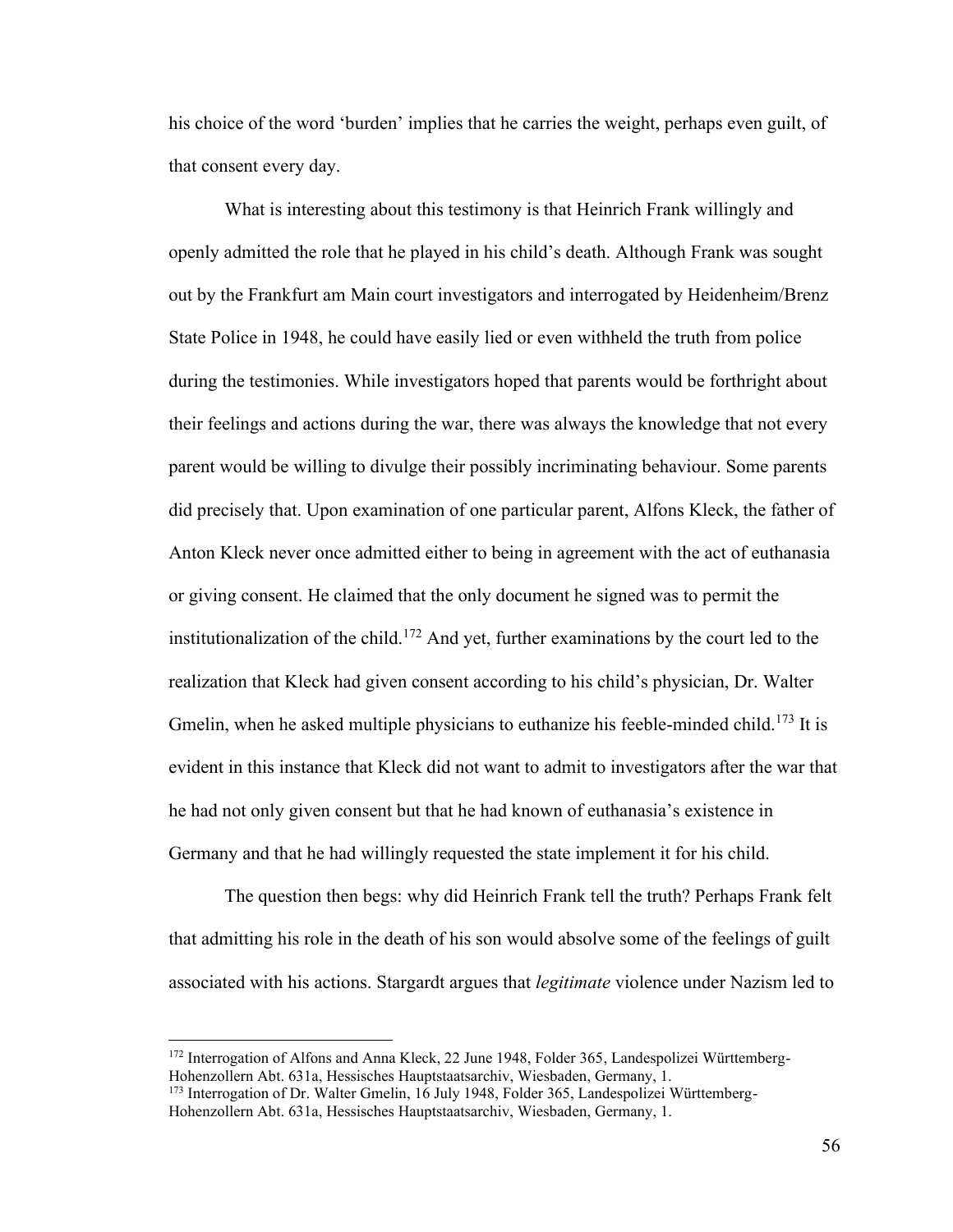a divided self in the postwar period. Germans had to reconcile the feelings of shame for participating in those policies with the return of moral structures in society.<sup>174</sup> It is possible that Frank was finally able to allow himself to openly feel about the death of his son, in a way that was not possible under the constrained era of the Nazis. He could have found an emotional release in telling his story by politically engaging with the emotional suffering that euthanasia caused and resisting falling back into the aggressive, emotional norms that had been accepted under Nazism.<sup>175</sup> Or maybe he felt the need to defend a state policy that allowed him to prevent his child from any more suffering. Either way, Frank felt that it was essential to let investigators know the role he had in his son's death.

While the case of Heinrich Frank and his son Heinz was the most apparent instance of consent to euthanasia, the Frankfurt am Main and Ansbach preliminary court investigations demonstrate that giving consent occurred in more than one way. Not every parent immediately knew about the program and was able to give consent to the actual deaths, such as Heinrich Frank or Alfons Kleck, but that did not mean that they were in disagreement with the concept. In fact, in the investigations, local police detachments recorded that some parents agreed with what the Nazi program had attempted to achieve and therefore, consented to the overall idea and use of euthanasia against the so-called unfit in society. However, the major difference was the timing of the consent and the extent to which parents admitted their beliefs. Whereas parents like Frank and Kleck gave consent to the idea of euthanasia during the program, but only public discussed it after the war, other parents established their consent after the war, particularly in how

<sup>174</sup> Nicholas Stargardt, "The Troubled Patriot: German Innerlichkeit in World War II," *German History* 28, no. 3 (September 1, 2010): 342.

<sup>175</sup> Plamper and Tribe, *History of Emotions*, 258.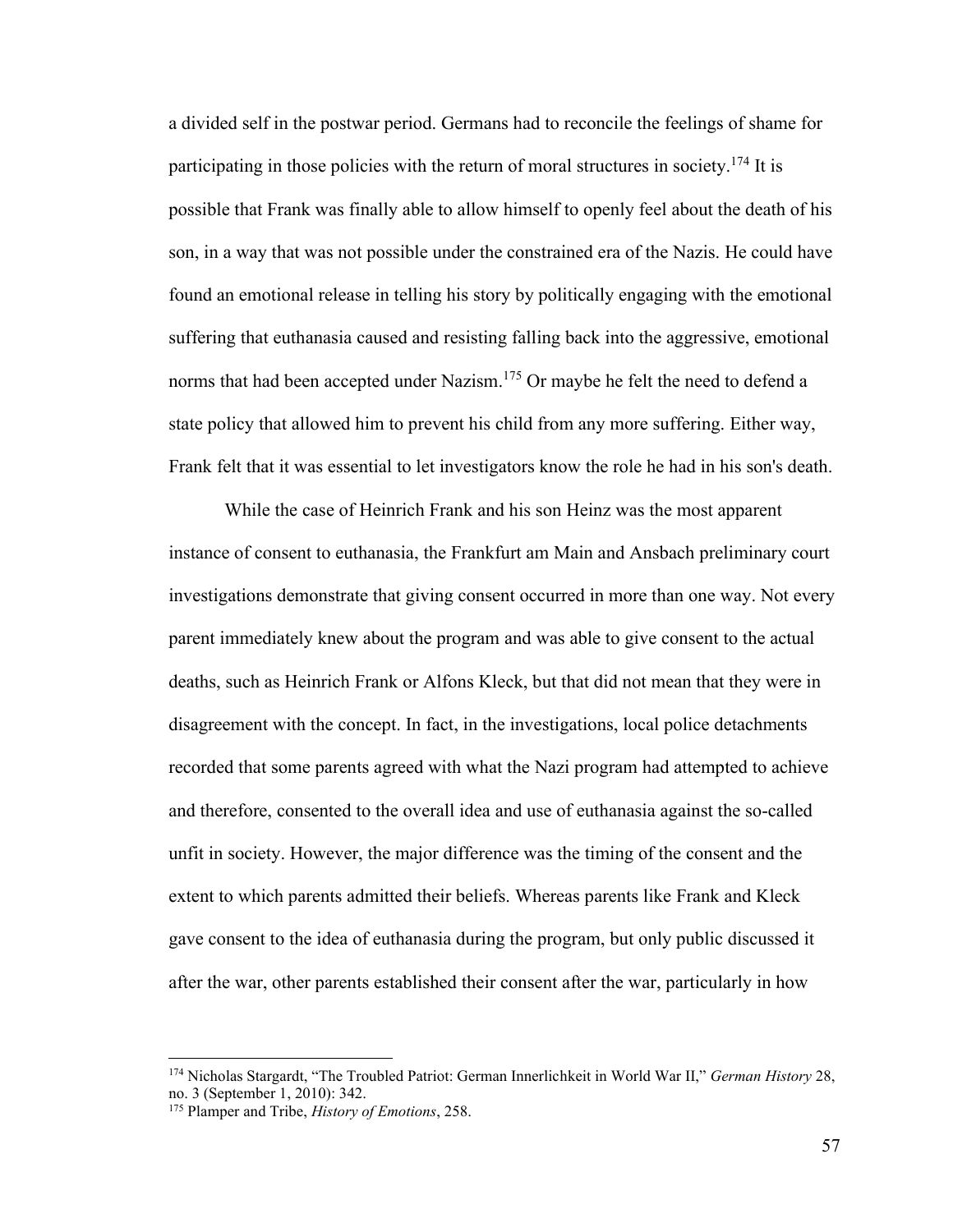they discussed the climate of disability during their interviews for court investigations. Additionally, their support of euthanasia seems to have occurred in small passing comments rather than grand explanations as Frank had done.

Two themes emerged amongst parents who agreed with the use of euthanasia. The first had to do with the so-called burden that disabled children brought with them.<sup>176</sup> Inherently, individuals with disabilities have different needs than other people and sometimes that requires more or adjusted work: often for those around someone with a disability. That could include things like having to feed the child past infancy, the child being unable to walk or sit, and even behavioural issues.<sup>177</sup> That could mean their parents, siblings, or relatives, but it could also mean their communities and even the state.<sup>178</sup> These different needs can then be interpreted as "burdens" by some members of society. As mentioned earlier, being a burden was one of the initial justifications that medical professionals and the state used to promote euthanasia in the first place and in some cases the same concept also extended to how parents felt about their children. Otto Schilling, the father of Gerda, indicated that while he might not have agreed to the death of his own child during the war, he could not disagree with the notion of euthanasia. He affirmed, "I am still of the opinion that it would not be exactly wrong, if mentally disturbed persons (mainly children), who are only a burden to their parents, are euthanized in a humane way."<sup>179</sup> Here, Schilling argued that if a mentally ill child (or

<sup>&</sup>lt;sup>176</sup> For how parents saw the "hereditary burden" in Nazi life see: Teicher, "Father of the Bride." <sup>177</sup> Interrogation of Wilhelmine Schörg, 9 May 1948, Folder 366b, Landespolizei Württemberg-

Hohenzollern Abt. 631a, Hessisches Hauptstaatsarchiv, Wiesbaden, Germany, 1; Interrogation of Heinrich Frank, 3 July 1948, Folder 363, Landespolizei Württemberg-Hohenzollern Abt. 631a, Hessisches Hauptstaatsarchiv, Wiesbaden, Germany, 1.

<sup>178</sup> Ginsburg and Rapp, "Family," 83; Hanes, Brown, and Hanson, *The Routledge History of Disability*, 425; Evans, *Forgotten Crimes*, 33.

<sup>179</sup> Interrogation of Otto Schilling, 1 March 1964, Folder 215, Staatsanwaltschaft bei dem Landgericht Ansbach, 2018-01 - vorläufig ohne Gliederung, Staatsarchiv Nürnberg, Nürnberg, Germany, 3.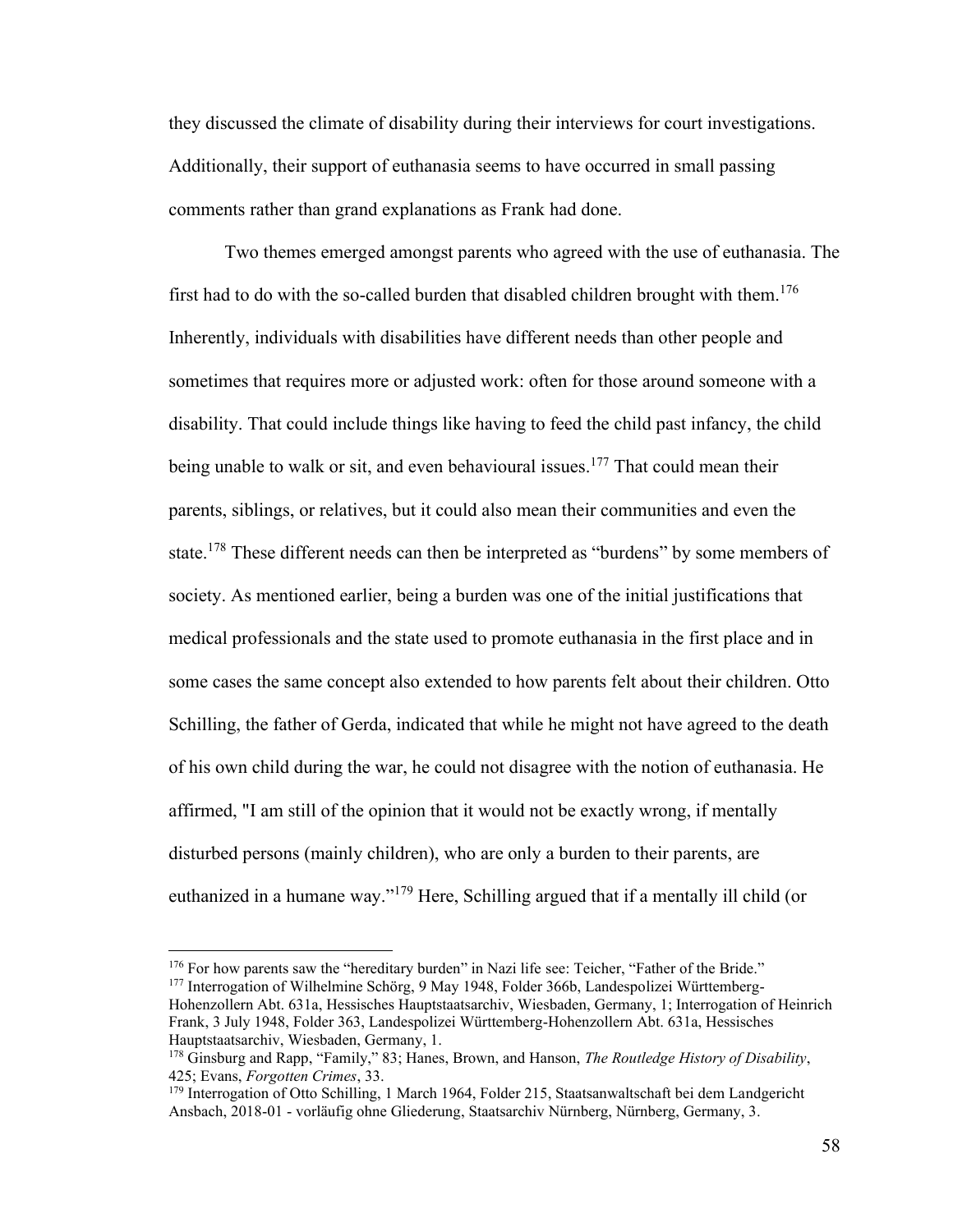adult) was a burden to their family, then it would not be wrong to consent to their death. Schilling's thinking was still in line with the National Socialist views on "burdens," particularly the propaganda that they promoted, even though it had been nearly twenty years since the fall of the Nazi regime when he gave his testimony. This demonstrates that the lack of recognition for euthanasia and its victims within the postwar emotional community, as discussed earlier, led to a perpetuation of Nazi ideas. However, his use of the phrase "humane way" reveals that Schilling felt that disabled individuals should not experience any suffering in their death. So, while Schilling was still willing to accept the Nazi prescribed notion that he should feel like disability was a burden, he was conflicted in his feelings that death should only occur if it was painless.

Schilling's comments hint at the second theme that emerged concerning parents who consented to the idea of euthanasia, which was that of death as a release from a miserable life. The discussion around the productivity of a disabled individual's life dates back to the eighteenth century, according to Turner. He argued that "passions," "affections," and "sentiments" formed the understanding of what physical difference meant. Turner demonstrated that individuals during this time equated disability with sorrow and misery since the person's impairment would disrupt the notion of a "happy and productive life course."<sup>180</sup> This notion did not fade with time but rather strengthened. Particularly in Nazi Germany, the idea of the burden went hand in hand with the idea of a useless life or a life unworthy of living. Therefore, under National Socialism, the emotional regime approved of the prescribed feeling that it would be better if the individual did not exist because they would not experience any hardship or suffering.

<sup>&</sup>lt;sup>180</sup> Turner, "Disability History and the History of Emotions," 10; 7.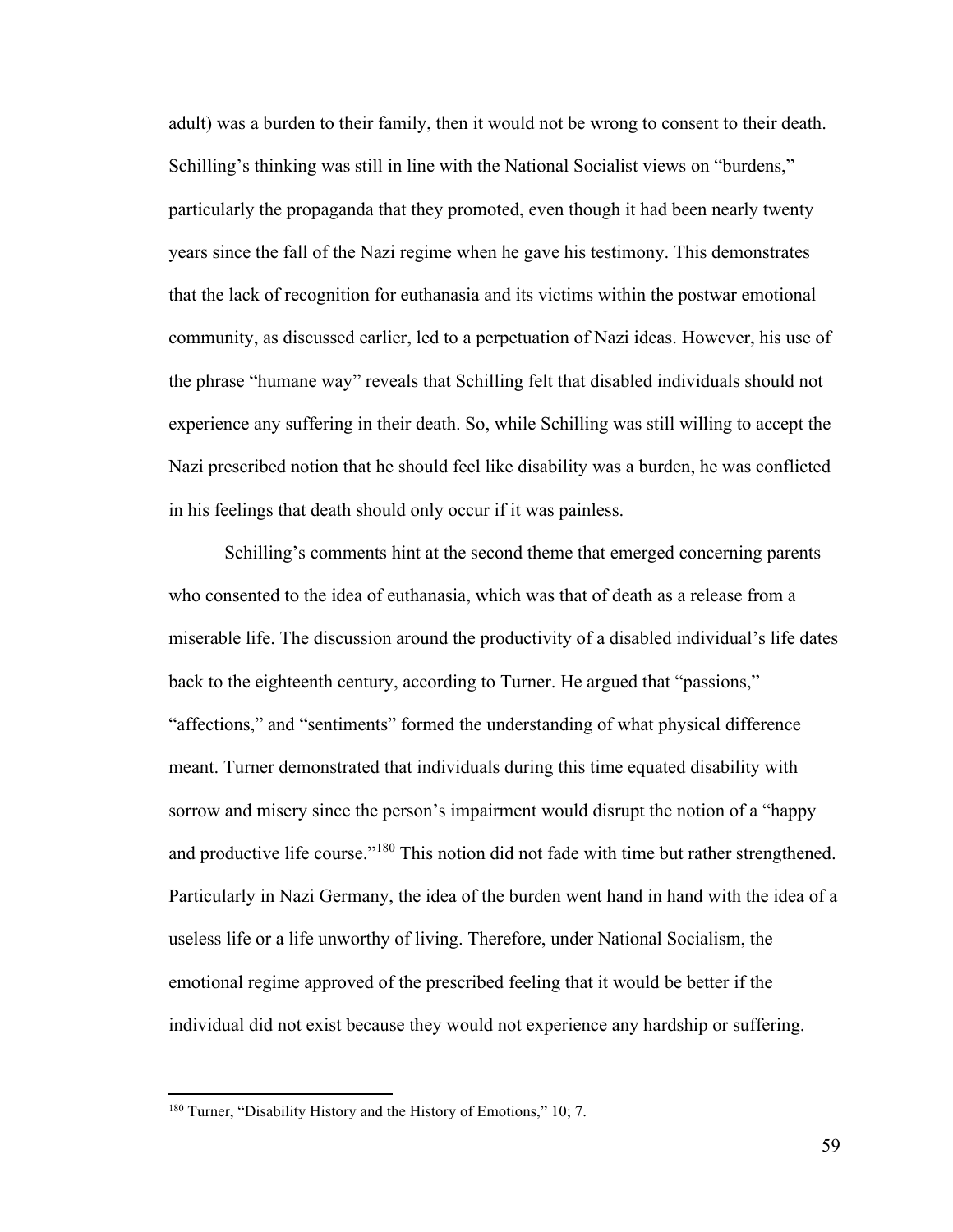Many German parents utilized such an argument when they discussed euthanasia with court investigators after the war. One mother, Katharina Kraus, argued that if officials asked to euthanize her child during the war then she would have understood as long as the child felt no pain.<sup>181</sup> Alice Kontz agreed. She stated that "death was truly a salvation" since her child suffered greatly every hour and it was torture for her to see her child in such a condition.<sup>182</sup> Even some parents who were reluctant to admit to investigators whether or not they would have consented to euthanasia, expressed the belief that a release from life would be the best option for a child with mental or physical suffering caused by disability.<sup>183</sup> These attitudes illuminate the continuation of eugenic thinking amongst parents after the war. Just as some of the public continued to view eugenics as not entirely wrong, parents revealed similar sentiments in their interviews.

Yet, discussions of release all seemed to have revolved out of compassion. Ironically, for some parents, death meant a better life for their child and therefore, they were willing to consent to the idea. In their emotional navigation of the choices and the suffering associated with both, death as a release was the least upsetting option for these parents. The one caveat being that death should be swift and painless. Parents did not want their children to suffer in death as they did in life. Here, parents were using the same type of argument that physicians during postwar trials attempted. Their decisions seemed to be based on the belief that violence might be justifiable if done with empathy and occurred due to the belief that it was in the best interest of the child. Additionally, it

<sup>181</sup> Interrogation of Katharina Kraus, 24 February 1964, Folder 215, Staatsanwaltschaft bei dem

Landgericht Ansbach, 2018-01 - vorläufig ohne Gliederung, Staatsarchiv Nürnberg, Nürnberg, Germany, 2. <sup>182</sup> Interrogation of Alice Kontz and Margarete Stark, 1 July 1948, Folder 370, Landespolizei Württemberg-Hohenzollern Abt. 631a, Hessisches Hauptstaatsarchiv, Wiesbaden, Germany, 1.

<sup>183</sup> Interrogation of Ingeborg Höfler, 9 March 1964, Folder 215, Staatsanwaltschaft bei dem Landgericht Ansbach, 2018-01 - vorläufig ohne Gliederung, Staatsarchiv Nürnberg, Nürnberg, Germany, 2.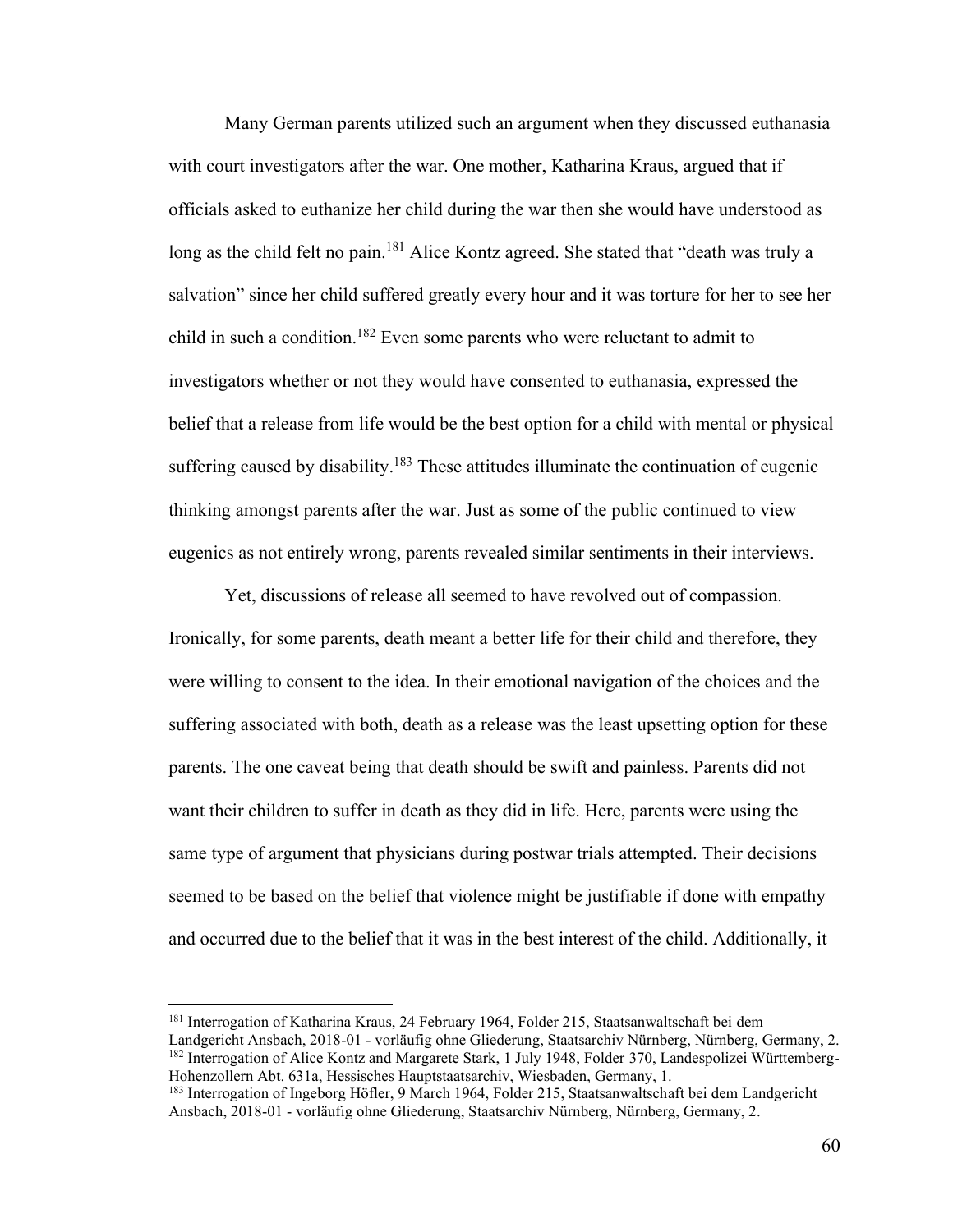seems as though death as a release also aided the emotional state of the parents as well. These individuals seemed to be "suffering" along with their children, albeit in the emotional rather than physical or mental sense. These parents bore an emotional toll as they watched their children experience pain or hardship. Therefore, a release of the child also enabled a release for the parents as well. They no longer had to worry or agonize over their child's experiences.

Under National Socialism, parents faced a great deal of pressure to have the perfect Aryan family. Nazi officials endlessly promoted this ideology while also singling out those individuals and families that threatened that idea. Those considered unfit or disabled within society and the nuclear family became known as "burdens" or "life unworthy of life." Therefore, as the Nazi party introduced policies to combat the unfit, such as sterilization and euthanasia, parents with disabled children encountered and had to emotionally navigate some difficult decisions. Even though euthanasia was not publicly known, some parents did discover the program and gave consent to its use. Others only discovered the program after the war but consented to the idea that euthanasia was trying to achieve. While one would assume that parents who consented to euthanasia were acting in malice since who could do such a thing to their child, an examination of the Frankfurt am Main and Ansbach court files illuminate that parents who admitted to supporting the program did so for compassionate reasons such as not wanting to see their child suffer. That need to prevent suffering and provide their children with the best care is also what led other parents to accept institutionalization even if they did not have the same knowledge of the program to comprehend what that actually meant.

61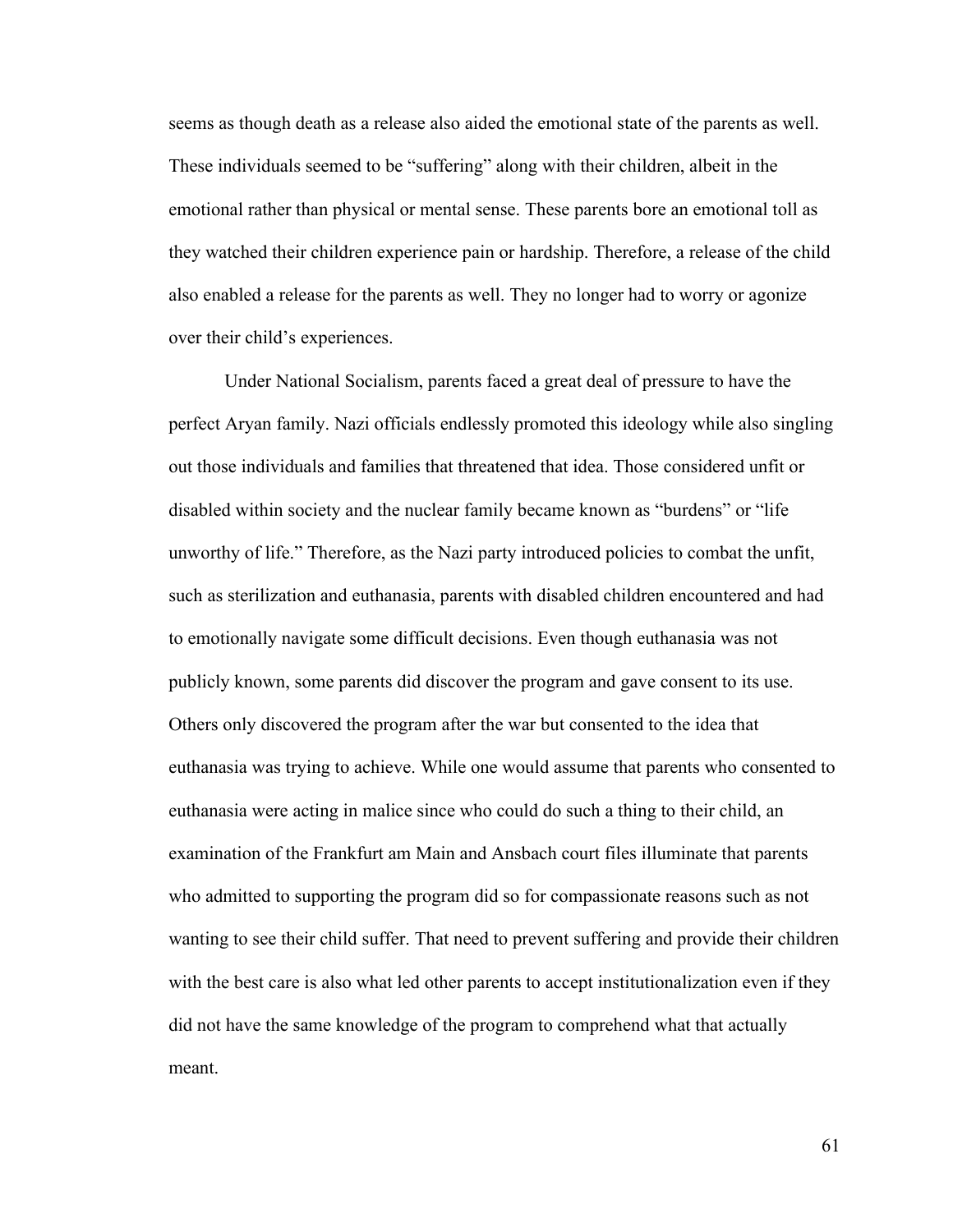## **Chapter Two- Acceptance and Parental Trust in the Nazi Emotional Regime**

"History becomes a record of human efforts to conceptualize our emotional makeup, and to realize social and political orders attuned to its nature."<sup>184</sup> Under National Socialism, emotions were inexplicably linked to political order. Thus, it was easiest for individuals to listen and follow Nazi doctrine. In a regime that set normative practices and rituals even for emotion, while also punishing deviant behaviour, the practice of acceptance extended to family life as well since Germans were conditioned as to what they could or may feel and show in certain situations.<sup>185</sup> One of these situations was the euthanasia program and the inherent institutionalization of the infirm and chronically ill. Even though the program was a secret, many parents agreed to place their disabled child in a facility when Nazi organizations and officials called for institutionalization. In this case, acceptance was not about agreeing to the idea of euthanasia since parents did not know about the program; rather it meant accepting the social and emotional ideology that the Nazis provided for institutionalizing disabled individuals because of the trust that parents had in both the various organizations of the Nazi state and the medical field.

As argued already in Chapter 1, this thesis is based upon records gathered by investigators for postwar court cases. Therefore, not only are these testimonies recollections of the Nazi period, but they also take place in a completely different social, cultural, and historic mind frame. Because of the restrictions of the Nazi emotional

<sup>184</sup> Reddy, *The Navigation of Feeling*, xi.

<sup>185</sup> Reddy, *The Navigation of Feeling,* 125; 129; "History Of Emotions," Max Planck Institut Für Bildungsforschung / Max Planck Institute For Human Development. For more on how Germans responded to Nazism see: Detlev Peukert, *Inside Nazi Germany: Conformity, Opposition, and Racism in Everyday Life* (New Haven: Yale University Press, 1987); Peter Fritzsche, *Germans into Nazis* (Cambridge, Mass: Harvard University Press, 1998); Peter Fritzsche, *Life and Death in the Third Reich* (Cambridge, Mass: Belknap Press of Harvard University Press, 2008).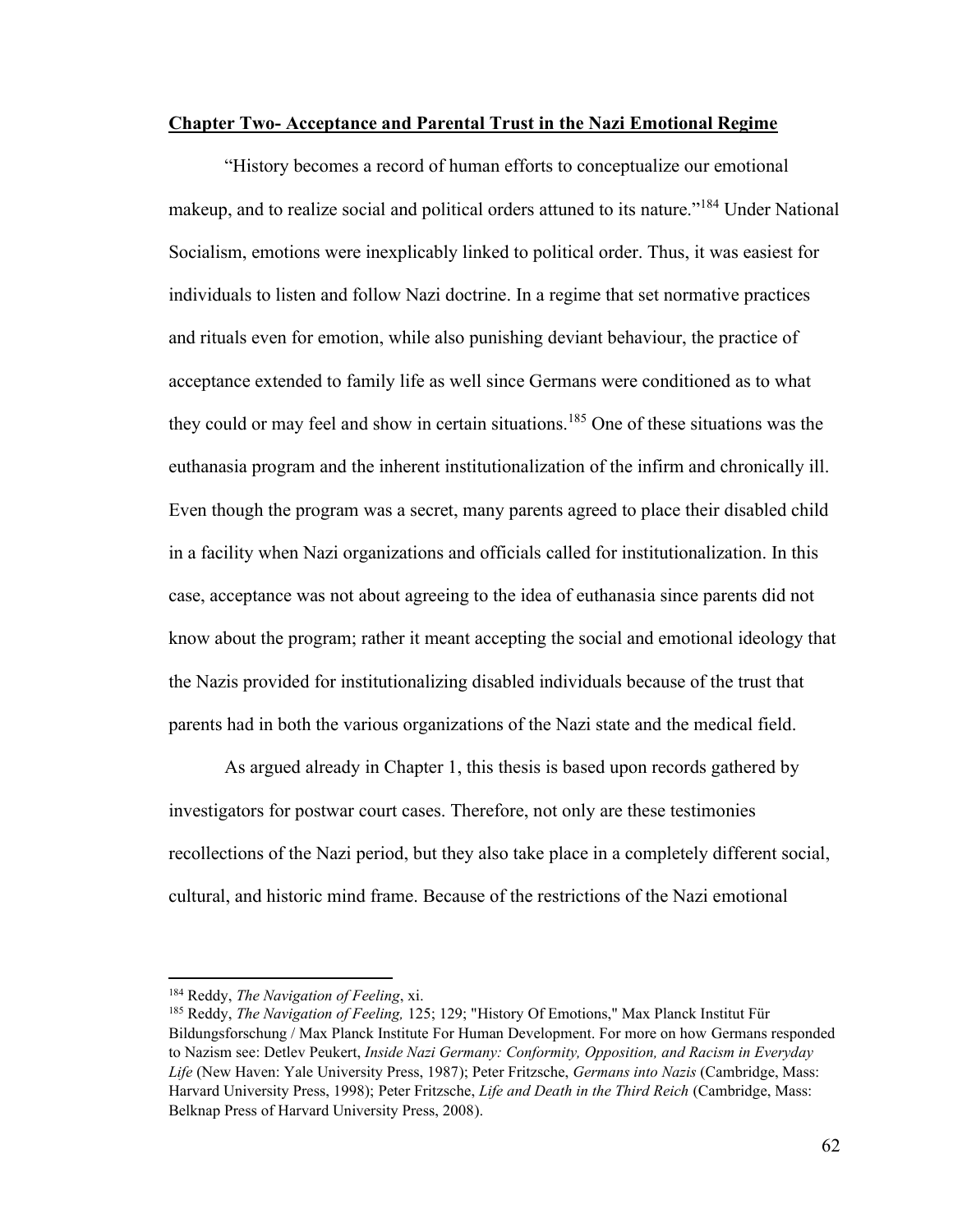regime, Götz Aly argues that during the Second World War there was a grey area between total acceptance or opposition where the euthanasia program was concerned as local officials, clerics, and even the larger population had a silent and passive complicity. Additionally, he maintains that the expressions of emotions, such as anger, from relatives, were not enough to create outright action against the secret program in most cases.<sup>186</sup> However, after the war, how German society dealt with its Nazi past and particularly euthanasia was even more complicated. Germans grappled with the dichotomy between being victims, perpetrators, and ordinary people all at the same time. In "Gender, Sexuality, and Coming to Terms with the Nazi Past," Elizabeth Heineman labels this behaviour as *Vergangenheitsbewältigung* or "coping with the past."<sup>187</sup> She argues that in the postwar period, Germans had a difficult time resolving or even coping with identities that were connected with Nazi crimes and tended to focus on identities of victimhood instead, which could include women who experienced rape, the allied bombing of German cities, and German men and soldiers interned as prisoners of war.<sup>188</sup> When it came to the euthanasia cases, these identities became even more blurred. Parents were simultaneously victims because the Nazis killed their children and perpetrators for

<sup>&</sup>lt;sup>186</sup> Götz Aly, "Medizin gegen Unbrauchbare," 16-18.

<sup>187</sup> Elizabeth Heineman, "Gender, Sexuality, and Coming to Terms with the Nazi Past," *Central European History* 38, no. 1 (March 2005): 47.

<sup>188</sup> Heineman, "Gender, Sexuality, and Coming to Term," 53; 60; 44. For more on complicated identities in the postwar period see: Claudia Koonz, *Mothers in the Fatherland: Women, the Family, and Nazi Politics* (New York: St. Martin's Press, 1987); Adelheid von Saldern, "Victims or Perpetrators? Controversies about the Role of Women in the Nazi State," in *Nazism and German Society 1933-194*5 ed. David Crew (London: Routledge, 1994), pp. 141-65. For more on mass rape see: Atina Grossmann, "A Question of Silence: The Rape of German Women by Occupation Soldiers," *October* Nr. 72 (1995): 43-63. For more on bombing of German cities see: Elizabeth Heineman, "The Hour of the Woman: Memories of Germany's "Crisis Years" and West German National Identity," *The American Historical Review* 101, no. 2 (1996): 354-395; Randall Hansen, *Fire And Fury: The Allied Bombing Of Germany, 1942-1945*, (Canada: Anchor Canada, 2009); David. F. Crew, *Bodies and Ruins: Imagining the Bombing of Germany, 1945 to the Present*, (Ann Arbor: University of Michigan Press, 2017). For more on the return of prisoners of war home see: Hester Vaizey, "Parents and Children," in *Surviving Hitler's War: Family Life in Germany, 1939-48* (London: Palgrave Macmillan UK, 2010).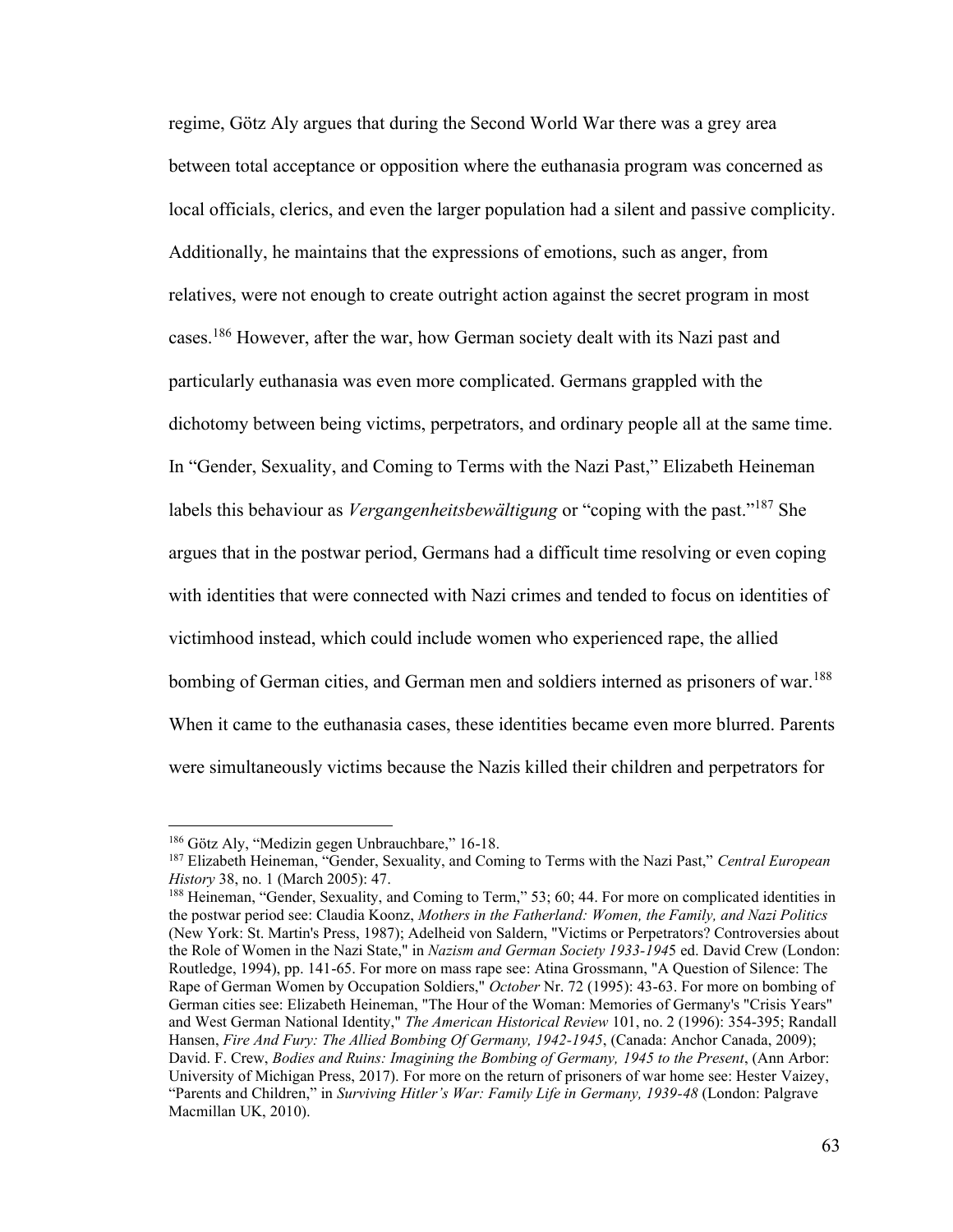following along with or not questioning the regime and the atrocities that took place, all while reconciling the idea that they were just ordinary Germans trying to rebuild their lives after the Second World War.

In *Ordinary Germans*, Andrew Stuart Bergeron reasons that conformity under Nazism was so successful because citizens accepted Nazi policies without much resistance by merely adjusting mundane actions and opinions. In fact, he uses the idea of *Herrschaft,* which translates to dominance or hegemony, to show how everyday people adapted their everyday behaviour to new systems to gain or retain power, status, or safety.<sup>189</sup> He discovered that ordinary people laid the foundation for Nazism because as the government was formalizing, citizens were informally integrating Nazi symbols into everyday life, hoping to gain more status.<sup>190</sup> Geoff Eley also discusses how ordinary Germans utilized methods such as coping and collusion. He states that "For individuals that meant: to consent, to put up with, to go along – but also " to duck, " to distance oneself, even once in a while to oppose."<sup>191</sup> The success of totalitarianism was based on the connection between the official and grassroots forms of the movement. In the case of parents with disabled children, conformity to Nazi policy meant that families could retain their power and status as ordinary Germans rather than being branded as hereditarily unfit because of their children. It also suggests that parents used conformity as a measure of safety. By agreeing to institutionalization, they were under the impression that they and their loved ones had protection from the retaliation caused by deviancy.

<sup>189</sup> Andrew Stuart Bergerson, *Ordinary Germans In Extraordinary Times* (Bloomington, Ind.: Indiana University Press, 2004)*:* p. 9.

<sup>190</sup> Bergerson, *Ordinary Germans,* 125-36; 128.

<sup>191</sup> Geoff Eley, *Nazism as Fascism: Violence, Ideology, and the Ground of Consent in Germany 1930-1945* (Taylor & Francis, 2013): p. 66.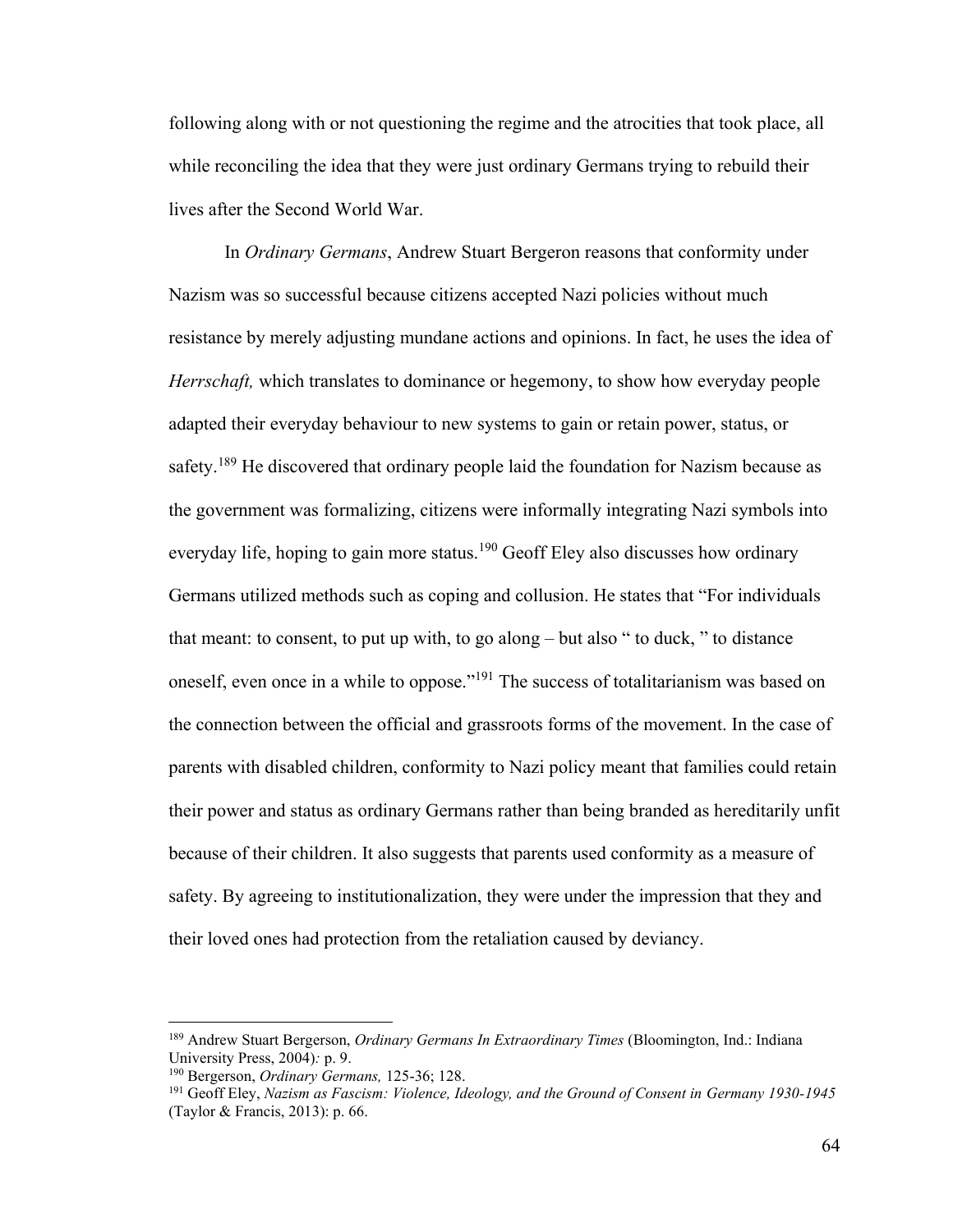Barbara Rosenwein looks at the idea of conformity in a narrower capacity in her history of emotions framework. She argues that people live and have always lived in emotional communities. By this, she means that emotional communities are similar to social ones, and therefore, include social formations large and small, organized around families, churches, neighbourhoods, even parliaments. She reasons that these communities self-regulate emotion by determining what is valuable or harmful as well as assessing the emotions of other community members for aspects they encourage, anticipate, tolerate or abhor.<sup>192</sup>

But under the emotional regime of the National Socialists, more and more power was taken away from individuals and their communities and centralized within the ideologies promoted by the Nazi state. As mentioned in the last chapter, emotional regimes construct a vision of what are acceptable feelings and constrain any other type of emotion. These concepts are particularly significant in parental agreement to institutionalization as they demonstrate the limited options that parents had regarding their feelings under Nazism and how that expression often displayed itself as trust in the fact that the state must know best. They can also demonstrate the conformity of feelings and actions of ordinary Germans. However, as Fritzsche contends, Germans were often divided in their views of Nazism and the reasons for conformity or adoption of Nazi values varied greatly.<sup>193</sup> As Fulbrook and Rublack maintain, when reading ego documents such as these testimonies, is not to reconstruct a genuine "non-discursive voice of the subjects" but rather to use personal testimonies to try and determine how

<sup>&</sup>lt;sup>192</sup> Rosenwein, "Worrying about Emotions in History," 842-43.

<sup>193</sup> Fritzsche, *Life and Death,* 35-37.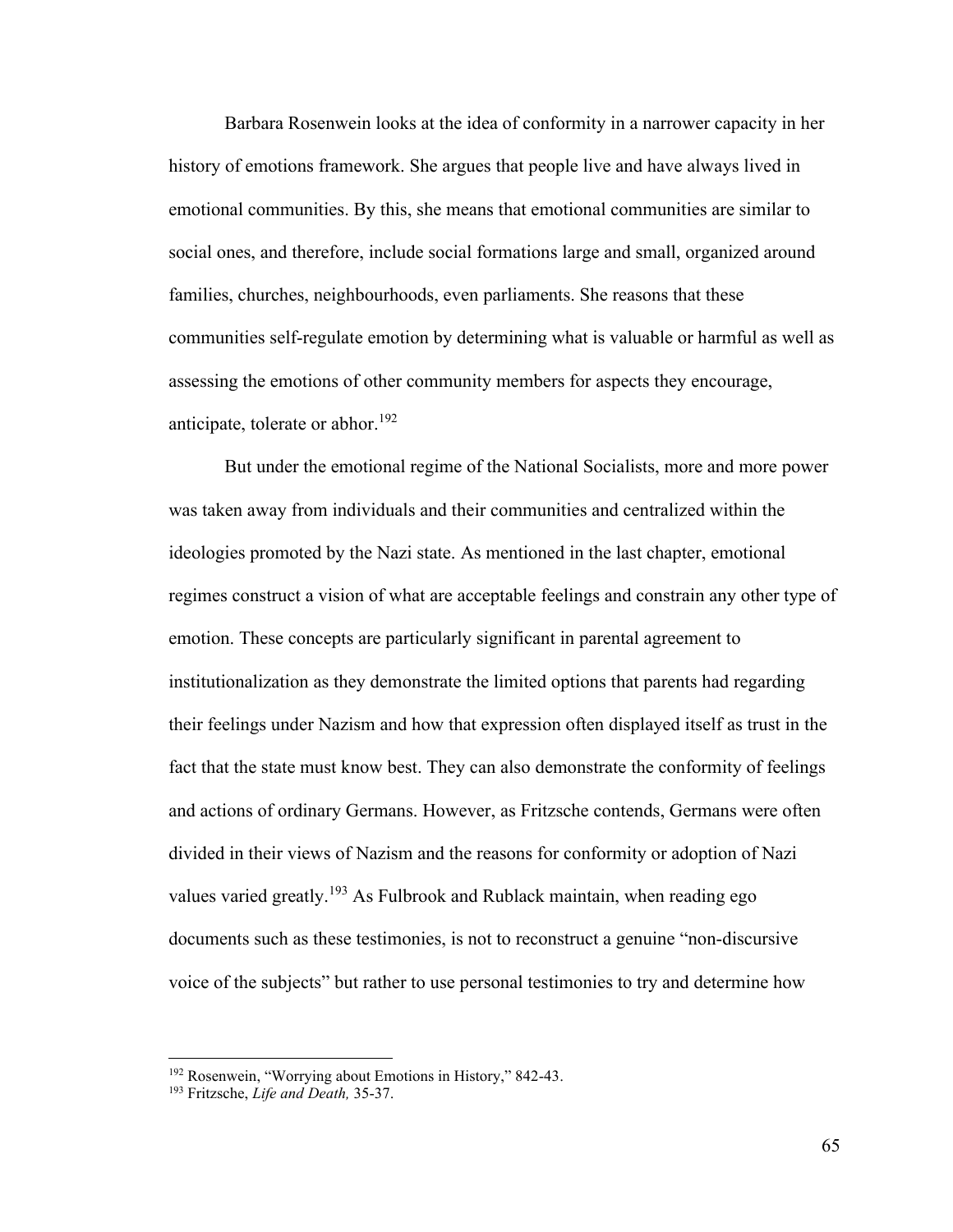people actually interacted with set norms and relationships, dealt with conflicting commands, and their own fears and emotions. The point is to see what these individuals see as significant, how that shapes their narrative, and what that means for a particular context.<sup>194</sup> This concept is important for parents who accepted institutionalization as one seeks to understand why parents made certain choices and how they portrayed it in their postwar testimonies.

Regarding disability and Nazism, conformity primarily entailed prescribing to National Socialist views of institutionalization. Disability scholars, such as Licia Carlson, argue that institutionalization is an active process that reflects the social objectives of the society in which it takes place.<sup>195</sup> The outlook that the Nazis employed originated in the late nineteenth century when the view emerged that society needed protection from the disabled or deviant individuals.<sup>196</sup> This idea of social danger heightened in the early twentieth century in tandem with the rise of eugenics and the belief that these individuals should not reproduce. Therefore, the argument that disabled individuals should be treated and educated in institutions rather than at home became prevalent because popular beliefs developed that they belonged in said institutions.<sup>197</sup> As Faye Ginsburg and Rayna Rapp point out that governments and general society even told families to "institutionalize their

<sup>194</sup> Mary Fulbrook and Ulinka Rublack. "In Relation: The 'Social Self' and Ego-Documents," *German History* 28, no. 3 (September 1, 2010): 271; 263-64. An "ego-document" is simply a source that in a broad sense gives insight into or reveals information about the "self" who produced it. The term was originally coined by Jacob Presser, a Dutch historian who used the term in his study survivor testimonials of Nazi extermination. In particular, ego-documents are useful in connecting the subjectivity of how structures of historical events are experienced as well as how individual agency is constructed in those situations.

<sup>195</sup> Licia Carlson, "Institutions" in *Keywords for Disability Studies,* ed. Rachel Adams, Benjamin Reiss, and David Serlin (New York: New York University Press, 2015), p. 109.

<sup>196</sup> Safford and Safford, *A History of Childhood and Disability*, 153.

<sup>197</sup> Carlson, "Institutions," 110; Poore, *Disability in Twentieth-Century German Culture,* 49; Hanes, Brown, and Hanson, *The Routledge History of Disability*, 423-424.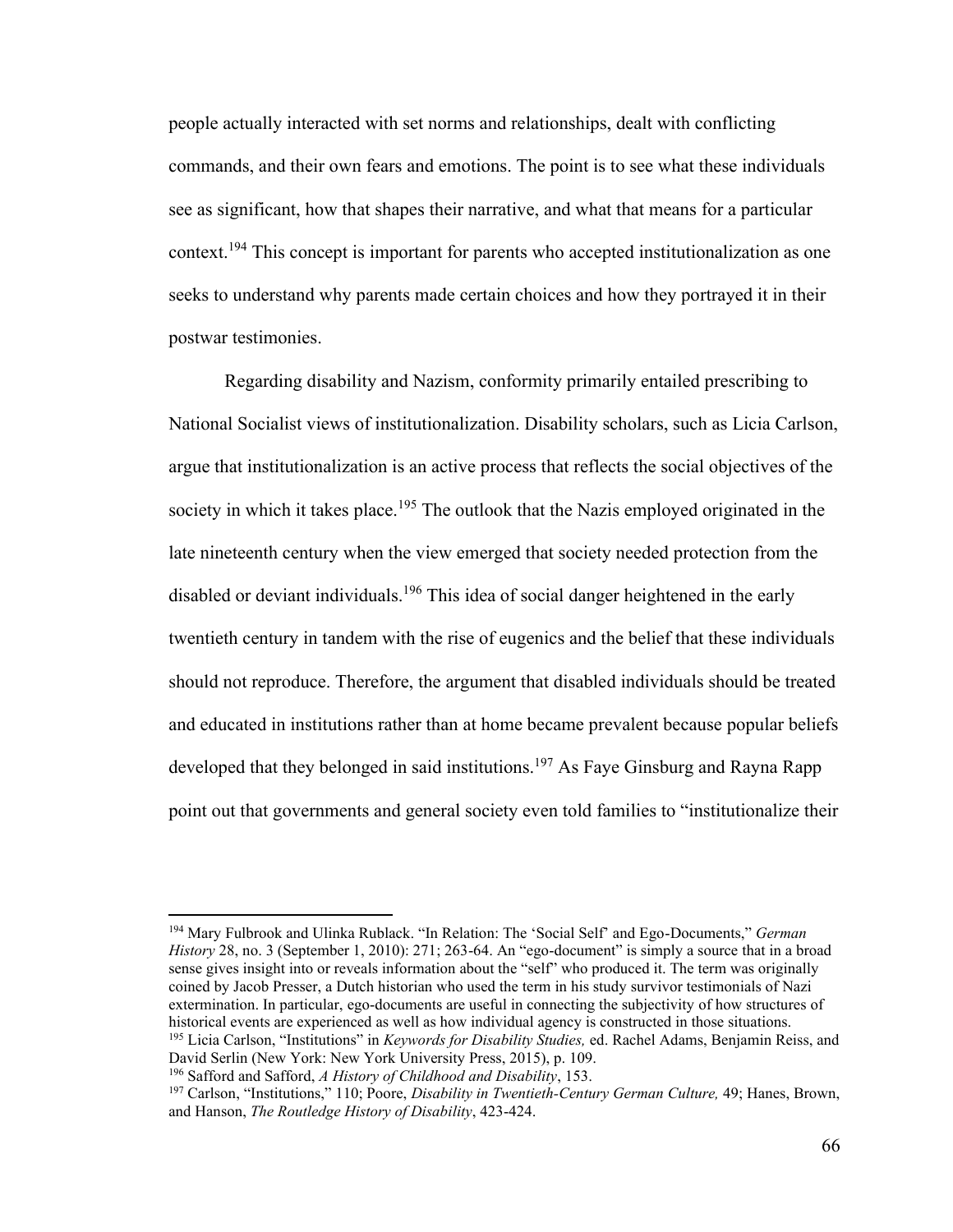disabled children 'for their own good."<sup>198</sup> The establishment of segregated institutions was rooted in and reinforced oppression and stigma against disabled individuals.<sup>199</sup> However, relatives with disabled family members did not realize this until it was too late. Once institutionalized, power was no longer within families' direct control. Rather as self-authenticating and self-perpetuating units, the power fell into the hands of superintendents established by "professional legitimacy."<sup>200</sup>

Nevertheless, let us analyze exactly what institutionalization and treatment meant to medical professionals and Germany leading up to and during the Nazi period. Before the First World War, German institutions employed similar methods to other western European countries. These involved things such as bedrest aimed at the maintenance and safekeeping of individuals with disabilities rather than recuperation, regeneration, or treatment.<sup>201</sup> Just before the war, a new method was introduced by Dr. Gustav Kolb in the form of the out-patient cure. He believed that with the increasing number of patients with mental illness that only the severe cases should be subjected to institutionalization while the facility should provide cases with the most hope of reintegration with "family care."<sup>202</sup> Hermann Simon introduced another method of treatment, "active therapy," in 1924. This method outlined that patients who were able to perform light labour, such as

<sup>&</sup>lt;sup>198</sup> Ginsburg and Rapp, "Family" 82.

<sup>199</sup> Hanes, Brown, and Hanson, *The Routledge History of Disability*, 501.

<sup>200</sup> Carlson, "Institutions," 111.

<sup>&</sup>lt;sup>201</sup> Heberer, "'Exitus Heute in Hadamar'," 149; 166. Despite the progress that Sigmund Freud had made in the field of psychology, German health professionals dismissed the field as a form pseudoscience. As late as 1945, psychiatrists in Germany continued to believe mental conditions were caused by brain diseases and/or biological and chemical imbalances. These beliefs were likely a factor in what "treatment" patients underwent, particularly if their illness was believed to be due to biological or hereditary causes.

<sup>202</sup> Heberer, *Exitus Heute in Hadamar,* 150. The number of patients with mental disorders rose from 185,397 in 1924 to over 300,000 by 1929. Kolb also believed that the out-patient treatment that placed patients with locals who provided room and board while the patient still received treatment from the facilities doctors would preserve resources and create a dialogue with the larger communities regarding the mentally ill.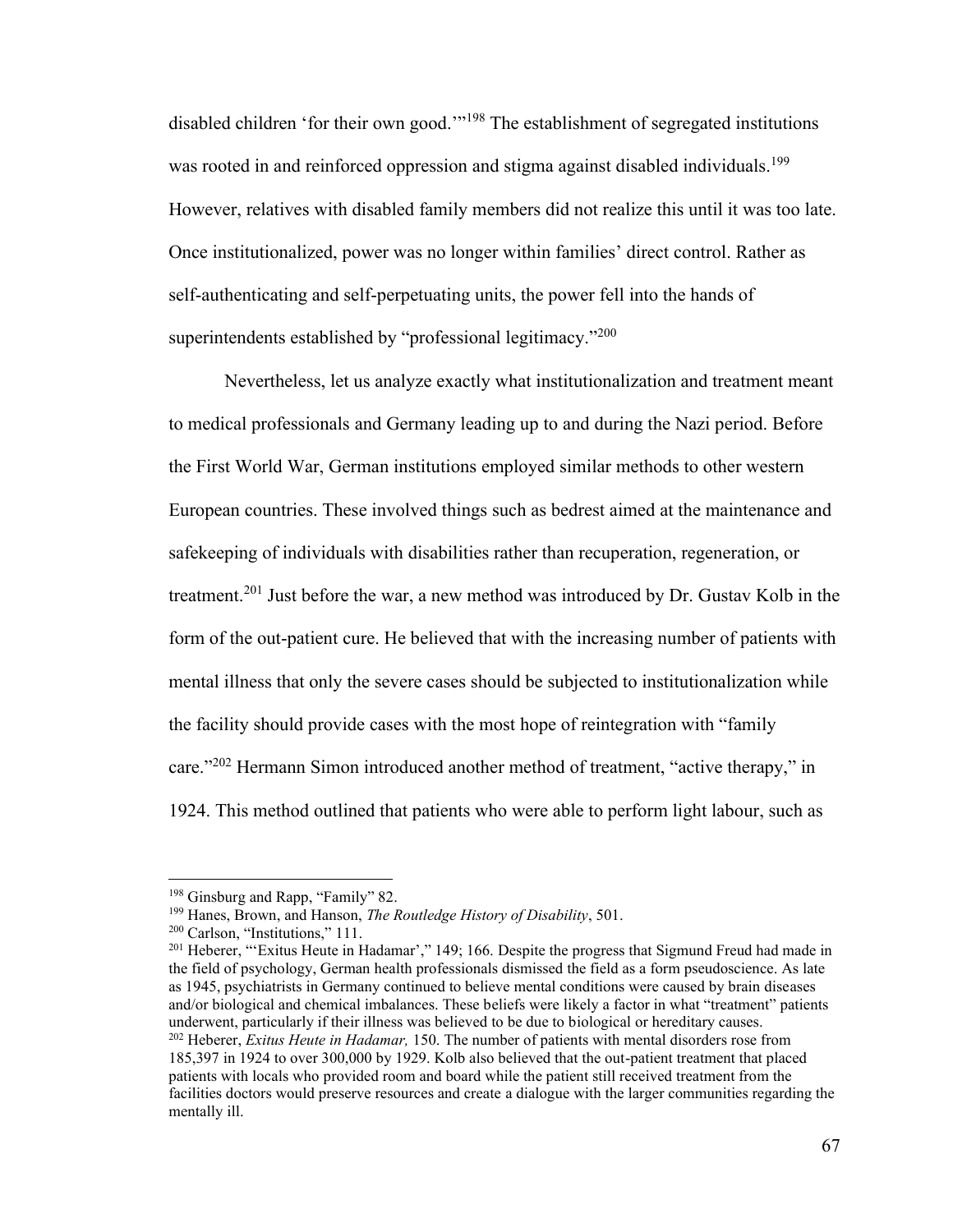housework, gardening or agriculture, would be required to be educated or re-educated in such tasks as a way of preparing them for societal reintegration. However, this exercise also reflected the economic hardships of the time. The patients provided unpaid labour for the facilities in a time of economic downturn.  $203$  The practice also allowed for more prominent roles for medical authorities, such as doctors and caretakers, as they often controlled who partook in active therapy versus whom they deemed useless eaters.<sup>204</sup>

Under National Socialism, institutions, caretakers, and their methods shifted again. The Nazi state drastically cut funding, and private institutions for adult and children's institutions for the mentally and physically disabled were under attack in the late 1930s. By 1939, nearly all of the sanatoria and nursing homes had been repurposed into state-run facilities or patients from other institutions, such as Christian ones, were transferred.<sup>205</sup> Additionally, admittance to these facilities changed as state-initiated committals grew.<sup>206</sup> State control also extended beyond institutions to medical staff as well. As Michael Kater points out, German doctors had the highest percentage of Nazi Party members in comparison to all other free professions.<sup>207</sup> National Socialists also

<sup>203</sup> Heberer, *Exitus Heute in Hadamar,* 151-52.

<sup>204</sup> Heberer, *Exitus Heute in Hadamar,* 151.

<sup>205</sup>Patricia Heberer, "Targeting the "Unfit" and Radical Public Health Strategies in Nazi Germany," in *Deaf People in Hitler's Europe*, ed. Donna F. Ryan and John S. Schuchman (Washington, D.C: Gallaudet University Press, 2002), p. 58; Heberer, *Exitus Heute in Hadamar;* 185-86; Dieter Debus, Birgit Kalkowsky, Heidi Schmidt-von Blittersdorff, "Neure Überlegungen zur Vorbereitung und Organisation der Verbrechen der Psychiatrie in der NS-Zeit," in *Psychiatrie Im Faschismus: Die Anstalt Hadamar 1933- 1945* ed. Dorothee Roer and Dieter Henkel (Bonn: Psychiatrie-Verlag, 1986), p. 44.

 $^{206}$ Monika Daum, "Arbeit und Zwang, das Leben der Hadamar Patienten im Schatten des Todes," in *Psychiatrie Im Faschismus: Die Anstalt Hadamar 1933-1945* ed. Dorothee Roer and Dieter Henkel (Bonn: Psychiatrie-Verlag, 1986), pp.174-175. Previously, admittance to mental health institutions occurred primarily due to family committals or on a doctor's recommendation. The percentage of state-initiated committals rose fourteen percent from forty-one between 1933 and 1939 to fifty-five between 1940 and 1945. An average of twenty-five percent of all committals were forced by police of judicial authorities in the second period as the rate of familial committals dropped.

<sup>207</sup> Michael Kater, *The Nazi Party: A Social Profile of Members and Leaders, 1919-1945* (Cambridge, Mass.: Harvard University Press, 1983), p. 112. For more on physicians see: Lifton, *Nazi Doctors*, (New York: Basic Books, 1986).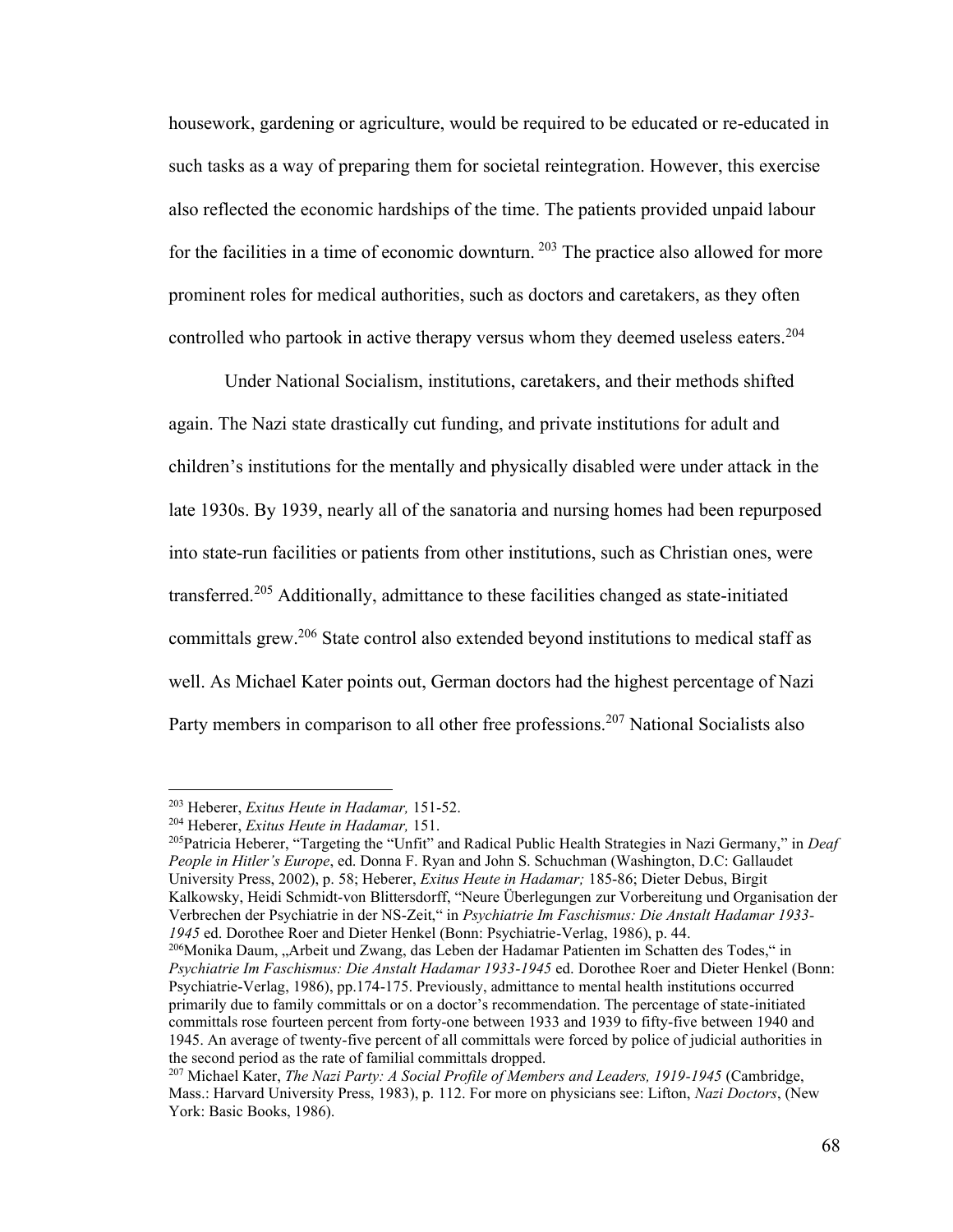centralized caregiving and nursing as Nazi policies dissolved disparate nurses' unions that had numbered over fifty separate organizations prior.<sup>208</sup> As Hitler and Nazi state began to look into implementing the euthanasia program, more and more personnel became involved in the process beyond doctors, nurses, and midwives, including psychiatrists and social workers.<sup>209</sup> With the centralization of state facilities and staff, which emphasized conformity, the interest of the sick and suffering patients weakened as doctors and nursing staff returned to methods of maintenance rather than caretaking and healing as they saw it as better for the "common good" of the *Volk.*<sup>210</sup> This focus on institutionalization is particularly important when using an emotional analysis because as Benno Gammerl states, spatiality is key when considering how certain emotions can be associated with varying places. $211$ 

Even though the views surrounding institutionalization and actions of conformity were prevalent under National Socialism, what led individual families to institutionalize their disabled child? Parents stated that they complied for a variety of reasons, including better care and/or treatment, cost benefits, the belief that the child would be redeemed, and even the threat of being denied custody rights. In these cases, parents

<sup>208</sup> Heberer, *Exitus Heute in Hadamar, 157.*

<sup>209</sup> Heberer, *Exitus Heute in Hadamar,* 95; Susanne Scholz and Reinhard Singer, "Die Kinder in Hadamar," in *Psychiatrie Im Faschismus: Die Anstalt Hadamar 1933-1945* ed. Dorothee Roer and Dieter Henkel (Bonn: Psychiatrie-Verlag, 1986), p 216. For more on midwives see: Benedict, Shields, and O'Donnell, "Children's 'Euthanasia' in Nazi Germany," 506–16. For more on nurses see: Antje, Wettlaufer "Die Beteiligung von Schwestem und Pflegem an den Morden in Hadamar," in *Psychiatrie Im Faschismus: Die Anstalt Hadamar 1933-1945* ed. Dorothee Roer and Dieter Henkel (Bonn: Psychiatrie-Verlag, 1986), pp. 283-330; Christoph Schweikardt, "The National Socialist Sisterhood: An Instrument of National Socialist Health Policy," *Nursing Inquiry* 16, no. 2 (June 2009): 103–10. For more on psychiatrists see: Roer and Henkel, *Psychiatrie im Faschismus*. For more on social workers see: David D. Barney, and Lisa E. Dalton, "Social Work Under Nazism: An Analysis of the 'Profession-in-the-Environment,'" *Journal of Progressive Human Services* 17, no. 2 (June 16, 2006): 43–62.

<sup>210</sup> Heberer, *Exitus Heute in Hadamar,* 160; 198.

<sup>211</sup> Benno Gammerl, "Emotional Styles: Concepts and Challenges," *Rethinking History* 16, no. 2 (June 2012): 164.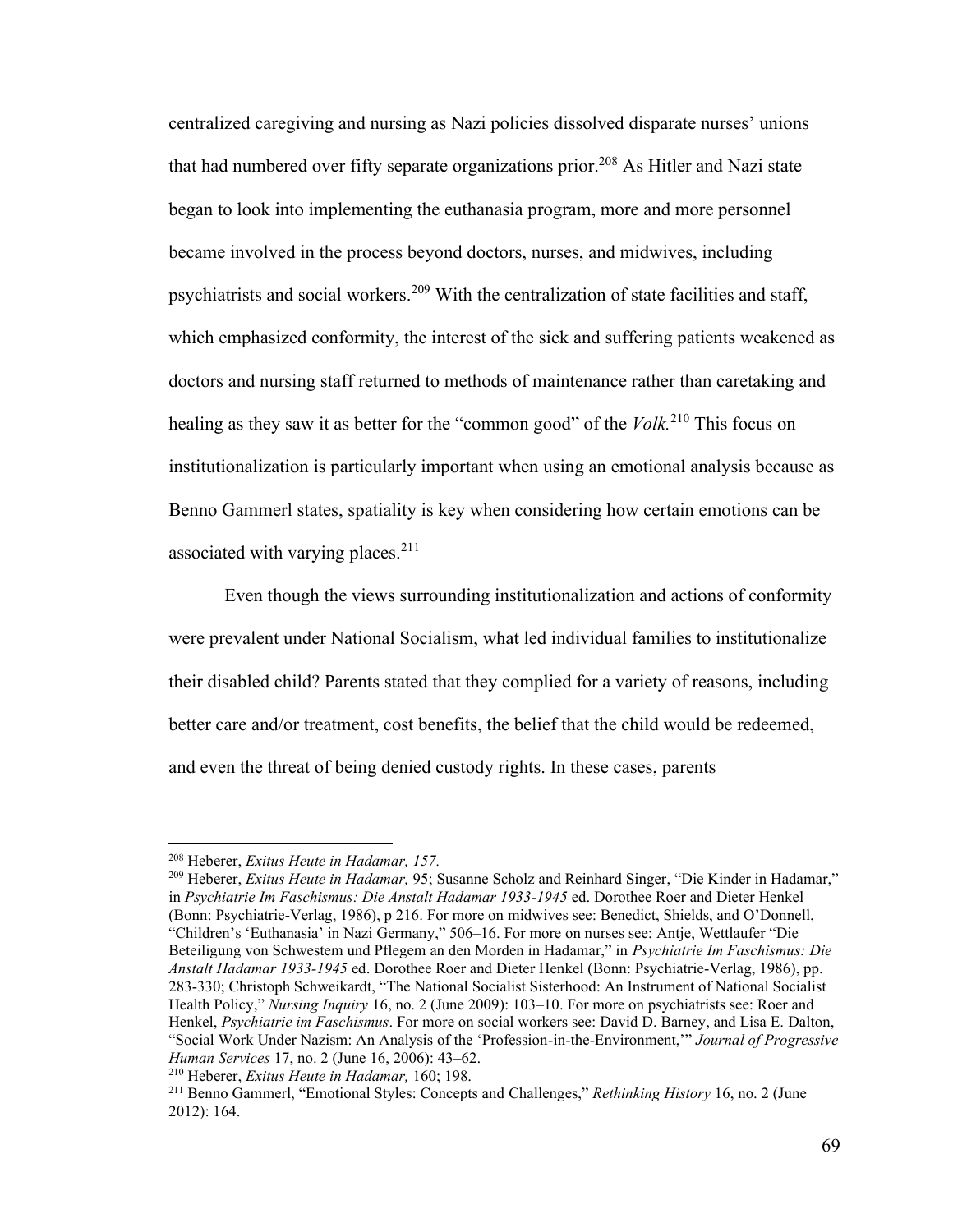institutionalized their children because they put their trust and hope in state policy and the medical community to make the best decision on their behalf. The testimonies compiled for the Ansbach and Frankfurt am Main courts highlight that a significant number of parents claimed to be a part of this category. Of the 137 testimonies, approximately fifty-one explicitly discussed reasons for accepting institutionalization. It is also important to note that nearly all of the other testimonies allowed their child to be institutionalized, except for the few who consented or resisted and those parents whose children were reported but never institutionalized. The only difference was that the wording and explanations given in these testimonies places the onus for commitment on health officials rather than the parents stating a reason why they themselves allowed it. It is important to analyze the use of language in these parents' testimonies as there are types of thought that are outside of but intimately involved with our speech. Emotions are the link between the two. When emotions are translated from thought to speech, they interact dynamically with what is said about them.<sup>212</sup> This is particularly true for the parents interviewed here. The emotions behind the language used by parents of children's euthanasia victims convey the message that parents were emotionally invested in their children but rather than resist the state-prescribed norm, they often believed it was best for all involved to accept the status quo. While this may have been the case in other eras of German institutional history, under Nazism, the sentiment heightened.

For parents with disabled children in the mid-twentieth century, the aim that arose quite often in parental testimonies seemed to be the search for a cure to their child's ailments or at the very least a treatment to ease the symptoms. The Ansbach and

<sup>212</sup> Reddy, *The Navigation of Feeling,* 64.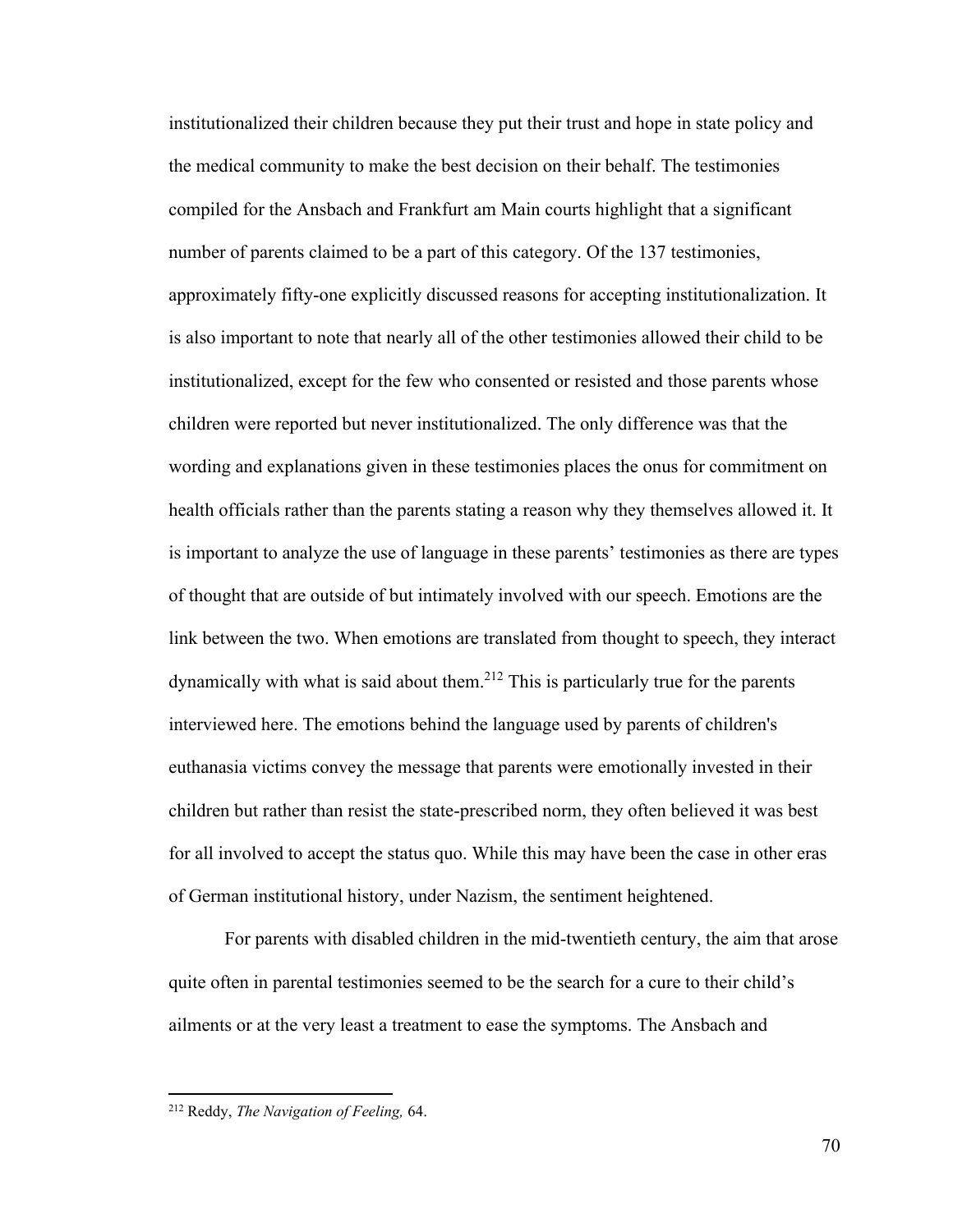Frankfurt am Main investigations highlight that parents were continually seeking out any medical professionals for advice and treatment regarding their sick or disabled children. Moreover, during the Nazi period, health care for growing children was monitored and mandated to regulate who was "fit". This included regular medical exams as well as maternal counselling.<sup>213</sup> Parents did not question the constant surveillance of their child as they were emotionally invested in the health and happiness of their child, especially if they were disabled. In fact, NSV advice centres grew in popularity throughout the late 1930s, even the ones only offering household, nutritional, and family advice. Lisa Pine indicates in her book on family policy that in 1936, 2,824,932 people visited one of these institutions, but by 1937, that number had grown to  $3,274,049$  people.<sup>214</sup> Additionally, the promotion of the *kinderreich* (rich in children) families is another example of the National Socialists invading both the private sphere and ideas of health. The state created policies and employed existing organizations, such as the *Reichsbund der Kinderreichen*  (National League of Large Families) that promoted large but racially valuable families while stigmatizing childless couples or families with only one or two children.<sup>215</sup> The Nazis were attempting to reshape the family sphere. They did so by restructuring society, and the family by extension, around the racial goals that promoted their ideology.

Parents were particularly drawn to the medical and advice options that were being provided by the Nazi state. Elizabeth Füchter reinforced this when she stated "I have been to many doctors with the child, but always without success… I spared no effort and

<sup>213</sup> Pine, *Nazi Family Policy*, 31.

<sup>214</sup> Pine, *Nazi Family Policy,* 34.

<sup>215</sup> Pine, *Nazi Family Policy,* 88; Lisa Pine, *Hitler's "National Community": Society and Culture in Nazi Germany* (London: Hodder Arnold, 2007), pp. 119; 125. However, the *kinderreich* did not actually increase the number of families with four or more children since the government was unwilling provide financial incentives sufficient to compensate for having more children.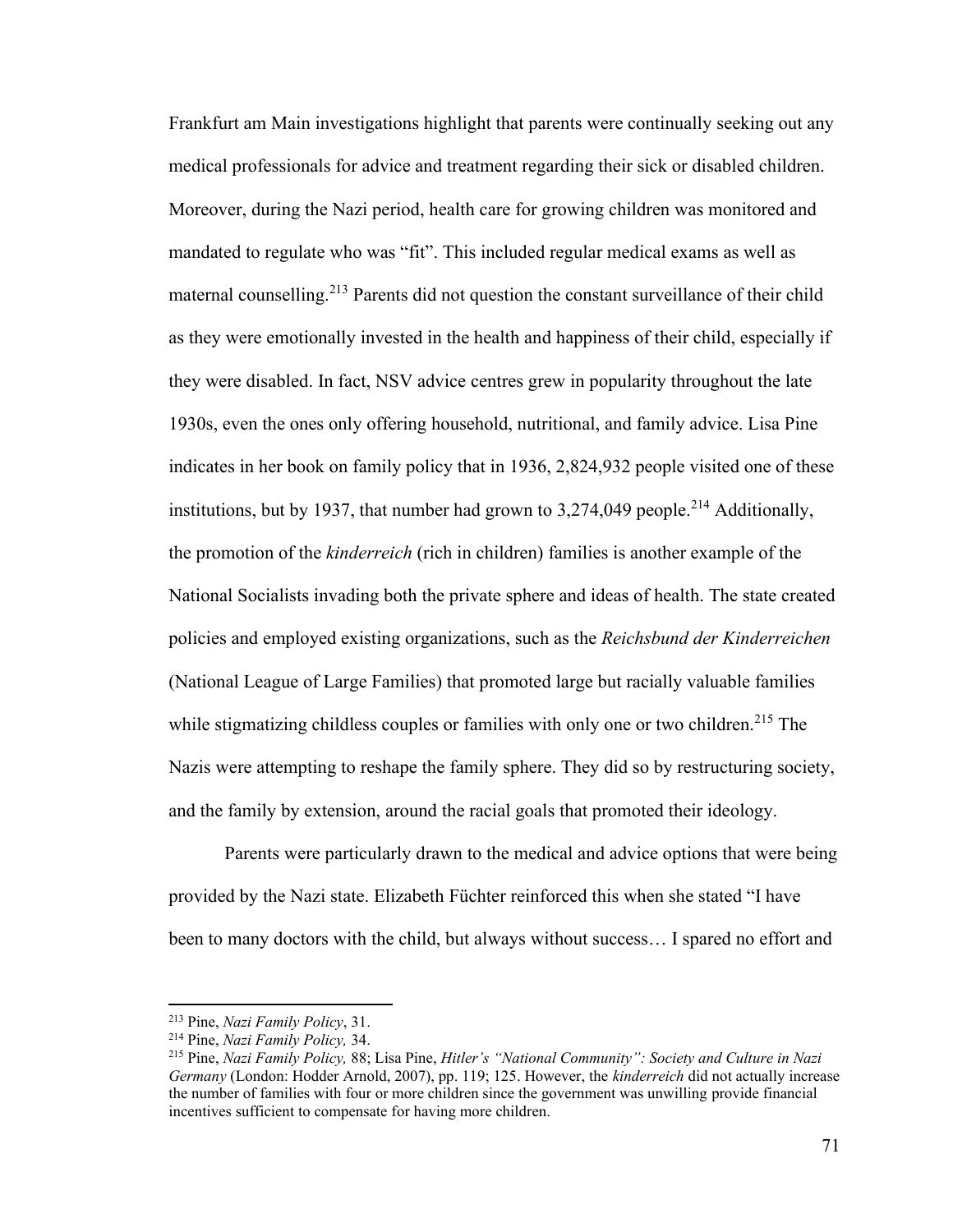expense to keep the child healthy, but it was all in vain."<sup>216</sup> The phrase "spared no effort and expense" is vital here. It insinuates that Füchter continually sought out professional advice because she cared so much about the wellbeing of her child. She only wanted to heal the child so they could have a "normal" life. Is also demonstrates that some parents even went as far as visiting doctor after doctor or seeking out professionals in other cities, particularly if previous physicians had indicated that there was no way to heal their child.<sup>217</sup> They were unwilling to accept that there was no cure. Additionally, mother Anna Kneidl said her child "was admitted to Ansbach only to cure his suffering."<sup>218</sup> The word "only" suggests that she was under the impression that her child could not receive the necessary treatment and care at home or by local physicians. Thus, to cure her son, she did the only thing available to her: admitting him to Ansbach. The word also suggests that she was reluctant to admit her child but that the prospect of a cure convinced her.

Parents did not want to feel or accept that there was no treatment for whatever suffering they believed their child to endure.<sup>219</sup> As Safford and Safford maintain, parental advocacy to seek answers and benefits for their children is what bolstered the institutionalization movement in the first place. Parents brought their children's so-called deficiencies to the medical and public eye. Institutions were, in turn, created and

<sup>216</sup> Interrogation of Elizabeth Füchter, 9 May 1948, Folder 366b, Landespolizei Württemberg-Hohenzollern Abt. 631a, Hessisches Hauptstaatsarchiv, Wiesbaden, Germany.

<sup>217</sup> Interrogation of Elizabeth Füchter, 9 May 1948, Folder 366b, Landespolizei Württemberg-Hohenzollern Abt. 631a, Hessisches Hauptstaatsarchiv, Wiesbaden, Germany; Interrogation of Anna Kneidl, 25 February 1964, Folder 215, Staatsanwaltschaft bei dem Landgericht Ansbach, 2018-01 - vorläufig ohne Gliederung, Staatsarchiv Nürnberg, Nürnberg, Germany, 1; Interrogation of Magarethe Nickel, 11 July 1948, Folder 364, Landespolizei Württemberg-Hohenzollern Abt. 631a, Hessisches Hauptstaatsarchiv, Wiesbaden, Germany, 1.

<sup>218</sup> Interrogation of Anna Kneidl, 25 February 1964, Folder 215, Staatsanwaltschaft bei dem Landgericht Ansbach, 2018-01 - vorläufig ohne Gliederung, Staatsarchiv Nürnberg, Nürnberg, Germany, 2. <sup>219</sup> For a couple more examples see: Interrogation of Albert Fetzer, 12 June 1948, Folder  $365$ ,

Landespolizei Württemberg-Hohenzollern Abt. 631a, Hessisches Hauptstaatsarchiv, Wiesbaden, Germany, 1; Interrogation Friedrich Walz, 3 August 1948, Folder 364, Landespolizei Württemberg-Hohenzollern Abt. 631a, Hessisches Hauptstaatsarchiv, Wiesbaden, Germany, 1.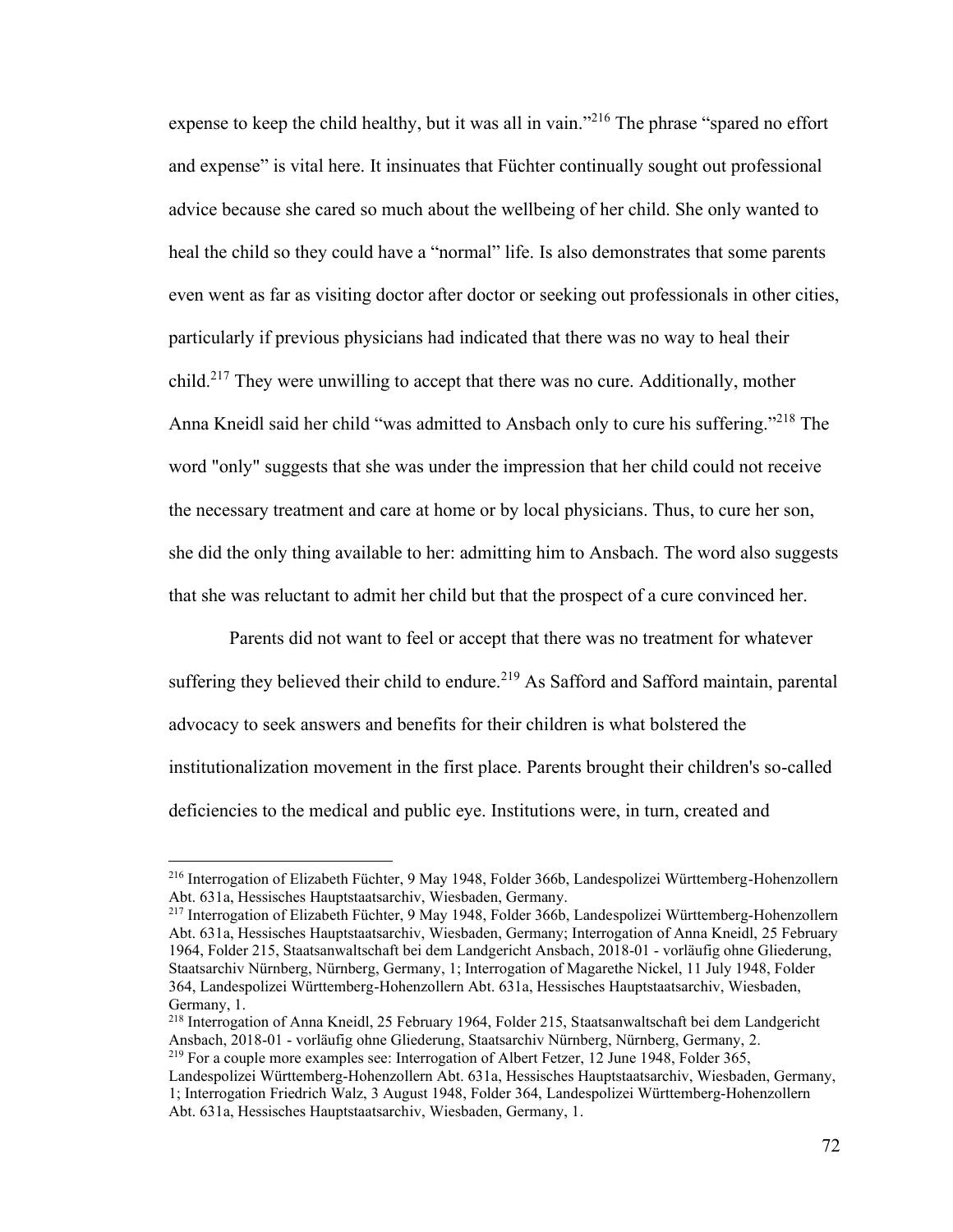promoted, and then the indication of the highest quality of treatment convinced parents.<sup>220</sup> Just as in the previous chapter, parental concern grew out of the notion that their child was suffering. The difference here was that parents sought to "release" their children through medical healing not death.

In this sense, the National Socialist government carefully crafted the euthanasia program to play upon the emotions and answers that parents were already seeking out. They realized that if advertised and promoted correctly, families might be willing to send their children to state facilities without substantial intervention. As Burleigh argues, the advance of patient care had the potential to be "an instrument of social control."<sup>221</sup> This was particularly true during the Nazi period as more and more medical professionals practiced or believed in eugenic policies because, as Lars Grue contends, parents were willing to entrust the care of their disabled or sick children with medical professionals based on the concept that the role of doctors and nurses is to save lives. Parents, therefore, have the belief that individuals who work in medical fields will do anything and everything possible to ensure their child has the proper care needed to not only survive but thrive. <sup>222</sup> However, under National Socialism, health professionals viewed the society as a biological organism in need of medical attention, which led to a shift in medical devotion from individual patients to what was best for the nation as a whole.<sup>223</sup> David Deutsch mentions how the work of Klaus Dörner also found a connection between empathy in medical professions and conceivable violence. Consequently, Deutsch argued that empathy was actually "colorless" but productive when national ideologies merged

<sup>220</sup> Safford and Safford, *A History of Childhood and Disability*, 277.

<sup>221</sup> Burleigh, *Death and Deliverance,* 62.

<sup>222</sup> Grue, "Eugenics and Euthanasia," 11.

<sup>223</sup> Bryant, *Confronting the "Good Death*," 25.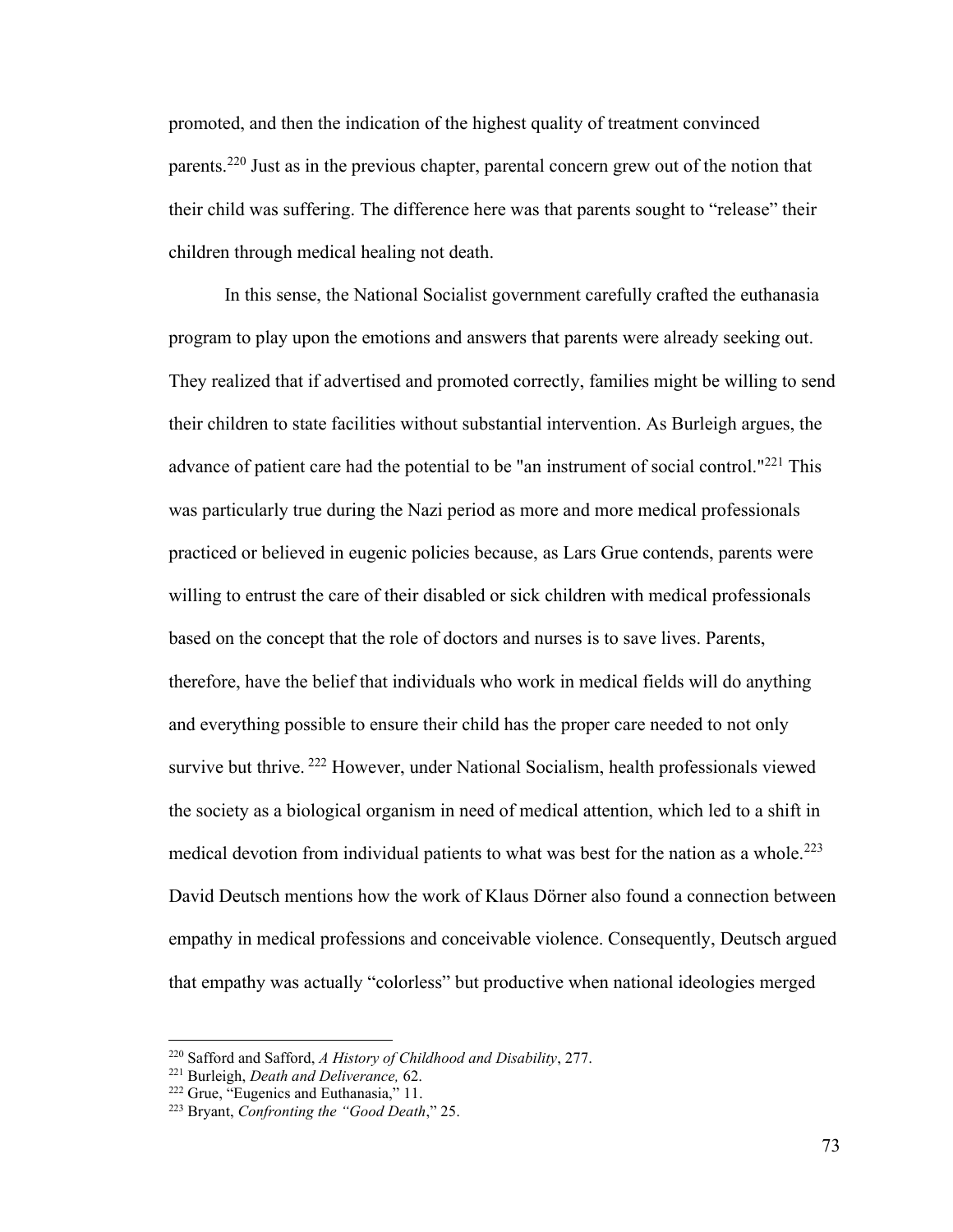with medical reasoning.<sup>224</sup> Therefore, with rising belief in eugenic policies within science and the trust that parents were placing in medicine and those who practiced it, it was relatively easy for the National Socialist party to enact their plans.

Once the disabled were within private state institutions, the organizers of National Socialist euthanasia and Nazi medical professionals could sanction their euthanasia tactics away from the prying eyes of loving parents. Therefore, the National Socialist government told the public that institutions, such as Ansbach, Eichberg, and Hadamar, could provide mentally or physically disabled individuals with the most advanced therapeutic and scientific treatments.<sup>225</sup> As Scholz and Singer argue, there was a secret decree that accompanied the promotion of these pediatric units. The local health authorities were to inform parents of possible treatments within their local facilities, even suggesting that success may be a possibility in situations that physicians previously deemed hopeless.<sup>226</sup> The goal was to make it seem *as if* these children would be healed with the newest treatments to convince parents to send their children in the hope of relief or even a cure. In reality, the children were killed.<sup>227</sup>

For the most part, this Nazi tactic worked quite well. This was partially due to the abovementioned trust that Western societies already had in the medical fields.<sup>228</sup> The testimonies demonstrate that parents willingly took advice from doctors and sometimes even nurses on the treatment of their child, especially if the suggested prognosis was positive. In a letter to the Grieb family, the medical officer of the State Health

<sup>224</sup> Deutsch, "Immer Mit Liebe," 4-6.

<sup>225</sup> Friedlander, *The Origins Of Nazi Genocide*, 47.

<sup>226</sup> Runderlaß of the Reich Interior Ministry of 1 July 1940, quoted in Scholz and Singer, "Die Kinder in Hadamar," in *Psychiatrie im Faschismus,* p. 218.

<sup>227</sup> Lifton, *The Nazi Doctors,* 54.

<sup>&</sup>lt;sup>228</sup> Grue, "Eugenics and Euthanasia," 11.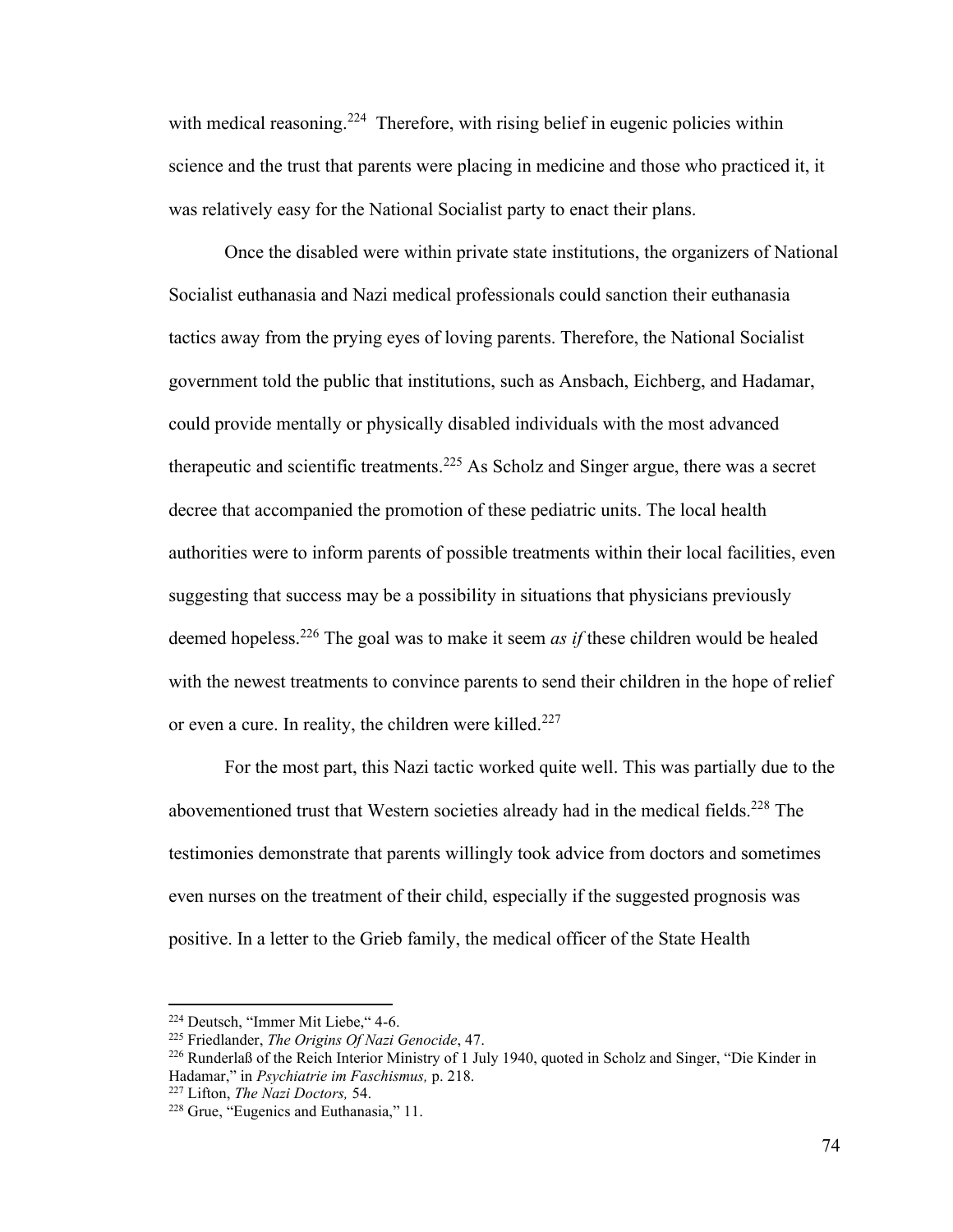Department Crailsheim assured them that the child received the best care and the most modern therapy available.<sup>229</sup> Even more specific than that, Johanna Zapf recalled that it was the promise that her child would learn to walk in the time frame of no more than half a year that convinced her the institution Ansbach was the best place for her child.<sup>230</sup> The advertisement of the "newest" "most modern" treatments catered to parental fears that their children were not normal and healthy by suggesting that perhaps there was a solution. Promises to cure or treat parents' fears was all that was needed for some to institutionalize their child- just a chance at a normal life.

However, it was not only the hope of better medical treatment that convinced parents to go along with Nazi institutionalization. Acceptance also arose from the notion that the disabled child could receive better care in a facility than at home. This idea developed in a variety of ways including mothers who were home alone with the fathers gone to war, other children/siblings to care for, the mother being pregnant, other sick members of the family, or even the age of the caretaker. All of these situations made it difficult for relatives to care for the disabled member of their families. The extra work that was required meant that something else in the family's life would be neglected or that the families could not cope with the extra duties required, and therefore, the suggestion to institutionalize their child actually came as a very reasonable solution.

The Frankfurt am Main and Ansbach investigation files demonstrate that disabled children with fathers' serving as soldiers of the Reich would often end up in institutions.

 $229$  Letter of the Medical Officer of the State Health Department Crailsheim to the Grieb Parents, 6 February 1941, Folder 365, Landespolizei Württemberg-Hohenzollern Abt. 631a, Hessisches Hauptstaatsarchiv, Wiesbaden, Germany.

<sup>230</sup> Interrogation of Johanna Zapf, Undated, Folder 233, Staatsanwaltschaft bei dem Landgericht Ansbach, 2018-01 - vorläufig ohne Gliederung, Staatsarchiv Nürnberg, Nürnberg, Germany.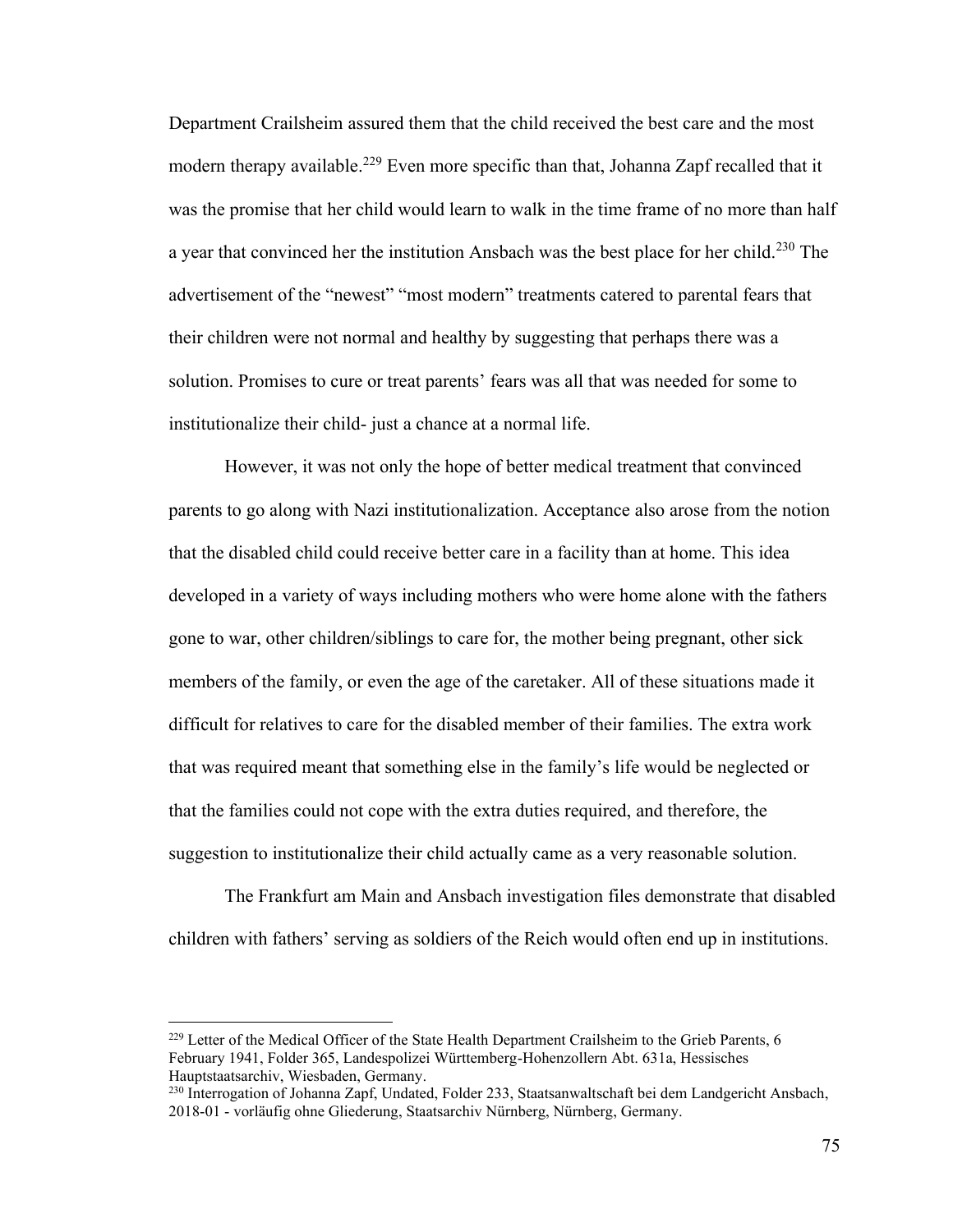Thomas Kühne states that during the Second World War, the Wehrmacht drafted seventeen million German men. Of those men, a little over five million died.<sup>231</sup> That meant there were many families without their male figurehead for large portions of the Second World War or even permanently. The fathers that gave testimony and enlisted or were drafted by the Wehrmacht mentioned that they were gone nearly the entire war and only came home a few times on holiday leave.<sup>232</sup> In his interview, Josef Kraus revealed that after being drafted, he never saw his stepson again and was only informed by writing of his death.<sup>233</sup> Similarly, Matthias Müller received only three days special leave to attend the funeral of his son Willi.<sup>234</sup> It becomes evident from testimonies such as these that fathers that were soldiers had almost no direct contact with the care of their child throughout the war. Additionally, they had to rely on their spouses, parents, or sometimes the institutions to get news regarding their children. Michelle Mouton argues that this is due to the de-emphasis of fatherhood under Nazism. Rather than being a paternal figure, Nazi men were portrayed as breadwinners instead.<sup>235</sup> During the conflict, men were supposed to feel pride in fighting for the Reich and through that role, keeping their wives and children safe. However, that same role prevented the fathers from engaging in the familial emotions of raising a child (disabled or not), making the decisions for that child's care and future, and even openly grieving a possible death. The war complicated the role of the father as the caretaker of his family.

<sup>231</sup> Thomas Kühne, "Protean Masculinity, Hegemonic Masculinity: Soldiers in the Third Reich," *Central European History* 51, no. 3 (September 2018): 404.

<sup>232</sup> Interrogation of Otto Emil Munz, 13 March 1948, Folder 367, Landespolizei Württemberg-Hohenzollern Abt. 631a, Hessisches Hauptstaatsarchiv, Wiesbaden, Germany, 1.

<sup>233</sup> Interrogation of Josef Kraus, 24 February 1964, Folder 215, Staatsanwaltschaft bei dem Landgericht Ansbach, 2018-01 - vorläufig ohne Gliederung, Staatsarchiv Nürnberg, Nürnberg, Germany.

<sup>234</sup> Interrogation Matthias Müller, 17 August 1963, Folder 87, Landespolizei Württemberg-Hohenzollern Abt. 631a, Hessisches Hauptstaatsarchiv, Wiesbaden, Germany, 1.

<sup>235</sup> Mouton, *From Nurturing the Nation,* 117; 124.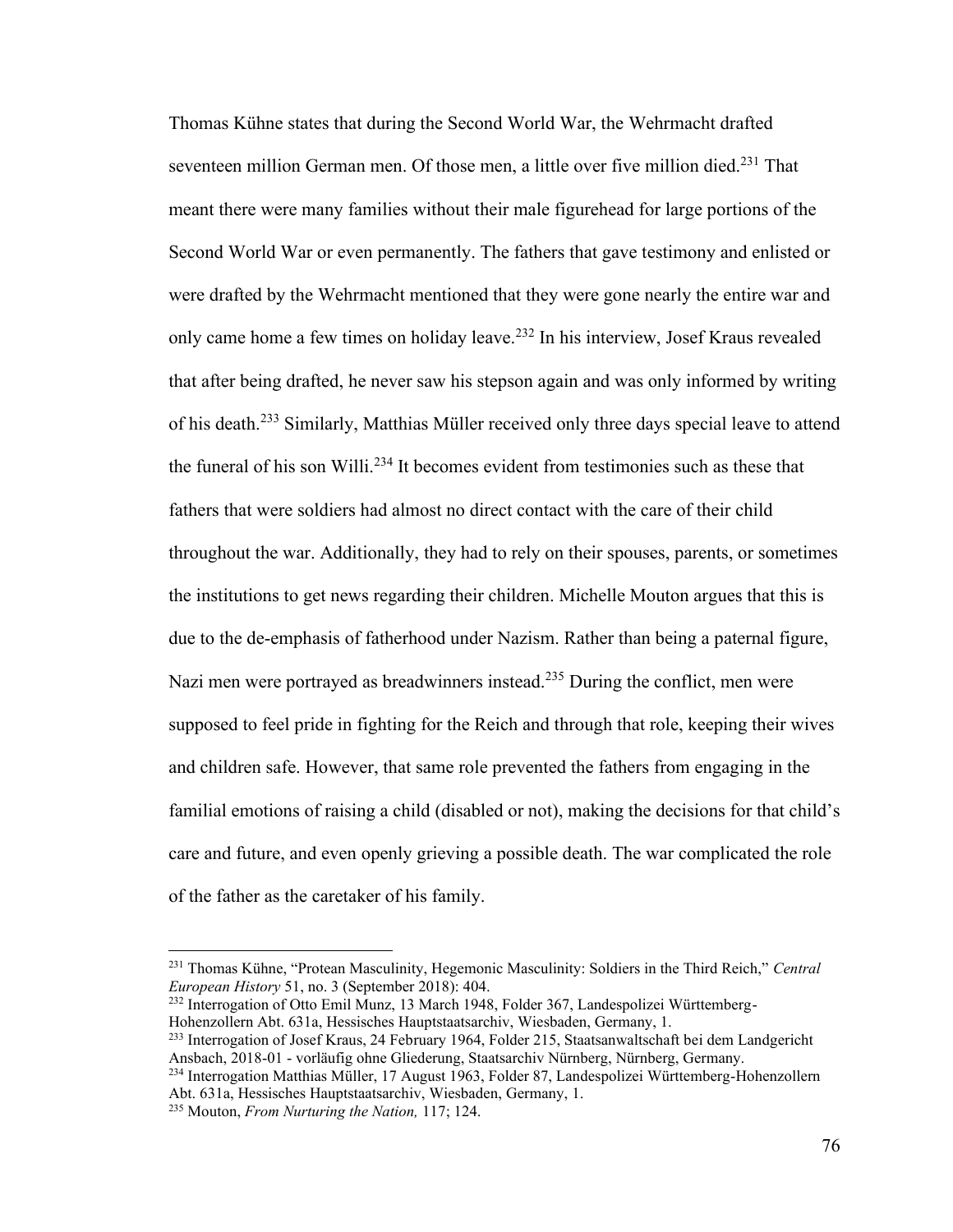With so many men absent, even more of the work fell to women. They became burdened as they were no longer responsible only for household and child-rearing duties but also anything that needed to be tended to while the husband was away. This meant that for many women caring for a disabled child as a temporarily single parent, it could be too much. Moreover, as Safford and Safford state, children could become a liability if they did not receive the proper supervision and care, particularly in large families with other children.<sup>236</sup> Therefore, families turned to institutionalization. Friedrich Babel stated that while he was away, his wife Lina had to tend to the farm alone.<sup>237</sup> Lina added that on top of running the agricultural estate, she also had four children to care for including her disabled son Ernst. She maintained that with the extra work, it was too much of an overload, so she applied for Ernst's admission to a state-run institution.<sup>238</sup>

It is also worth noting that Friedrich agreed with the commitment because he thought the child would have been a "special burden" for his wife.<sup>239</sup> The use of the word "burden" is particularly telling here as it indicates the physical and emotional toll that Friedrich believed his wife to have endured. He also indicates that it was a toll that came at too high a cost. The combination of the extra agricultural work that Lina was expected to undertake and the fact that she still had to care for her four children was physically and emotionally draining. That meant that the family had to reach a compromise of some kind. In the case of the Babel family, that meant sending their child to one of the institutions that the National Socialist government was promoting for disabled

<sup>236</sup> Safford and Safford, *A History of Childhood and Disability,* 66.

<sup>237</sup> Interrogation of Friedrich Babel, 24 February 1964, Folder 215, Staatsanwaltschaft bei dem Landgericht Ansbach, 2018-01 - vorläufig ohne Gliederung, Staatsarchiv Nürnberg, Nürnberg, Germany.

<sup>238</sup> Interrogation of Lina Babel, 24 February 1964, Folder 215, Staatsanwaltschaft bei dem Landgericht Ansbach, 2018-01 - vorläufig ohne Gliederung, Staatsarchiv Nürnberg, Nürnberg, Germany, 1.

<sup>&</sup>lt;sup>239</sup> Interrogation of Friedrich Babel, 24 February 1964, Folder 215, Staatsanwaltschaft bei dem Landgericht Ansbach, 2018-01 - vorläufig ohne Gliederung, Staatsarchiv Nürnberg, Nürnberg, Germany.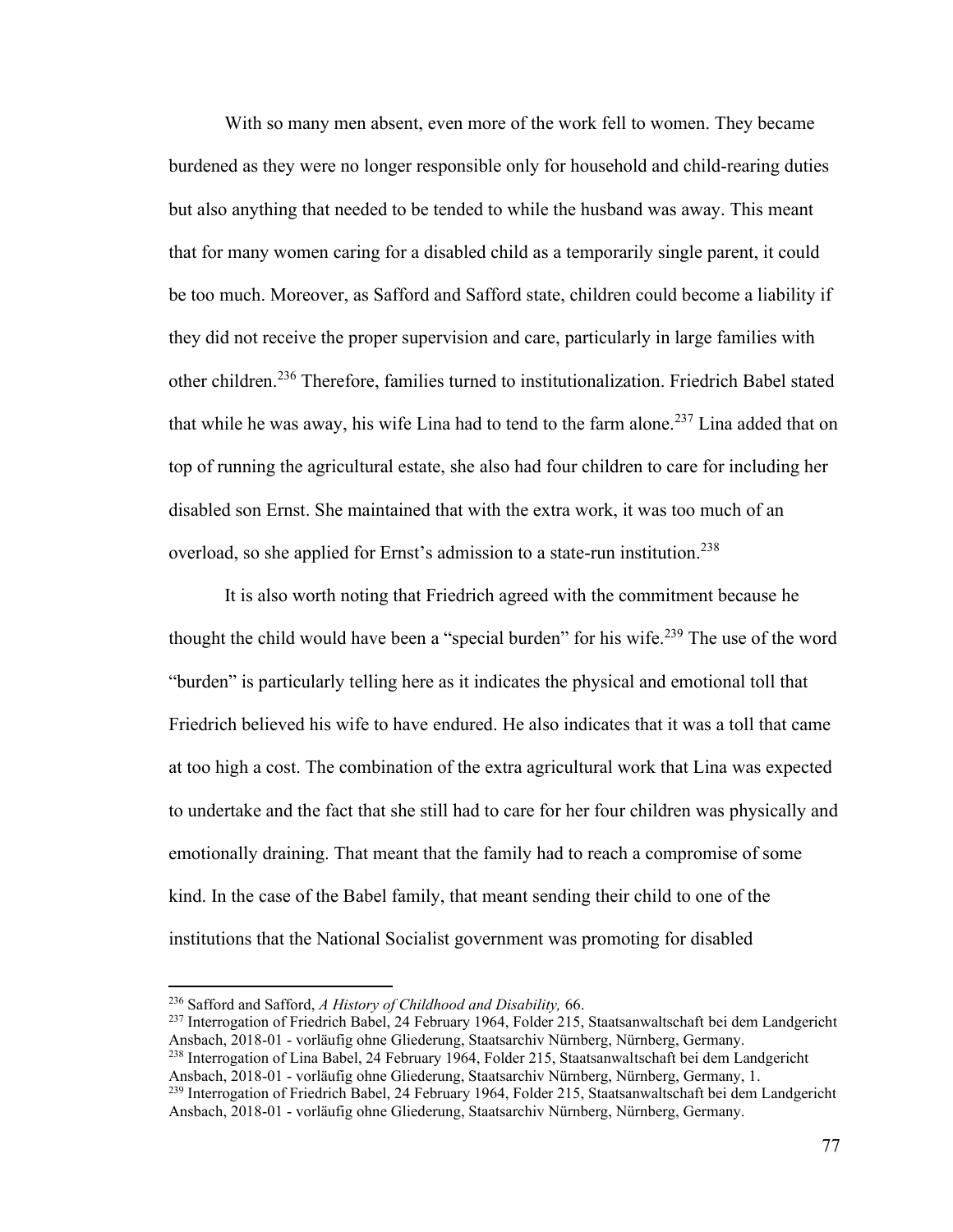individuals like their son. Not only would this relieve Lina of some of her emotional and physical stress, but they also believed their son would have more attention and care.

As hinted at in the Babel case, another reason that led many parents to agree to the institutionalization was the focus on other "healthy" siblings. This was particularly prevalent due to the Nazi propaganda that juxtaposed the healthy against the unfit. At a rally in Nuremberg, Hitler made his views on disabled individuals very explicit. He exclaimed: "if Germany was to get a million children a year and was to remove 700,000 to 800,000 of the weakest people, then the final result might even be an increase in strength."<sup>240</sup> Here, Hitler outlined that the weakest people in society are the cause of Germany's loss of strength, and therefore, the nation needs to find a way to combat them. It also established the view that healthy children have more value than unfit ones. Moreover, Nazi propaganda focused on how money spent on the genetically ill took away funds from good German families and children. The government made sure that the *Volk* knew that even though it was the government that paid for the care of disabled populations, the cost was actually born by the healthy German families since that money was not used to their benefit.<sup>241</sup> One handbook for Hitler Youth pointed out that the enormous sums the government spent on the unhealthy meant that the state could not use those funds to build housing developments, swimming pools, sports fields or even kindergartens.<sup>242</sup> The National Socialists extended the same idea to the nuclear family.

<sup>&</sup>lt;sup>240</sup> Hitler's Speech to the Nuremberg Party Rally on 5 August 1929, cited by Burleigh and Wippermann, *The Racial State*, 142.

<sup>241</sup> Karl Bareth and Alfred Vogel, *Erblehre und Rassenkunde für die Grund- und Hauptschule,*2nd edition (Bühl-Baden: Verlag Konkordia, 1937). Accessed 25 March 2019: https://research.calvin.edu/germanpropaganda-archive/erblehre.htm.

<sup>242</sup> Bennecke, *Vom deutschen Volk und seinem Lebensraum*.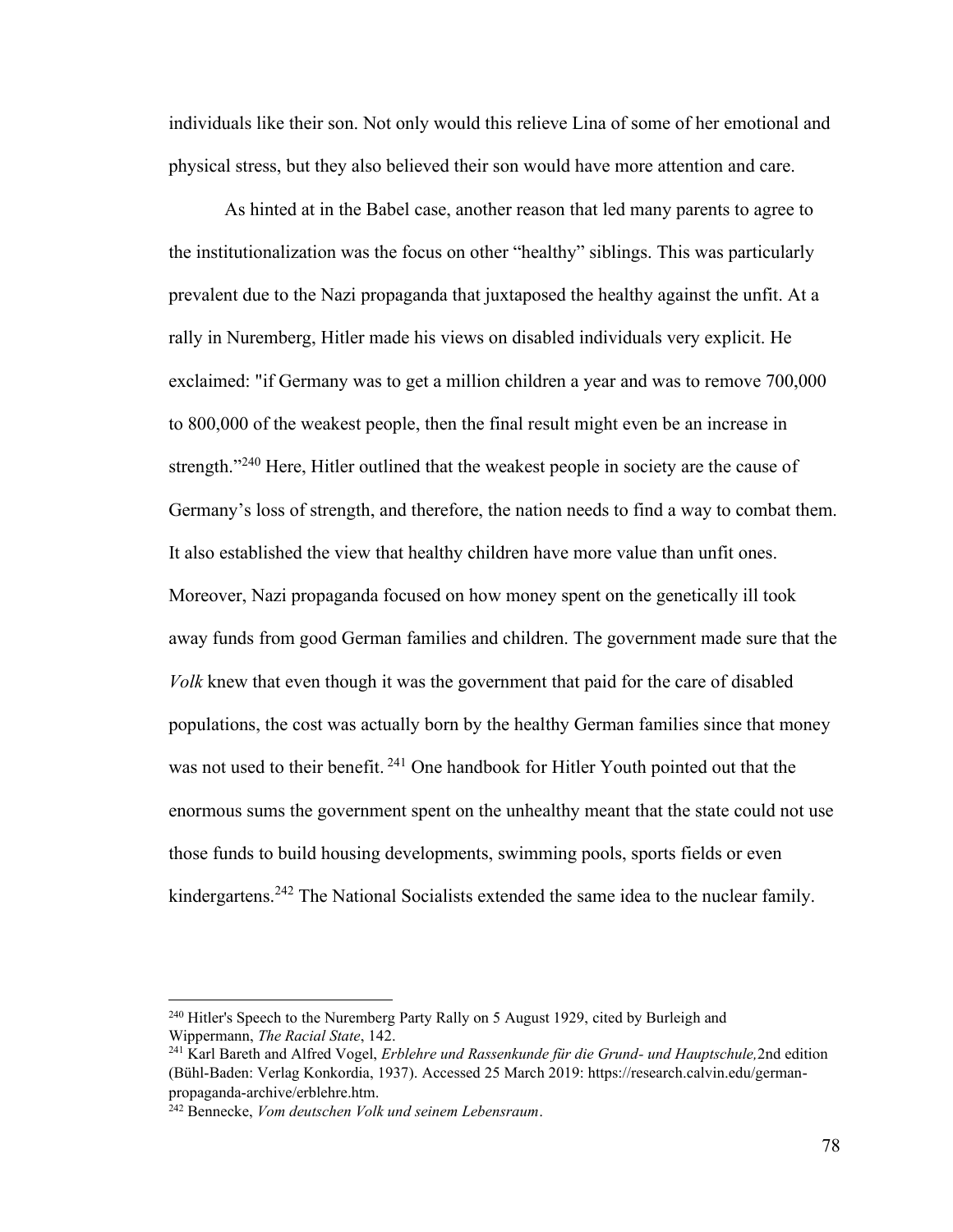The propaganda posters of the *Hilfswerk Mutter und Kind* (Mother and Child Relief Agency) can demonstrate the extreme focus on the healthy. **Figure 2** is an

example from the organization in 1935. The image depicts a young healthy-looking, presumably Aryan woman, nursing a young child. The image itself gives the viewer the impression the woman is of strong workingclass background as her clothing is simple and the rolling German countryside lies in the background. However, it is the caption that details the exact message of this propaganda. It states, "Germany grows through strong mothers and healthy children."<sup>243</sup> It is was impressed upon women from the start of the Nazi era that motherhood was vital to the continuation of Germany and the Aryan race. They were a part of "child-bearing front" or the "birthrate



*Figure 2- Germany Grows Through Strong Mothers And Healthy Children.* "Germany Grows Through Strong Mothers And Healthy Children" Propaganda Poster by Hilfswerk Mutter und Kind, 1935, Germanhistorydocs.Ghi-Dc.Org, http://germanhistorydocs.ghidc.org/sub\_image.cfm?image\_id=2045&la nguage=english.

battle." The Nazis glorified the role of motherhood in a sense. <sup>244</sup> But only a specific type of motherhood.<sup>245</sup> As Gisela Bock reasons, the Nazis only wanted the eugenically fit to

<sup>&</sup>lt;sup>243</sup> "Germany Grows Through Strong Mothers And Healthy Children" Propaganda Poster by Hilfswerk Mutter and Kind, 1935, Germanhistorydocs.Ghi-Dc.Org, http://germanhistorydocs.ghidc.org/sub\_image.cfm?image\_id=2045&language=english.

<sup>244</sup> "Germany Grows Through Strong Mothers And Healthy Children" Propaganda Poster by Hilfswerk Mutter and Kind, 1935, Germanhistorydocs.Ghi-Dc.Org, http://germanhistorydocs.ghidc.org/sub\_image.cfm?image\_id=2045&language=english.

<sup>245</sup> For more on expectations for Nazi mothers see: Elizabeth D. Heineman, "Whose Mothers?: Generational Difference, War, and the Nazi Cult of Motherhood," *Journal of Women's History* 12, no. 4 (Winter, 2001): 138-63.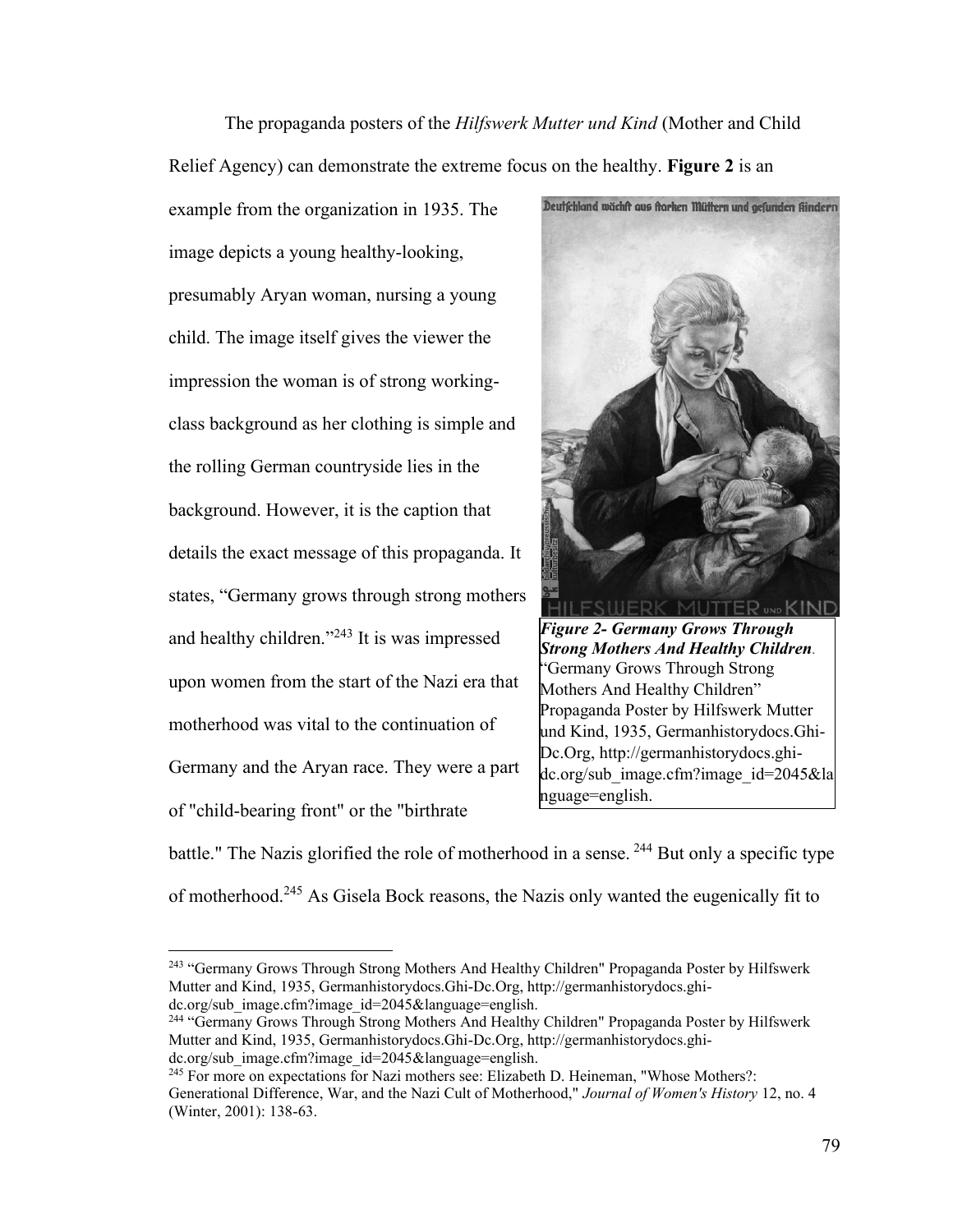reproduce, and therefore, they received incentives to marry and have children while the state penalized those outside that category through methods such as marriage restrictions and sterilization.<sup>246</sup> Because, as the caption outlined, Germany only wants strong mothers who can provide healthy children. The implication is that mothers are only valued if they produce healthy children as unfit children are not only unwelcome but a hindrance to the state. This is the type of propaganda that caused a stigma surrounding families with disabled children as they were "failing" to prescribe to the norm within society.

If parents, particularly mothers, spent too much time, effort, and emotion tending and caring for a disabled child, then they were neglecting their healthy children and in doing so, not raising them properly. Within the constrained emotional sphere of National Socialist Germany, it was not acceptable and was, in fact, deviant, if parents invested in disabled children at what the state saw as the expense of the healthy population. Margarete Germar of Göppingen made it clear in her testimony that under National Socialism "the greatest emphasis" was placed upon the idea that everything must be done "for the good of the healthy children."<sup>247</sup> She stated this as the reason that she committed her disabled son Rudolf. Similarly, Margarete Seitz maintained that she was convinced by a sister from the state health department to institutionalize her Lotte since it would be better for her other seven children not to be around a disabled child.<sup>248</sup> The same line of thinking often occurred when mothers of disabled children became pregnant. Pauline Hirth admitted that when she discovered she was pregnant with her second child, she

<sup>&</sup>lt;sup>246</sup> Gisela Bock, "Racism and Sexism in Nazi Germany: Motherhood, Compulsory Sterilization, and the State," *Signs* 8, no. 3 (1983): 406.

<sup>247</sup> Interrogation of Margarete Germar, 10 March 1964, Folder 215, Staatsanwaltschaft bei dem Landgericht Ansbach, 2018-01 - vorläufig ohne Gliederung, Staatsarchiv Nürnberg, Nürnberg, Germany, 3. <sup>248</sup> Interrogation of Margarete Seitz, No Date Given, Folder 233, Staatsanwaltschaft bei dem Landgericht Ansbach, 2018-01 - vorläufig ohne Gliederung, Staatsarchiv Nürnberg, Nürnberg, Germany, 2.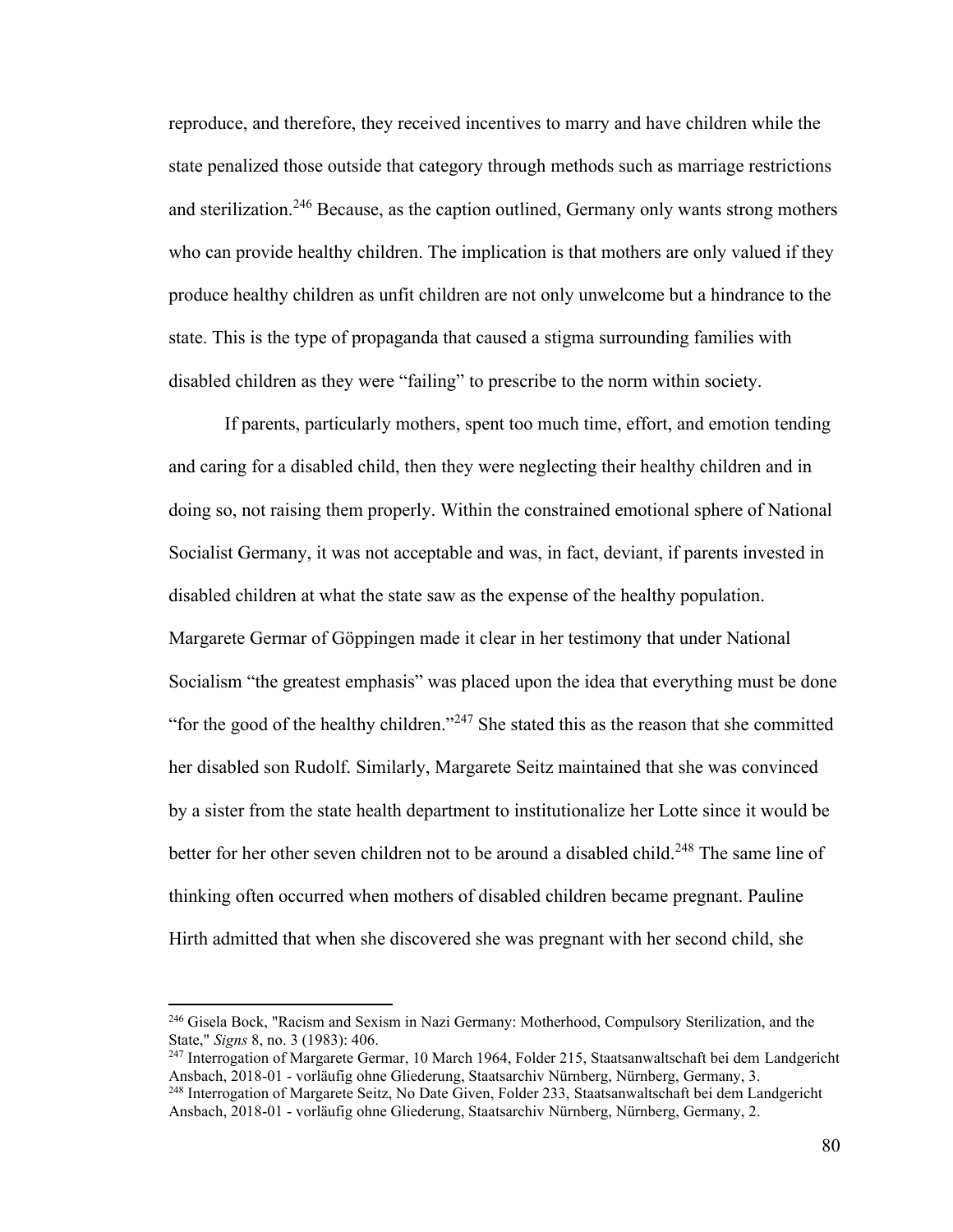agreed to transfer her son Hans to Eichberg as sister Gretel of the Health Department Böblingen suggested. She maintained that she only did so because Hans could be abusive and, in her condition, she could not expose herself and the unborn child to such risk.<sup>249</sup>

Here, the notion of the healthy versus the unfit prevailed. All of these mothers agreed with the Nazi state and medical vision that they should be putting their efforts and emotions into the care of their healthy children, even if they did so reluctantly. The emotional regime of the National Socialists deemed motherly emotions as acceptable, but only when aimed at fit and healthy children. As a result, institutionalization seemed like the right solution for families with disabled children. Parents could care for their healthy children while being relieved of the guilt that they may have felt neglecting either their healthy children or their disabled child. Additionally, there was an emotional burden carried by families with disabled family members, particularly as the stigma of "racial disgrace" became associated with these families.<sup>250</sup> Therefore, institutionalizing the child allowed families to distance themselves from the degradation. Notions of relief were then reinforced by the fact that parents were under the impression that state facilities provided the best and newest treatments and care.

Taking the discussion of care and appropriate emotional communities further, other examples arise that led relatives to agree with or accept institutionalization. As discussed earlier in this chapter, it was suitable to invest emotionally in the care of an individual who had previously been fit and stood a chance of recovery, especially in comparison to a child with a heritable illness. That was because productivity was key

<sup>249</sup> Interrogation Pauline Hirth, 3 August 1948, Folder 364, Landespolizei Württemberg-Hohenzollern Abt. 631a, Hessisches Hauptstaatsarchiv, Wiesbaden, Germany, 1-2.

<sup>250</sup> Michalsen and Reinhart.,"'Euthanasia': A Confusing Term," 1307-08.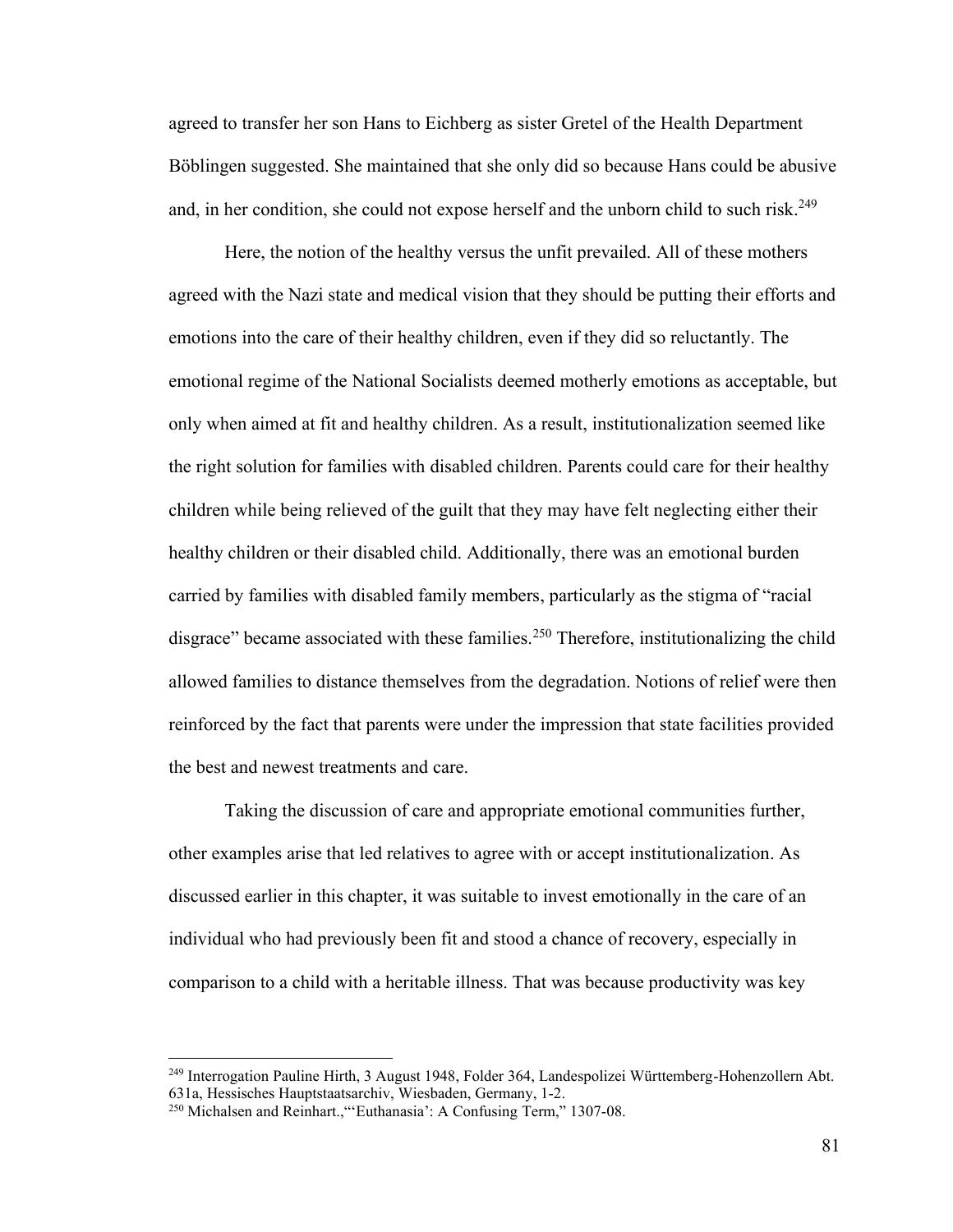under National Socialism. A sick individual had a chance of becoming a capable citizen again whereas a mentally or physically disabled child did not according to views at the time.<sup>251</sup> Pauline Lolk stated that she contacted the state health department when her husband fell ill because she could not continue to care for her child as well as a sick husband. She felt that her efforts were best spent on the recovery of her spouse, while she could transfer the care of her child to an institution.<sup>252</sup> Again, this is an instance of prioritizing the care of a non-disabled person in favour of an individual that did not exhibit those same traits. But beyond illness, discussions of care also extended to age. In a few rare cases, grandparents of disabled children also testified for court investigations. Katherine Hähnle shared responsibility for the care of her grandchild Kurt with her daughter Emma. A local youth nurse convinced Hähnle that due to her age and Emma working fulltime outside the home, Kurt was not getting the required care. This statement likely caused Hähnle emotional turmoil as she thought about the value or harm that keeping the child at home could cause him. In the end, Hähnle agreed with the institutionalization because she believed that a facility could take care of Kurt better than her.<sup>253</sup> Her belief in the state's vision of medicine allowed her to accept the nurse's suggestion. These are ideal examples of relatives prescribing to the acceptable Nazi emotional community.

Nevertheless, some parents testified that they were not initially willing to accept the state's vision and had to be coerced into agreeing to institutionalization. As Eley

<sup>252</sup> Interrogation Pauline Lolk, 9 May 1948, Folder 366b, Landespolizei Württemberg-Hohenzollern Abt. 631a, Hessisches Hauptstaatsarchiv, Wiesbaden, Germany, 3-4.

<sup>251</sup> Heberer, "Targeting the "Unfit," 51.

<sup>253</sup> Interrogation of Emma and Katherine Hähnle, 11 June 1948, Folder 366a, Landespolizei Württemberg-Hohenzollern Abt. 631a, Hessisches Hauptstaatsarchiv, Wiesbaden, Germany, 1-3.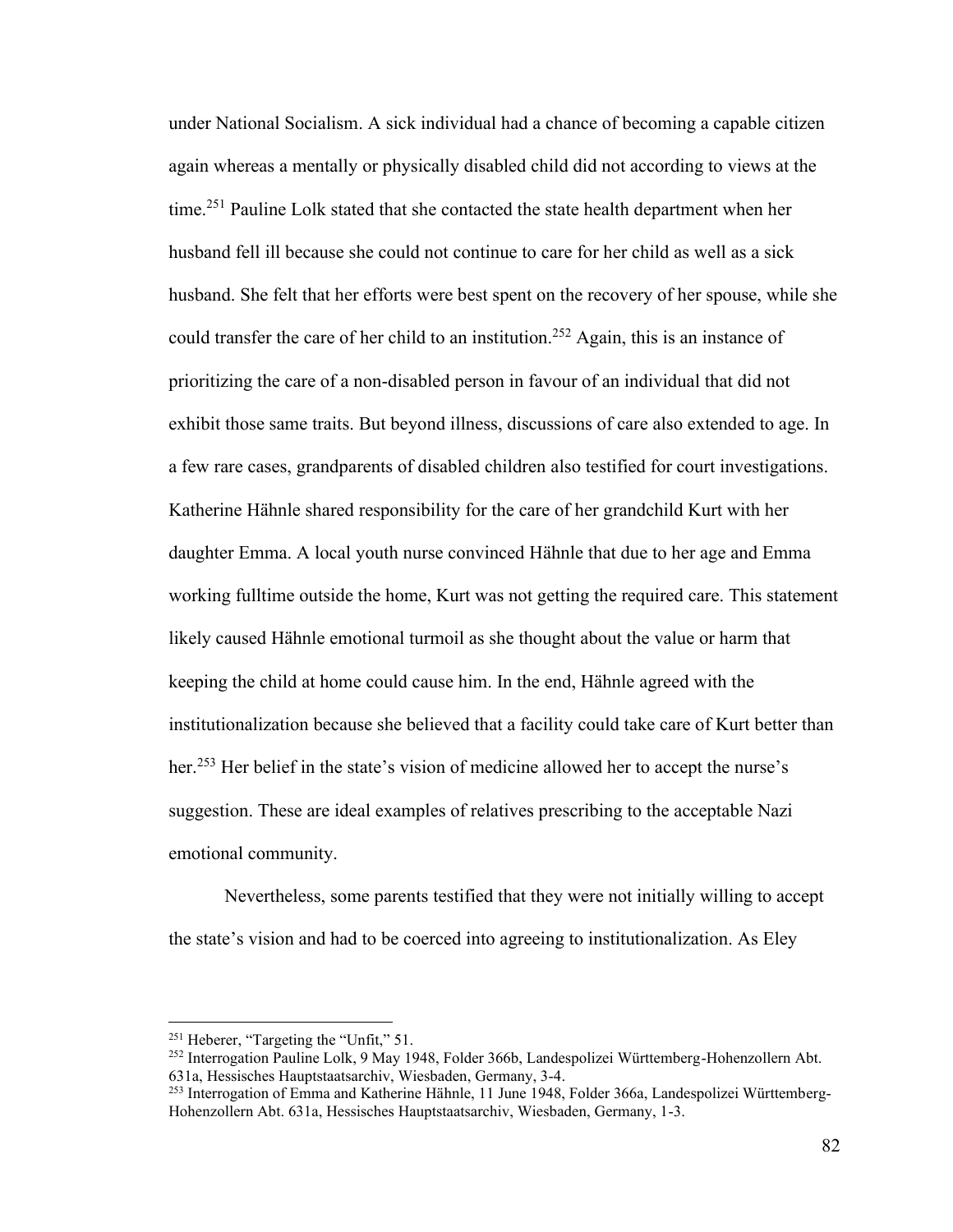argues, since the Nazi state infiltrated aspects of German life, including leisure, social spheres, and the nuclear family, they utilized tactics of force and reprisals. He stated, "readiness to go along with the regime's demands always presumed recognizing its capacity for violence."<sup>254</sup> Citizens, especially parents, quickly came to realize that in order to be a 'good' German while simultaneously a Nazi subject, they would need to recognize that the Nazis could be dangerous and act accordingly. As Reddy contends, the prospect of harsh punishments because of the conflict that occurs with the emotional regime's norms when deviant behaviour occurs causes heightened emotional responses to normative emotives as soothing and even pleasurable.<sup>255</sup> Therefore, the threat of reprisals often led citizens to lean more heavily on normative actions and feelings. That feeling of risk versus safety especially extended to the private, emotional sphere of the home. In the case of euthanasia, the threat that loomed over parents with a disabled child was that of the removal of custody rights. It was no longer seen as acceptable during the Nazi period to keep a child at home simply because the parents would rather take on the care themselves where they knew the child would be with those individuals who loved them the most. Similar ideas occurred in other areas of Nazi life, such as the evacuation of children from bomb threatened cities. While the state portrayed evacuation as the safest and best option, just as they did with institutionalization, some parents believed sending their children away from their homes to the countryside would actually cause more harm than good and refused to comply.<sup>256</sup>

<sup>254</sup> Eley, *Nazism as Fascism*, 44.

<sup>255</sup> Reddy, *The Navigation of Feeling,* 125.

<sup>256</sup> Mouton, "The Kinderlandverschickung," 194.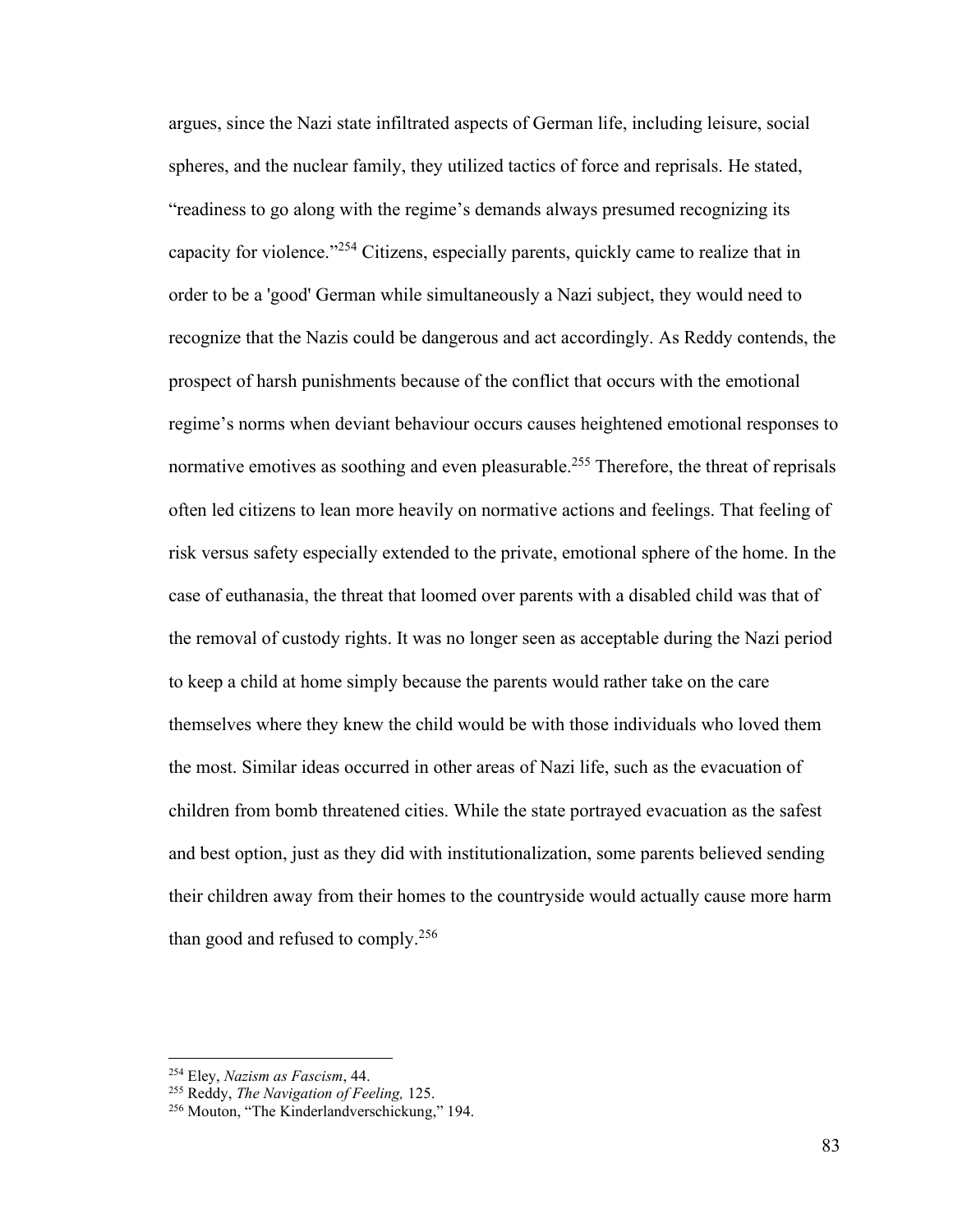However, unlike parents who refused to evacuate their children, the threat of removal was ever-present, either explicitly or implicitly, for those parents who attempted to thwart officials. It was always agents of the state, such as Nazi doctors, nurses, and sisters, that made the threat known in cases of euthanasia. When parents attempted to defer institutionalization or even refuse it, the Reich's Committee on the Scientific Recording of Genetic and Hereditary Diseases/Suffering empowered district offices' to inform parents that continued uncooperative behaviour could lead to a withdrawal of custody rights.<sup>257</sup> Officials often gave parents a very short time frame, perhaps a week, to comply with the prescribed emotional and behaviour actions regarding institutionalization or the Nazi officials would take matters into their own hands.<sup>258</sup>

Parents who experienced this type of threat stated that health officials also made appeals for relatives to be emotionally rational with their decisions. Ewald Illig testified that at a regular child examination he was told by a Dr. Geisel that his child Marianne must be sent to the institution Eichberg and there was nothing he could do to prevent it "since in the interest of public health this child must be sent to Eichberg." $259$  Here it is clear from the phrase "interest of public health" that the doctor was trying to make it clear to Illig that his emotional connection to Marianne was unacceptable if it placed the health of the entire nation at risk. The public had greater importance than that of one individual or their feelings.<sup>260</sup> Similarly, at a regular vaccination event, Dr. Dorner of Mergentheim, told Friedrich and Babette Jacob that they should place their son Herrmann

 $257$  Letter from District Inspector to the State Health Department on Brecheler, 22 July 1941, Folder 365, Landespolizei Württemberg-Hohenzollern Abt. 631a, Hessisches Hauptstaatsarchiv, Wiesbaden, Germany.

<sup>&</sup>lt;sup>258</sup> Letter from State Medical Officer to Rosina Brecheler, 30 July 1941, Folder 365, Landespolizei Württemberg-Hohenzollern Abt. 631a, Hessisches Hauptstaatsarchiv, Wiesbaden, Germany.

<sup>259</sup> Interrogation Ewald Illig, 7 June 1948, Folder 367, Landespolizei Württemberg-Hohenzollern Abt. 631a, Hessisches Hauptstaatsarchiv, Wiesbaden, Germany.

<sup>260</sup> Adolf Hitler's statement cited in Evans, *Forgotten Crimes*, 21.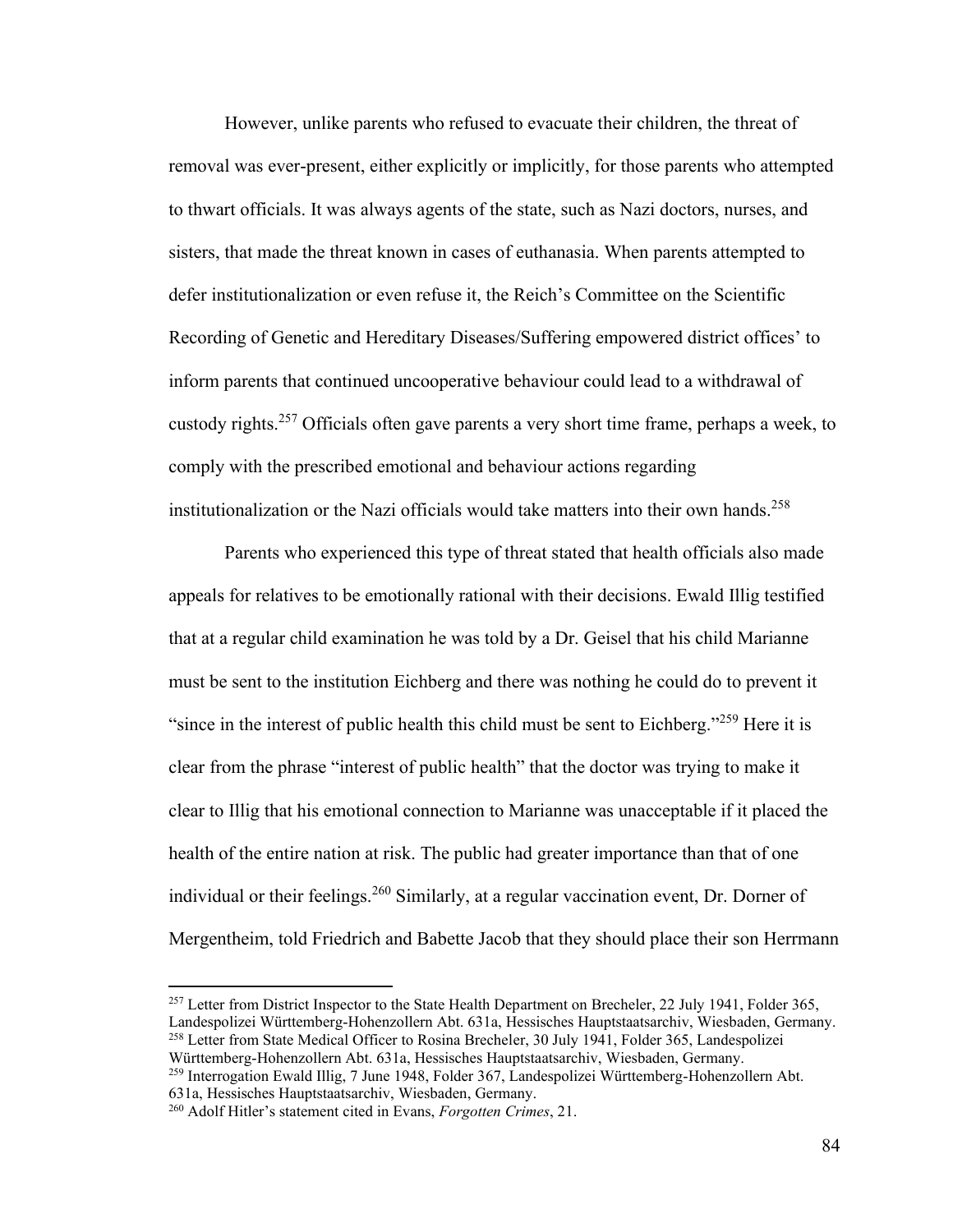in Eichberg. Upon hearing that the Jacobs' wished to keep their child at home, Dr. Dorner said they "would be to blame for the misery of [their] child."<sup>261</sup>

By using the words "blame" and "misery," Dr. Dorner made the Jacobs' question their decision by insinuating that they were bad or unfit parents. These word choices likely induced feelings of uncertainty and guilt in Friedrich and Babette. The Jacobs were experiencing a form of emotional suffering as their options seemed to be in conflict. Would it actually be best for the child at home? Could they be responsible for their son's suffering by doing so? They could no longer be certain that their home was the right place for Herrmann. Clearly, this tactic worked. Jacob stated that the next time they received a request to bring the child to Eichberg, they did not refuse.<sup>262</sup> Again, this also demonstrates that even in cases of parents reluctant to institutionalize, parents often chose to place their trust in Nazi medical professionals, despite their doubts, because they felt it was the better or only option. Perhaps, the doctors did know best. Furthermore, how could they ensure the proper care of their child if they no longer had custody rights?

As with the earlier discussion of how German propaganda negatively outlined the funds spent on the unfit in society, the cost of care also factored into the decisions that families made regarding whether or not they would agree to institutionalize their child. While publicly, the Nazi party condemned the costs of caring for society's unfit, privately they needed parents to send their disabled children to facilities or euthanasia could not occur. Therefore, the state was willing to pay for institutionalization for those families that could not afford the care themselves or for those parents that needed convincing. In a

<sup>261</sup> Interrogation Friedrich Jacob, 10 June 1948, Folder 366b, Landespolizei Württemberg-Hohenzollern Abt. 631a, Hessisches Hauptstaatsarchiv, Wiesbaden, Germany, 1.

<sup>262</sup> Interrogation Friedrich Jacob, 10 June 1948, Folder 366b, Landespolizei Württemberg-Hohenzollern Abt. 631a, Hessisches Hauptstaatsarchiv, Wiesbaden, Germany, 1.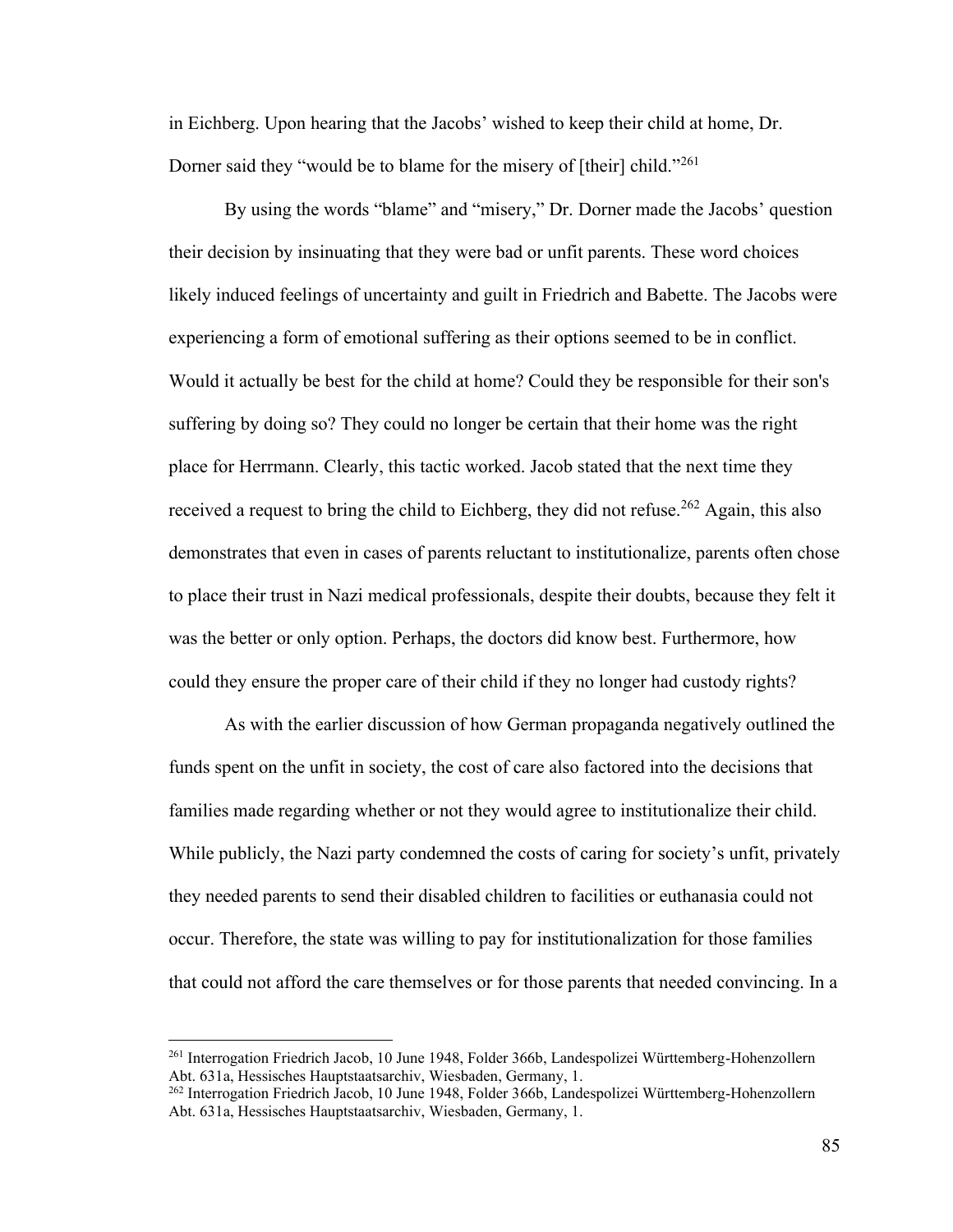letter from the Reich's Committee on the Scientific Recording of Genetic and Hereditary Diseases/Suffering to the State Health Department Crailsheim, the Reich's Committee wrote "If the guardians have concerns about costs, … the Reich committee is ready, on request and if necessary, to take over the costs for stay, meals, and medical care from foundation funds."<sup>263</sup> The words "concern" and "if necessary" insinuate that the Reich's Committee was aware that some parents would not agree to send their child from home because the cost was an inhibiting factor. As a sort of incentive, they sought to convince parents that institutions were the best place for their children by offering to cover the full or partial cost of care. In a sense, the National Socialists capitalized on their own argument that disabled children could be a financial liability to convince parents that if they institutionalized their child, the cost of that liability would fall to organizations of the Nazi state rather than them.<sup>264</sup> This could be seen as a form of emotional navigation that Nazis used to get parents to consider which option was best for their child: keeping them at home or allowing the state to bear that burden in return for care.

This tactic actually worked. The father of Alfons Kleck initially told Nazi officials that he would not agree to the send his child to a facility because he could not bear the expense of the accommodation, food, and treatment as he did not "have enough resources" to pay for institutionalization and the care of his other healthy children.<sup>265</sup> Yet, once the State Health Department Friedrichshafen informed the Kleck's that the first four months of the child's stay would be covered, the child was soon placed in Elgfing-

<sup>263</sup> Letter from the Reich's Committee on the Scientific Recording of Genetic and Hereditary Diseases/Suffering to the State Health Department Crailsheim, 3 February 1941, Folder 365, Landespolizei Württemberg-Hohenzollern Abt. 631a, Hessisches Hauptstaatsarchiv, Wiesbaden, Germany. <sup>264</sup> Safford and Safford, *A History of Childhood and Disability,* 66.

<sup>&</sup>lt;sup>265</sup> Letter of a Medical Officer to the Reich's Committee on the Scientific Recording of Genetic and Hereditary Disease/Suffering, 13 March 1942, Folder 365, Landespolizei Württemberg-Hohenzollern Abt. 631a, Hessisches Hauptstaatsarchiv, Wiesbaden, Germany.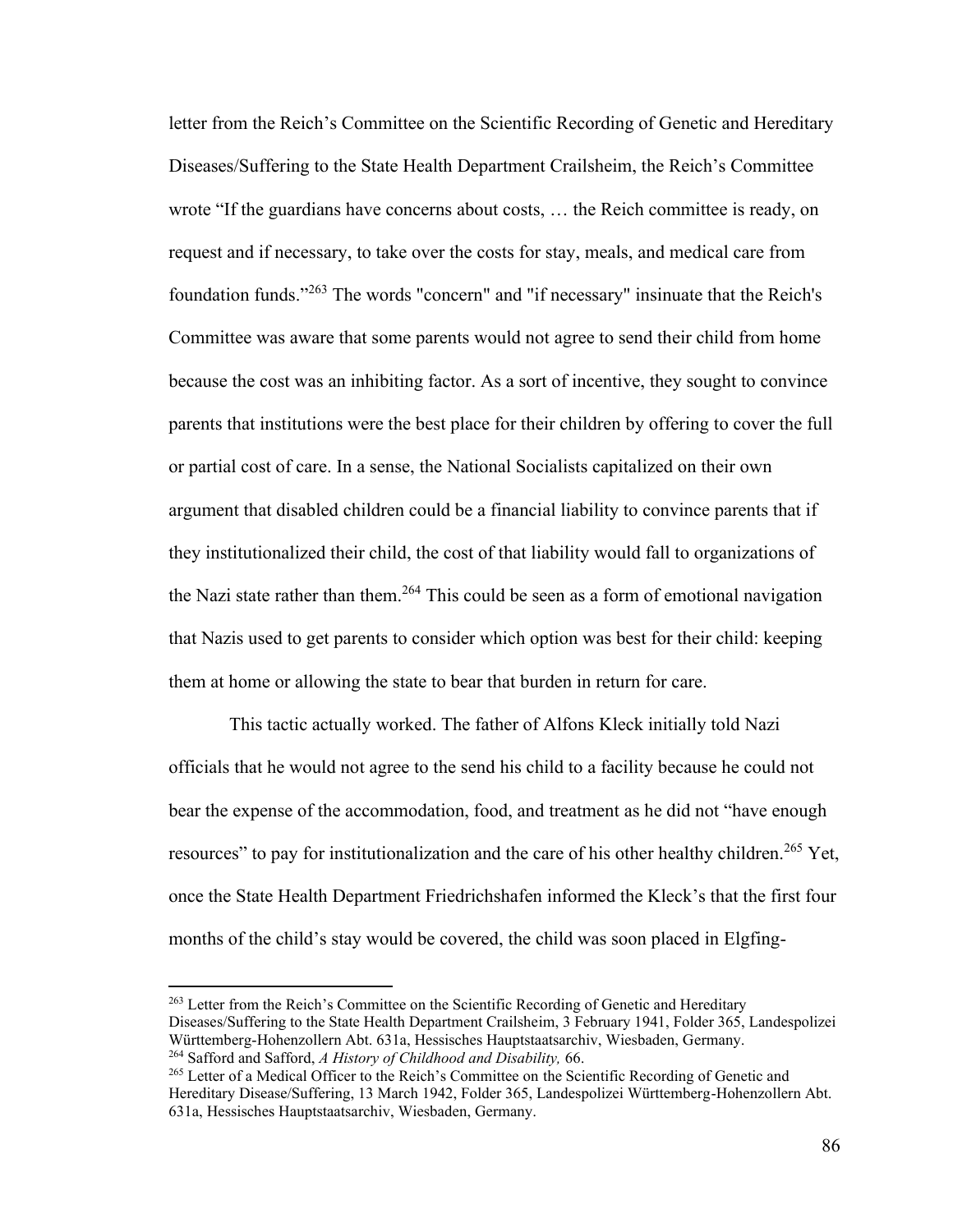Haar.<sup>266</sup> It is clear that only the costs of institutionalization inhibited the Kleck family from admitting their son. Also, it is worth noting that it was not only the Reich's Committee that helped cover the cost of care. In some instances, the costs were born by the family aid of the German army if the father was serving, local health insurance, or state health insurance.<sup>267</sup> The fact that the various national and local institutions of the Nazi state were so willing to provide "aid" to families with disabled children is another reason that parents saw as it as safe and therefore, placed their trust and their child's life in their hands of the state.

For whatever apparent reasons that parents committed their child to a Nazi institution, underlying the decision was often attitudes and feelings that the Nazis instilled through propaganda. One in particular, as discussed in the previous chapter, was the so-called threat of hereditary illness and the unfit in society. The testimonies gathered by the local police often touched on the fact that parents felt the need to justify the disability or illness of their child as an anomaly. One that did not affect the rest of the family. This was because, in order to be considered one of Germany's ideal citizens and reap the benefits of said status, individuals and families had to prove the validity of their hereditary health. If the state found them wanting, that could affect every aspect of their lives negatively.<sup>268</sup> Margarete Germar felt the need to indicate to the police that none of her ancestors, her husband's, or their other four children were "afflicted with any

<sup>266</sup> Letter of a Medical Officer to the Reich's Committee on the Scientific Recording of Genetic and Hereditary Disease/Suffering, 10 April 1942, Folder 365, Landespolizei Württemberg-Hohenzollern Abt. 631a, Hessisches Hauptstaatsarchiv, Wiesbaden, Germany.

<sup>267</sup> Interrogation of Ingeborg Höfler, 9 March 1964, Folder 215, Staatsanwaltschaft bei dem Landgericht Ansbach, 2018-01 - vorläufig ohne Gliederung, Staatsarchiv Nürnberg, Nürnberg, Germany, 2; Interrogation of Johanna Pastoors, 5 March 1964, Folder 215, Staatsanwaltschaft bei dem Landgericht Ansbach, 2018-01 - vorläufig ohne Gliederung, Staatsarchiv Nürnberg, Nürnberg, Germany, 4. <sup>268</sup> Pine, *Nazi Family Policy,* 3; 38.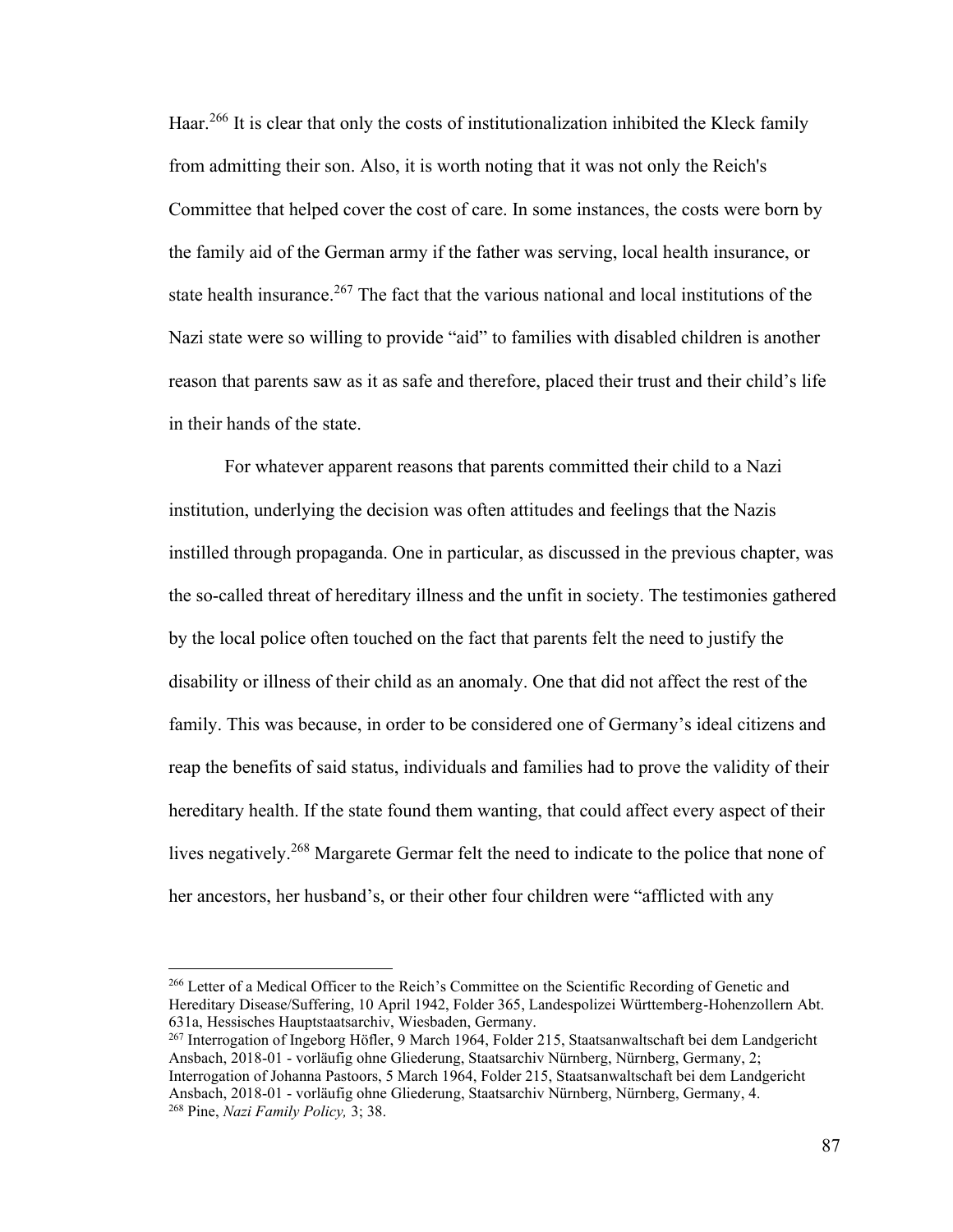hereditary disease."<sup>269</sup> Wilhelm Melchior and Fidel Rösler recall that their wives were incredulous that they had given birth to a disabled child since their previous children were healthy.<sup>270</sup> Anna Kleck wanted it known that despite her disabled child Alfons, her physician had stated that she was capable of giving "birth to healthy children again" following the birth of three other children who were all fit.<sup>271</sup> Moreover, Ursula Gimborn went as far as stating "In the Gimborn family there are no mental patients!"<sup>272</sup>

These examples indicate that families with disabled children attempted to salvage their status in society by proving to investigators that the disease was a fluke rather than a reoccurring event. Words and phrases, such as "afflicted," "healthy again," and "no mental patients," highlight how some parents felt about the disabled community at large. While this may not necessarily reflect how they viewed their own children, it suggests they still viewed disability with stigma. It may even suggest feelings of shame for now being associated with that community. However, it also demonstrates that even after the war, eugenic ideas of degeneration and the hereditary threat were still present and perhaps even prevalent. Even though the Nazis had been out of power and their policies had been abolished for approximately three years, or even eighteen in the case of Gimborn, threads of Nazi policy were still present enough that parents felt the need to justify their actions and feelings. Oddly parents were still trying to fit themselves and

<sup>&</sup>lt;sup>269</sup> Interrogation of Margarete Germar, 10 March 1964, Folder 215, Staatsanwaltschaft bei dem Landgericht Ansbach, 2018-01 - vorläufig ohne Gliederung, Staatsarchiv Nürnberg, Nürnberg, Germany, 1. <sup>270</sup> Interrogation of Wilhelm Melchior, 11 June 1948, Folder 365, Landespolizei Württemberg-Hohenzollern Abt. 631a, Hessisches Hauptstaatsarchiv, Wiesbaden, Germany; Interrogation of Fidel Rösler, 9 June 1948, Folder 365, Landespolizei Württemberg-Hohenzollern Abt. 631a, Hessisches

Hauptstaatsarchiv, Wiesbaden, Germany. <sup>271</sup> Interrogation of Alfons and Anna Kleck, 22 June 1948, Folder 365, Landespolizei Württemberg-

Hohenzollern Abt. 631a, Hessisches Hauptstaatsarchiv, Wiesbaden, Germany, 2.

<sup>272</sup> Interrogation of Ursula Gimborn, 3 July 1963, Folder 87, Landespolizei Württemberg-Hohenzollern Abt. 631a, Hessisches Hauptstaatsarchiv, Wiesbaden, Germany.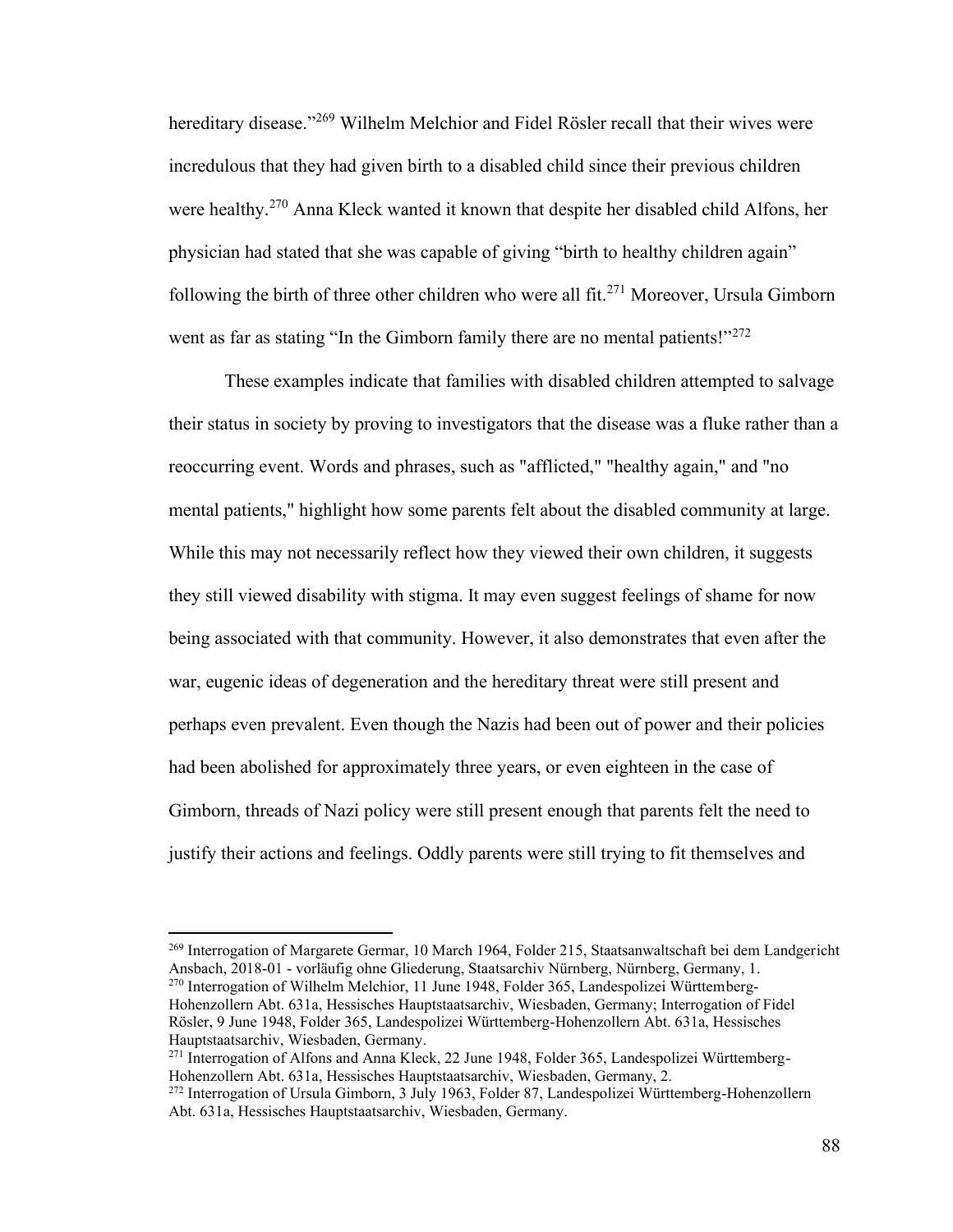their families within the acceptable norms of the Nazi emotional regime. As mentioned in the previous chapter, these prevailing attitudes are likely a result of the lack of recognition for disabled individuals and the continuation of eugenic ideas in the postwar climate of the trials.

In the aforementioned examples, two main themes emerge amongst the myriad of reasons that parents gave to postwar investigators as to why they placed their child in a state-controlled facility. The first being the trust that individuals placed in the organizations, officials, and policies of the Nazi state as well as the medical profession to do what was morally best for their children and the people, and the second being the responses to what was emotionally acceptable under the Nazi regime. Yet, it absolutely crucial that one recognizes that accepting the institutionalization of a disabled child in no way equated to consenting to euthanasia in the majority of cases. The examples from the previous chapters were anomalies because while these two things were just steps in the Nazi plan to achieve the removal of the unfit, most parents knew absolutely nothing about the program and would not have agreed to such measures. When interviewers asked parents if they knew anything about euthanasia, parents fervently made it known that they had no knowledge of the Nazi plans and that they would never have institutionalized their child let alone agreed to euthanasia had they been aware. However, it is worth mentioning that many stated that there was no evidence that said euthanasia took place in the case of their child.<sup>273</sup> Even though parents learned about the euthanasia

<sup>273</sup> For some examples see: Interrogation of Theresia Richter, 24 February 1964**,** Folder 215, Staatsanwaltschaft bei dem Landgericht Ansbach, 2018-01 - vorläufig ohne Gliederung, Staatsarchiv Nürnberg, Nürnberg, Germany, 3; Interrogation of Rosa and Hans Neubauer, 6 March 1964**,** Folder 215, Staatsanwaltschaft bei dem Landgericht Ansbach, 2018-01 - vorläufig ohne Gliederung, Staatsarchiv Nürnberg, Nürnberg, Germany, 4; Interrogation of Johanna Pastoors, 5 March 1964, Folder 215, Staatsanwaltschaft bei dem Landgericht Ansbach, 2018-01 - vorläufig ohne Gliederung, Staatsarchiv Nürnberg, Nürnberg, Germany, 4.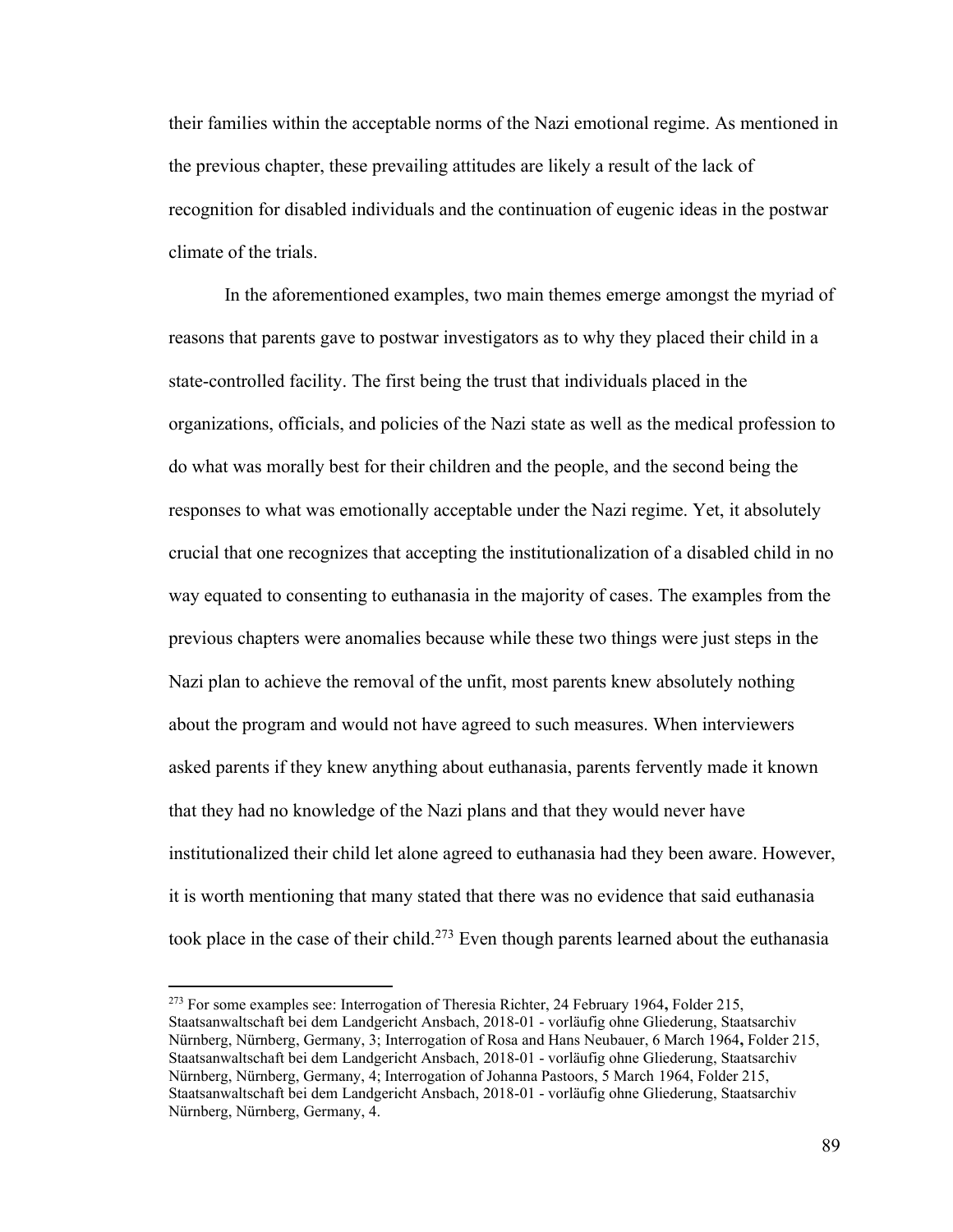program during the postwar, in instances such as the trials, many were in denial regarding the part that their family had in the history. Hiledgaard Voortmann, in particular, told investigators "I am of the opinion, that my child as a result of this illness died naturally. The child was simply not viable" while Rosa Neubauer stated "I have no evidence that my child has been euthanized in Ansbach... In my opinion, our child was actually ill and died normally."<sup>274</sup> The words "naturally" and "normally" stick out. They insinuate that even with the knowledge that parents had during their postwar interviews, they still were unwilling to believe that the state killed their children. They would rather believe by some fluke chance their children were not a part of the program. This could be due to the feelings of guilt or shame associated with allowing their child to be institutionalized. Perhaps, they did not want to face the role (although unknowingly) that they had in their child's death.

It is difficult to discern exactly how these parents would have reacted had they discovered the euthanasia of their child before the end of the Second World War. Their testimonies tell readers that most parents condemned Nazi actions. Nevertheless, we know from the previous chapter that it was possible for parents to discover the program and consent to the idea of euthanasia. Therefore, it is probable that parents of disabled children could have lied or withheld information from investigators, notably if they included incriminating memories or were trying to prove they were not responsible. However, Bergeron maintains interviews can sometimes be one of the best sources of

<sup>274</sup> Interrogation of Rosa and Hans Neubauer, 6 March 1964**,** Folder 215, Staatsanwaltschaft bei dem Landgericht Ansbach, 2018-01 - vorläufig ohne Gliederung, Staatsarchiv Nürnberg, Nürnberg, Germany, 4; Interrogation of Hildegaard Voortmann, 2 March 1964**,** Folder 215, Staatsanwaltschaft bei dem Landgericht Ansbach, 2018-01 - vorläufig ohne Gliederung, Staatsarchiv Nürnberg, Nürnberg, Germany, 2.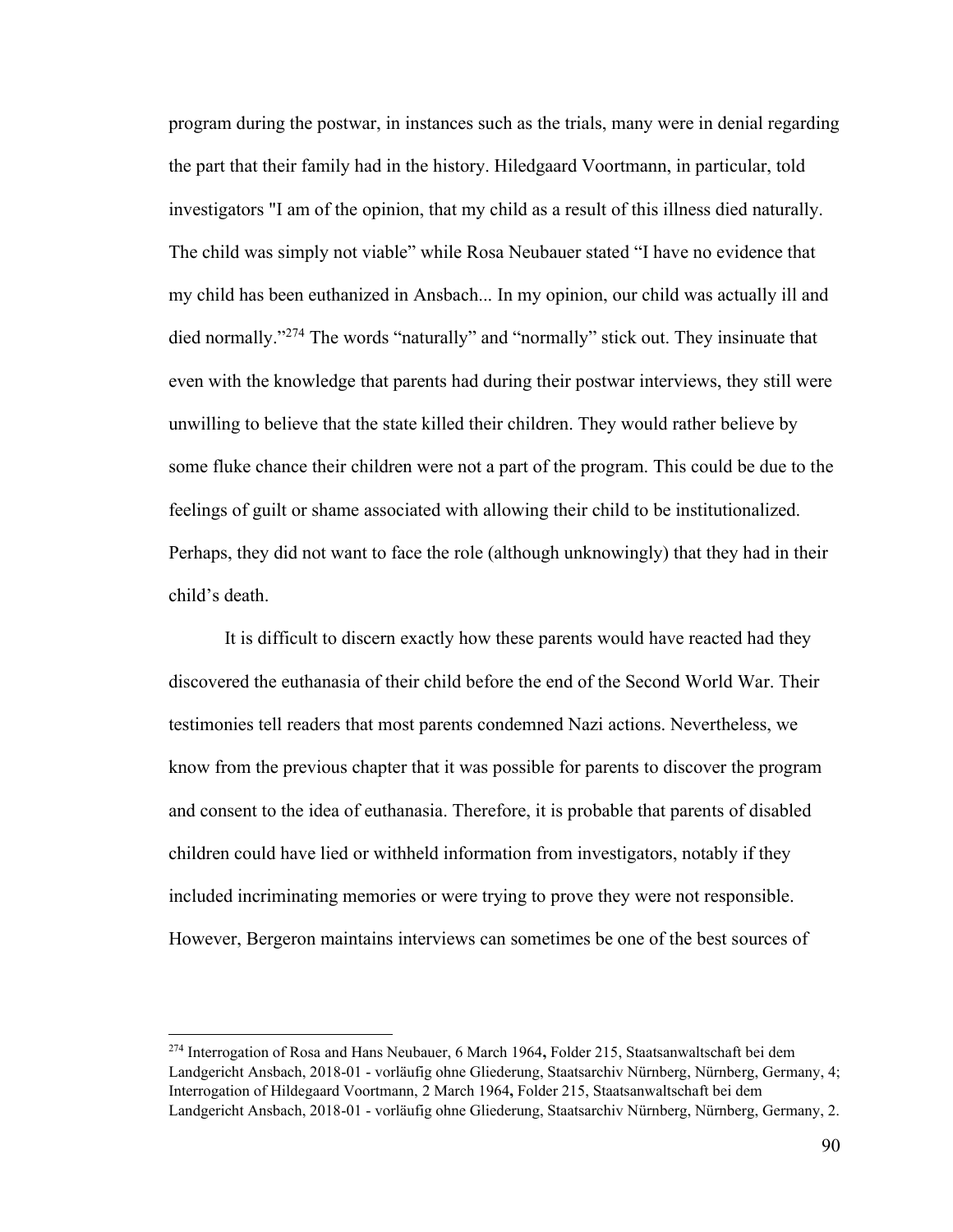information that investigators and historians have regarding the topic.<sup>275</sup> In the case of euthanasia, with the survival rate of victims being virtually nothing and the fact that society often sees disabled individuals as being incapable of being agents of memory, parents provide the next best source of information for a cultural history of euthanasia.<sup>276</sup>

Under the National Socialist state, the views on disability and institutionalization promoted a singular vision that encouraged society to see placing disabled individuals in state-run facilities as normal. The majority of parents with disabled children did accept this vision. The parents that testified for the Frankfurt am Main and Ansbach court cases recounted the specific reasons that led them to accept institutionalization, which included better treatment, a search for a cure, fathers absent as soldiers, prioritizing healthy children, the age of the caretaker, threat of removal, cost of care, and even the stigma of disability. Parents seem to have made their choices based on these factors alongside their belief in the state and medical profession, and their desire to prescribe to the acceptable emotional behaviour of the Nazi regime. However, while these reasons were justifications parents commonly used to commit their children, they were not permission for the Nazi state to euthanize. There was a crucial difference in that the parents knew nothing of the euthanasia when they accepted institutionalization and therefore could not give consent to its application. For these parents, it was simply about who could provide the best care under the current circumstances. For other parents, however, the state institutionalization was not what their children needed, and they opposed this vision both in recollections of their actions under Nazism as well as in the postwar period.

<sup>275</sup> Bergerson, *Ordinary Germans*, 121.

<sup>276</sup> Knittel, *The Historical Uncanny,* 23; 45.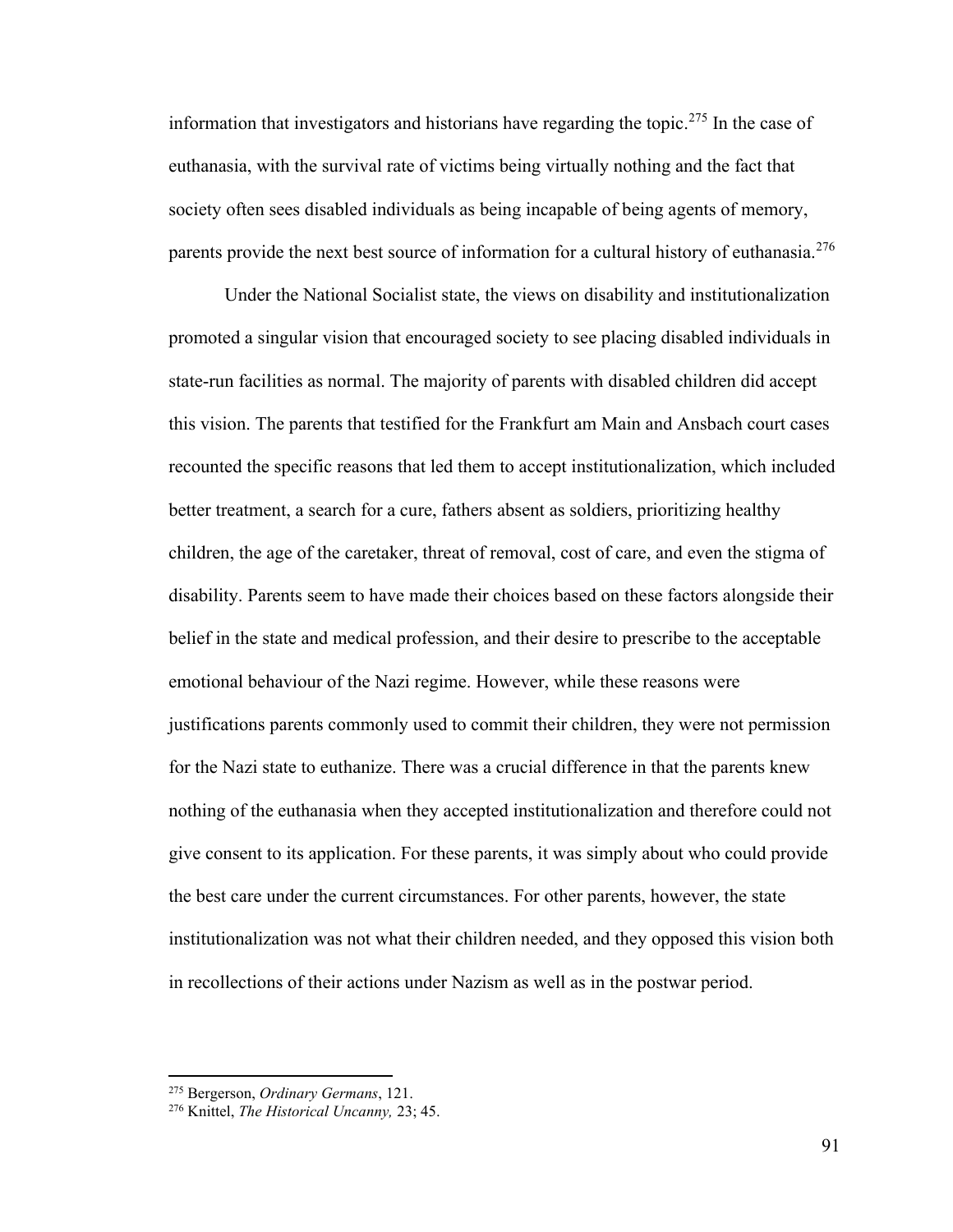## **Chapter Three- Parental Opposition: Emotional Script, Memory, and Justice**

"If I am asked about it today, which position I took then, I can only say that I condemn this kind of a possible euthanasia of my son... If I had known that the death of my son occurred under no normal conditions, I would have taken my son back to me. So I can only conclude that I would always have been hostile to this point."<sup>277</sup> Under National Socialism and the euthanasia program, this statement by a parent of a euthanasia victim named Georg Sommer, about his opposition and hostility to the idea of euthanasia is particularly salient. Even though Nazi euthanasia was kept a secret from the public, some parents, siblings, and grandparents unknowingly or overtly opposed the program due to their emotional, familial ties which consequently became a major point of discussion during postwar trials against perpetrators of Nazi crimes.<sup>278</sup> These testimonies could be interpreted as cultural scripts of traumatic stress. As outlined by Chentsova-Dutton and Maercker, these scripts in a cultural framework act as an outline for how individuals discuss their trauma and in culturally explicit ways. In other words, the parents who experienced the trauma of a child dying by euthanasia filtered their thoughts, memories, emotions, behaviours, and coping attempts in their postwar testimonies in accordance with what they deemed most meaningful, what was most appropriate to

<sup>277</sup> Interrogation of Georg Sommer, 25 February 1964, Folder 215, Staatsanwaltschaft bei dem Landgericht Ansbach, 2018-01 - vorläufig ohne Gliederung, Staatsarchiv Nürnberg, Nürnberg, Germany, 3. <sup>278</sup> "the concept of resistance must comprise all that was done despite the terror of the Third Reich, despite the suffering and martyrdom, for the sake of humanity, for the aid of the persecuted. And the word resistance in some cases applies, too, to certain forms of standing aside in silence." H.A. Jacobsen, *Germans Against Hitler,* as cited in *Resistance and Conformity in the Third Reich,* by Martyn Housden (New York: Routledge, 1997), p. 162.

<sup>&</sup>quot;Opposition—a wider concept comprising many forms of action with partial and limited aims, not directed against Nazism as a system and in fact sometimes stemming from individuals or groups broadly sympathetic towards the regime and its ideology." As cited in Ian Kershaw, *Popular Opinion and Political Dissent in the Third Reich, Bavaria 1933-1945* (New York: Oxford University Press, 1983), pp. 2-4.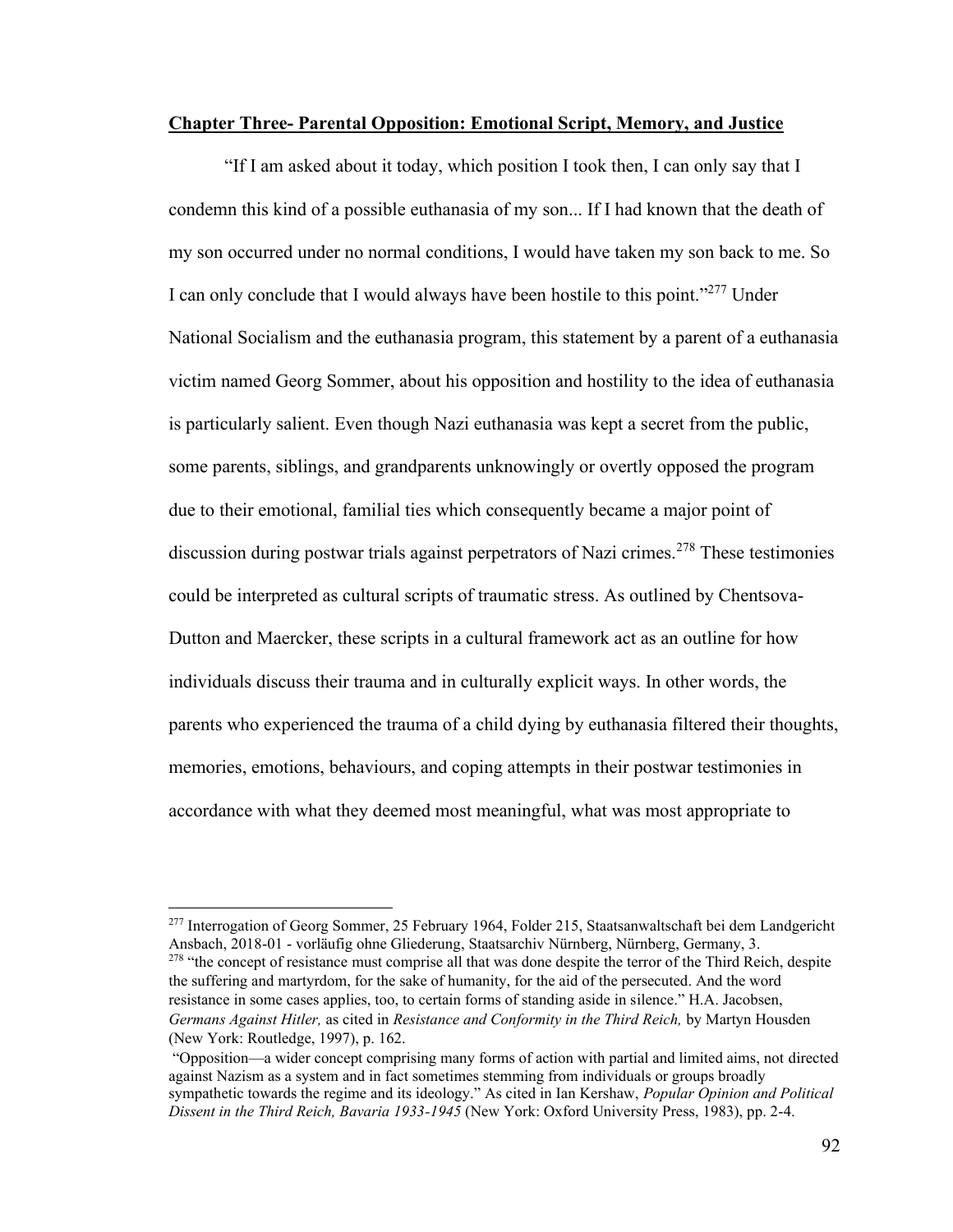discuss, and what would elicit the most support.<sup>279</sup> Each parent who claimed to have voiced opposition to Nazi eugenic practices did so for differing motives and objections, and the motivations and effectiveness of their resistance varied.<sup>280</sup>

This chapter will discuss how parents framed or scripted opposition in their testimonies to demonstrate how parents navigated the postwar era, what common strategies they used to portray their feelings, and what they placed meaning on. I should be clear that when I am examining opposition to Nazi ideologies, I am not discussing official, organized resistance movements.<sup>281</sup> Instead, I am referring to a single, personal instance of parental opposition during the euthanasia program and subsequent parental memories of their own opposition after the Second World War. As the majority of these cases are discussed in a postwar context, it is also important to recognize that the emotional communities of parents changed during the transition from Nazism to larger notions of justice and suffering in the aftermath of the war. Therefore, it is crucial to examine what Stargardt calls the *Innerlichkeit* (spiritual 'inner emigration') of each parent to determine the extent of their private and individual retreat from Nazi ideologies and return to pre-war values or embracing new ones.<sup>282</sup> As scripts, the testimonies parents gave are filtered based on what they believed postwar culture saw as painful, important, or desirable.<sup>283</sup> Additionally, memories reproduce time-specific feelings but are themselves not fixed. The symbolic meaning attached to memories change over time and

<sup>279</sup> Yulia Chentsova-Dutton and Andreas Maercker, "Cultural Scripts of Traumatic Stress: Outline, Illustrations, and Research Opportunities," *Frontiers in Psychology* 10 (November 15, 2019): 15; 1-2. <sup>280</sup> Marty Branagan, "Nonviolent Resistance to Nazi Germany: What Occurred and What Could Have Occurred," *Social Alternatives*; Brisbane 33, no. 4 (2014): 31; 34.

<sup>281</sup> For information on organized resistance see: Frank McDonough, *Opposition and Resistance in Nazi Germany*, (Cambridge: Cambridge University Press, 2001); Housden, *Resistance and Conformity*; Norman W. Spaulding, "Resistance, Countermemory, Justice," *Critical Inquiry* 41, no. 1 (2014): 132–52. <sup>282</sup> Stargardt, "The Troubled Patriot," 329.

<sup>&</sup>lt;sup>283</sup> Chentsova-Dutton and Maercker, "Cultural Scripts of Traumatic Stress," 2.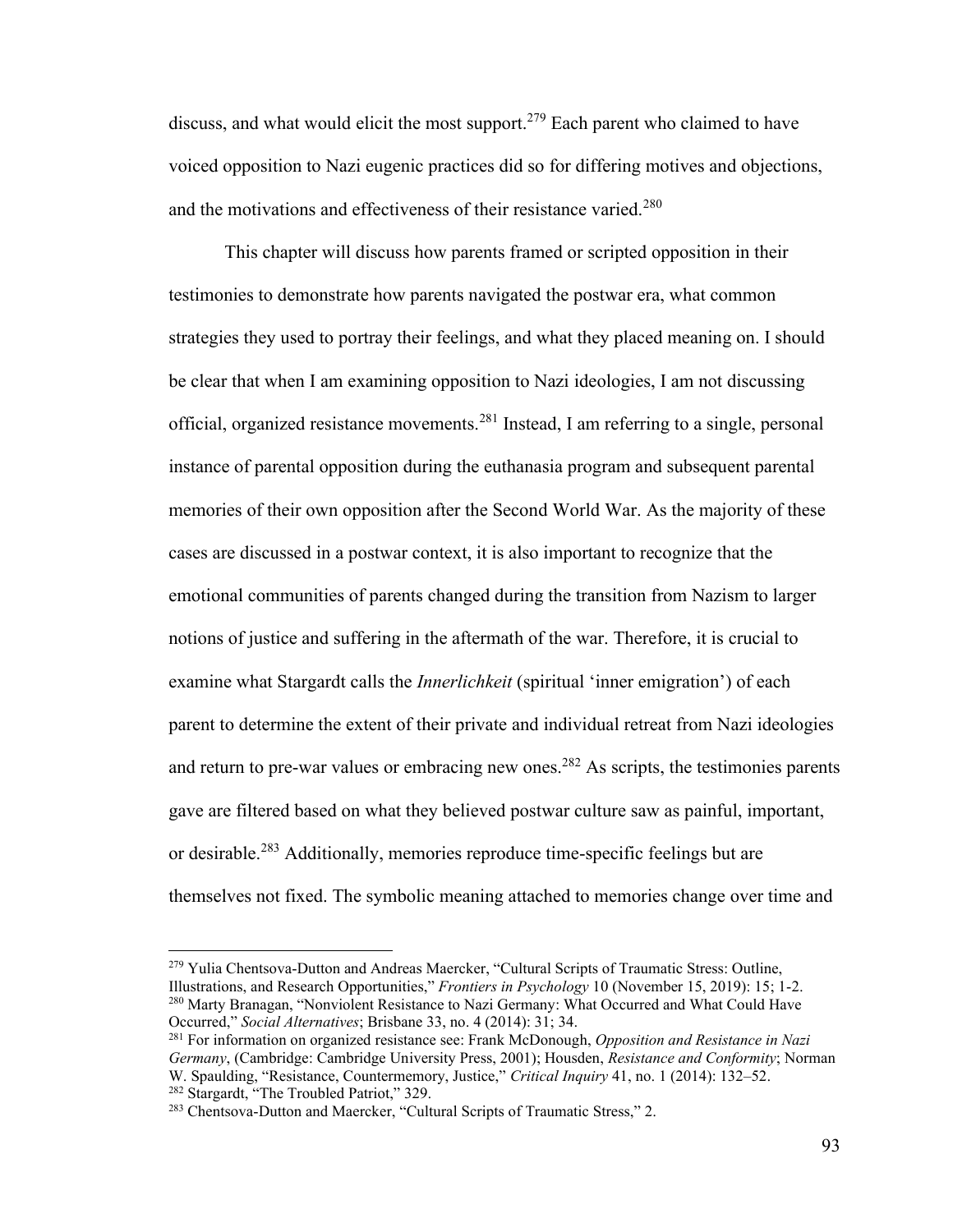can also disappear altogether.<sup>284</sup> Consequently, the memory and feelings attached to euthanasia are complex; it is important to recognize that each parent in this study engaged with the loss of their child in a unique way and that the fact that they did so in the postwar period has bearing on how they wished their actions before the end of the war to be viewed.

Carol Poore argues that surviving documentation highlights the protests and opposition of parents because relatives were more willing to discuss their complaints and concerns regarding euthanasia than they were to discuss topics, such as consent and agreement, that could indicate complicity.<sup>285</sup> Additionally, behaviour considered acceptable under the Nazis had shifted in the postwar regime. Of the 137 testimonies gathered for the Frankfurt am Main and Ansbach court investigations, approximately twenty-six parents and family members explicitly discussed ways that they resisted Nazism or sought justice and understanding after the Second World War. This chapter also examines one set of documents between officials, institutions, and parents from the Nazi era that demonstrates that not all parents immediately cooperated with what the government was asking of them. For the parents after the war, their testimonies were filled with memories of the emotional liberty they exhibited when resisting institutionalization, which included attempting to or actually taking their child home after admission and questioning the institutions' practices when something seemed amiss, as well as explanations of suppressed emotions and the need for justice now. However, since memory is subjective and the testimonies are constructions that take place in the postwar war emotional community rather than under Nazism, it is important to analyze

<sup>284</sup> Knittel, *The Historical Uncanny,* 3.

<sup>285</sup> Poore, *Disability in Twentieth-Century German Culture,* 121-23.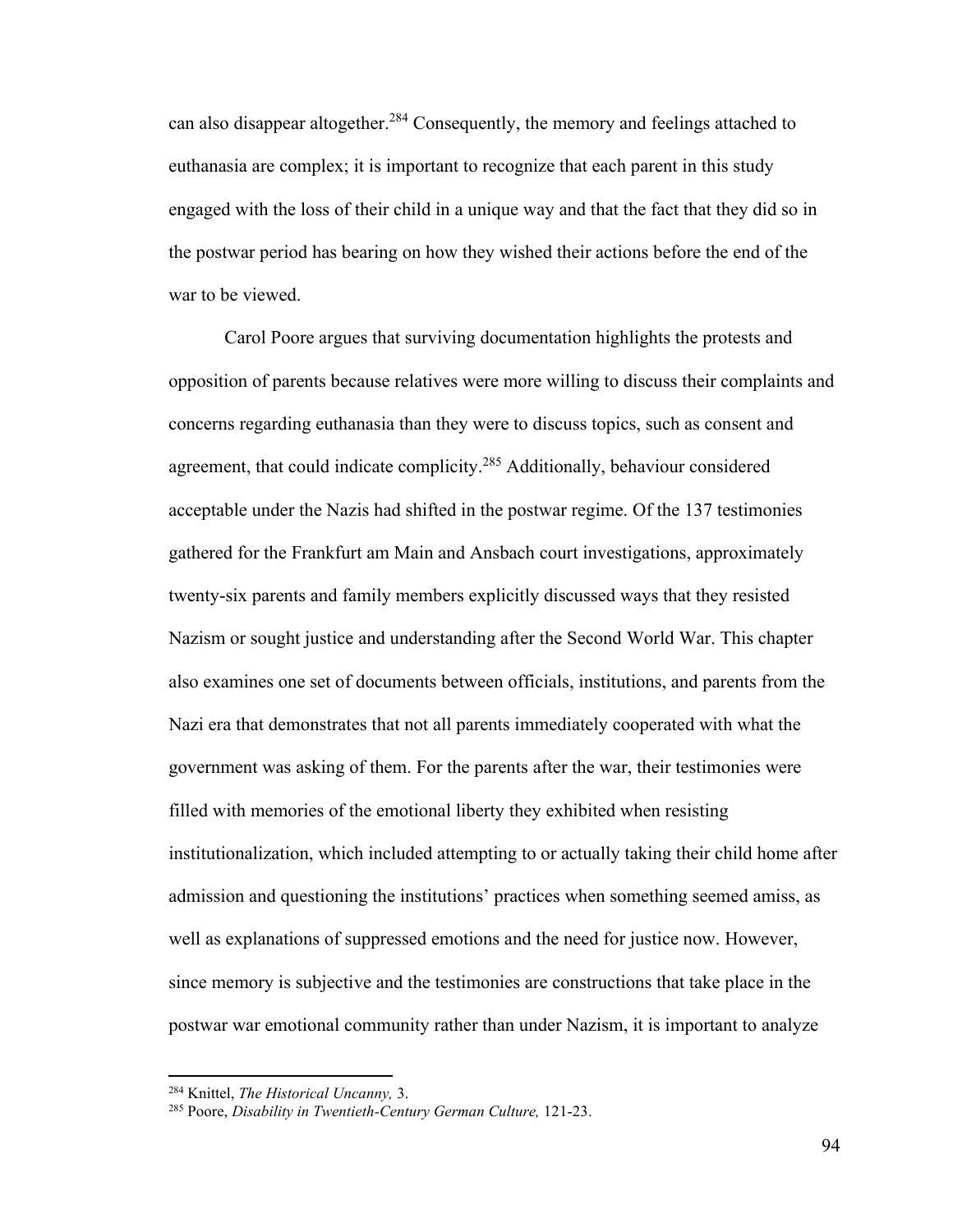the language parents used to describe their opposition to try and understand how the explanations could be "scripted," which details they assigned meaning, and which may have been skimmed over. We cannot compare how parents reacted before and after the war. But what we can know is that while these parents did not seem to fully grasp the severity of what it meant to be in an institution until after the death of their children or even after the war, their portrayal of opposition within the postwar testimonies suggests their hostility to euthanasia occurred because the Nazis underestimated the emotional bond that existed within family units.

As discussed in the previous chapters, Nazi propaganda emphasized the eugenic ideology of the healthy versus the unfit and they utilized it as a way to infiltrate the private family sphere. First and foremost, that infiltration was tied to the elimination of unfit groups and the selection of those in need of racial regeneration.<sup>286</sup> Under Nazi eugenics, parents were accountable for heredity. Eugenics was not only about having good genes, it also meant that to be a good parent one had to raise children in a way that promoted good health for the nation in the present as well as the future.<sup>287</sup> Because the family was considered the "germ cell of the nation" and the centre of policy, they were continually under surveillance to differentiate between healthy families and those who were hereditarily ill.<sup>288</sup> This created ramifications for the relationship between parents and their disabled children as the Nazi state set out to create this divide, which even continued into the postwar period as parents now felt the need to justify the decisions they made during the war regarding their children.

<sup>286</sup> Pine, *Nazi Family Policy*, 124.

<sup>287</sup> Grue, "Eugenics and Euthanasia," 4.

<sup>288</sup> Pine, *Nazi Family Policy,* 124.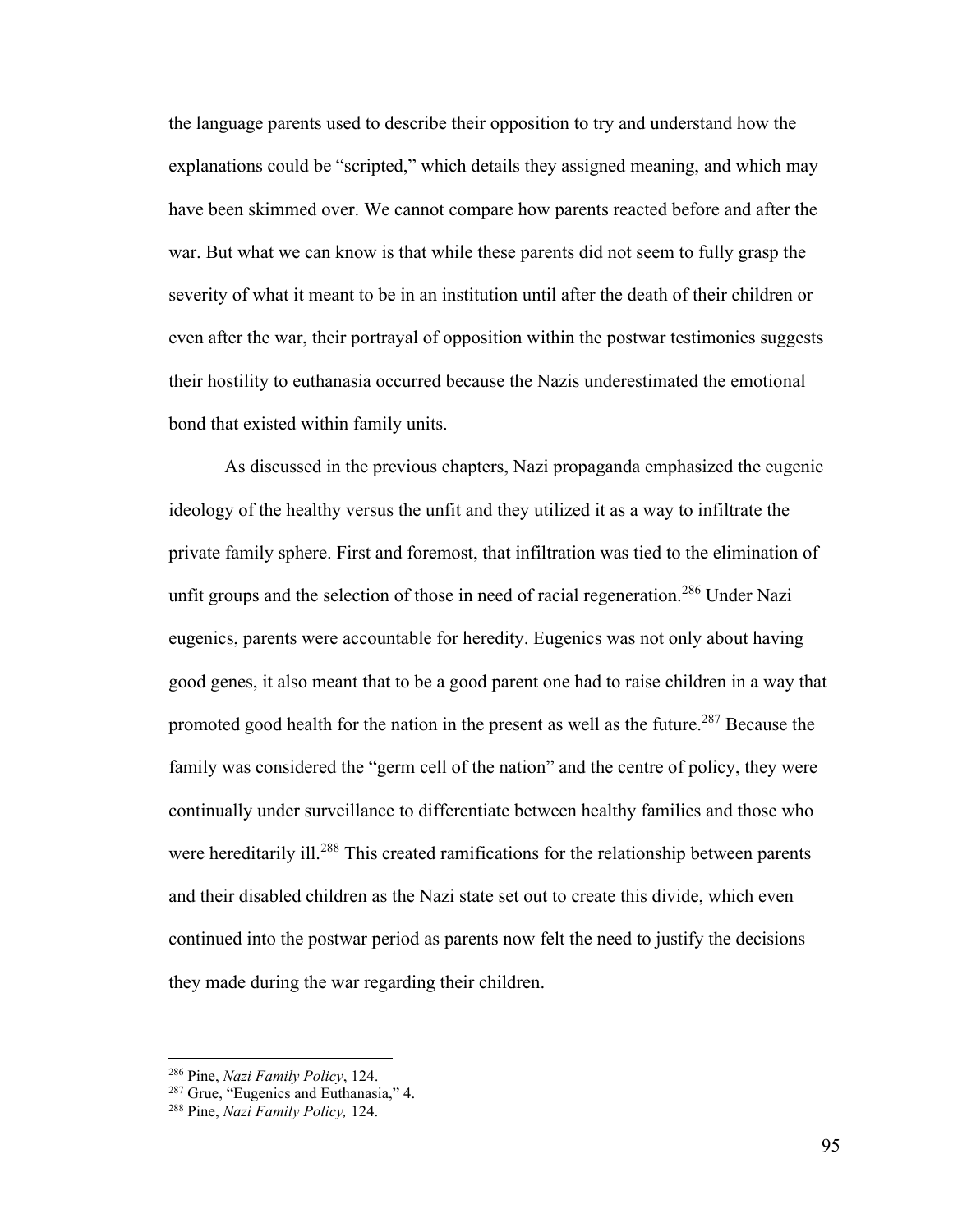Yet, despite the focus on propaganda and policy, Carol Poore expresses uncertainty around how disabled individuals, their families, friends, and allies felt about the pervasive measures that called for death by eliminating the unfit.<sup>289</sup> The state had sought to reverse the traditional, moral views of the sacredness of life by justifying, in the name of the *Volk,* the prevention of life unworthy of life. Regarding the institutionalization of the unfit, they also wanted citizens to fear genetic damage, prioritize their own "good" health, and feel safer with the unfit removed from greater society.<sup>290</sup> However, Poore argues, the Nazis overestimated their ability to make everyone in society see disability as the enemy. She states,

these eugenicists had not reckoned with the fact that many relatives and others still felt emotionally attached to disabled and ill people in institutions… In contrast to propaganda calling for the elimination of inferior subhumans, they still viewed these disabled people as loved ones, friends, and neighbors, as people who had rights and needed help, support, and good care.<sup>291</sup>

Eugenicists had thought that individuals in society would only see the disability, and therefore, be of the same mindset as the National Socialist government: that disability was a hindrance to the health and prosperity of the *Volk.* Instead, sometimes relatives and community members, could not overlook the familial and emotional ties that they had to individuals with a disability.<sup>292</sup> Rather than seeing these individuals as an issue, they simply saw them as the people they loved and who deserved dignity. It was likely the focus on this type of parenthood and reaction to euthanasia that led many parents to

<sup>289</sup> Poore, *Disability in Twentieth-Century German Culture*, 116.

<sup>290</sup> Claudia Koonz, *The Nazi Conscience* (Cambridge, Mass: Belknap Press, 2003), 118; 154.

<sup>291</sup> Poore, *Disability in Twentieth-Century German Culture*, 124. The use of the word subhumans was part of a common language used by Nazi medical professionals and propagandists that saw disabled individuals as not really human or even less than animals.

<sup>&</sup>lt;sup>292</sup> There are instances of recorded opposition such as relatives threatening to charge institutions or a community support for patients like one famous case where "in one south German village, peasant women refused to sell cherries to nurses from the local state hospital." Fritzsche, *Life and Death*, 306.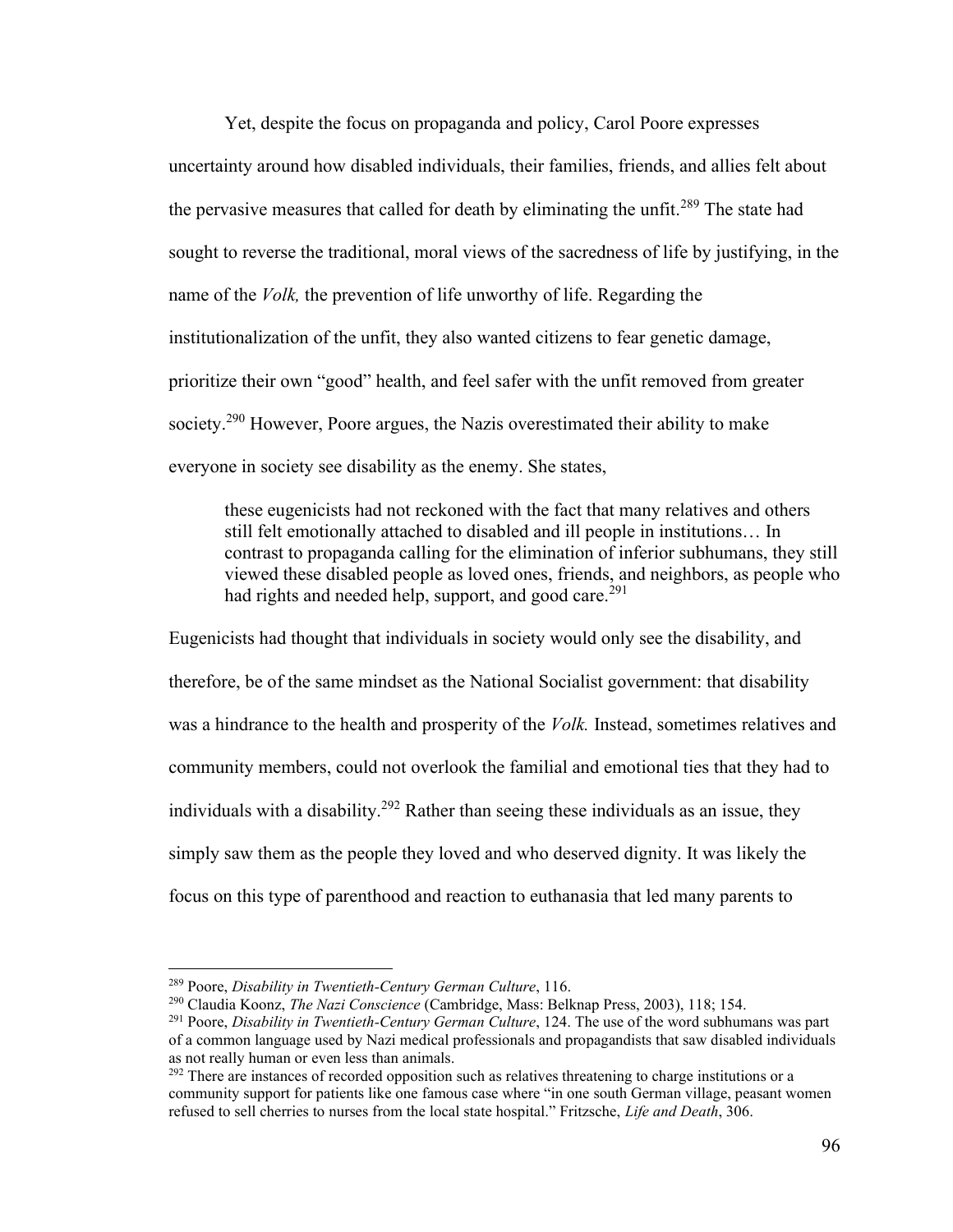"script" their own testimonies in the postwar period. They did not want to be viewed as less than those parents who actually did oppose the state.

Nazi policy had no room for this ideal familial emotion as it was not considered practical or useful in the racial aims of the Reich. Therefore, for individuals who upheld these beliefs, they had to emotionally navigate the possibility of punishments such as *Sippenhaft* (family liability or collective punishment)*. Sippenhaft* was an informal method of retribution where the state punished or threatened to punish the family members of an individual who had in some way acted against the regime. It was mainly utilized for crimes of desertion, treason, or cowardice but could also be extended to any form of non-compliance.<sup>293</sup> While remaining un-codified, *Sippenhaft* was meant to create feelings of fear and intimidation that would make individuals think twice about opposing the state. If not for the sake of their own safety than for that of their relatives.

Hannah Arendt examined the impossible decisions that individuals had to face under National Socialism. She discussed how individuals sometimes had to make the unbearable decision of betraying their friends and comrades in resistance or remaining silent, which could lead to the punishment or death of family members under their responsibility.<sup>294</sup> The same type of struggle occurred for parents with disabled children except with the added element that the divisions they had to emotionally navigate were within the family itself between the healthy and the "unfit." For some parents, they simply could not disregard the love and safety of their disabled child in favour of

<sup>293</sup> Robert Loeffel, *Family Punishment in Nazi Germany: Sippenhaft, Terror and Myth* (New York: Palgrave Macmillan, 2012), pp. 1-3.

<sup>294</sup> Loeffel, *Family Punishment in Nazi Germany,* 184.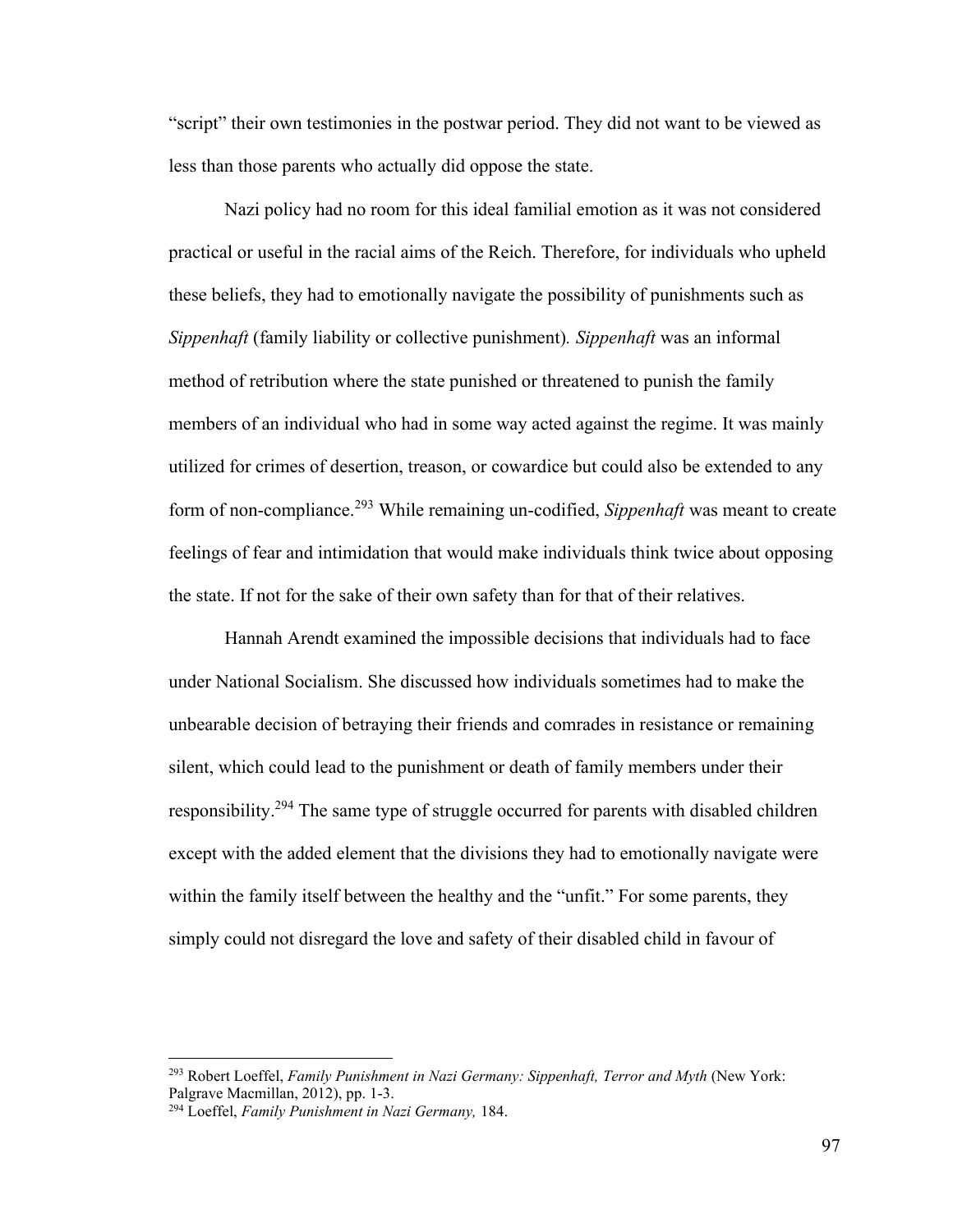protecting the rest of their family. The child that the state held so much in contempt was after all a part of their world.

It is this emotional attachment that led to the testimonial emphasis on acts of resistance during the Nazi period as well as the political opposition recorded in the postwar discovery transcripts. Parents and other relatives of disabled children focused on pushing back against the emotional regime of Nazism that denied any acceptable connection with disability.<sup>295</sup> It was still crucial for the relatives of these children to make their emotional connection known during the war and after. The evidence collected by Nazi officials throughout the war suggests that small numbers of parents were willing to risk punishment for so-called deviant behaviour. And after, an analysis of the language parents used in their testimonies demonstrates that they placed meaning on opposition to euthanasia and justice for the atrocities.<sup>296</sup> However, they might also have surfaced as an expression of atonement for a parent's guilt or complicity in not voicing a vigorous enough opposition in the first place. This also makes understanding the actual feelings of parents' challenging. What led parents in the postwar period to emphasize feelings of love and justice rather than guilt or even anger? What was a real memory and what was a construction? Furthermore, why did they not discuss "other" feelings? It is likely that in the new emotional regime of the postwar era, particularly in the context of the trials, parents felt pressured to script their responses in a way that reflected the injustice of Nazi crimes, which included euthanasia.

<sup>295</sup> Reddy, *The Navigation of Feeling,* 123.

<sup>296</sup> Scott, "Deconstructing Equality-versus-Difference," 34.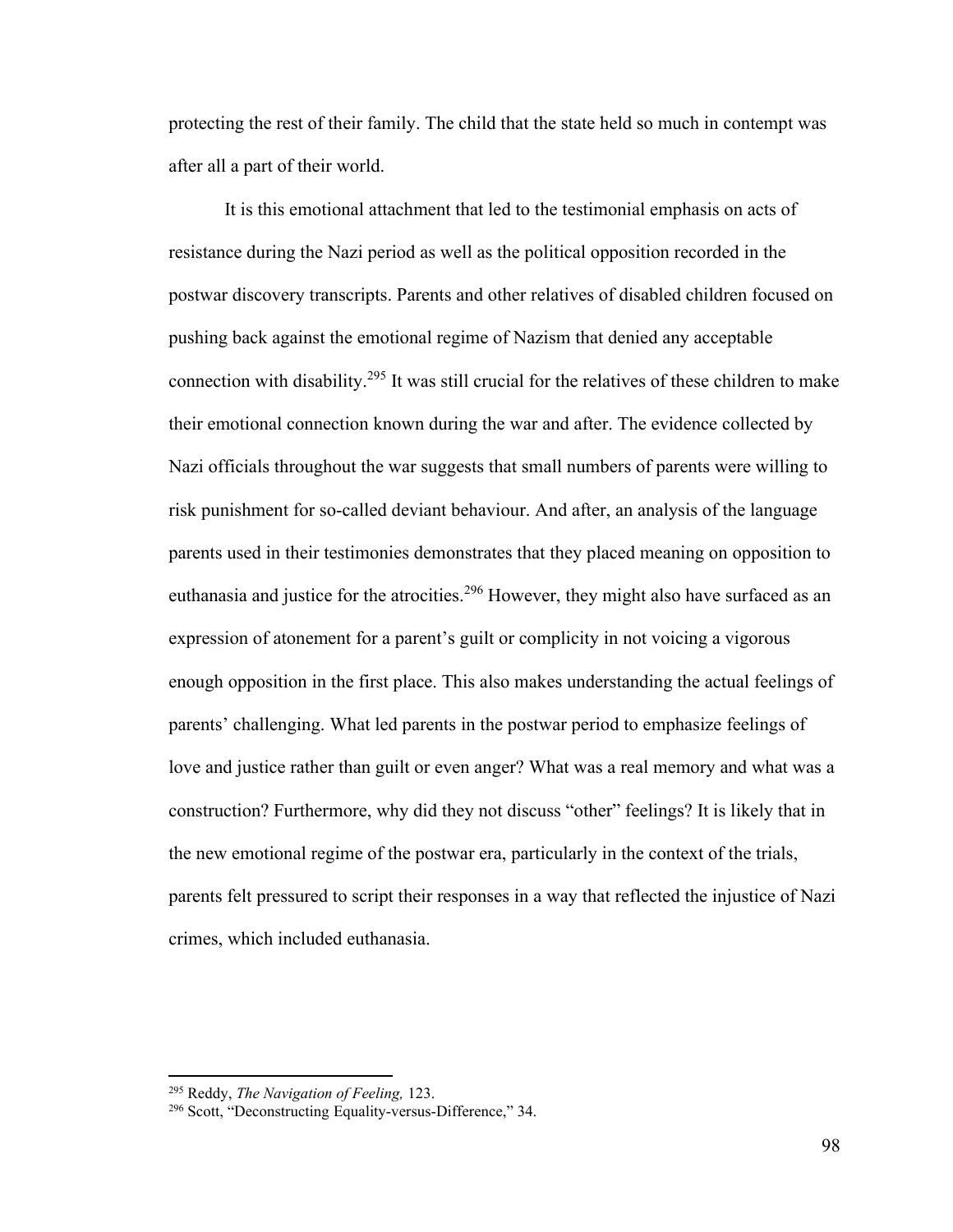## **Opposition Under Nazism**

In order to understand the context of how parents scripted their relationship with opposition in the postwar era, it is important to first examine what direct opposition under Nazism could look like. The Frankfurt am Main investigation files outlined one of the most prominent cases of opposition in a series of letters between the Reich's Committee on the Scientific Recording of Genetic and Hereditary Diseases, the State Health Department for the District Esslingen, the District Association Esslingen Youth Office and Minority Welfare, and Miss Rosina Brecheler.<sup>297</sup> They detailed the continual resistance of Brecheler, her child Barbara, and the state institution Eichberg throughout the 1940s. Brecheler's case is especially significant as it is the only case discussed here that occurred directly during the war. Therefore, it contains the least subjectivity in comparison to the Frankfurt and Ansbach postwar testimonies based on memories.

In 1941, the state ordered Brecheler to take her daughter to Eichberg.<sup>298</sup> But when the district health authorities followed up to see if Brecheler had done so, they discovered that she had ignored those orders. The Welfare Office in Stuttgart reported that:

 $^{297}$  Letter from the Reich's Committee to the State Health Department Esslingen, 28 May 1941, Folder 365, Landespolizei Württemberg-Hohenzollern Abt. 631a, Hessisches Hauptstaatsarchiv, Wiesbaden, Germany; Letter from the Reich's Committee to the State Health Department Esslingen, 19 July 1941, Folder 365, Landespolizei Württemberg-Hohenzollern Abt. 631a, Hessisches Hauptstaatsarchiv, Wiesbaden, Germany; Letter from the District Association Esslingen Youth Office and Minority Welfare to the State Health Department Esslingen, 22 July 1941, Folder 365, Landespolizei Württemberg-Hohenzollern Abt. 631a, Hessisches Hauptstaatsarchiv, Wiesbaden, Germany; Letter from the Medical Council to Rosina Brecheler, 30 July 1941, Folder 365, Landespolizei Württemberg-Hohenzollern Abt. 631a, Hessisches Hauptstaatsarchiv, Wiesbaden, Germany; Letter from the Medical Council to the Reich's Committee, 30 July 1941, Folder 365, Landespolizei Württemberg-Hohenzollern Abt. 631a, Hessisches Hauptstaatsarchiv, Wiesbaden, Germany; Letter from the Medical Council to the Youth Office Esslingen, 30 July 1941, Folder 365, Landespolizei Württemberg-Hohenzollern Abt. 631a, Hessisches Hauptstaatsarchiv, Wiesbaden, Germany; Letter from the Medical Council to the Reich's Committee, 20 October 1941, Folder 365, Landespolizei Württemberg-Hohenzollern Abt. 631a, Hessisches Hauptstaatsarchiv, Wiesbaden, Germany. <sup>298</sup> Letter from the Reich's Committee to the State Health Department Esslingen, 28 May 1941, Folder 365, Landespolizei Württemberg-Hohenzollern Abt. 631a, Hessisches Hauptstaatsarchiv, Wiesbaden, Germany.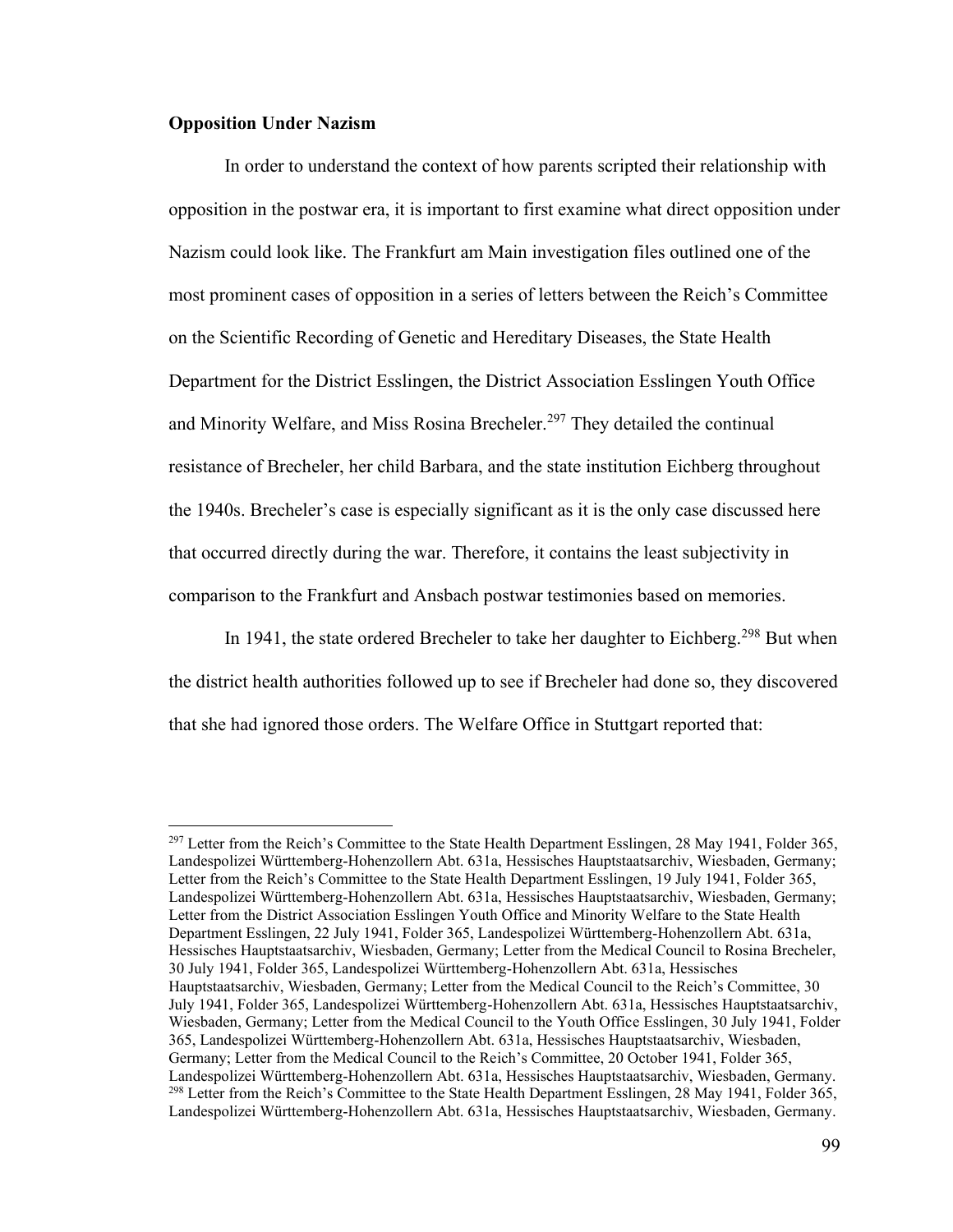The child's mother does not want to accommodate her child in the Landesheilanstalt Eichberg and stays despite detailed instruction in their negative attitude. She admits that the child is back in development, however, claims very good progress has been made in the last few weeks… The child's mother was finally determined, to be advised by the local health department and asks for deferment.<sup>299</sup>

From this statement, particularly the use of the phrase "negative attitude," it is the opinion of the Welfare Office that Brecheler is exhibiting unacceptable and unreasonable emotions to the state's request. But it also demonstrates the reasons why Brecheler did not want to institutionalize her child. She saw Barbara as improving and wanted to keep the child with her as she did not see her child as sick enough to need further care. It is also possible that this was yet another form of resistance that Brecheler utilized. She might have lied about Barbara's improvement in an effort to convince authorities to drop the case, regardless of actual progress (or lack thereof). Her concern did not fit the Nazi plan because as Reddy argues, the regime's idea of health could come under opposition based on an individual's previously held beliefs or goals on that topic or another.<sup>300</sup> Her feelings echo that of the parents in the previous chapter as she just wanted the best for her child. It was her view that the health of her child was best taken care of at home. Moreover, Brecheler's choice implies the use of emotional liberty as she freely challenged the emotional management that the National Socialist government was guiding parents towards. The Nazis saw this as entirely intolerable behaviour that did not fall within their emotional regime. It also becomes evident from this statement that Brecheler was unaware of the complicity of all aspects of the state in this program as she

<sup>&</sup>lt;sup>299</sup> Letter from the District Association Esslingen Youth Office and Minority Welfare to the State Health Department Esslingen, 22 July 1941, Folder 365, Landespolizei Württemberg-Hohenzollern Abt. 631a, Hessisches Hauptstaatsarchiv, Wiesbaden, Germany.

<sup>300</sup> Reddy, *The Navigation of Feeling,* 123.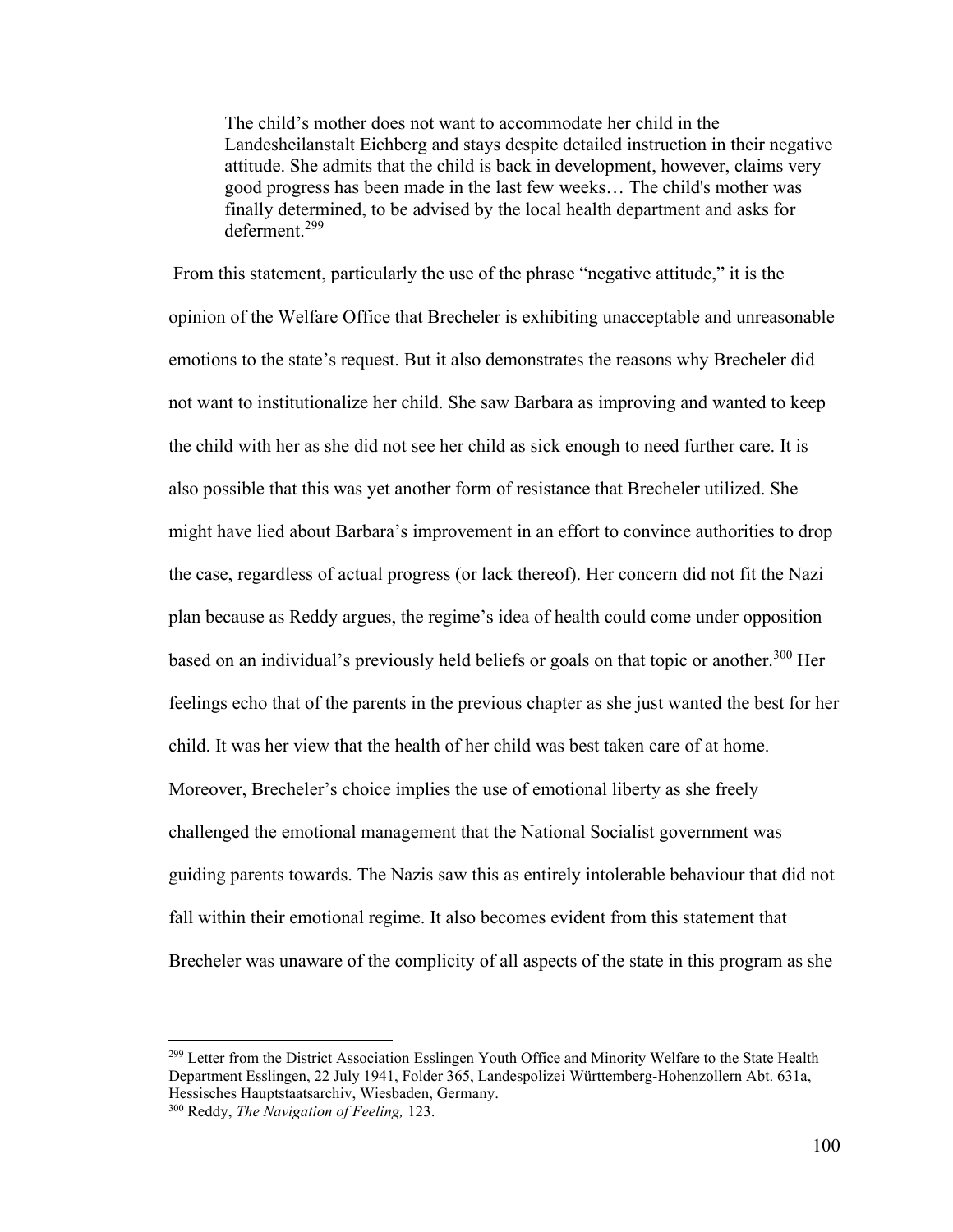seeks help from local institutions for a deferment. Yet, those institutions were also in league with the state and required to report all children with disabilities.

The Nazi government retaliated against this resistance. Defiance was not tolerable, so the state threatened parents, such as Brecheler, who refused to send their children to facilities with a loss of custody rights.<sup>301</sup> The Medical Council wrote Brecheler a letter stating "a delay in the commitment [or] cancellation cannot be given. There will be further action e.g. withdrawal of custody rights must be arranged, if you continue to oppose the transfer of the child to the Landesheilanstalt Eichberg. I ask you, therefore, to decide within a week."<sup>302</sup> From this quote, one can surmise that the state would not tolerate negotiation and that compromise is not an option. It also illuminates the fact that officials of the Nazi government were subtly threatening Rosina Brecheler and giving her very little time to comply or face the consequences. As Reddy and Rosenwein argue, this is a classic example of the retaliation or threat of retaliation that individuals face for failing to prescribe to the appropriate feelings and actions of an emotional regime.<sup>303</sup> Additionally, it clarifies the emotional navigation that Brecheler would have had to undertake and the emotional suffering she would have experienced no matter what decision she came to make. If she allowed her child to be institutionalized, then Brecheler would be unable to see to the daily care, progress, and safety of her child but if she refused again, then she would lose her child altogether along with the right to make any future decisions for Barbara.

<sup>301</sup> Friedlander, *The Origins Of Nazi Genocide*, 60-61.

<sup>&</sup>lt;sup>302</sup> Letter from the Medical Council to Rosina Brecheler, 30 July 1941, Folder 365, Landespolizei Württemberg-Hohenzollern Abt. 631a, Hessisches Hauptstaatsarchiv, Wiesbaden, Germany.

<sup>303</sup> Reddy, *The Navigation of Feeling,* 123; Rosenwein, "Worrying about Emotions," 824.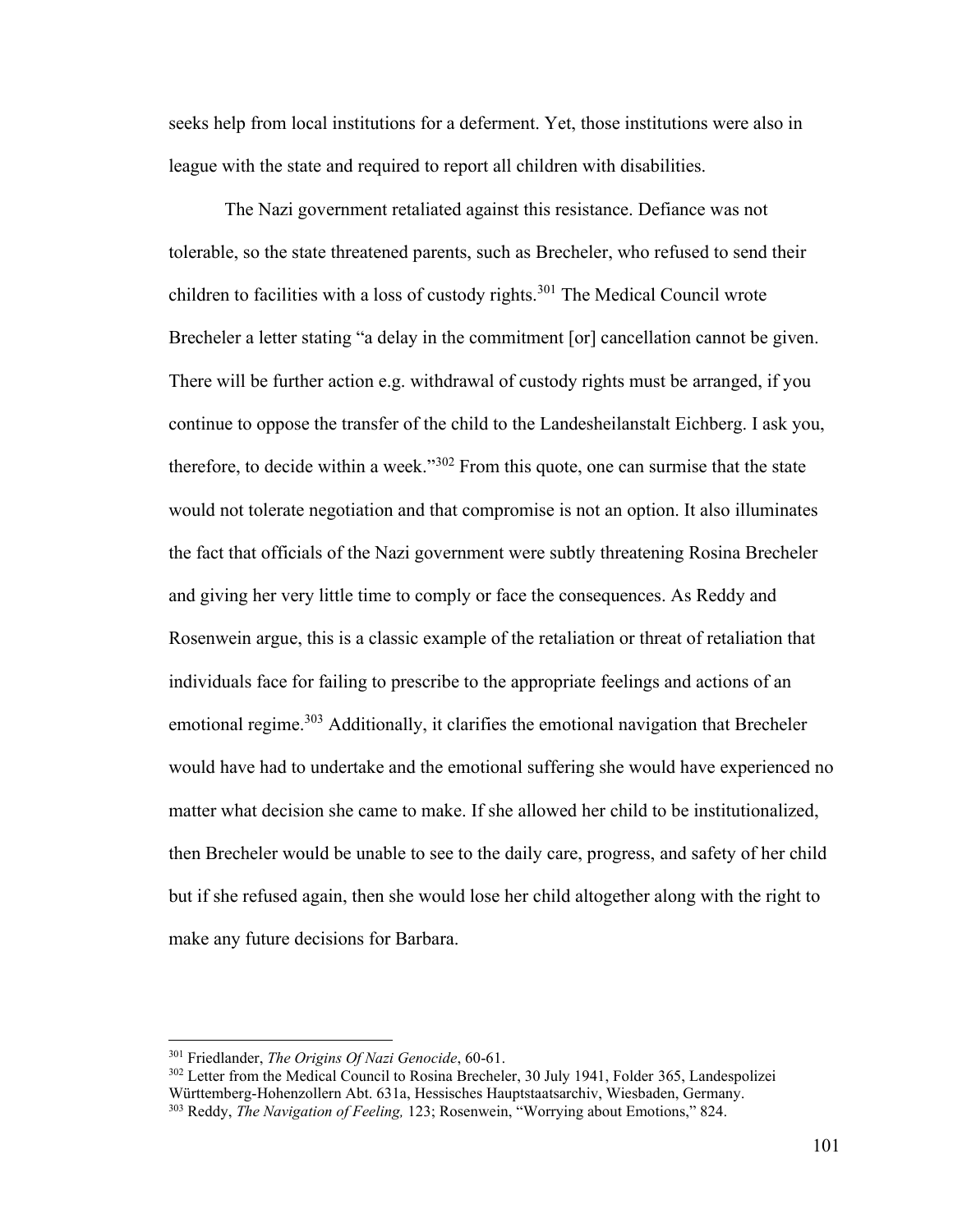While further communication between Rosina Brecheler and the various institutions of the Nazi state regarding the commitment were not included in these files, one final letter to the Reich's Committee outlines that after almost four months of resistance eventually Barbara was placed in Eichberg.<sup>304</sup> It is unclear if Brecheler begrudgingly but voluntarily did this or if the state had intervened and forcibly removed Barbara from Brecheler's custody. Unfortunately, at the time of the investigation, Stuttgart police could not find the current address for Brecheler. For at least three months, the city police attempted to find Brecheler in order to get her testimony. However, the results were inconclusive as she had not been registered with the police since 1945, her former neighbours did not know where she had moved, air raids had destroyed the local residential district, and she was not listed in the police's current address book in 1948. That is why it is not possible to answer this question or reference her postwar recounting of events and feelings.<sup>305</sup> Nonetheless, Brecheler's actions demonstrate the persistent lengths that some parents went to avoid state regulations directly under National Socialism. Her case also acts as a balance and check for the claims of resistance that other parents could only discuss through memories in their postwar trials. Brecheler's actions are the ideal example of opposition as the Nazis recorded her disobedience, which one can use to compare to memories of all the other claims of opposition for authenticity.

<sup>304</sup> Letter from the Medical Council to the Reich's Committee, 20 October 1941, Folder 365, Landespolizei Württemberg-Hohenzollern Abt. 631a, Hessisches Hauptstaatsarchiv, Wiesbaden, Germany. <sup>305</sup> Stuttgart Criminal Police on Rosina Brecheler, 8 June 1948, Folder 365, Landespolizei Württemberg-Hohenzollern Abt. 631a, Hessisches Hauptstaatsarchiv, Wiesbaden, Germany; City Police Headquarters Stuttgart on Whereabouts of Rosina Brecheler, 18 August 1948, Folder 365, Landespolizei Württemberg-Hohenzollern Abt. 631a, Hessisches Hauptstaatsarchiv, Wiesbaden, Germany.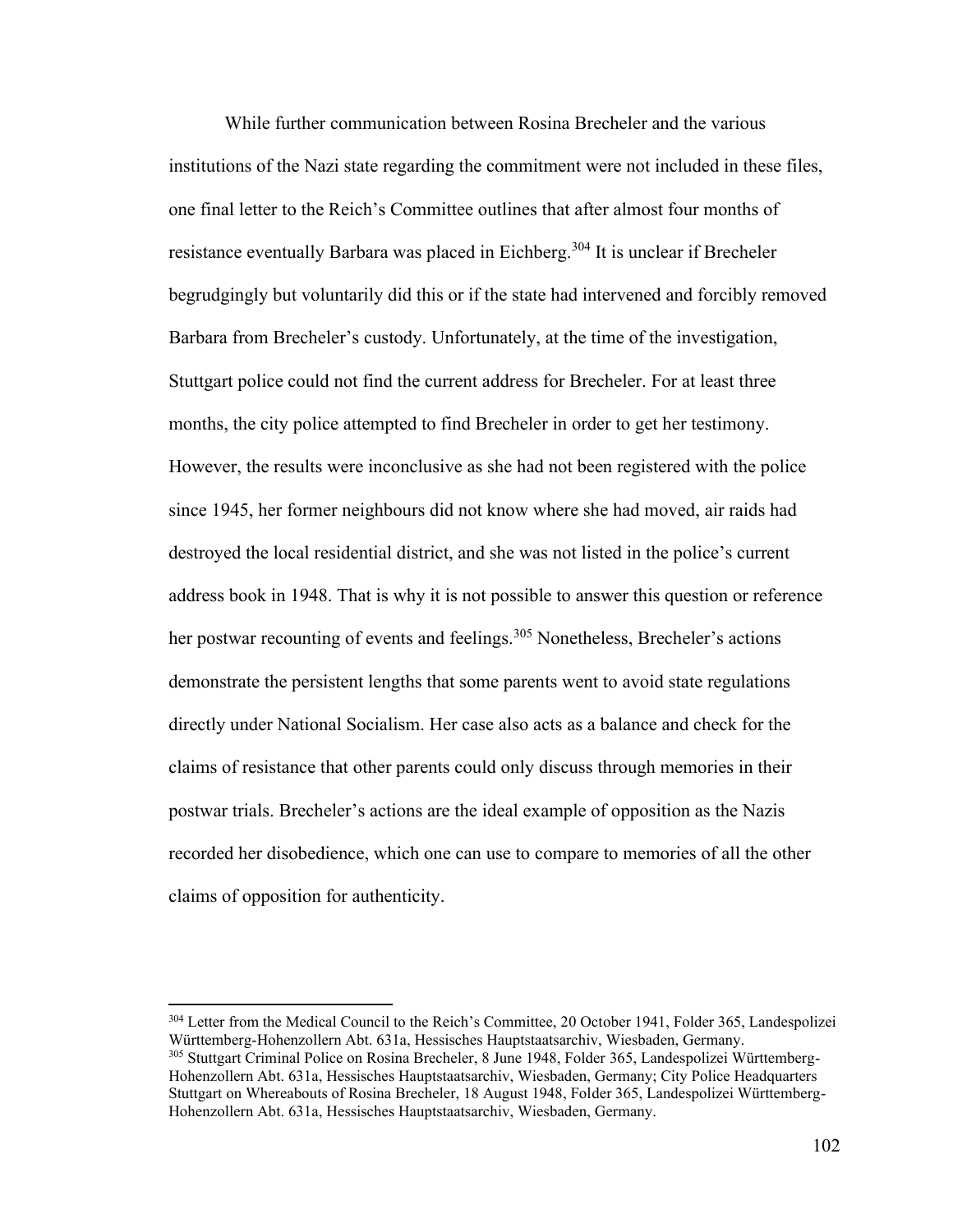## **Postwar Recollections of Opposition**

While the Brecheler's case is an example of direct opposition to the state under Nazism, the majority of the parents in this study voiced their opposition in the postwar period by recounting their memory of events. This led to a portrayal of opposition within the postwar testimonies that suggests parents felt compelled to construct a narrative of love and resistance to euthanasia because of the nature of the investigations themselves. Although this does not entirely rule out the authenticity of opposition based on familial emotion, with the aim of collecting evidence to be used in the prosecution of euthanasia perpetrators, some parents utilized this opportunity to discuss their real grievances or acts of opposition, while others felt the need to defend their actions and downplay other reactions by portraying feelings of grief and love.

Memory, and how something is remembered is huge in this discussion, particularly since the survival rate for victims of euthanasia is basically non-existent. While this makes determining that communal memory more difficult, there are other ways to retrace and remember that cultural history, such as the parental testimonies analyzed here.<sup>306</sup> The collective and individual memory of parents of euthanasia victims are able to provide some insight into this history. But as Knittel argues in her dialogue between memory and concept of the historical uncanny, mechanisms of repression or disavowal are often associated with the intrusion of the past into the present.<sup>307</sup> This concept can certainly be applied to the Frankfurt and Ansbach testimonies as parents who had dealt with or even repressed their child's death were now asked to resurface those memories in the name of justice. For some, this was an easy task but for others, the query

<sup>306</sup> Knittel, *The Historical Uncanny,* 23.

<sup>307</sup> Knittel, *The Historical Uncanny,* 9.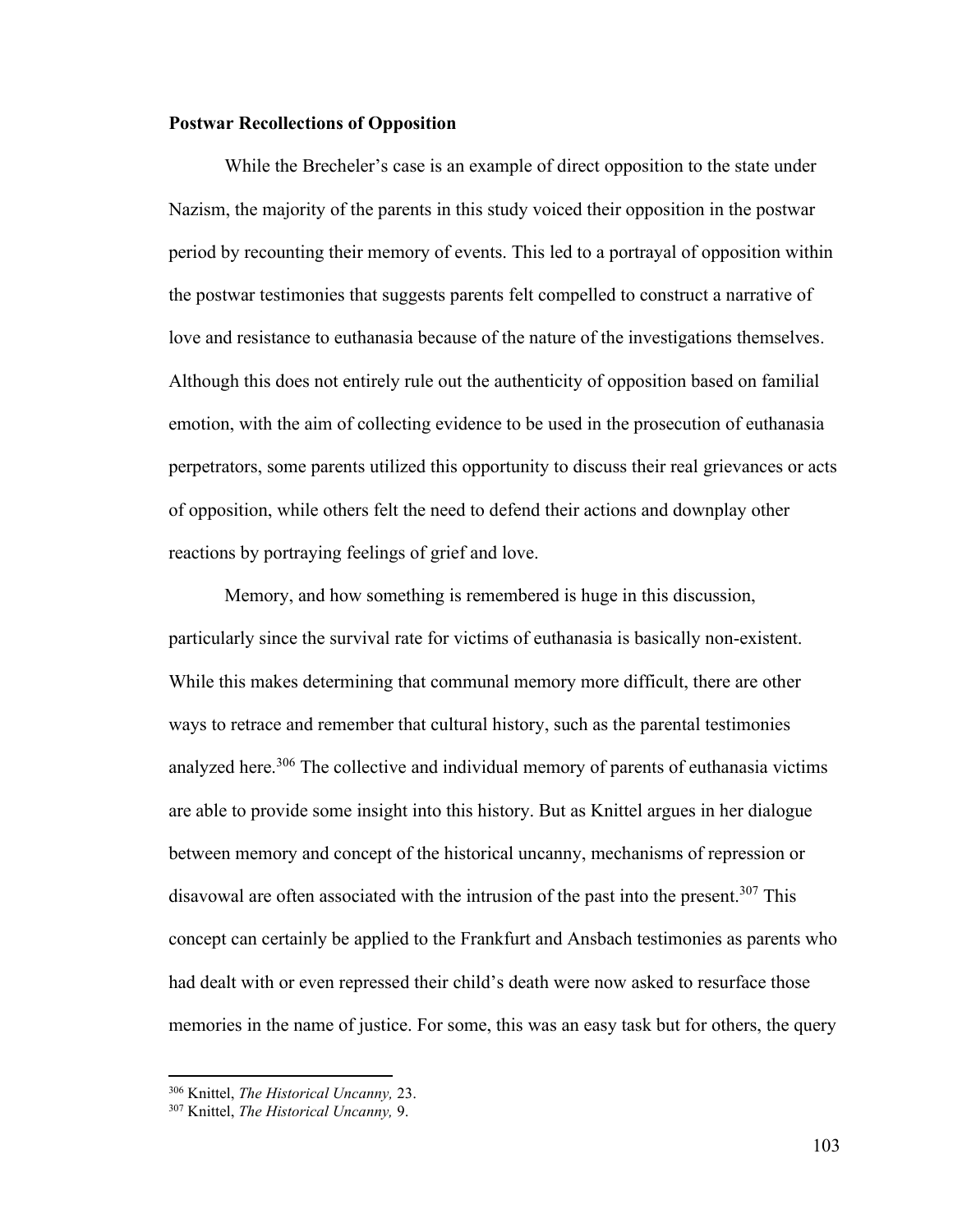made them uncomfortable especially since, as reviewed in the previous chapters, society itself still repressed the history of euthanasia and eugenic beliefs were often still present.

While this does not rule out the legitimacy of their claims, one has to consider all the possibilities as to why those parents may have chosen to script opposition in certain way within their testimonies. As Stargardt argues, in the postwar atmosphere, Germans were much more willing to discuss any actions *against* the Nazi regime while skimming over details of what it was like in the everyday under Nazism, particularly if it had to do with decisions individuals themselves made in the regime. It was an attempt to disassociate themselves from the Nazis after the war, which could also extend to a disassociation with the euthanasia program as well. Therefore, in these testimonies, parents may not have been telling the entire truth. Similar to parents who lied about giving consent to euthanasia in chapter one, others may have been overexaggerating their opposition to the program in order to skim over more unpleasant details.<sup>308</sup> Unlike, Brecheler's situation where Nazi officials themselves recognized her opposition, discussions of opposition as memory are subjective in what people are willing to discuss versus what actually occurred and need to be analyzed in slightly different manner. According to Weber, individual acts are influenced by the agent's intent. However, they only occur in conjunction with other structures. He argues that social acts are "subjectively meaningful…[and]… may consist in the agent's doing something, omitting to do something or having something done to him" and that 'meaning is intended by the agent or agents…and… involves a relation to *another* person's behaviour . . . in which

<sup>308</sup> Stargardt, "The Troubled Patriot," 340; 335.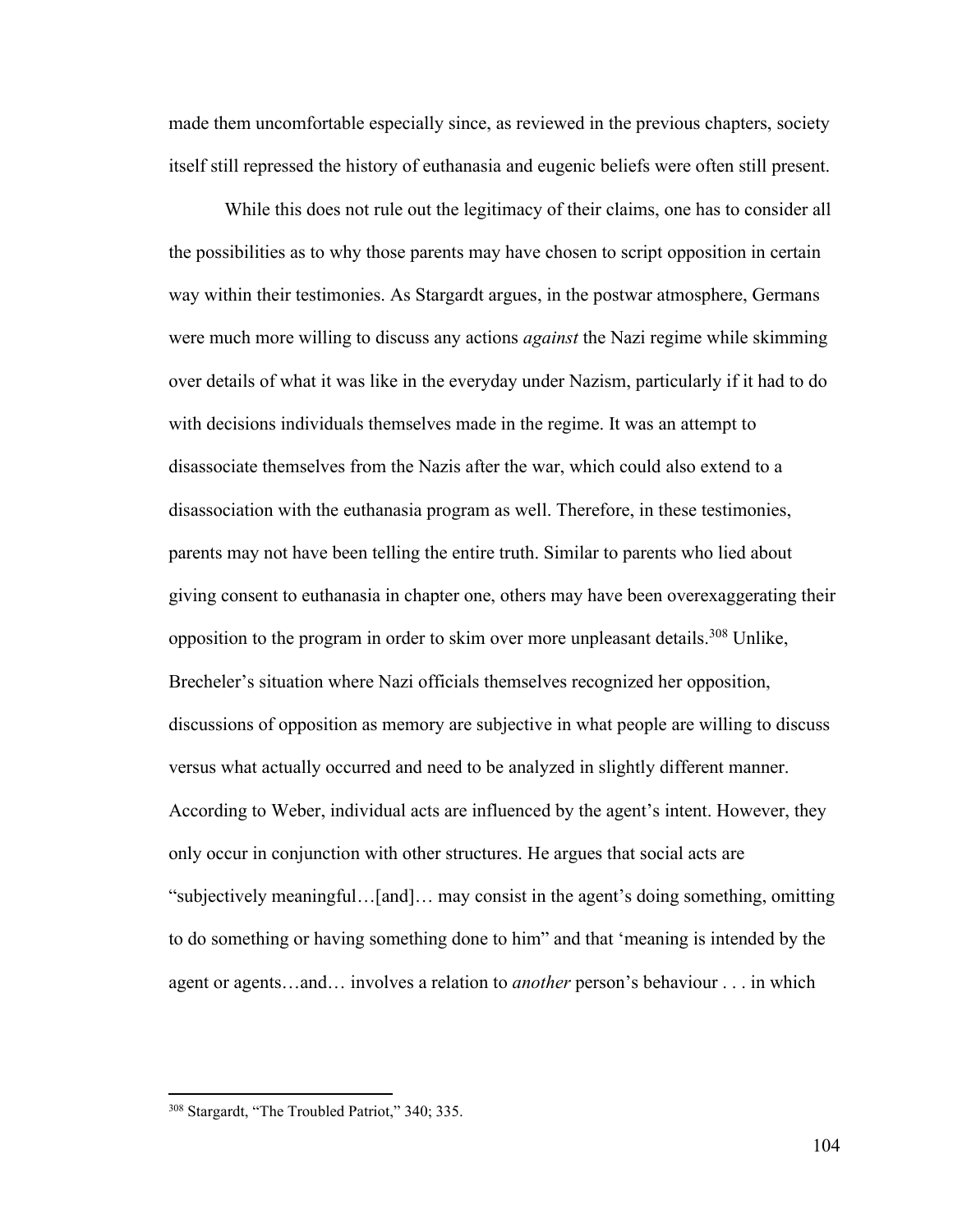that relation determines the way in which the action proceeds."<sup>309</sup> In other words, parents gave their own meaning to the testimonies and yet, their responses were influenced by the social structures of the trials, the investigators, and the desired outcomes.

Erwin Lindenmaier is one such example of those discussing postwar memories. He noted in his testimony, like Brecheler, that he attempted to keep the child at home. When physicians told him that he would have to bring his daughter Martha to an institution, he said, "I told him that the child was safe with me and that I would not give it away."<sup>310</sup> The keyword here is "safe." Lindenmaier felt that his child already received the protection, love, and care that she needed in her own home, and that is why she did not need an institution. It is also possible that he had suspicions that institutionalization could lead to harm as by 1943 certain populations had begun to discover the euthanasia program. Gammerl's concept of spatiality becomes critical here. Home is an "emotionally heightened space" that was supposed to provide a separation of public and private. One was supposed to be able to make unobserved decisions in the privacy and safety of their own home without the repercussions. The Nazis aimed to dissolve this divide, but Lindenmaier had fought to keep it in place.<sup>311</sup> The organizations of the Nazi state refused to take all of these explanations as sound reasons against institutionalizing Martha. Lindenmaier recalled that in 1943, the head of the Reutlingen health department told him they would take the child if he did not volunteer her.<sup>312</sup>

<sup>309</sup> Weber as cited in Mark Hewitson, "'I Witnesses': Soldiers, Selfhood and Testimony in Modern Wars" *German History* 28, no. 3 (September 1, 2010): 322.

<sup>310</sup> Interrogation Erwin Lindenmaier, 20 July 1948, Folder 370, Landespolizei Württemberg-Hohenzollern Abt. 631a, Hessisches Hauptstaatsarchiv, Wiesbaden, Germany, 1.

<sup>311</sup> Gammerl, "Emotional Styles," 165.

<sup>312</sup> Interrogation Erwin Lindenmaier, 20 July 1948, Folder 370, Landespolizei Württemberg-Hohenzollern Abt. 631a, Hessisches Hauptstaatsarchiv, Wiesbaden, Germany, 1.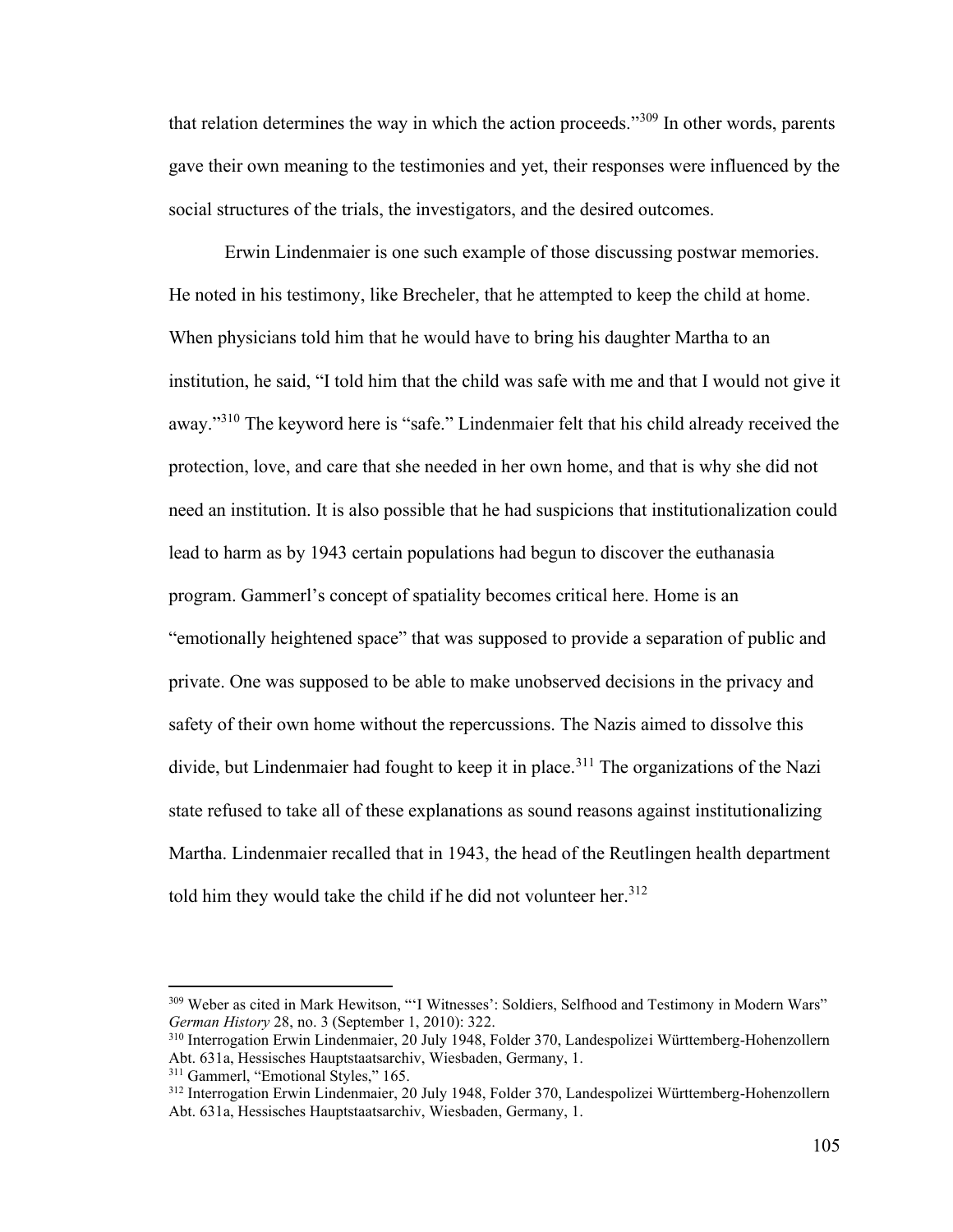Once again, the feelings that Lindenmaier was exhibiting would not have been considered acceptable to the contemporary Nazi emotional regime. In particular, the government did not promote the individuality of emotional liberty challenging the collective emotional management. Families were to be conduits for the state's aims, not agents with individual goals.<sup>313</sup> Hence, Lindenmaier's feelings regarding safety were not to be placed above that of the so-called threat that disability, hereditary illness, and unfitness had against the public. It is also possible that the word "safe" could have an entirely different meaning in the postwar context of his testimony and the atmosphere of the trials. In particular, Lindenmaier would have learned about the euthanasia program. Therefore, he could be using the word "safe" to differentiate and reference between the time that his daughter Martha spent with him loved and cared for against the time that the Nazis misused their power ultimately taking away that safety and causing her death.

The motives behind what Lindenmaier told officials becomes a bit more confusing when he begins to discuss the details surrounding his daughter's death. Lindenmaier portrayed his reaction to his daughter's illness and death as disbelief. He looked for signs that his child could be experiencing illness due to an intervention on the institution's part. He disclosed, "When we [him and his wife Rosa] entered the room where our child was lying, my act was…. that I turned up the sleeve of my daughter's dress and looked for an injection feature on the forearm. In doing so, I clearly marked on the left forearm at the level of the wrist characteristic of an injection."<sup>314</sup> Lindenmaier explained that he suspected his child would not survive, and in fact, Martha did pass

<sup>313</sup> Pine, *Nazi Family Policy,* 181.

<sup>314</sup> Interrogation Erwin Lindenmaier, 20 July 1948, Folder 370, Landespolizei Württemberg-Hohenzollern Abt. 631a, Hessisches Hauptstaatsarchiv, Wiesbaden, Germany, 2.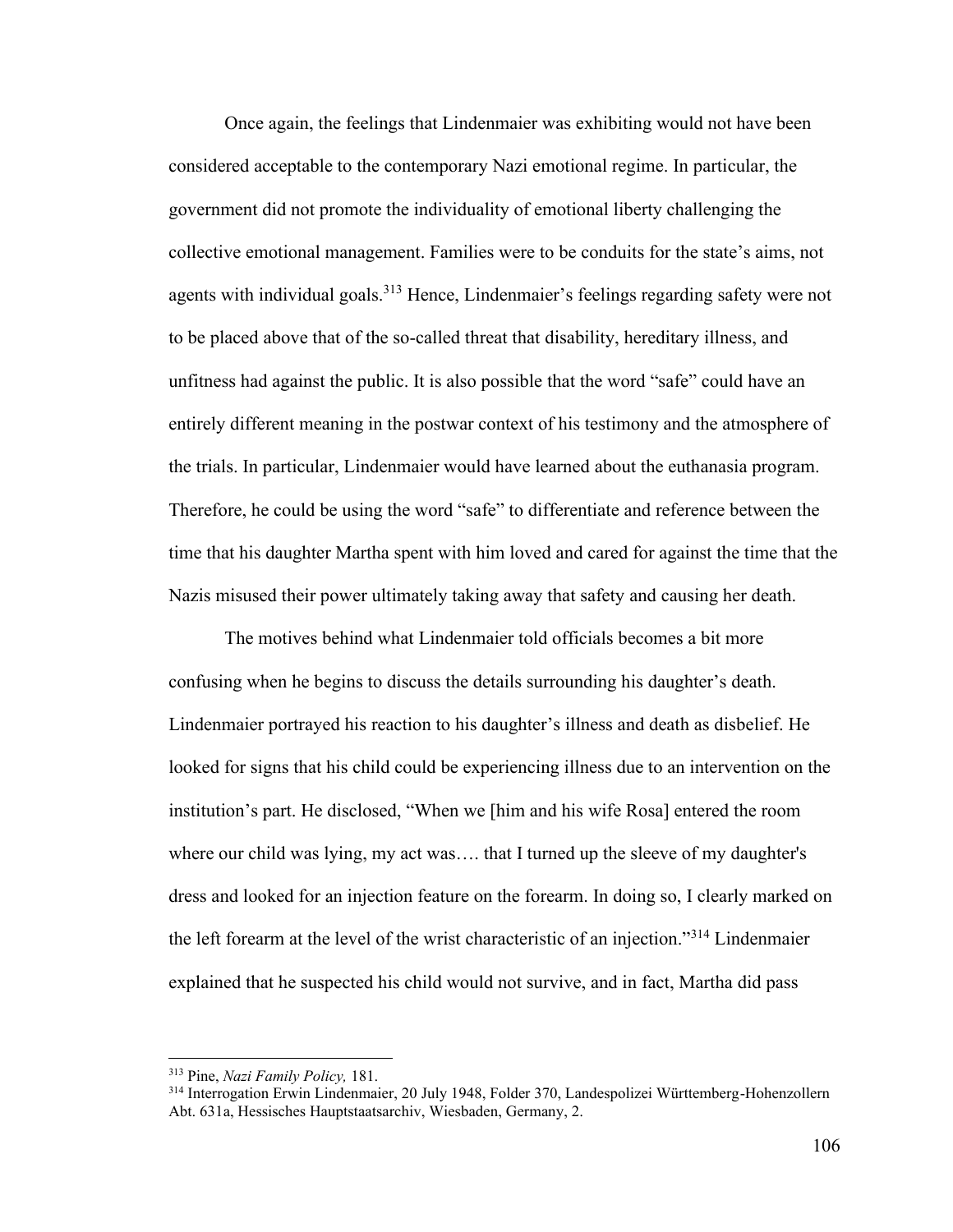away within a few hours of their arrival. But Lindenmaier's account suggests that he refused to believe the institution's story about Martha having pneumonia since his emotional liberty saw conflicting factors. He suspected that something untoward had occurred and therefore, his actions reflect his concern over his daughter's wellbeing, his desire to know the truth, and his mistrust in that National Socialist health program. 315

What was odd about Lindenmaier's actions though was that he told investigators that he did not let onto to his wife Rosa that he believed their child died by injection. Instead, he emotionally navigated the situation by lying to her about his doubt, distrust, and findings. He reassured his wife by telling her that Martha did have pneumonia.<sup>316</sup> He even said that when Rosa questioned why he was examining the child's forearm, he still maintained the lie.<sup>317</sup> It is unclear from his testimony, as to why Lindenmaier felt the need to keep this information from his wife. Possibly, he wanted to prevent any further trauma for her considering their child was passing away before their eyes. The one hint of this is Lindenmaier's use of the word "reassured." It is probable that he wanted to soothe Rosa as much as he could as the truth would have been even more painful. She was already experiencing the emotional suffering of losing a child and he did not want to add the possible state murder of that child to her emotional burden.<sup>318</sup> While one could

<sup>315</sup> Interrogation Erwin Lindenmaier, 20 July 1948, Folder 370, Landespolizei Württemberg-Hohenzollern Abt. 631a, Hessisches Hauptstaatsarchiv, Wiesbaden, Germany, 2.

<sup>316</sup> Interrogation Erwin Lindenmaier, 20 July 1948, Folder 370, Landespolizei Württemberg-Hohenzollern Abt. 631a, Hessisches Hauptstaatsarchiv, Wiesbaden, Germany, 2; Interrogation Rosa Lindenmaier, 20 July 1948, Folder 370, Landespolizei Württemberg-Hohenzollern Abt. 631a, Hessisches Hauptstaatsarchiv, Wiesbaden, Germany, 4.

<sup>317</sup> Interrogation Rosa Lindenmaier, 20 July 1948, Folder 370, Landespolizei Württemberg-Hohenzollern Abt. 631a, Hessisches Hauptstaatsarchiv, Wiesbaden, Germany, 4.

<sup>&</sup>lt;sup>318</sup> Another way that parents opposed the Nazis by refusing to believe the "official" cause of death that was not discussed in this set of primary sources was that of parents who placed suggestive death notifications in local newspapers, obituaries, and funeral notices. For more on this see: Burleigh, *Death and Deliverance,*  165; Heberer, "Exitus Heute in Hadamar," 295.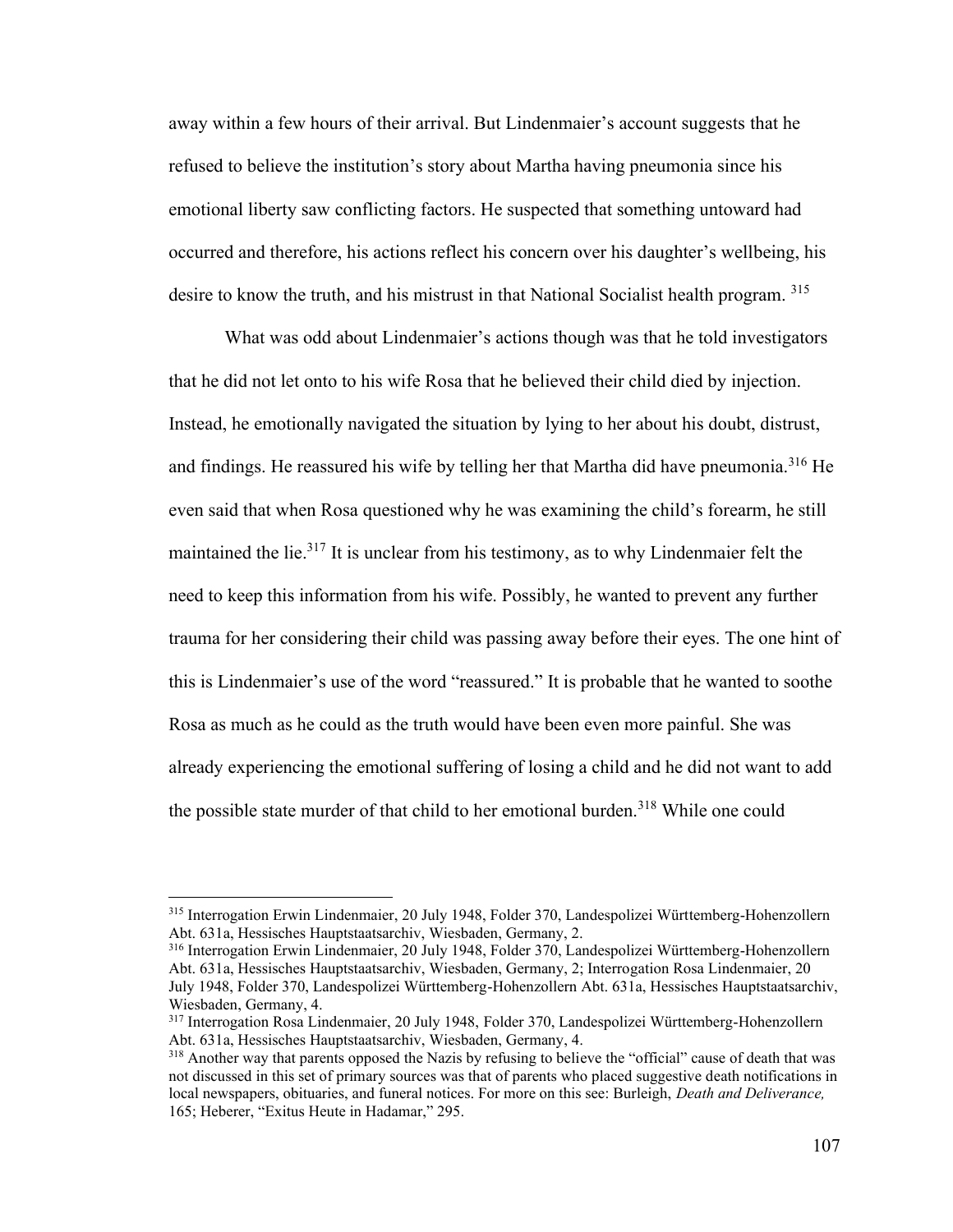question Lindenmaier's real motives for not telling his wife, it is likely that he genuinely described his actions as his wife noted in her interview that he was looking at their daughter's arm and she did not know why. $319$ 

But can this actually be considered opposition as Lindenmaier portrays it to investigators? His testimony makes no claims to have notified any authorities or challenged and investigated the situation further. Even if he had not been comfortable with that level of resistance during the war, he had three years before this investigation to broach the topic and yet there is no evidence that he did. His actions are actually passive and accepting. This explanation seems scripted as he emphasizes his acknowledgement that something was wrong, interprets that as opposition but still uses his wife's feelings as a way of rationalizing why he did not oppose the state further. His recounting of events was in a way a record of his own "good deeds," associated with his moral compass.<sup>320</sup> It can be interpreted as attempt to demonstrate that Lindenmaier was never a Nazi and therefore, cannot be associated with any wrongdoing rather than an act of opposition.

The complicated nature of memory and emotion in the postwar period also draws out other conflicting narratives. One such example is that of parents who claim to have attempted to remove their children from the institutions that held them. For Rosa Pfründer, she claimed to immediately regret bringing her child as the head nurse made a very "bad impression," and therefore, she wanted to take her child back. But as she had already handed her son Irmgard over, this was not allowed.<sup>321</sup> Friedrich Walz and

<sup>319</sup> Interrogation Rosa Lindenmaier, 20 July 1948, Folder 370, Landespolizei Württemberg-Hohenzollern Abt. 631a, Hessisches Hauptstaatsarchiv, Wiesbaden, Germany, 4.

<sup>320</sup> Stargardt, "The Troubled Patriot," 338.

<sup>321</sup> Interrogation Rosa Pfründer, 4 August 1948, Folder 368, Landespolizei Württemberg-Hohenzollern Abt. 631a, Hessisches Hauptstaatsarchiv, Wiesbaden, Germany, 1. This again reinforces the idea that once the state facilities had the children in their possession the rights of the parents' wishes receded in light of the Nazi plans.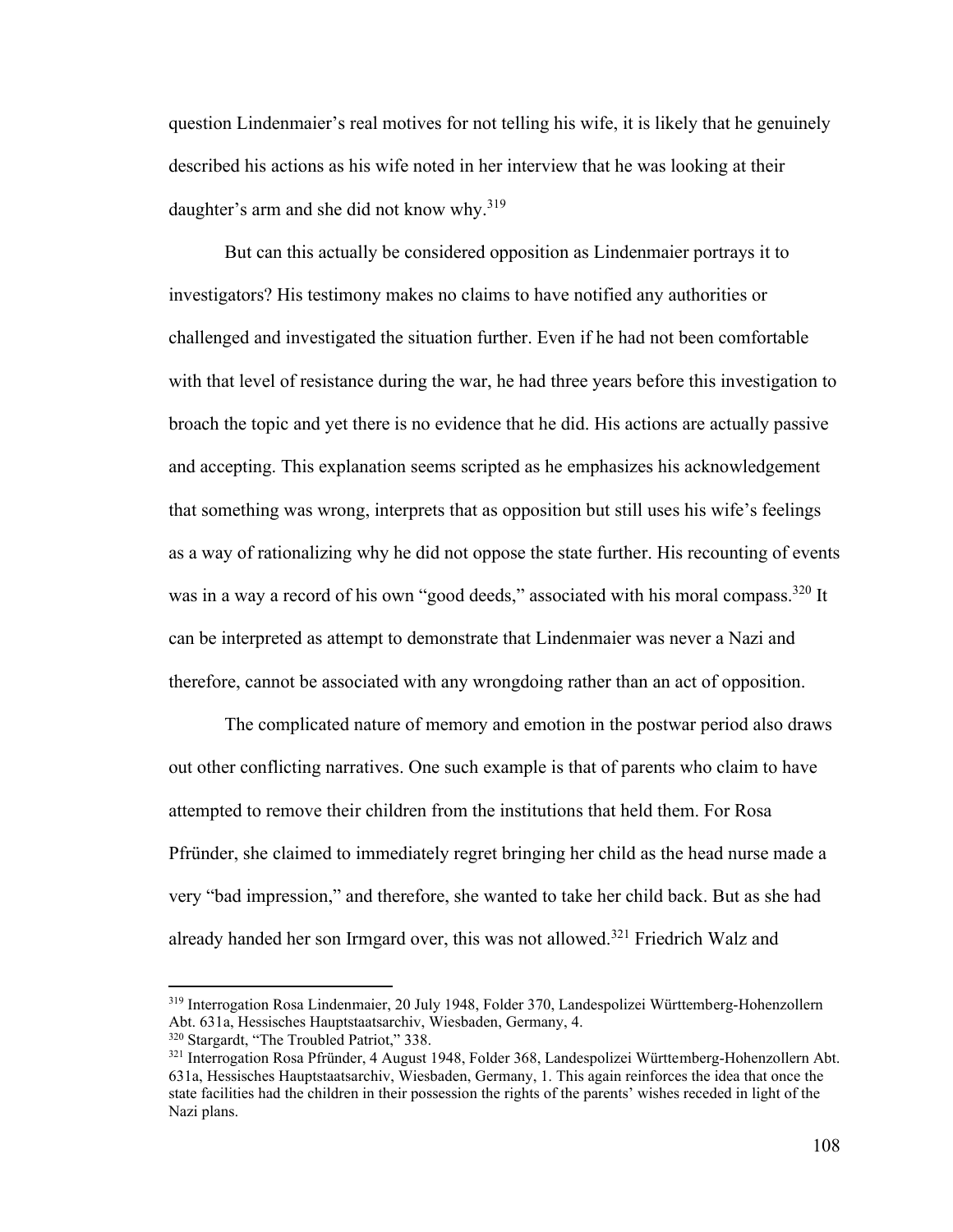Margarete Schmid each argued that the failing condition of their child prompted their resistance. Walz stated, "The [child] was ice cold and we had the impression that something was done with him. My wife absolutely wanted to take the child home," while Schmid said, "I asked the guard if I could take the child home if not better. I was afraid that the child would die."<sup>322</sup> By using the words "impression" and "afraid," these parents were attempting to project an era of concern. These words in the greater context of their sentences also signify the lack of trust that these parents had in their child's care and the suggestion that state facilities caused harm.

This is further emphasized when Pfünder, Walz, Schmid, and Otto Schimpf draw attention to the refusal of state or medical professionals in allowing them to take their children home. A guard guilted Schmid for wanting to bring her sick child home where her other children would be. He asked her "if [she] wanted to contaminate the bed at home and infect the other children."<sup>323</sup> Here the guard utilized the healthy versus the unfit ideology and propaganda that has been ever-present in how the National Socialist government convinced not only parents but society as a whole how to view disabled and sick individuals. He played with her emotional state by making her concern for her son Otto seem unreasonable within the Nazi emotional regime as she was not thinking of her other children.<sup>324</sup> In Schimpf's situation, he recalled that the doctor at Eichberg refused to allow his wife to take their child home "on the grounds that he could not allow it in this

<sup>322</sup> Interrogation Friedrich Walz, 3 August 1948, Folder 364, Landespolizei Württemberg-Hohenzollern Abt. 631a, Hessisches Hauptstaatsarchiv, Wiesbaden, Germany, 1; Interrogation of Margarete Schmid, 24 February 1964, Folder 215, Staatsanwaltschaft bei dem Landgericht Ansbach, 2018-01 - vorläufig ohne Gliederung, Staatsarchiv Nürnberg, Nürnberg, Germany.

<sup>&</sup>lt;sup>323</sup> Interrogation of Margarete Schmid, 24 February 1964, Folder 215, Staatsanwaltschaft bei dem Landgericht Ansbach, 2018-01 - vorläufig ohne Gliederung, Staatsarchiv Nürnberg, Nürnberg, Germany. <sup>324</sup> While the role of guards at Nazi concentration camps has been widely explored, the role of guards at Nazi state institutions for the disabled seems largely unexplored.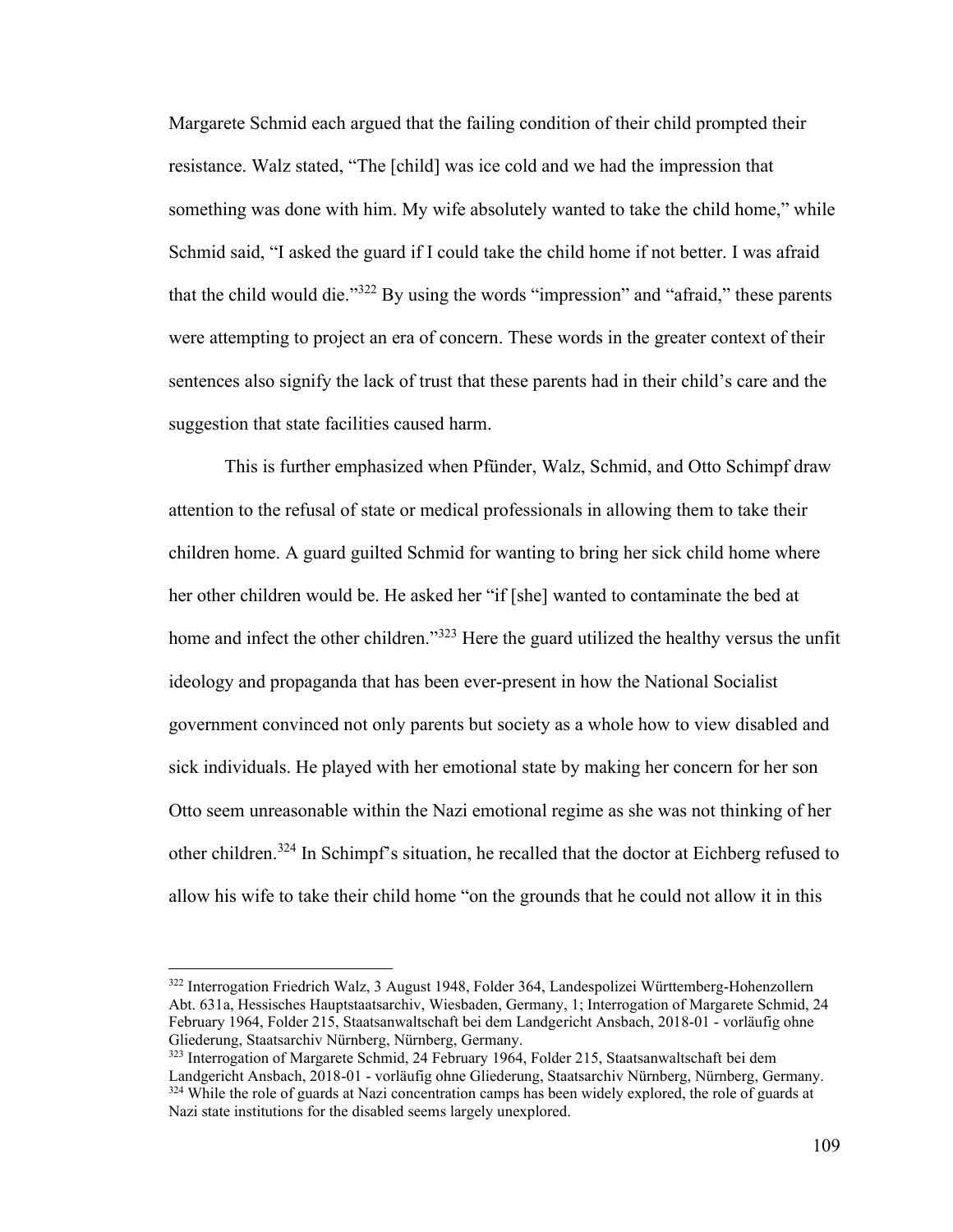condition."<sup>325</sup> The doctor's statement again downplays Schimpf's wife's concern as irrational and unacceptable. Here the doctor utilized the argument that the child is ill and would receive the best care and treatment at the facility. Therefore, he could not allow the parents to take the child. In all four of these testimonies, it becomes evident that the parents remembering the Nazi period depicted a state ignorance towards their emotional concerns as they did not fit within the Nazi euthanasia plan.

But there is another possibility for these parents focusing so heavily on their memories of trying to remove their children and official responses. It is possible that they were attempting to hide the guilt they felt for allowing institutionalization by shifting the blame. Stargardt argues that in ego documents such as these, most individuals would really only recognize murderous actions of Germans if they could plead not responsible for the outcome.<sup>326</sup> Similarly, parents could confront the issue of attempting to remove their children and even being denied because those actions only demonstrated the moral good they were attempting to achieve. They could rationalization that they did not bring about the death of their child but rather the institutional staff who would not allow such actions. This is similar to the idea of postwar Germans denying complicity in anti-Jewish actions. People utilized the statement "We didn't know," which allowed individuals to ignore the suspicions they had during the war or even what the Nazis had suggested in order to deny any responsibility.<sup>327</sup> Otherwise if individuals could not bypass the blame, they created tactics, such as scripting their responses, to reduce guilt or shirk responsibility for their actions. Knittel maintains that even in discussions of taking

<sup>325</sup> Interrogation Otto Schimpf, 3 August 1948, Folder 364, Landespolizei Württemberg-Hohenzollern Abt. 631a, Hessisches Hauptstaatsarchiv, Wiesbaden, Germany, 1.

<sup>326</sup> Stargardt, "The Troubled Patriot," 340.

<sup>327</sup> Fritzsche, *Life and Death*, 306.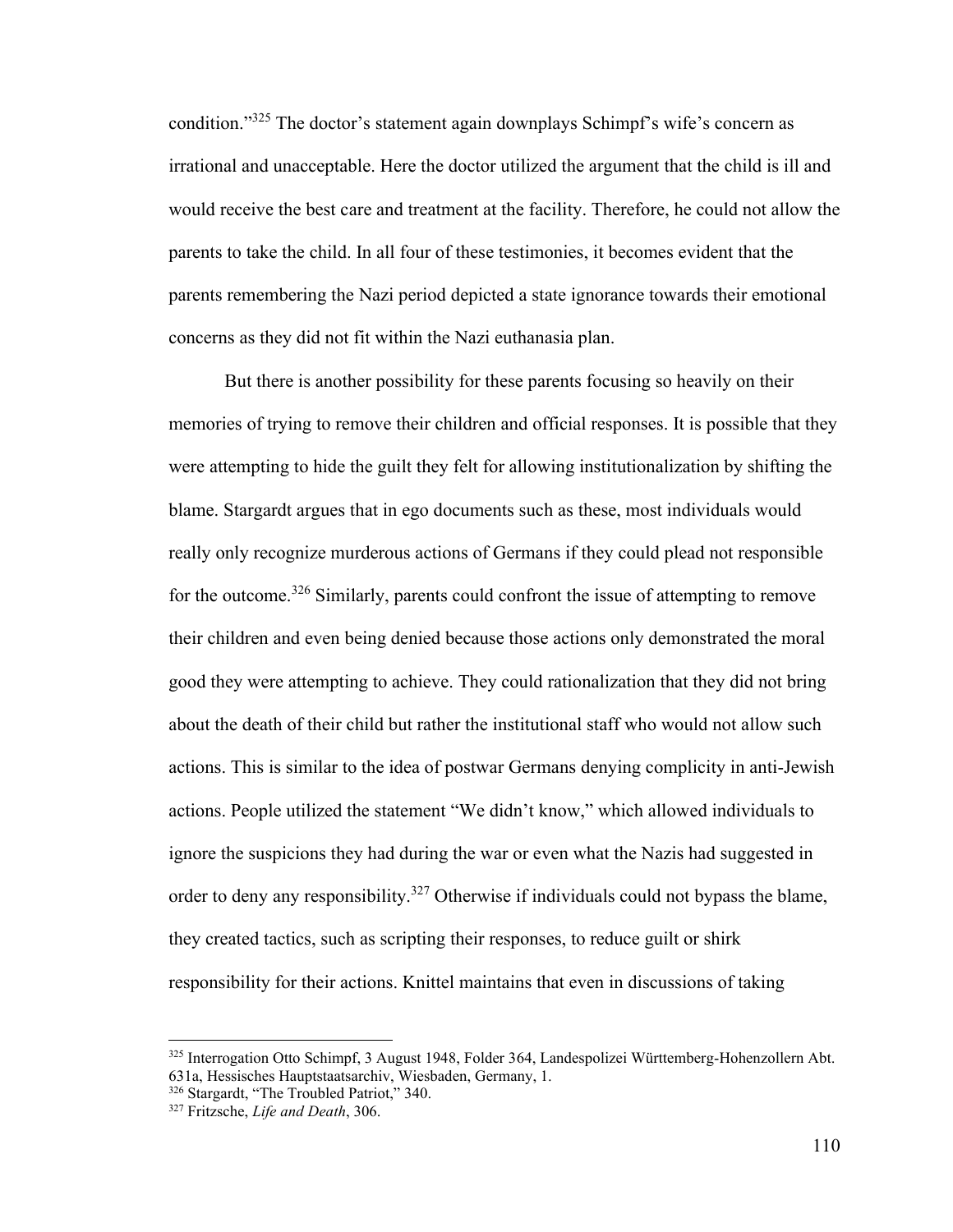responsibility, nearly all perpetrators on trial between 1948 and the 1960s refused to admit their guilt. This did not create an atmosphere that made parents willing to acknowledge their complicity either.<sup>328</sup>

Without direct evidence from the institutions or Nazi officials during the war, it is difficult to corroborate Pfünder, Walz, Schmid, and Schimpf's claims. It is true as Klee maintains that as discontentment arose in families whose relatives were patients in state facilities due to their suspicions that something was amiss, the number of relatives who sought to remove their family members from facilities rose.<sup>329</sup> This course of action that went against the will of the Nazi emotional regime was a risk as some facilities again threatened parents with the loss of custody rights if they persisted.<sup>330</sup> While that was not a deterrent in every situation, one would be remiss to take the aforementioned accounts completely at face value. In particular, parents were likely concerned how their actions during the war would be interpreted in the postwar, antifascist era. They could have lied about their motivations or exaggerated their opposition as a coping mechanism for masking their real feelings. They might have been worried about being mistaken for Nazi supporters or sympathizers, anxious about not having resisted the euthanasia program more (whether or not they noticed any concerning signs), or even nervous about being found complicit in their child's murder.

For other testimonies, it is easier to interpret parental claims and believe their authenticity. Although it may seem like parents had little chance in their opposition against the state, especially when it came to removing their children from state facilities,

<sup>328</sup> Knittel, *The Historical Uncanny,* 43.

<sup>&</sup>lt;sup>329</sup> Lagebericht des Oberlandesgerichtspräsidenten Stuttgart vom 31 August 1940, reprinted in Klee, *Dokumente zur "Euthanasie*" (Frankfurt am Main: Fischer Taschenbuch, 1985), pp. 207-08. <sup>330</sup> Friedlander, *The Origins Of Nazi Genocide*, 60-61.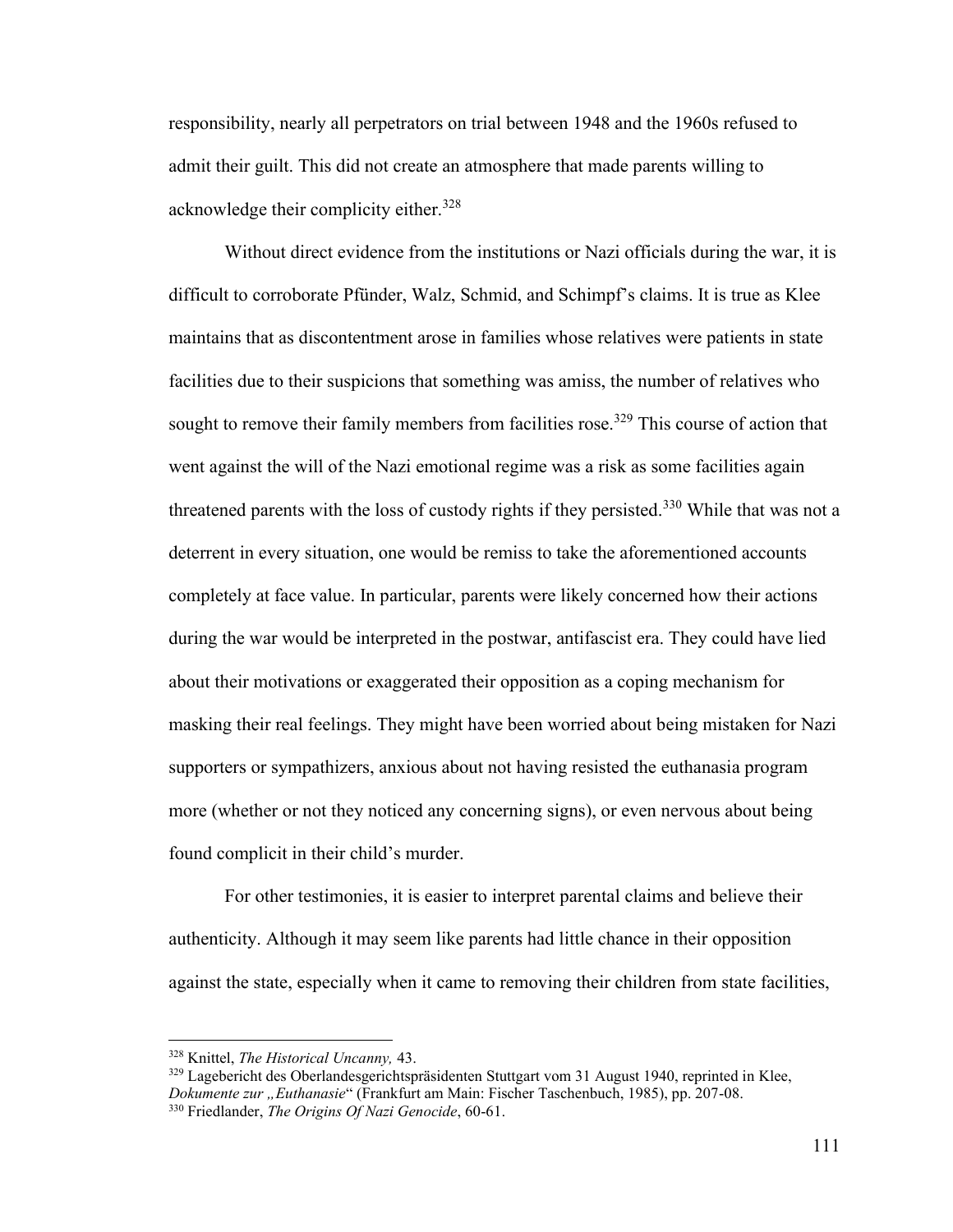in a few rare instances, parents told investigators that they were successful in bringing their children home.<sup>331</sup> Edith Steidle found her child Karl-Heinz in "such a pathetic state" caused by what seemed like extreme weight loss after being in Kaufbeuren for only three weeks that she immediately took him home. He quickly recovered but unfortunately investigators discovered that a couple of months later, Karl-Heinz contracted diphtheria and passed away.<sup>332</sup> While the removal of Karl-Heinz did not ultimately save the child's life, in other cases, continued opposition to institutionalization and the refusal to allow the child to remain could be lifesaving. This can be said of Ottilie and Hans Nonnenmacher. Unlike the parents above, Nonnenmacher explained in her testimony that she refused to take no for an answer and after a lot of effort and time, her emotionally liberated choice got her son "free again."<sup>333</sup> This makes her claim easier to rationalize as her child was still alive and that in itself helped validate her testimony.

What is extremely significant about Nonnenmacher and her son Hans is that because his parents removed Hans before the institution could euthanize him, he was one of the only victims of the euthanasia system that survived the war.<sup>334</sup> Additionally, as Stearns points out, it is difficult to know the real emotions of children as they leave few records compared to adults.<sup>335</sup> While there was no testimony from Hans included in the investigation files of the Frankfurt am Main court case, Nonnenmacher discussed some of

<sup>331</sup> Burleigh, *Death and Deliverance*, 166. Although according to Burleigh, individuals from a middle-class background found it easier to actually convince authorities to return their relatives safely.

<sup>332</sup> Interrogation Edith Steidle, 8 June 1948, Folder 366a, Landespolizei Württemberg-Hohenzollern Abt. 631a, Hessisches Hauptstaatsarchiv, Wiesbaden, Germany, 1-2.

<sup>333</sup> Interrogation Ottilie Nonnenmacher, 18 June 1948, Folder 366b, Landespolizei Württemberg-Hohenzollern Abt. 631a, Hessisches Hauptstaatsarchiv, Wiesbaden, Germany, 1.

<sup>334</sup> Knittel, *The Historical Uncanny,* 23. According to Knittel one of the hardest things about the remembrance of euthanasia was that nearly all the victims died and therefore there was no collective memory of events.

<sup>335</sup> Peter N. Stearns, "Children and Emotions History," *European Journal of Developmental Psychology* 14, no. 6 (November 2, 2017): 659.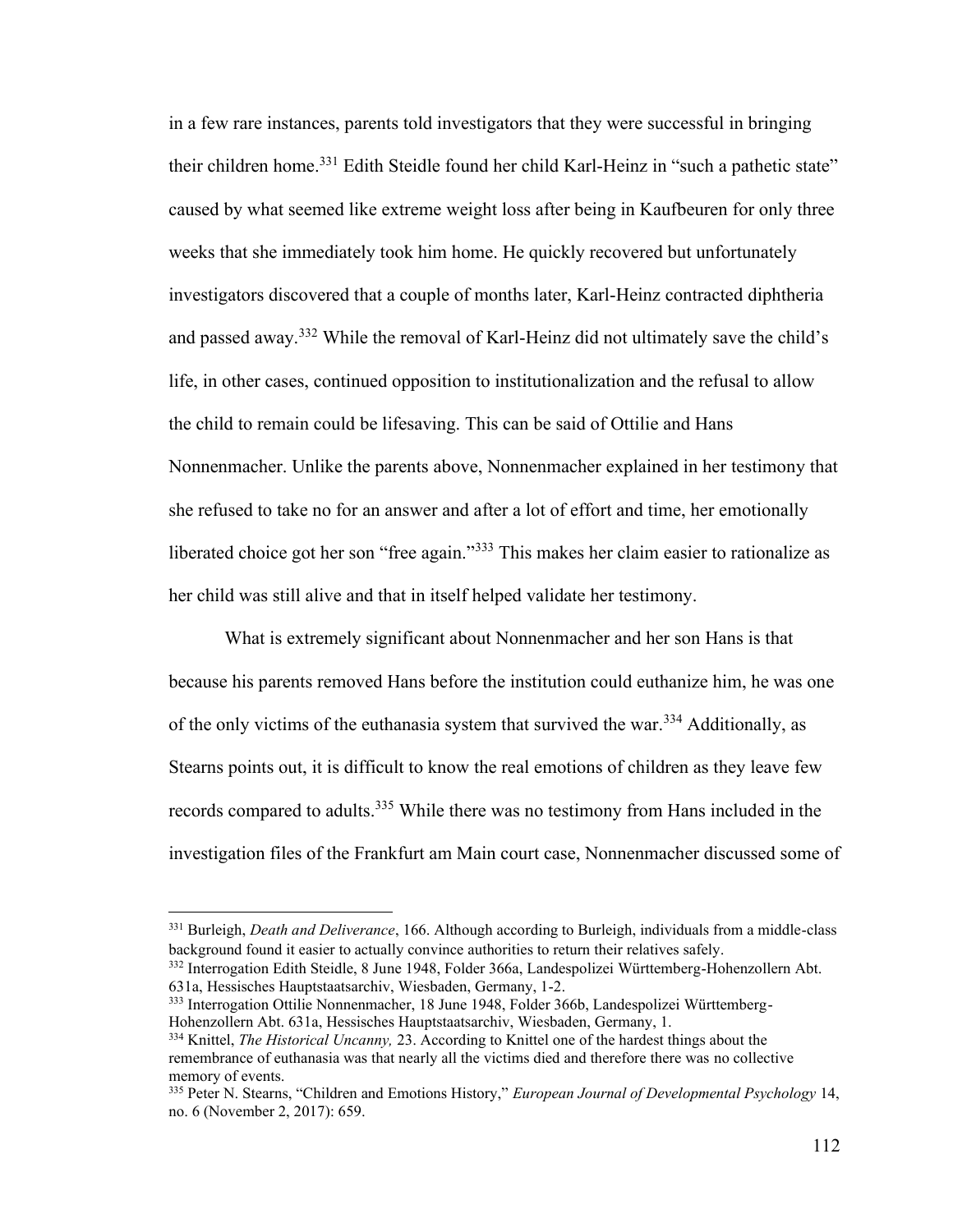the conversations Hans overheard between medical staff as well as some of the fears that her son acquired after returning home from the facility and the things that he said as a result of those fears, which gives insight into Hans' emotions and experiences. Nonnenmacher recalled that when she was finally allowed to take Hans home that a Sister Käthe was upset that she had been allowed to do so. Hans later asked his mother "Why did Käthe say to me, if only you were dead?"<sup>336</sup> He was clearly confused as to why the nurse would wish death upon him. Nevertheless, this statement also hinted to Nonnenmacher that her child had been in severe danger in the facility. Particularly, if the staff would rather see a child leave in a coffin than alive and back with their parents. While it is challenging to know Hans' exact feelings about his experiences, as Stearns argues, through his mother's testimony one can extrapolate how Nonnenmacher interpreted his emotions.<sup>337</sup>

One such example of Han's feelings was the way that he reacted in fear every time his mother went to the cellar. Nonnenmacher recalled that he would say, "Mom, Mom do not go in the cellar, hell is going on in the cellar."<sup>338</sup> Based on his mother's description of Hans' behaviour, he had come to equate any cellar with evil and wrongdoing. Again, this reinforces Gammerl's point that emotions can become heightened particularly when they become associated with a specific space.<sup>339</sup> Hans may not have known or understood what was actually happening in the basement of Eichberg, but he recognized and felt that something horrible was happening. She also noted that

<sup>336</sup> Interrogation Ottilie Nonnenmacher, 18 June 1948, Folder 366b, Landespolizei Württemberg-Hohenzollern Abt. 631a, Hessisches Hauptstaatsarchiv, Wiesbaden, Germany, 2.

<sup>&</sup>lt;sup>337</sup> Stearns, "Children and Emotions History," 659.

<sup>338</sup> Interrogation Ottilie Nonnenmacher, 18 June 1948, Folder 366b, Landespolizei Württemberg-Hohenzollern Abt. 631a, Hessisches Hauptstaatsarchiv, Wiesbaden, Germany, 2. <sup>339</sup> Gammerl, "Emotional Styles," 165.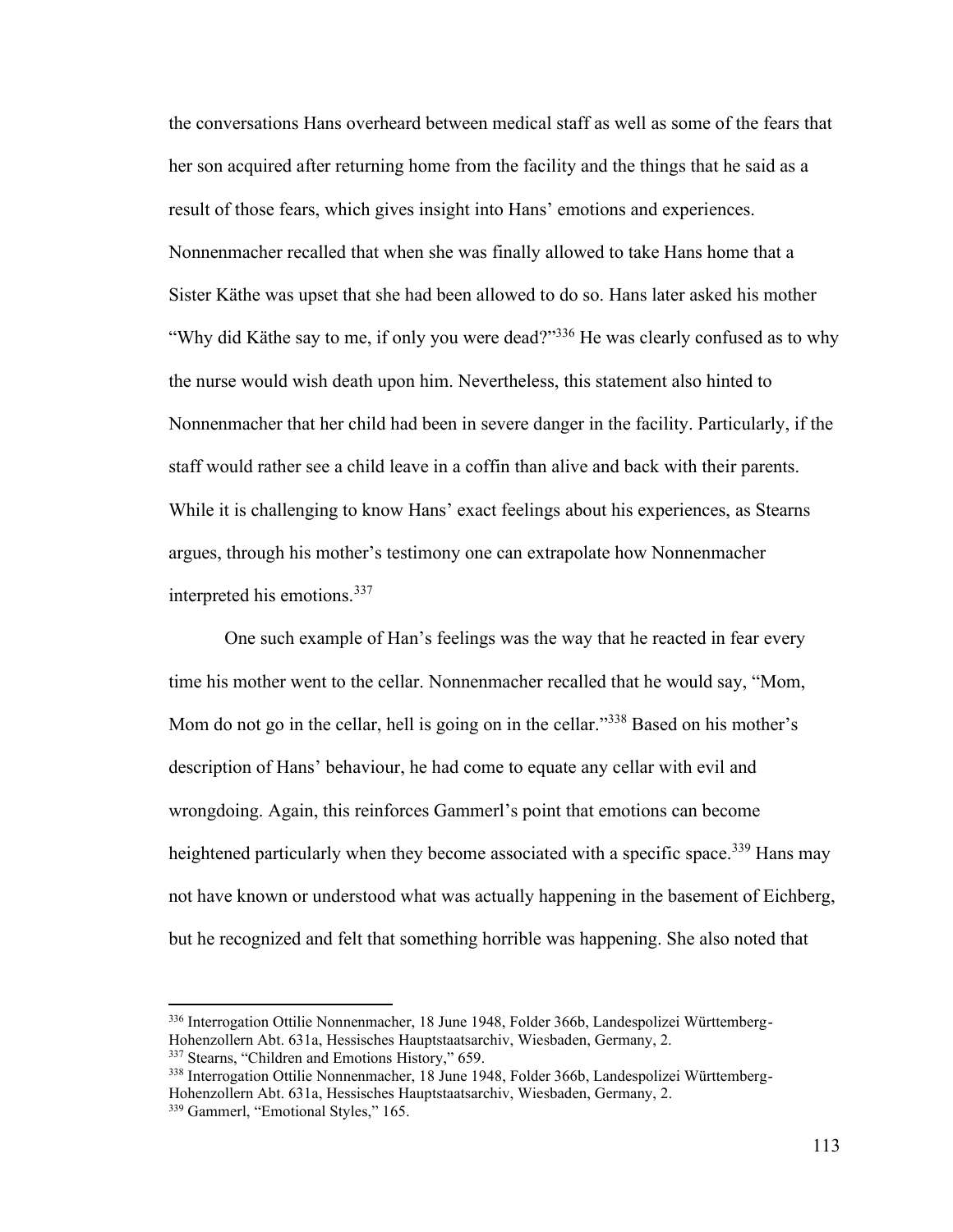Hans frightened at the smallest thing, which never occurred before Eichberg.<sup>340</sup> In a sense, Hans faced a form of emotional suffering even after returning home. He was not supposed to survive but since he did, he had to live with the emotional trauma of doing so. Moreover, that was something that he wanted to save his mother from experiencing.

When Sergeant Schuler of the district Schwäb interviewed Mrs. Nonnenmacher, he noted that she was calm and used a matter-of-fact tone, which could be interpreted as a way for Nonnenmacher to make herself seem more authoritative, rational, and therefore, more likely to be believed. Yet, when Nonnenmacher described her feelings during the war when Hans was institutionalized, this calm faded away and was replaced by her own fear. She stated that when she picked up Hans from Eichberg, she "was very scared, because he had never looked so bad before."<sup>341</sup> She was scared about the condition of her son and if he would fully recover. Except the fear could also indicate that perhaps Nonnenmacher was starting to realize that something untoward was occurring in Eichberg. This would have been further reinforced by the comments Hans said and the behaviour he exhibited once he arrived home. She was likely afraid of what could have occurred if Hans had been left in Eichberg but was also relieved that she and her husband had been successful in bringing him home. It is also possible since this is a postwar recollection, that Nonnenmacher is stressing the fear she felt because she now knew that had she been unsuccessful then it is likely that Hans would be dead. In this way, Nonnenmacher emotionally navigated the emotional regime established by the postwar trial experience. She dually utilized her emotions to demonstrate her desired outcome of

<sup>340</sup> Interrogation Ottilie Nonnenmacher, 18 June 1948, Folder 366b, Landespolizei Württemberg-Hohenzollern Abt. 631a, Hessisches Hauptstaatsarchiv, Wiesbaden, Germany, 2.

<sup>341</sup> Interrogation Ottilie Nonnenmacher, 18 June 1948, Folder 366b, Landespolizei Württemberg-Hohenzollern Abt. 631a, Hessisches Hauptstaatsarchiv, Wiesbaden, Germany, 2.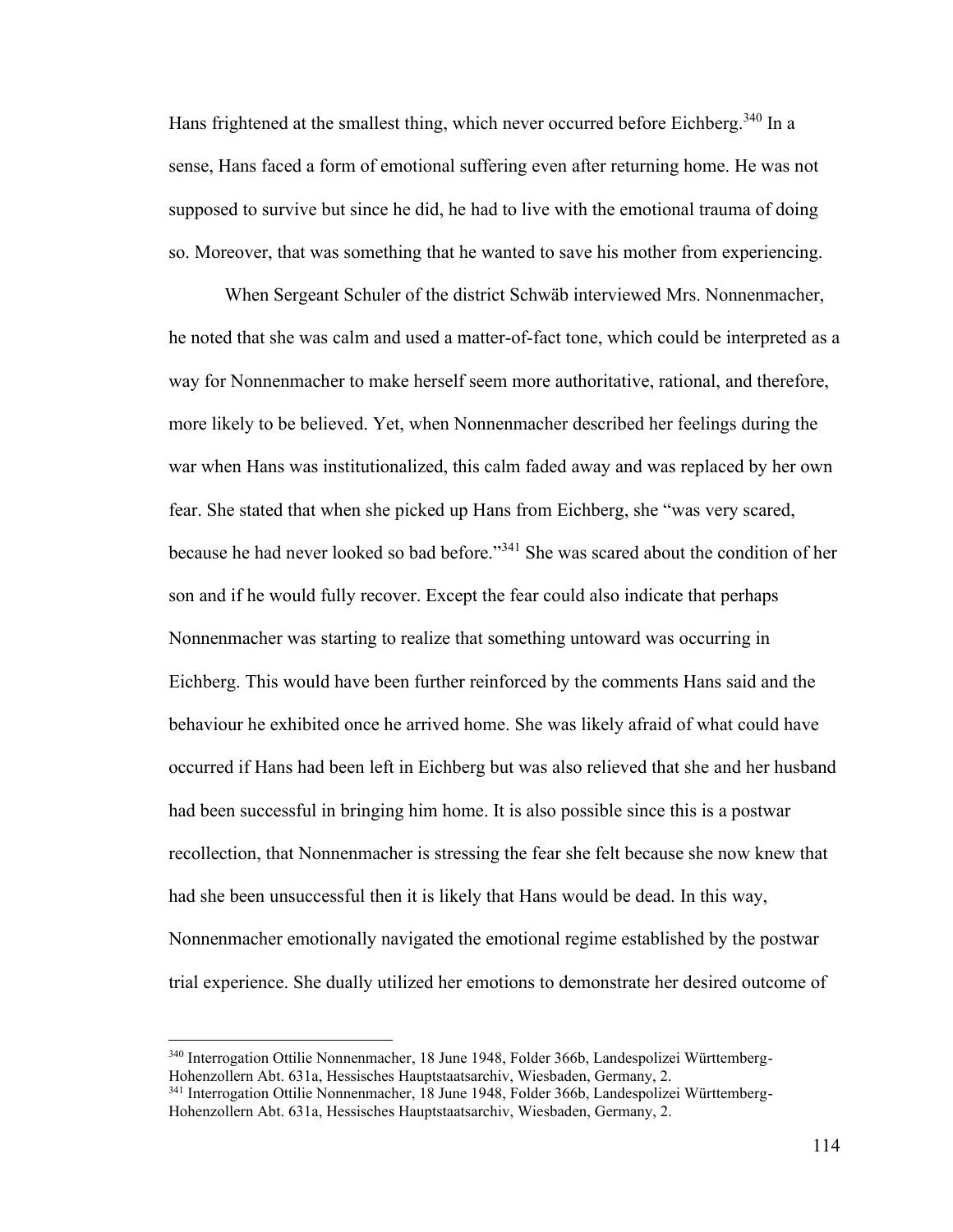establishing the horrific experiences of euthanasia victims and their families while also validating the outcome of the investigations themselves- gaining incriminating evidence to hold perpetrators responsible.

#### **Opposition in the Postwar Period**

When court investigators, such as those for Frankfurt am Main in the late 1940s and Ansbach in the mid-1960s, began looking for and interviewing parents whose children the Nazis may have euthanized, this gave many parents with grievances the opportunity to openly express the feelings that they had suppressed for so long. They were able to discuss their feelings about the program but in the context of a postwar war emotional community three or even twenty years after its implementation, which could lead to scriptedness. Johanna Pastoors said in her interview, "I am happy and satisfied that at last I may speak freely and without fear of all these things and I'm happy to do it. With a liberating feeling, I can talk about everything today, which has depressed us for years... we have never been allowed to pronounce our feelings and conjectures."<sup>342</sup> The emotional regime of the Nazi attempted to restrict what people could speak about without facing punishment. There are many instances where this tactic failed but for a large part of German society, they simply were not willing to take that risk. Pastoors' comment illuminates her belief that she suffered because of this restriction when she discusses the depression she lived with. This suggests that not only was she sad about her child's death but that she felt like she could not discuss her child or what happened. This also hints at the cultural climate of the postwar period as Pastoors comment about finally being able to

<sup>342</sup> Interrogation of Johanna Pastoors, 5 March 1964, Folder 215, Staatsanwaltschaft bei dem Landgericht Ansbach, 2018-01 - vorläufig ohne Gliederung, Staatsarchiv Nürnberg, Nürnberg, Germany, 1.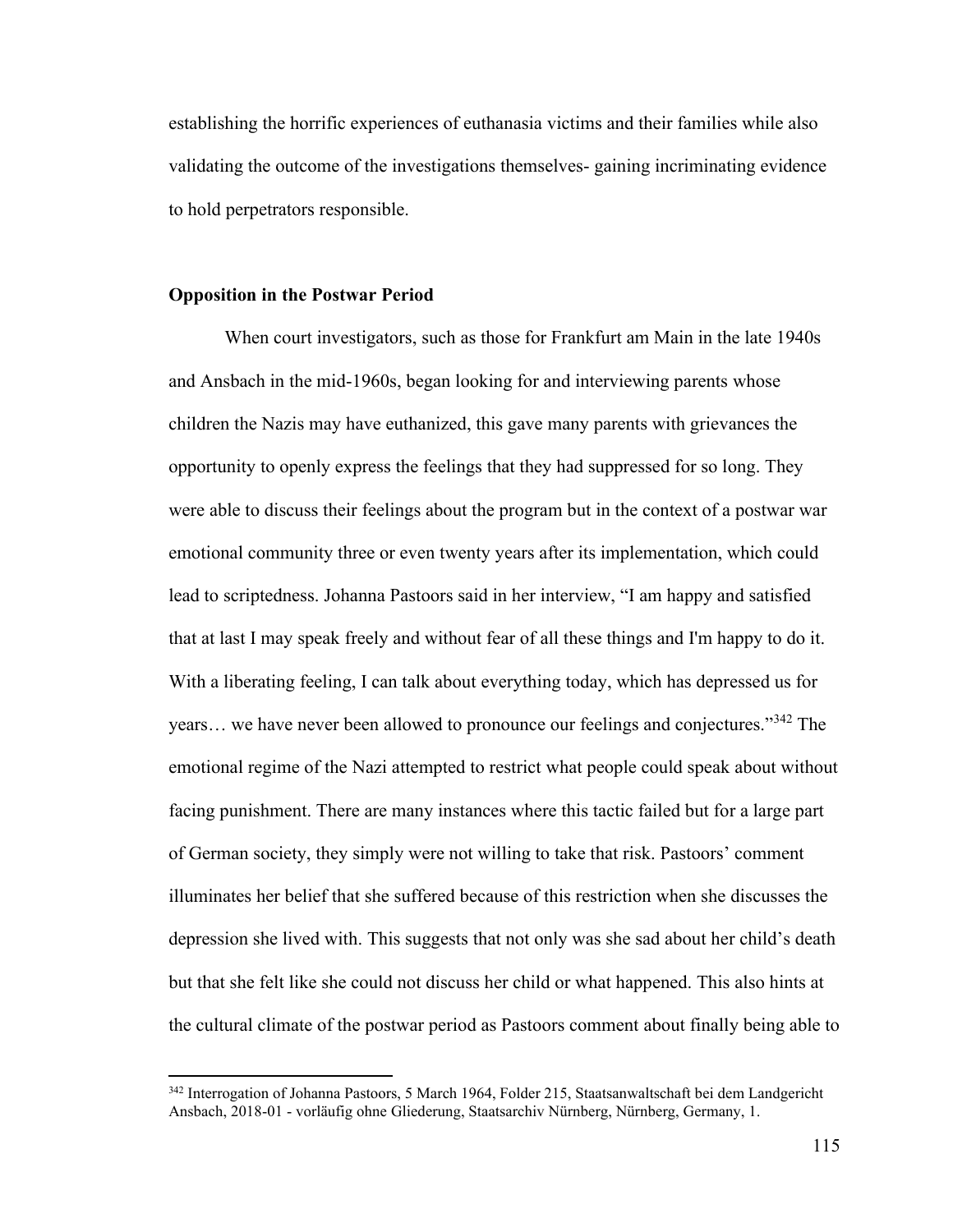talk about it with investigators suggests that even postwar society sought to repress her discussion of disability and euthanasia. Yet, she felt liberated and without "fear" once government after the war sought to prosecute the Nazi perpetrators involved.

However, even Johanna Pastoors' statement that she and her husband felt silenced about speaking out regarding their doubts and their belief that Ansbach had euthanized their child Theodor (Theo) is complicated. She suggests they had to suppress those feelings of frustration and outward grief because they were not safe to utter.<sup>343</sup> But this statement is complex as Fulbrook and Rublack outline. German scholarship focusing on postwar attitudes and memory discuss Pastoors' response as a common one that Germans used to assuage their guilt for the atrocities that occurred under Nazism and the role they may have had in any of those actions. The phrase *immer dagegen* or "always having been against it" becomes relevant here. This phrase, similar to Pastoors statement, could be seen as yet another way to cover up uncomfortable actions or it could be a real acknowledgement of not agreeing with their own actions that they felt compelled to complete due to the pressures of the regime, or it could represent such a change in selfmotivations and personal meaning that earlier ones could not be accurately identified with any longer.<sup>344</sup> So while Pastoors statement could actually represent one of many things, what is crucial is that she placed meaning on her feelings of repression.

For other relatives, it was not only a sense of relief to discuss euthanasia openly, but also an opportunity to seek justice for the loss of their loved ones. While Christine Firros was not a parent but a sister of an adult victim of euthanasia, her testimony was

<sup>343</sup> Interrogation of Johanna Pastoors, 5 March 1964, Folder 215, Staatsanwaltschaft bei dem Landgericht Ansbach, 2018-01 - vorläufig ohne Gliederung, Staatsarchiv Nürnberg, Nürnberg, Germany, 1. <sup>344</sup> Fulbrook and Rublack, "In Relation," 266.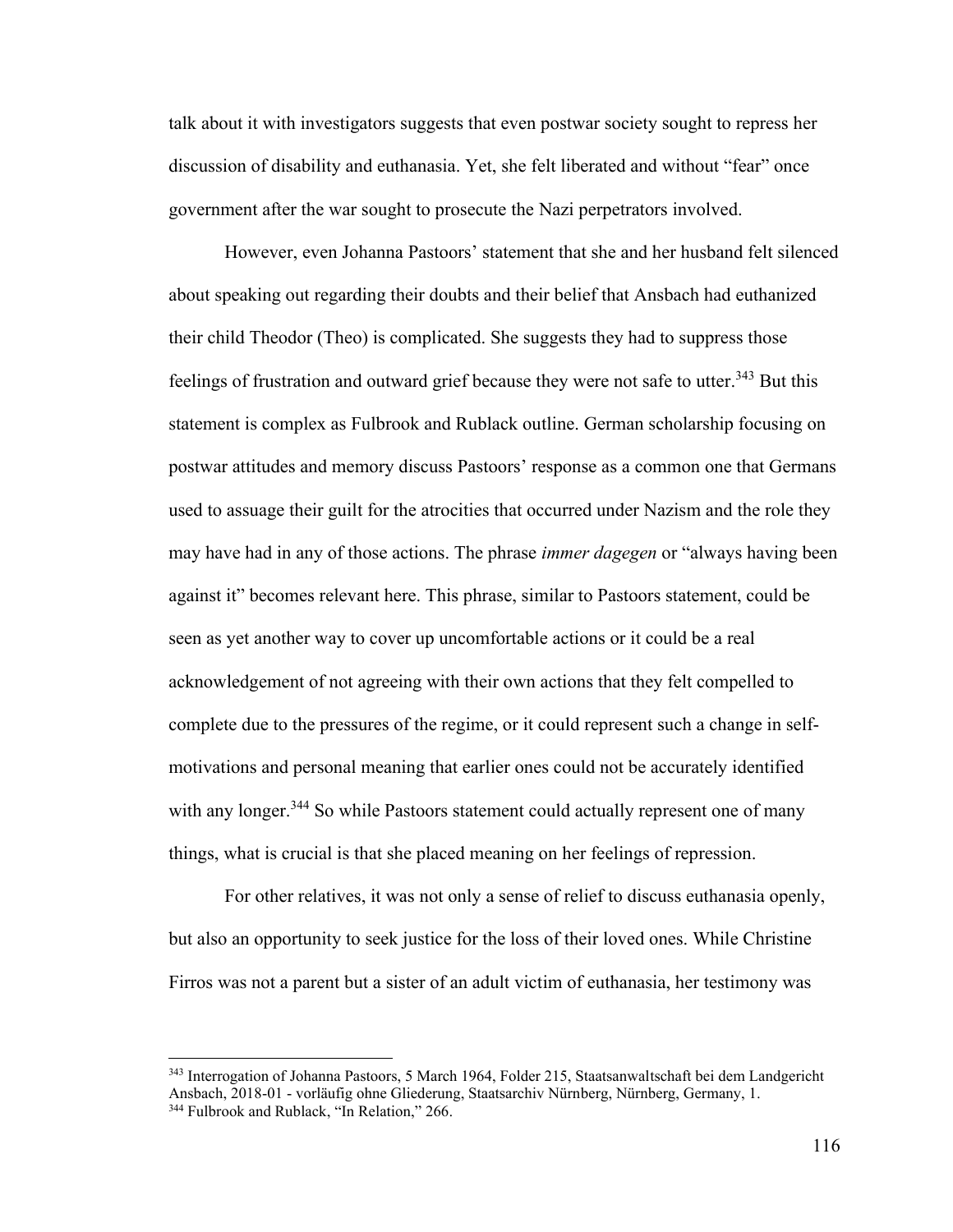illuminating on how passionate family members could be about speaking out after the war and so, I felt compelled to include it. She swore at the time of her sister's demise that she would avenge her death if it had been caused unnaturally. Clearly, Firros was vehement about bringing to light the causes of her sister's death as well as bringing to justice those responsible. One reason, in particular, that could be stated as to why relatives gave such fervent testimonies during the trials was to receive a sense of justice for wrongful actions of professionals they trusted with their loved ones. In chapter two, I argued that parents often institutionalized their children because of the trust that they had in medical professions. As Grue states though, with the euthanasia of newborns (and children) that trust crumbled. In its place grew a need for recompense and that is how Firros' scripted her responses.

Firros' testimony is also significant as she called out the investigators for only caring about the plight of euthanasia victims now that the war was over. She told them that they were only willing to believe her now in 1964 regarding this "abomination" after the actions of prominent euthanasia doctors like Dr. Heyde became public.<sup>345</sup> She argued

<sup>&</sup>lt;sup>345</sup> In 1962, Dr. Werner Hyde was charged with over 100,000 counts of murder for his role as head assessor and medical director of the Aktion T4 euthanasia program in 1940 and 1941. The trial, which was to occur in February 1964, never took place as Heyde (known as Dr. Fritz Sawade in the postwar era) committed suicide before it could happen. However, the attempt to prosecute Heyde brought the plight of euthanasia victims back into the discussions of justice. Martin Krupinski, "Werner Heyde: Psychiater und Massenmörder: Eine forensisch-psychiatrische Perspektive," *Der Nervenarzt* 90, no. 5 (May 2019): 530. In a more general sense on the prosecution of Nazi perpetrators as a whole, the 1960s were a reaction to the lax nature of convictions in 1950s and a realization that unless West Germany extended its statute of limitations on murder, thousands of perpetrators would escape punishment. A series of four debates on this topic known as the *Verjährungsdebatte* occurred in German parliament in 1960, 1965, 1969, and 1979. Each debate reignited the issues of crime and the Nazi past as well as the 1950s failure to bring about justice. The first three *Verjährungsdebatten* were successful in extending the statute of limitations on crimes of murder. However, the one in 1979 did not result in an extension. The success of the 1960s *Verjährungsdebatten* is likely due to the details brought to light regarding the extent of Nazi crimes in the Eichmann trail of 1961 and the Auschwitz trails in 1964 as well as numerous trials for the *Einsatzgruppen*  those responsible in the extermination camps in Belzec, Treblinka, Sobibor, Chelmno, and Maidanek. For more on this legal and political history see: Cesarani, *After Eichmann.*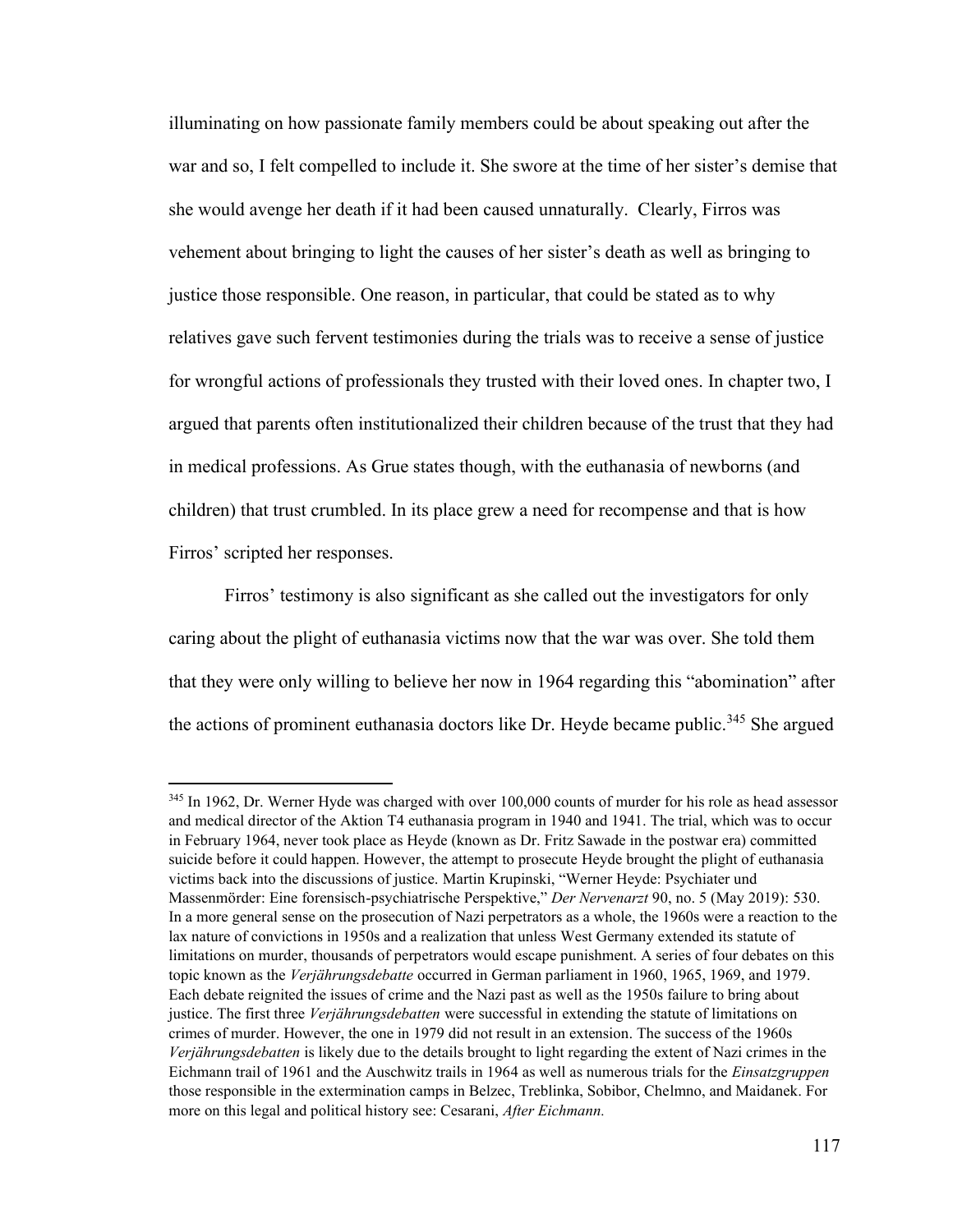that if she had gone to them previously, she "would not have got away with it."<sup>346</sup> Firros thought it was important to make the investigators understand that while their attempts to prosecute euthanasia perpetrators were honourable and right, they needed to realize that family of victims had wanted justice for a long time, but they just did not feel like anyone wanted to hear them. As discussed in the previous chapters, there was a lack of recognition as victims of Nazism and a continuation of eugenic thought and prejudice against disabled individuals so while these investigations were necessary, they were long overdue and should never have taken this long in the first place.

The final question in the Ansbach court investigation concerned the likelihood that euthanasia transpired for each specific child. Interviewers asked parents if there were any hints or clues that euthanasia could have occurred. The court also sought to determine what opinion the witness (parent) had at the time of the interview regarding their child's condition.<sup>347</sup> These two questions prompted many parents to discuss the suspicions that they had and the beliefs that the state euthanized their child.<sup>348</sup> Most just made statements along the lines that they believed the death was unnatural or that the facility must have made inventions.<sup>349</sup> However, some had to clarify that they had no

<sup>348</sup> Again, I did not find the questions asked by the investigators of the Frankfurt am Main court but based on the answers provided by parents during their testimonies it is evident that a similar question was asked. <sup>349</sup> For a few examples see: Interrogation of Georg Sommer, 25 February 1964, Folder 215,

<sup>346</sup> Interrogation Christine Firros, 14 February 1964, Folder 88, Landespolizei Württemberg-Hohenzollern Abt. 631a, Hessisches Hauptstaatsarchiv, Wiesbaden, Germany, 4.

<sup>&</sup>lt;sup>347</sup> Interrogation Questions for the District Court of Ansbach, 18 February 1964, Folder 235, Staatsanwaltschaft bei dem Landgericht Ansbach, 2018-01 - vorläufig ohne Gliederung, Staatsarchiv Nürnberg, Nürnberg, Germany, 3.

Staatsanwaltschaft bei dem Landgericht Ansbach, 2018-01 - vorläufig ohne Gliederung, Staatsarchiv Nürnberg, Nürnberg, Germany, 3-4**;** Interrogation of Eva Schneider, 2 June 1964, Folder 215, Staatsanwaltschaft bei dem Landgericht Ansbach, 2018-01 - vorläufig ohne Gliederung, Staatsarchiv Nürnberg, Nürnberg, Germany, 2; Interrogation Paula Weiss, 21 June 1948, Folder 364, Landespolizei Württemberg-Hohenzollern Abt. 631a, Hessisches Hauptstaatsarchiv, Wiesbaden, Germany**;** Interrogation Marie Keitel, Undated, Folder 365, Landespolizei Württemberg-Hohenzollern Abt. 631a, Hessisches Hauptstaatsarchiv, Wiesbaden, Germany, 1.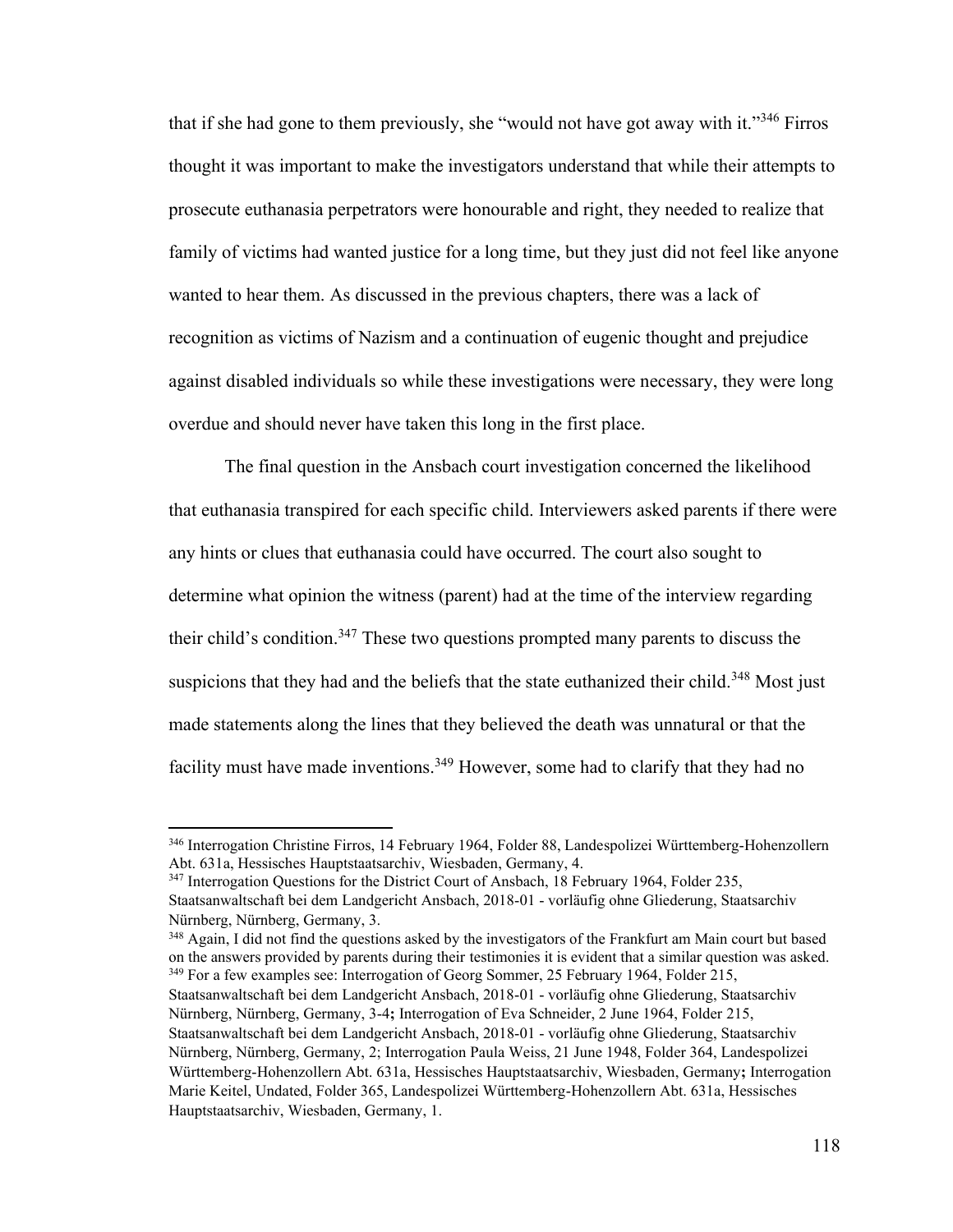explicit evidence but rather just a feeling.<sup>350</sup> On the other hand, as Burleigh notes the minor mistakes that facilities made tipped off some parents to the euthanasia.<sup>351</sup> Margot Eisenhardt stated that she and her husband knew something was wrong when they saw the child's body had been "emaciated to a skeleton" before the funeral. Officials told Babette Seyfer her son Werner had died of measles, but she testified that she found no red spots on his body. Pauline Hirth had requested the clothing of her child after Han's death, but the institution returned clothing that was not hers. She said that was her clue that Han might not have had a natural death. $352$  In a sense, these court cases became sites of memory, which forced Eisenhardt, Seyfer, and Hirth to re-evaluate their memories and emotions. All three of these mothers expressed their personal feeling that the state killed their child. They made it apparent to investigators that they did not believe the official explanations for their children's deaths based on their memories of events.

During the Ansbach court inquiry, investigators explicitly asked parents if they had given consent to euthanasia and what their views were on the practice today. Parent after parent stated that they had not known about the program, would not have given consent, and condemned the use of euthanasia altogether.<sup>353</sup> One of the reasons some

<sup>352</sup> Interrogation Rosa Eisenhardt, 6 June 1948, Folder 366a, Landespolizei Württemberg-Hohenzollern Abt. 631a, Hessisches Hauptstaatsarchiv, Wiesbaden, Germany, 2**;** Interrogation Babette Streyfer, 9 june 1948, Folder 366b, Landespolizei Württemberg-Hohenzollern Abt. 631a, Hessisches Hauptstaatsarchiv, Wiesbaden, Germany, 2**;** Interrogation Pauline Hirth, 3 August 1948, Folder 364, Landespolizei Württemberg-Hohenzollern Abt. 631a, Hessisches Hauptstaatsarchiv, Wiesbaden, Germany, 2. <sup>353</sup> For a couple examples see: Interrogation of Georg Sommer, 25 February 1964, Folder 215, Staatsanwaltschaft bei dem Landgericht Ansbach, 2018-01 - vorläufig ohne Gliederung, Staatsarchiv Nürnberg, Nürnberg, Germany, 2-3**;** Interrogation of Babette Schilling, 1 March 1964, Folder 215, Staatsanwaltschaft bei dem Landgericht Ansbach, 2018-01 - vorläufig ohne Gliederung, Staatsarchiv Nürnberg, Nürnberg, Germany, 2. Similar sentiments were also expressed in the testimonies of parents for

<sup>350</sup> Interrogation of Georg Sommer, 25 February 1964, Folder 215, Staatsanwaltschaft bei dem Landgericht Ansbach, 2018-01 - vorläufig ohne Gliederung, Staatsarchiv Nürnberg, Nürnberg, Germany, 3-4; Interrogation of Ewald Illig, 7 June 1948, Folder 367, Landespolizei Württemberg-Hohenzollern Abt. 631a, Hessisches Hauptstaatsarchiv, Wiesbaden, Germany, 1.

<sup>351</sup> Burleigh, *Death and Deliverance,* 164.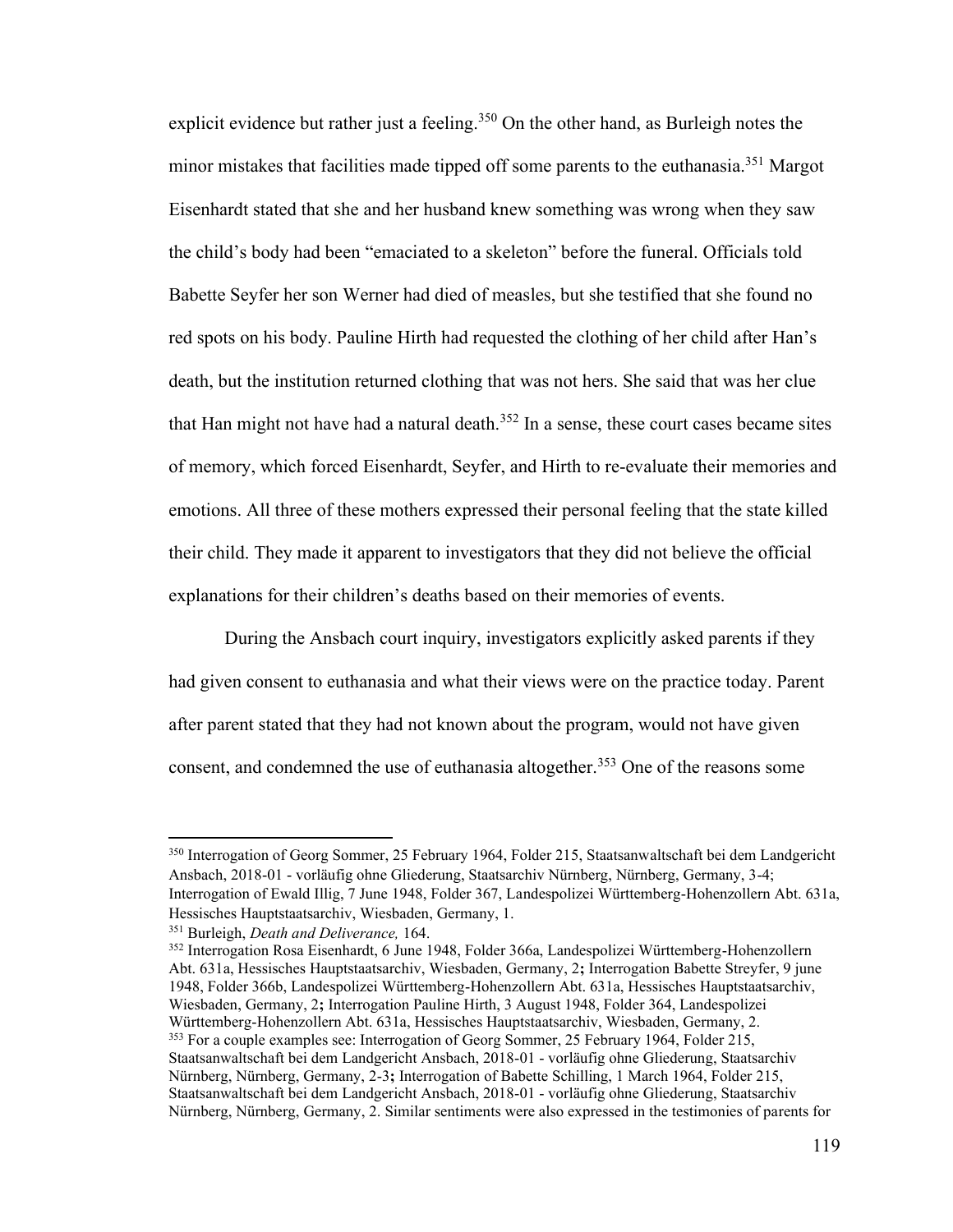individuals so adamantly discussed the feelings of love they had for their children were the scripted nature of their responses. As Hester Vaizey argues, under Nazism the family unit was able to maintain a sense of togetherness and emotional intimacy.<sup>354</sup> In other words, love of family sustained kinship during adversity. When investigators asked Johanna Pastoor, she told them that if she and her husband had known or been asked for their consent, they would have fought against euthanization in any way they could because even if Theo was sick they "still loved" him.<sup>355</sup> Gottfried Baumann stated when asked that while his family was hoping for the improvement and normality that institutionalization promised if progress could not be made, he and his wife could never have given parental consent to euthanasia "because what kind of parents could do that?"<sup>356</sup> Both of these statements, epitomize the feelings and pressure that most parents felt during the investigations. Whether a parent gave consent, allowed institutionalization, or opposed the state, central to the identity of parenthood is the idea of love. Therefore, these statements also insinuate that there is a bond within a family that not even disability and Nazi ideas could alter. Yet, one must also consider the fact that sometimes people make decisions out of love that cause harm, such as those who gave consent in chapter one. As the testimonies in this chapter detail though, the Nazis attempted to destroy the emotional refuge that was essential to the bond of a family, but for some, the love of family would always come before the state.

the Frankfurt am Main investigations, however, I do not have the questions from those investigations, so I do not know if individuals were asked directly.

<sup>354</sup> Vaizey, *Surviving Hitler's War,* 33.

<sup>355</sup> Interrogation of Johanna Pastoors, 5 March 1964, Folder 215, Staatsanwaltschaft bei dem Landgericht Ansbach, 2018-01 - vorläufig ohne Gliederung, Staatsarchiv Nürnberg, Nürnberg, Germany, 2.

<sup>356</sup> Interrogation of Gottfried Baumann, 22 February 1964, Folder 215, Staatsanwaltschaft bei dem Landgericht Ansbach, 2018-01 - vorläufig ohne Gliederung, Staatsarchiv Nürnberg, Nürnberg, Germany, 2.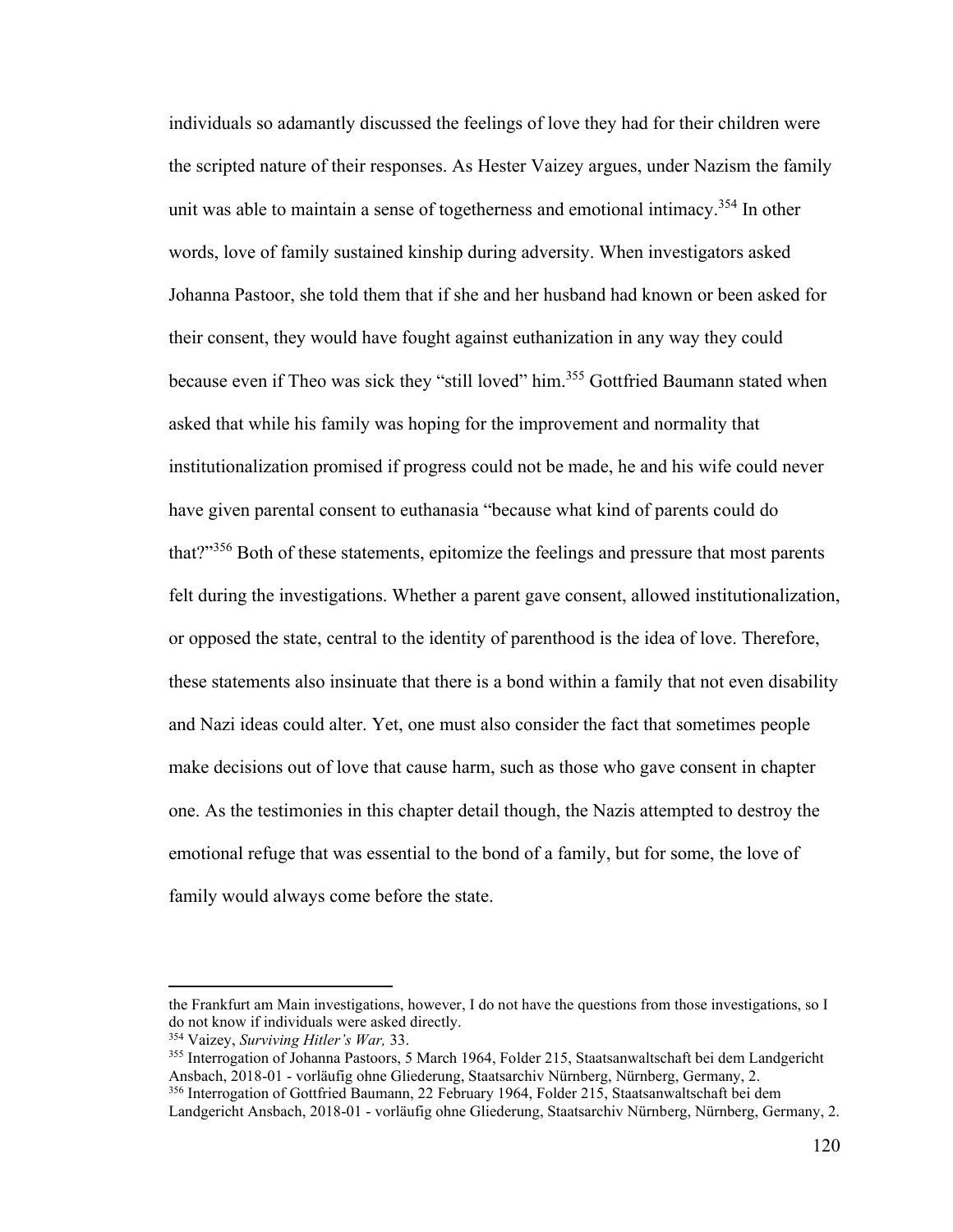Faye Ginsburg and Rayna Rapp argue that as the end of the twentieth century progressed, there was a change in both attitude and law regarding disability and inclusion in societal and private spheres such as the home, the school, and the community. They believe that family activism, legal and educational reform, deinstitutionalization, and the development of the rights movement led to a reimagining of the kinship imaginary.<sup>357</sup> The connection of disabled individuals to their families were renegotiated. Examples of this included things such as rearranging caretaking responsibilities and reimaging family narratives or histories to include disability rather than excluding it. <sup>358</sup> While I agree that the end of the twentieth century saw a vast improvement in the acknowledgement and treatment of disability, I believe that by confining their argument to the end of the century they overlook some of the activism that was taking place during the war and throughout the postwar trials. Some parents, as demonstrated in this chapter, had already reimagined the kinship imaginary, particularly in relation to what was acceptable behaviour and emotion in Nazi Germany and the second emotional regime of the postwar, simply because of their emotional connections to their families.<sup>359</sup>

All of these documents and testimonies are examples of how Germans with disabled relatives could view family and how that led to postwar discussions of memory, opposition, and justice. The emotional bond between family members could create the circumstances for opposition when policies, such as Nazi euthanasia, threatened that union. Some parents were willing to risk emotional suffering that came with Nazi

<sup>&</sup>lt;sup>357</sup> Ginsburg and Rapp proposed the term "kinship imaginary" to represent that families are both created and interpreted through blood association but also, culture. They argue that families are socially constructed, and changes occur over time, class, geography, and culture. Ginsburg and Rapp, "Family," 82. <sup>358</sup> Ginsburg and Rapp, "Family," 82-83.

<sup>&</sup>lt;sup>359</sup> Ginsburg and Rapp, "Family," 82-83.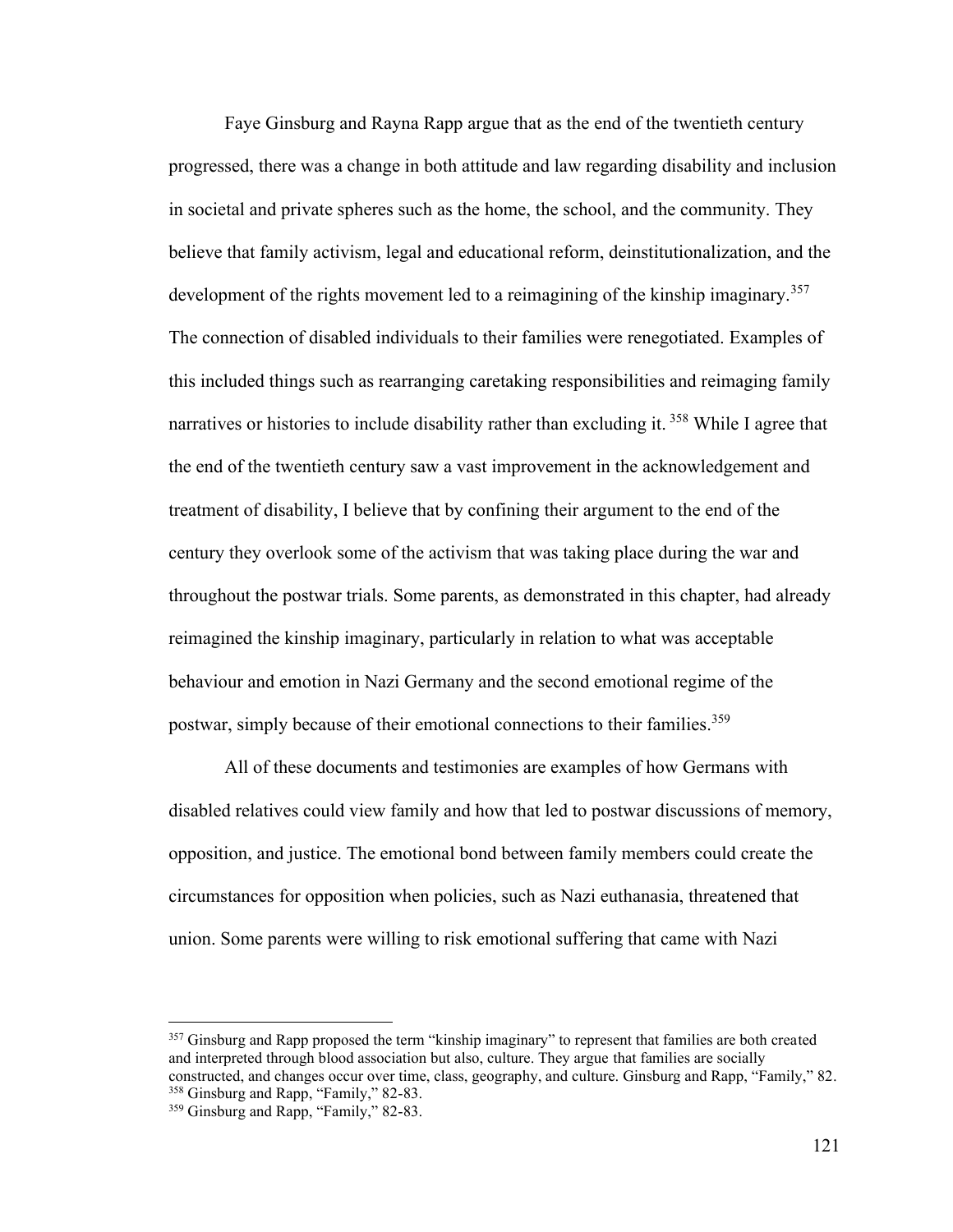punishment as long as they could to keep their family members safe. The National Socialists underestimated this bond of kinship during the war. And after, that bond was still emphasized by parents in their postwar testimonies. The emphasis on opposition and feelings such as love or grief rather than guilt demonstrate that some parents genuinely sought to express their grievances while others felt the need to cover up any thoughts of complicitous actions by scripting the emotions they felt were most acceptable in the postwar emotional regime of the trials. However, in either case, the connection of familial emotion and discussions of opposition show the importance and meaning these parents placed on the relationship between the two.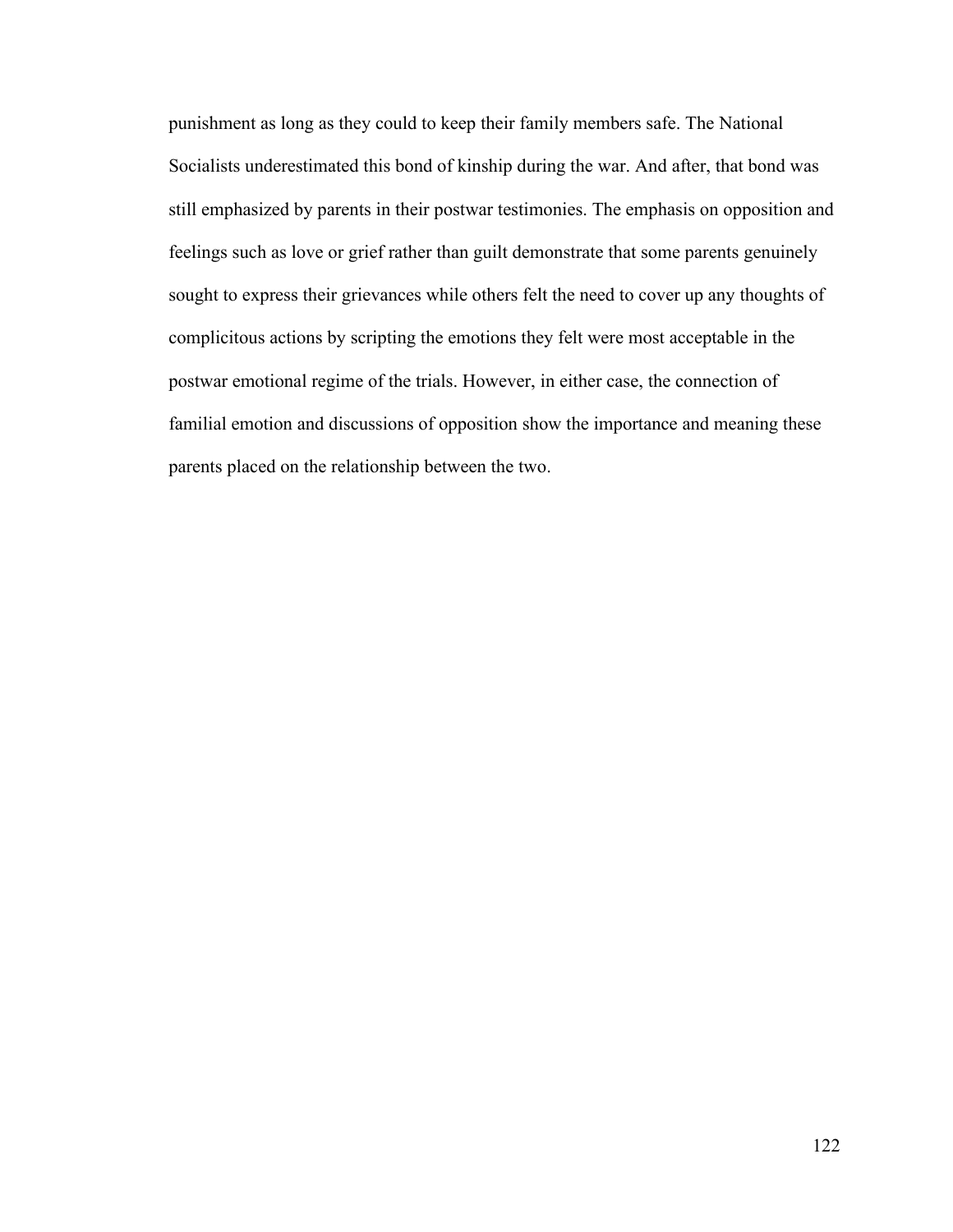## **Conclusion**

*A group of Allied spies are hiding out at a safe house in Paris France as they plan their next move. Suddenly, they all hear footsteps and Nazi Brigadeführer Franz Faber walks through the door.* 

Alfred Graves: "How did you find us? Why Are you here?"

Franz Faber: "Albert Bellerose... Daniel Deforest... Gilles Fournier... Ulli Faber…I'm here for them. I'm here for my son. Tell me what it is that you want me to do."360

*-X Company,* Season Two Episode Ten

Formerly a devout Nazi, Franz Faber comes to realize that some of the actions he has taken as an upper Nazi officer do not feel morally right to him.<sup>361</sup> Therefore, he agrees to work with the Allied spies, who he was supposed to be capturing and torturing for information, to take down the Nazi government. As he states above, he is willing to betray his country in the name of his son. For the rest of the series, Faber tows a thin line between pretending to be a continued and devout Nazi, while also helping the Allies if he can. The familial attachment that Faber has to his deceased son Ulli is the connection between all of these actions. Being forced to kill his own son, who Faber loved very much, rather than sending Ulli to a killing facility, created an internal struggle for him regarding what is viewed as emotionally acceptable in the Nazi state versus how he personally felt.

Even though Faber is a fictional character, these struggles echo that of what actual parents of euthanasia victims had to face. The files of the Frankfurt am Main and Ansbach investigations provide insight into what was expected of parents under the Nazi

<sup>360</sup> *X Company,* season 2, episode 10, "August 19th," directed by Jamie Magnus Stone, aired 6 April 2016, on CBC, https://gem.cbc.ca/media/x-company/season-2/episode-10/38e815a-009bdf16b96.

<sup>361</sup> *X Company,* season 2, episode 10, "August 19th," directed by Jamie Magnus Stone, aired 6 April 2016, on CBC, https://gem.cbc.ca/media/x-company/season-2/episode-10/38e815a-009bdf16b96.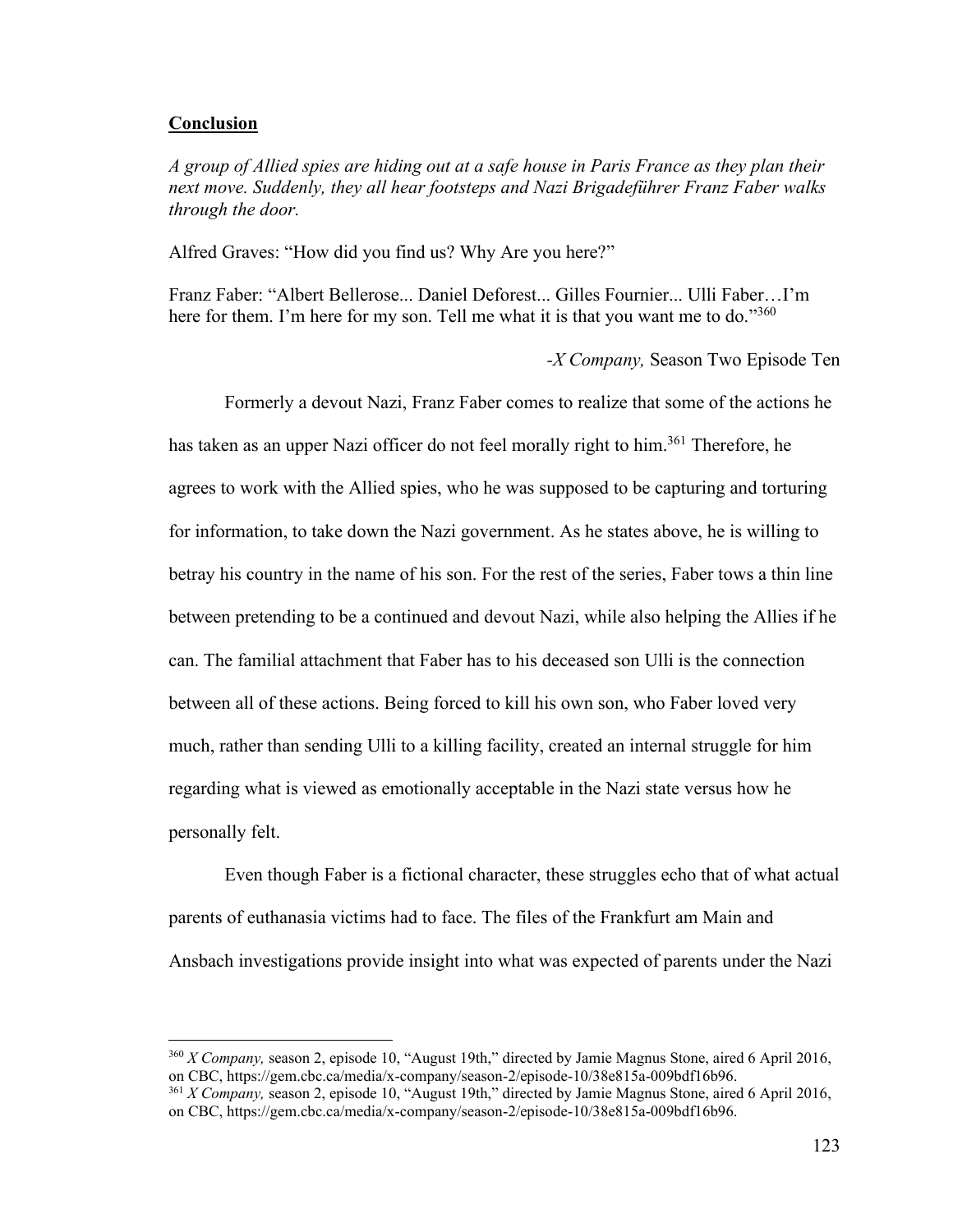emotional regime and how individual parents reacted in various ways to those expectations. These sources included some actual correspondence between Nazi health officials, institutions, and parents but primarily, the sources derive from the postwar testimonies that investigators completed in 1948 and 1964 in an attempt to prosecute those responsible for euthanasia crimes. From these documents, it becomes clear that familial emotions cannot be separated from the euthanasia program or the decisions that parents made regarding their children.

In this work, I have argued that parents did play a role in the euthanasia process knowingly or unknowingly, and that they utilized emotions such as empathy, relief, concern, love, and fear to detail to investigators the choices they made during both the Nazi period and the postwar era, albeit with many differing outcomes. Even parents who discovered the euthanasia program and gave the Nazis consent to euthanize their children or supported the ideology in the postwar period, such as those in chapter one, claim to have done so out of compassion rather than malice. Their postwar testimonies demonstrate that they believed in the National Socialist program that promoted disability as a "life unworthy of life" or full of misery and suffering. Therefore, they stated that euthanasia was not this great evil. It was an empathetic way to release a suffering individual from their pained life. Death was the superior choice to life in this instance. While it is somewhat odd that parents in these instances would actually admit their support for euthanasia, it likely arose from a continuation of eugenic thinking, the low rate of conviction for perpetrators and perhaps, even feelings of guilt or remorse.

Yet, most parents did not know about euthanasia and instead described the emotions they felt towards institutionalization as detailed in chapter two. Because of their

124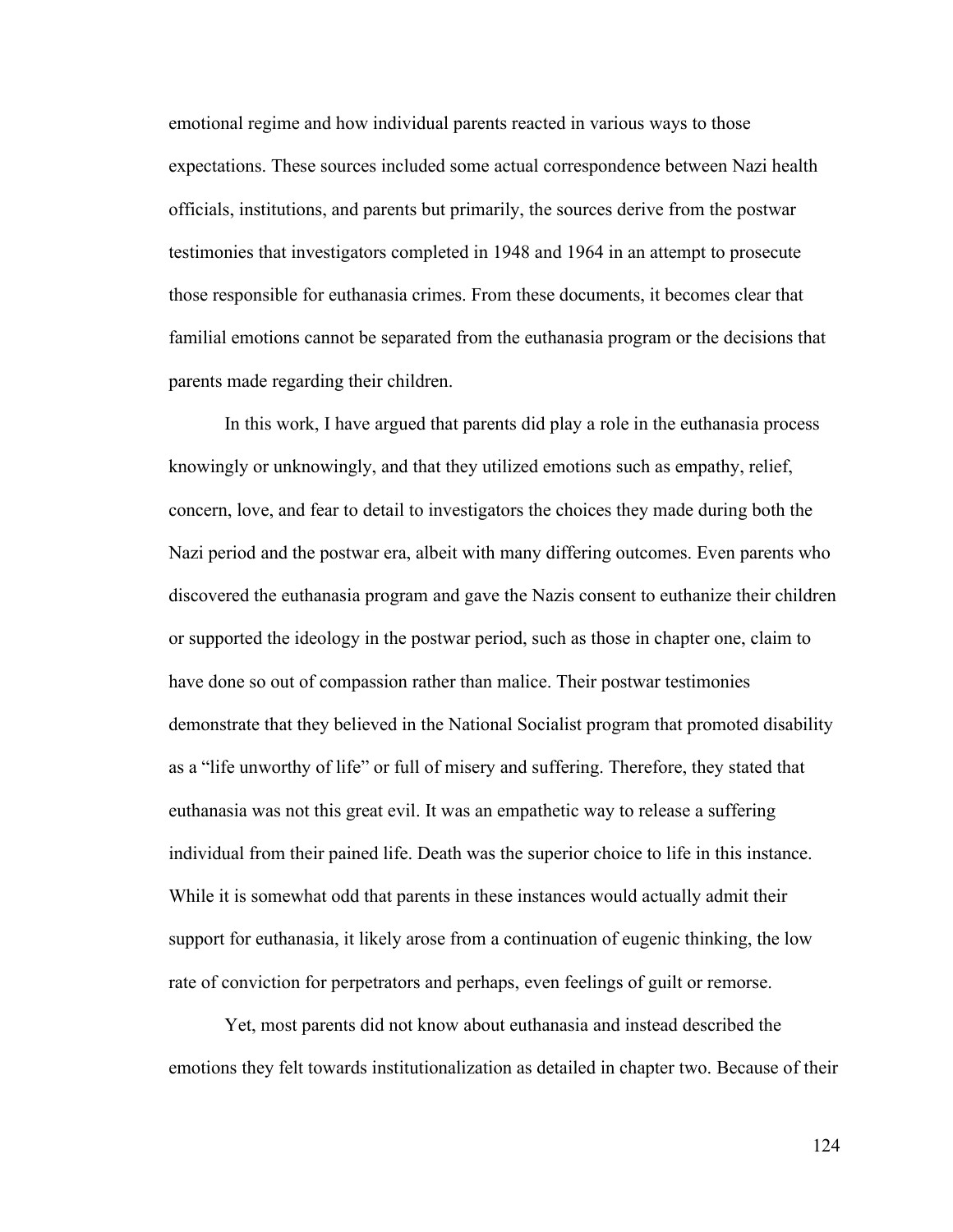ignorance to the state's real agenda, these parents argued that the National Socialist government and medical professions had done such a good job promoting these institutions as having the most modern care and treatments as well as other factors such absentee fathers sent to war, considering the wellbeing of their other children, costs, and stigma of disability that placed their children in the facilities. In the investigations, parents maintained that these decisions were made in the belief that they would be better off in the facilities than at home, and out of the desire to prescribe the acceptable emotional behavior within the regime. However, at least, as far as postwar recollections suggest, it is also significant that this acceptance was described only as permission for their children to be placed in state institutions. It was not permission for the state to practice euthanasia. They had not known that their acceptance of institutionalization would lead to the death and therefore, could not have consented to its application.

In other cases, such as the claims of opposition in chapter three, familial emotion becomes a complicated topic. In the testimonies for Frankfurt and Ansbach, parents utilized the argument that opposition to various parts of the euthanasia program occurred due to the fact that the Nazis underestimated the strength of the familial bond and emotions such as love. In the cases where the Nazis recorded the opposition and disobedience of parents during the war, this is undoubtedly true. But for the explanations of opposition that parents gave based on their memories, one has to consider other alternatives. Parents might have utilized the argument of family connections in order to shirk responsibility for certain actions that could have led to their child's death or they might have genuinely described their choices. This could be because the investigations intended to bring justice to those died by holding their perpetrators responsible.

125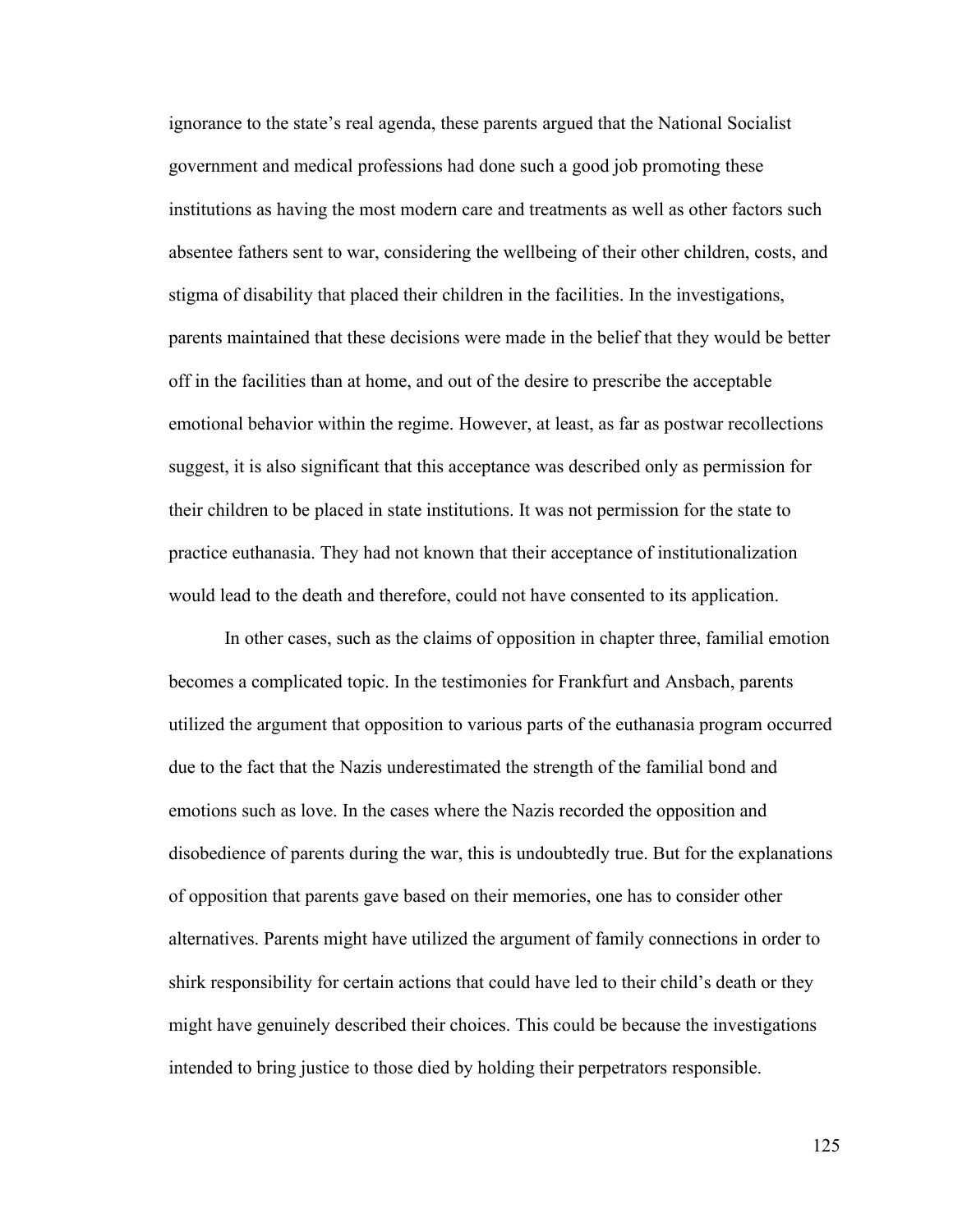Consequently, parents may have felt pressured to say the "right" thing rather than the "true" course of events. Nevertheless, the meaning that these parents placed on the connection between familial emotion and opposition is significant in understanding what parents saw as vital in the postwar emotional regime.

The history of *Kindereuthanasie* and the parent's role in that past is by no means complete. I propose that my work is just a starting point for analyzing the intersections between family and the National Socialist euthanasia program. It is especially crucial that more research is done in future as historian Götz Aly estimates that within the population of Germans over twenty-five, one in eight are closely or distantly related to a former euthanasia victim.<sup>362</sup> That implies that family was not only intimately tied to children's euthanasia during the Nazi period or even the postwar trial era, but also in current society. It is vital that this past not only finds its place in mainstream society but also in the family histories of German people because it will create an individual connection and responsibility to recognize the role that individual families had in the violence. By continuing to study euthanasia, its history will become more commonplace in Germany and globally. This would allow for a new sense of justice for euthanasia victims as their persecution is remembered and helps breakdown the stigma of disability in the past and present.

There are also many other directions this history could take. In particular, one could explore a gendered analysis of actions during the war and in postwar testimonies. Were the reactions of family members different based on gender or age? Did mothers, fathers, grandparents, and siblings have differing opinions about the euthanasia program

<sup>362</sup> Götz Aly, *Die Belasteten: "Euthanasie" 1939-1945: Eine Gesellschaftsgeschichte* (Frankfurt am Main: S. Fischer, 2013), 15.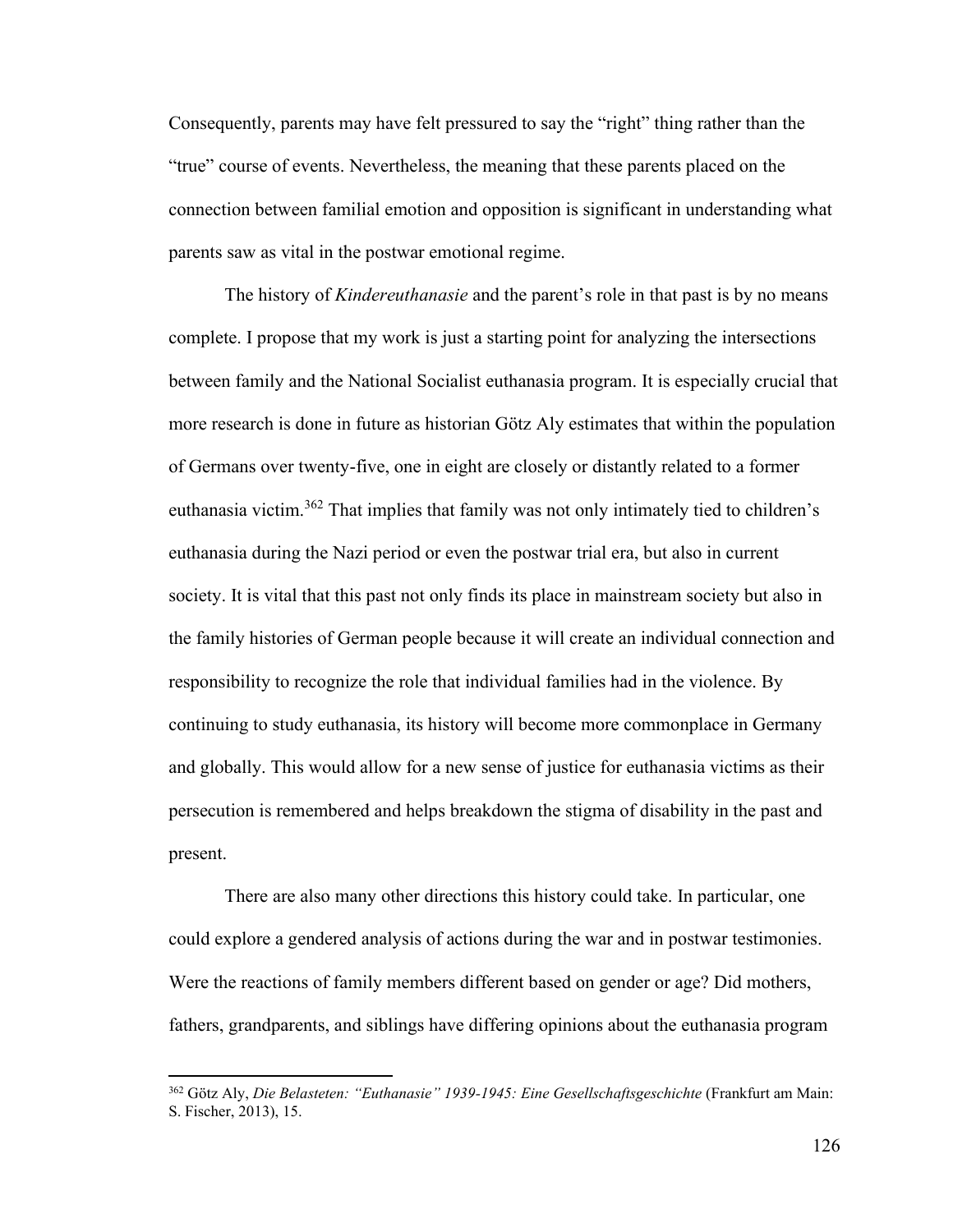during the war and after? Or perhaps, a microhistory of a specific institution like Hadamar that is focused on how parents interacted with the medical professionals, their child, and the other patients. This would be particularly crucial in establishing the victim in the story of family as well. The Hadamar archive is replete with examples that are in need of further investigation. Another option would be to solely focus on the history of memory when it comes to families of euthanasia victims, and the tropes and tactics employed in the postwar period to make sense of decisions in the past.

What is also important about familial emotions and the actions associated with them, but that I did not have space to flesh out in this argument, is that parental feelings and actions were not static. Not only could parental actions change during the war, but also how parents talked about them in the postwar period. For example, it was possible for a parent to initially agree to institutionalize their child but later regret this decision and attempt to oppose the Nazis by removing the child. Similarly, a parent could have given permission to euthanize their child but then in the postwar period attempt to hide this decision by discussing that they only ever agreed to institutionalization. Additionally, as hinted at in chapter three, parents often made decisions during the war that they came to feel differently about after the fall of the Nazis. Emotions of trust could turn to anger, and feelings of empathy could turn to guilt. This would make for another possible avenue of analysis for future researchers.

The National Socialist government intended *Kindereuthanasie* to remove the unfit and disabled individuals from German society since the Nazis viewed them as "life unworthy of life." One would assume that parents of these so-called undesirable children would not have participated in such actions. However, the Frankfurt am Main and

127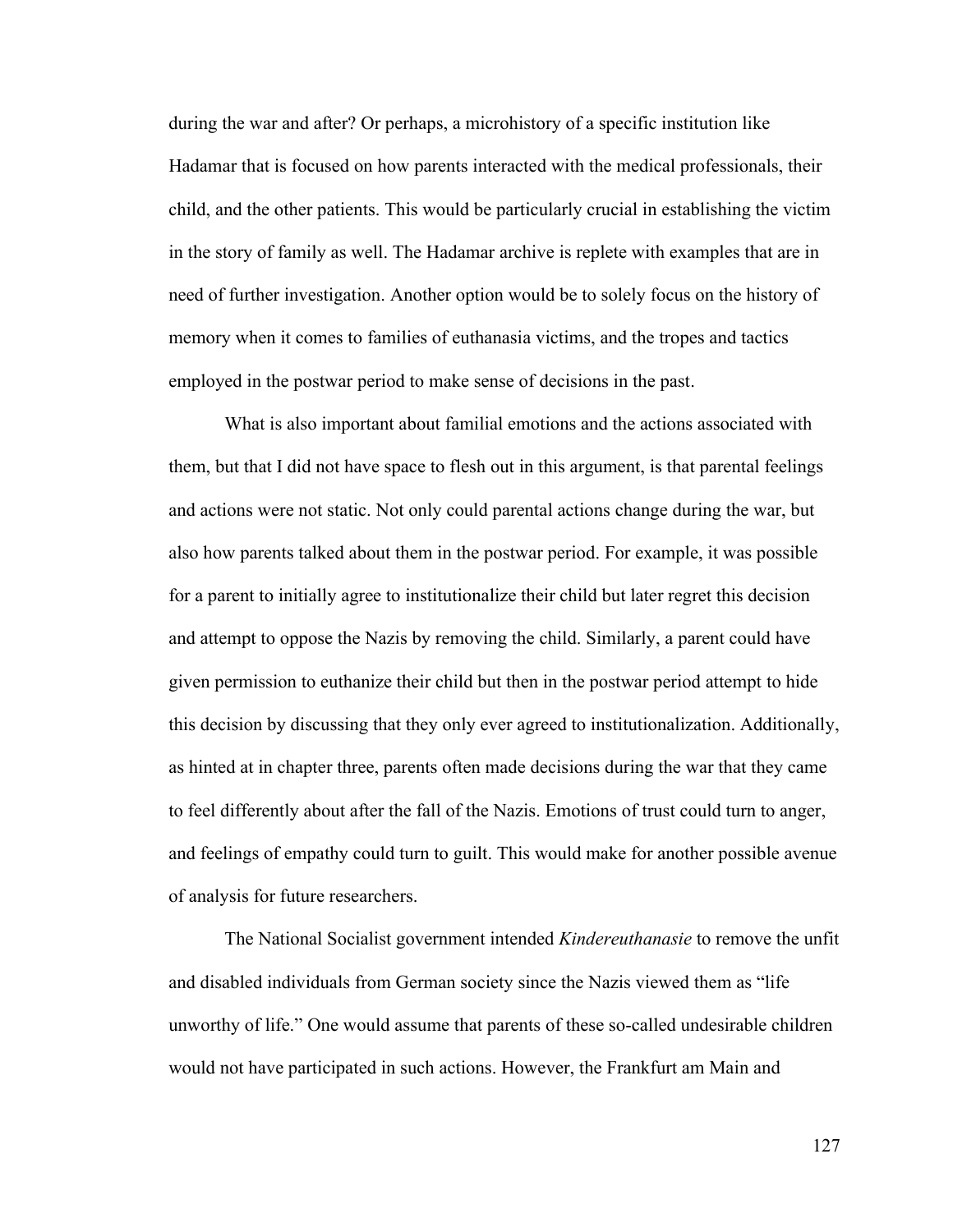Ansbach Court investigations demonstrate through testimonials that parents played an active part, albeit often unknowingly, in the program despite the attempt of the government to keep the euthanasia agenda a secret. The familial bond and emotions that parents portrayed in their testimonies described how they emotionally navigated the Nazi emotional regime as well as the postwar emotional regime in actions such as consent, acceptance of institutionalization, and acts of opposition all as based on what they felt were in the best interest of their children.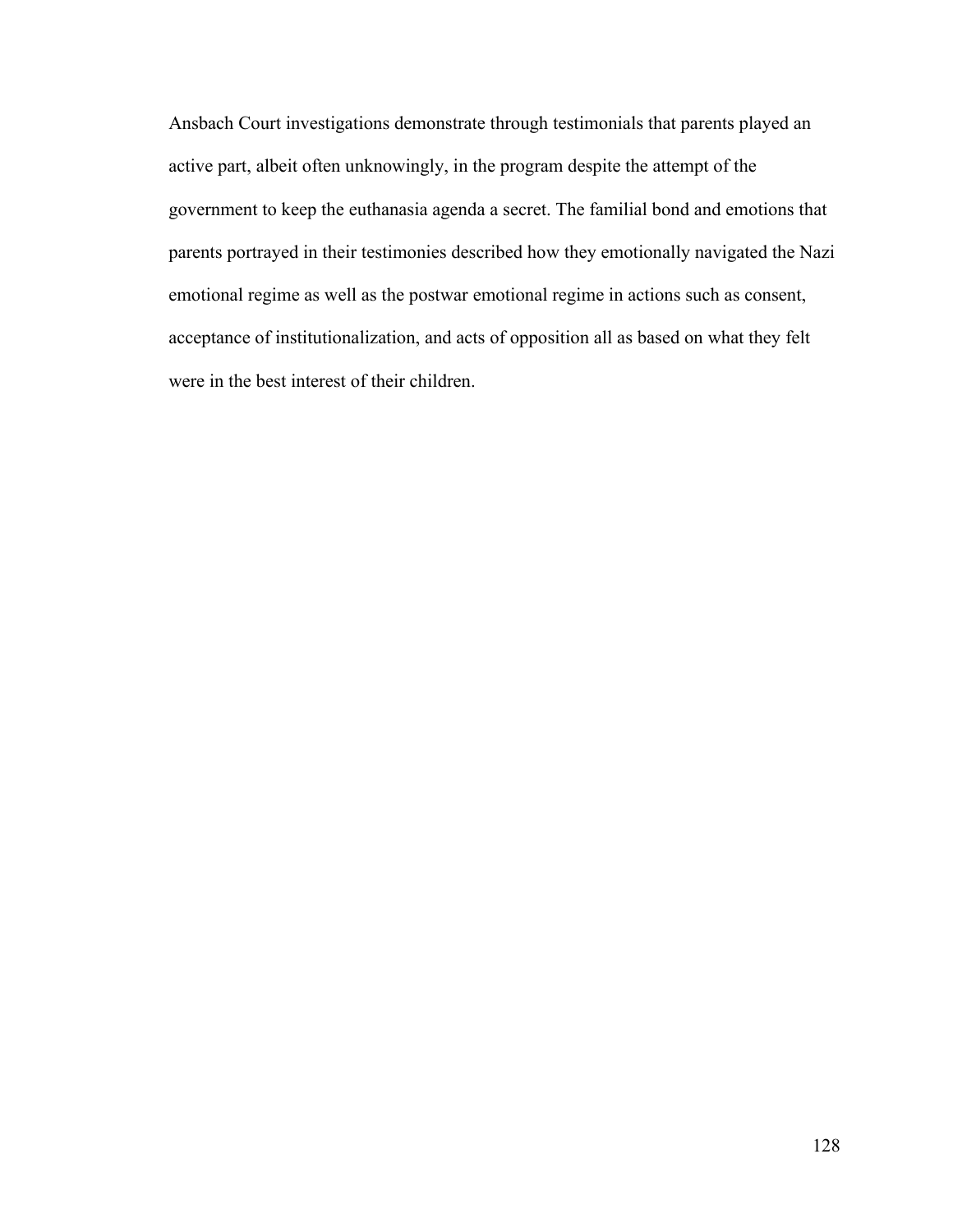# **Bibliography**

## **Primary Sources**

- Bareth Karl and Alfred Vogel. *Erblehre und Rassenkunde für die Grund- und Hauptschule.* 2nd ed. Bühl-Baden: Verlag Konkordia, 1937. Accessed 25 March 2019: https://research.calvin.edu/german-propaganda-archive/erblehre.htm.
- Bennecke, Fritz. ed. *Vom deutschen Volk und seinem Lebensraum. Handbuch für die Schulung in der HJ*. Munich: Franz Eher, 1937. Paul Gierlichs is listed as *Bearbeiter*. Accessed 25 March 2019, https://research.calvin.edu/germanpropaganda-archive/hjhandbuch.htm.
- Fowler, F.G. and H.W. Fowler. "Consent and Consentient" in *The Pocket Oxford Dictionary Of Current English.* Oxford: Oxford University Press, May 1942. Accessed at https://archive.org/details/in.ernet.dli.2015.463762/page/n167.
- "Germany Grows Through Strong Mothers And Healthy Children." Propaganda Poster by Hilfswerk Mutter and Kind, 1935. Accessed 19 November 2019, German History in Documents and Images (GHDI), http://germanhistorydocs.ghidc.org/sub\_image.cfm?image\_id=2045&language=english.
- Hadamar Patient Files. Hadamar Memorial Museum, Hadamar, Germany.
- Hadamovsky, Eugen. *Propaganda und nationale Macht: Die Organisation der öffentlichen Meinung für die nationale Politik*. Oldenburg: Gerhard Stalling, 1933.
- Hitler, Adolf and Ralph Mannheim. *Mein Kampf*. 13<sup>th</sup> ed. Boston: Houghton Mifflin Company, 1995.
- "Law for the Prevention of Offspring with Hereditary Diseases (July 14, 1933)." In US Chief Counsel for the Prosecution of Axis Criminality, *Nazi Conspiracy and Aggression*, Volume 5. Washington, DC: United States Government Printing Office, 1946. Translation by Nuremberg and GHI staff. Accessed at [http://germanhistorydocs.ghi-dc.org/pdf/eng/English30.pdf.](about:blank)
- Melzer, Ewald. "Das Problem der Abkürzung 'lebensunwerten' Lebens." Halle/Saale: Carl Marhold Verlagsbuchhandlung, 1925.
- "Posters From Nazi Racial Exhibitions." *Volk and Rasse,* 1936. Accessed 19 November 2017 German Propaganda Archive, http://research.calvin.edu/german-propagandaarchive/volkundrasse1936-8.htm.
- Schlaich, Ludwig. *Lebensunwert? Kirche und Innere Mission Württembergs im Kampf gegen die "Vernitung lebensunwerten Lebens."* Stuttgart, 1947. Accessed at https://portal.dnb.de/bookviewer/view/1104141132#page/n0/mode/1up.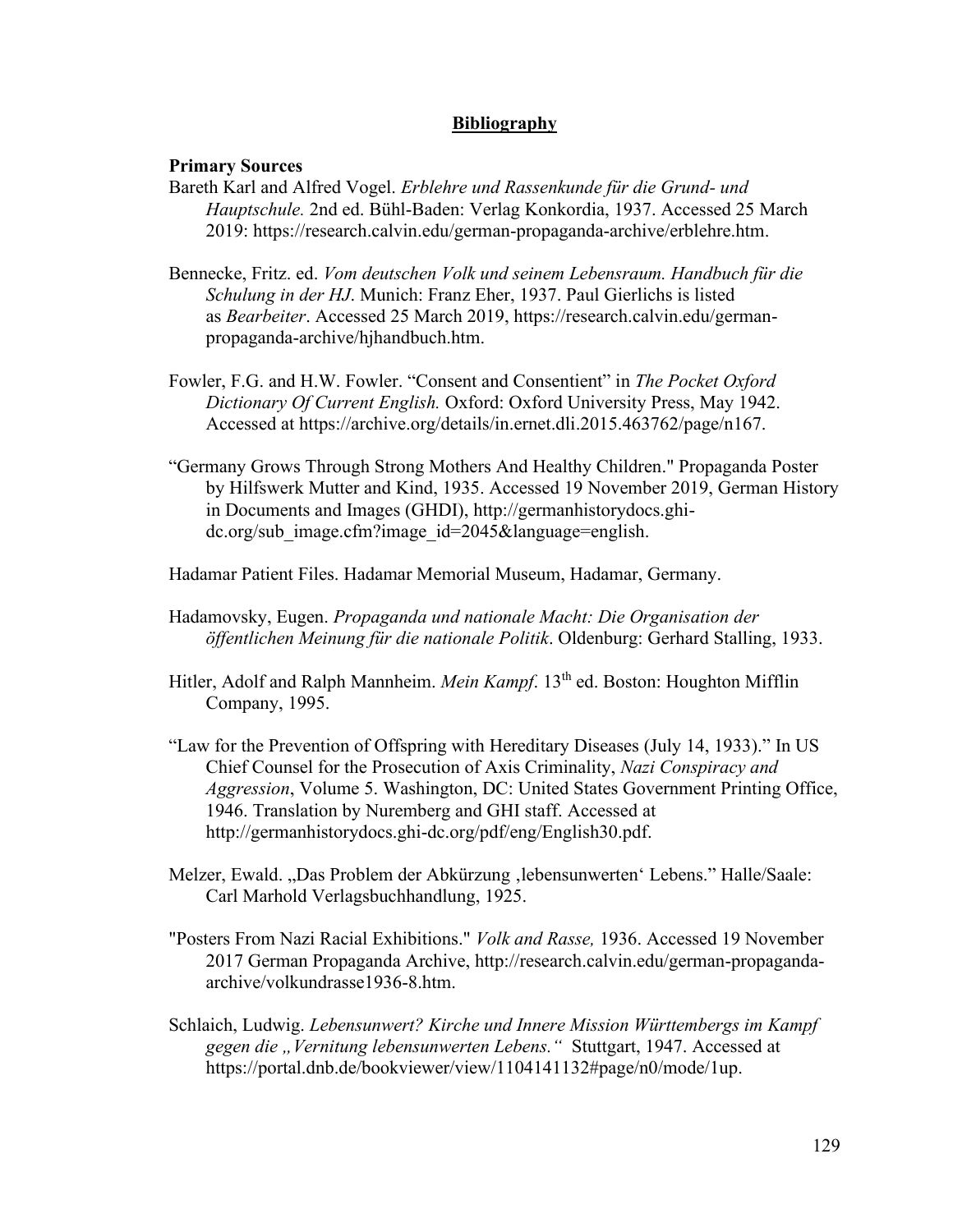- Staatsanwaltschaft bei dem Landgericht Ansbach, 2018-01 vorläufig ohne Gliederung. Staatsarchiv Nürnberg, Nürnberg, Germany.
- Staatsanwaltschaft bei dem Oberlandesgericht Frankfurt a.M. (ab 1945), Abt. 631a. Hessisches Hauptstaatsarchiv, Wiesbaden, Germany.
- *Trials of War Criminals before the Nuremberg Military Tribunals under Control Council Law October 1946-April 1949. No. 10*, Vol 1. Washington, United States Government Print. Accessed at https://babel.hathitrust.org/cgi/pt?id=osu.32435024013666&view=1up&seq=928.

# **Media Sources**

- "About- DRA Overview," Disability Rights Advocates: A Non-Profit Corporation, accessed April 11, 2020, https://dralegal.org/about/.
- "History Of Emotions." Max Planck Institut Für Bildungsforschung / Max Planck Institute For Human Development. Accessed 22 October 2019 at https://www.mpibberlin.mpg.de/en/research/history-of-emotions.
- *X Company*. "Quislings." Season 1, Episode 7. Directed by Craig Viveiroes. CBC. 1 April 2015. Accessed at https://gem.cbc.ca/media/x-company/season-1/episode-7/38e815a-00916938b1c.
- *X Company*. "Into the Fire." Season 1, Episode 8. Directed by Craig Viveiroes. CBC. 8 April 2015. Accessed at https://gem.cbc.ca/media/x-company/season-1/episode-8/38e815a-0094c6bd88d.
- X Company. "August 19<sup>th</sup>." Season 2, Episode 10. Directed by Jamie Magnus Stone. CBC. 6 April 2016, on CBC, Accessed at https://gem.cbc.ca/media/xcompany/season-2/episode-10/38e815a-009bdf16b96.

### **Secondary Sources**

- Adams, Rachel, Benjamin Reiss, and David Serlin. *Keywords for Disability Studies*. New York: New York University Press, 2015.
- Aly, Götz. *Aktion T4 1939-1945: Die "Euthanasie" -Zentrale in Der Tiergartenstrasse 4*. Berlin: Edition Hentrich, 1989.

———. *Die Belasteten: "Euthanasie" 1939-1945: Eine Gesellschaftsgeschichte*. Frankfurt am Main: S. Fischer, 2013.

———. "Medizin Gegen Unbrauchbare." In *Aussonderung Und Tod: Die Klinische Hinrichtung Der Unbrauchbaren*. Berlin: Rotbuch Verlag, 1985.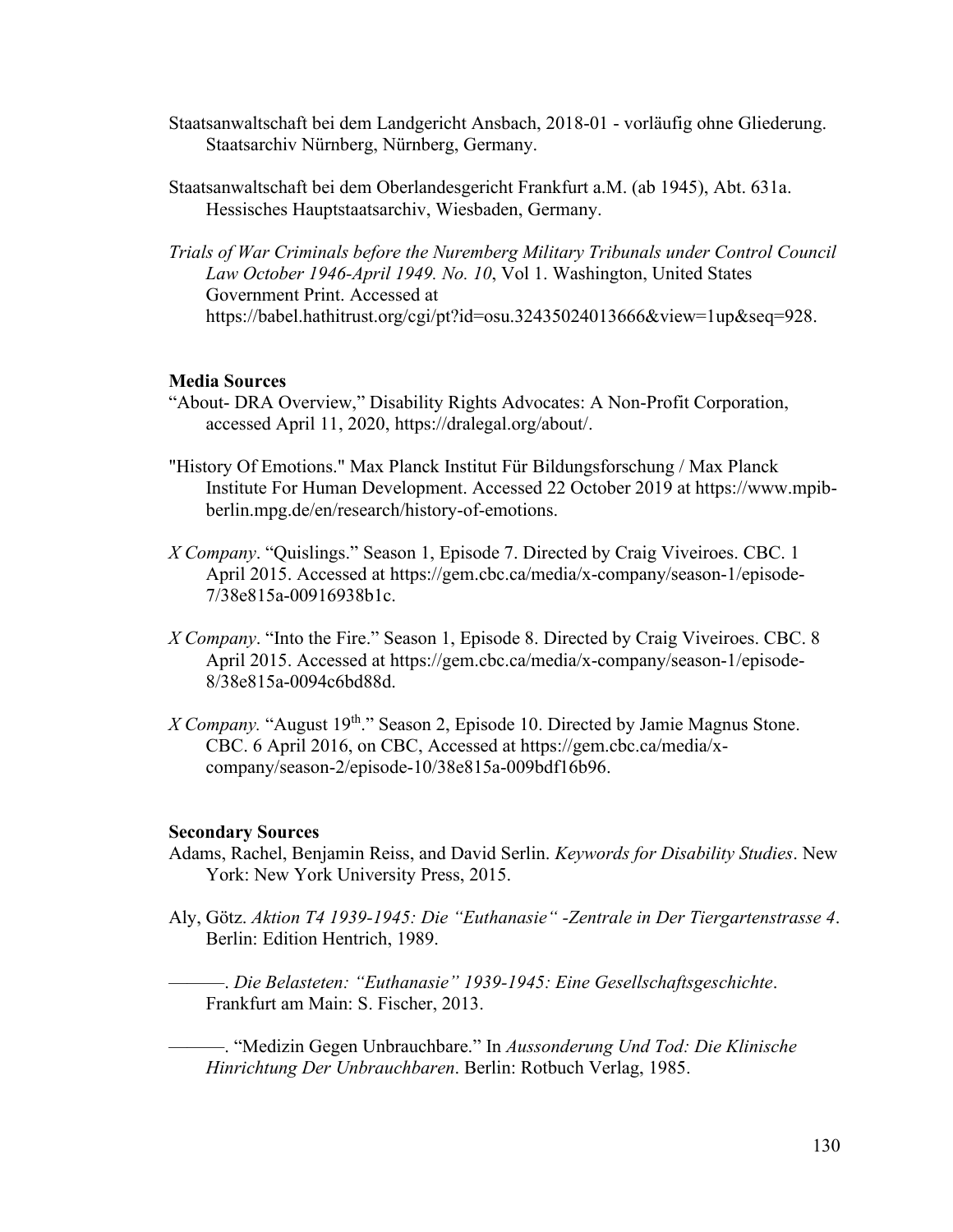- Aly, Götz. Angelika Ebbinghaus, Matthias Hamann, Friedemann Pfäfflin, and Gerd Preissler. *Aussonderung Und Tod: Die Klinische Hinrichtung Der Unbrauchbaren. Beitrage Zur Nationalsozialistischen Gesundheits- Und Sozialpolitik*. Berlin: Rotbuch Verlag, 1985.
- Annas, George J. "Beyond Nazi War Crimes Experiments: The Voluntary Consent Requirement of the Nuremberg Code at 70." *American Journal of Public Health* 108, no. 1 (January 2018): 42–46.
- Arendt, Hannah. "Race-Thinking before Racism." *The Review of Politics* 6, no. 1 (1944): 36–73.
- Barney, David D., and Lisa E. Dalton. "Social Work Under Nazism: An Analysis of the 'Profession-in-the-Environment.'" *Journal of Progressive Human Services* 17, no. 2 (June 16, 2006): 43–62.
- Barsch, Sebastian, Anne Klein, and Pieter Verstraete. *The Imperfect Historian: Disability Histories in Europe*. New York: Peter Lang Edition, 2013.
- Benedict, Susan, Linda Shields, and Alison J. O'Donnell. "Children's 'Euthanasia' in Nazi Germany." *Journal of Pediatric Nursing* 24, no. 6 (December 2009): 506–16.
- Bergerson, Andrew Stuart. *Ordinary Germans in Extraordinary Times: The Nazi Revolution in Hildesheim*. Bloomington: Indiana University Press, 2004.
- Biesold, Horst. *Crying Hands: Eugenics and Deaf People in Nazi Germany*. Washington, D.C.: Gallaudet University Press, 2015.
- Bock, Gisela. "Racism and Sexism in Nazi Germany: Motherhood, Compulsory Sterilization, and the State." *Signs* 8, no. 3 (1983): 400–421.
- Branagan, Marty. "Nonviolent Resistance to Nazi Germany: What Occurred and What Could Have Occurred." *Social Alternatives; Brisbane* 33, no. 4 (2014): 31–38.
- Brody, Howard, and M. Wayne Cooper. "Binding and Hoche's 'Life Unworthy of Life': A Historical and Ethical Analysis." *Perspectives in Biology and Medicine* 57, no. 4 (2014): 500–511.
- Bryant, Michael S. *Confronting the "Good Death:" Nazi Euthanasia on Trial, 1945- 1953*. Boulder: University Press of Colorado, 2005.
- Burke, Peter. *What Is Cultural History?* Cambridge, UK: Polity, 2004.
- Burleigh, Michael. *Death and Deliverance: "Euthanasia" in Germany c. 1900-1945*. Cambridge: Cambridge University Press, 1994.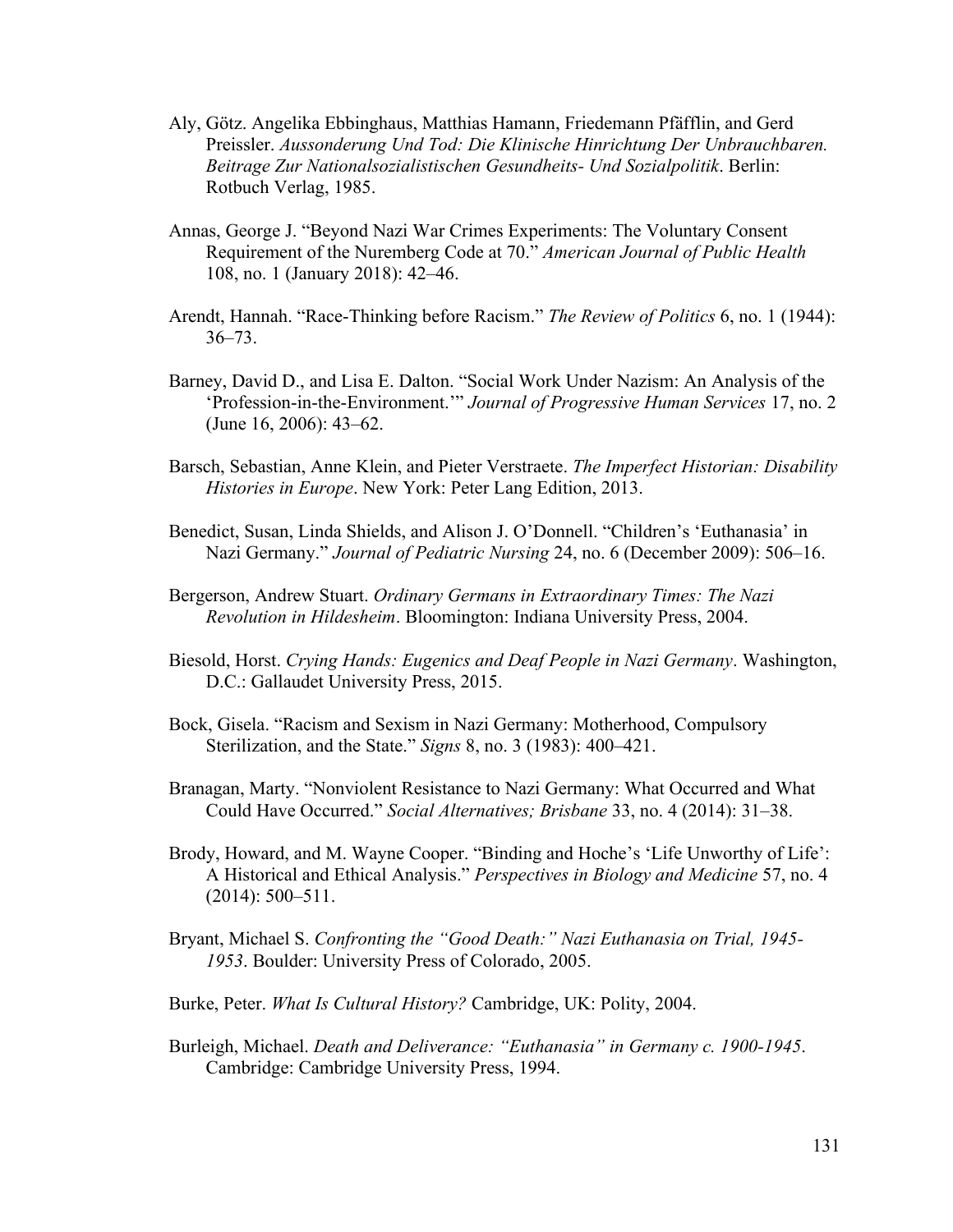- Burleigh, Michael, and Wippermann. *The Racial State: Germany 1933-1945*. Cambridge: Cambridge University Press, 1991.
- Cesarani, David. *After Eichmann: Collective Memory and the Holocaust since 1961*. London: Routledge Curzon, 2005.
- Chentsova-Dutton, Yulia, and Andreas Maercker. "Cultural Scripts of Traumatic Stress: Outline, Illustrations, and Research Opportunities." *Frontiers in Psychology* 10 (November 15, 2019): 1-20.
- Clifford Simplican, Stacey. "Manufacturing Anxiety: The Medicalization of Mental Defect." In *The Capacity Contract: Intellectual Disability and the Question of Citizenship*. Minneapolis: University of Michigan Press, 2015.
- Corduwener, Pepijn. "'Eichmann Is My Father': Harry Mulisch, the Eichmann Trial and the Question of Guilt." *Journal of War & Culture Studies* 7, no. 2 (May 2014): 133– 46.
- Crew, David F. *Bodies and Ruins: Imagining the Bombing of Germany, 1945 to the Present*. Social History, Popular Culture, and Politics in Germany. Ann Arbor: University of Michigan Press, 2017.
- Dahlke, Birgit, Dennis Tate, and Roger Woods. *German Life Writing in the Twentieth Century*. Rochester, New York: Camden House, 2010.
- Deutsch, David. "Immer Mit Liebe: Empathic Violence in Nazi Euthanasia." *Holocaust Studies* 22, no. 1 (January 2, 2016): 1–20.
- Dyck, Erika. "History of Eugenics Revisited." *Canadian Bulletin of Medical History* 31, no. 1 (April 2014): 7–16.
- Ehrenreich, Eric. *The Nazi Ancestral Proof: Genealogy, Racial Science, and the Final Solution*. Bloomington: Indiana University Press, 2007.
- Eitler, Pascale, Bettina Hitzer, and Monique Scheer. "Feeling and Faith--Religious Emotions in German History." *German History* 32, no. 3 (September 1, 2014): 343– 52.
- Eley, Geoffrey. *Nazism as Fascism: Violence, Ideology, and the Ground of Consent in Germany 1930-1945.* Taylor & Francis, 2013.
- ———. "What Is Cultural History?" *New German Critique*, no. 65 (1995): 19.
- Evans, Suzanne E. *Forgotten Crimes: The Holocuast and People with Disabilities*. Chicago: Ivan R. Dee, 2004.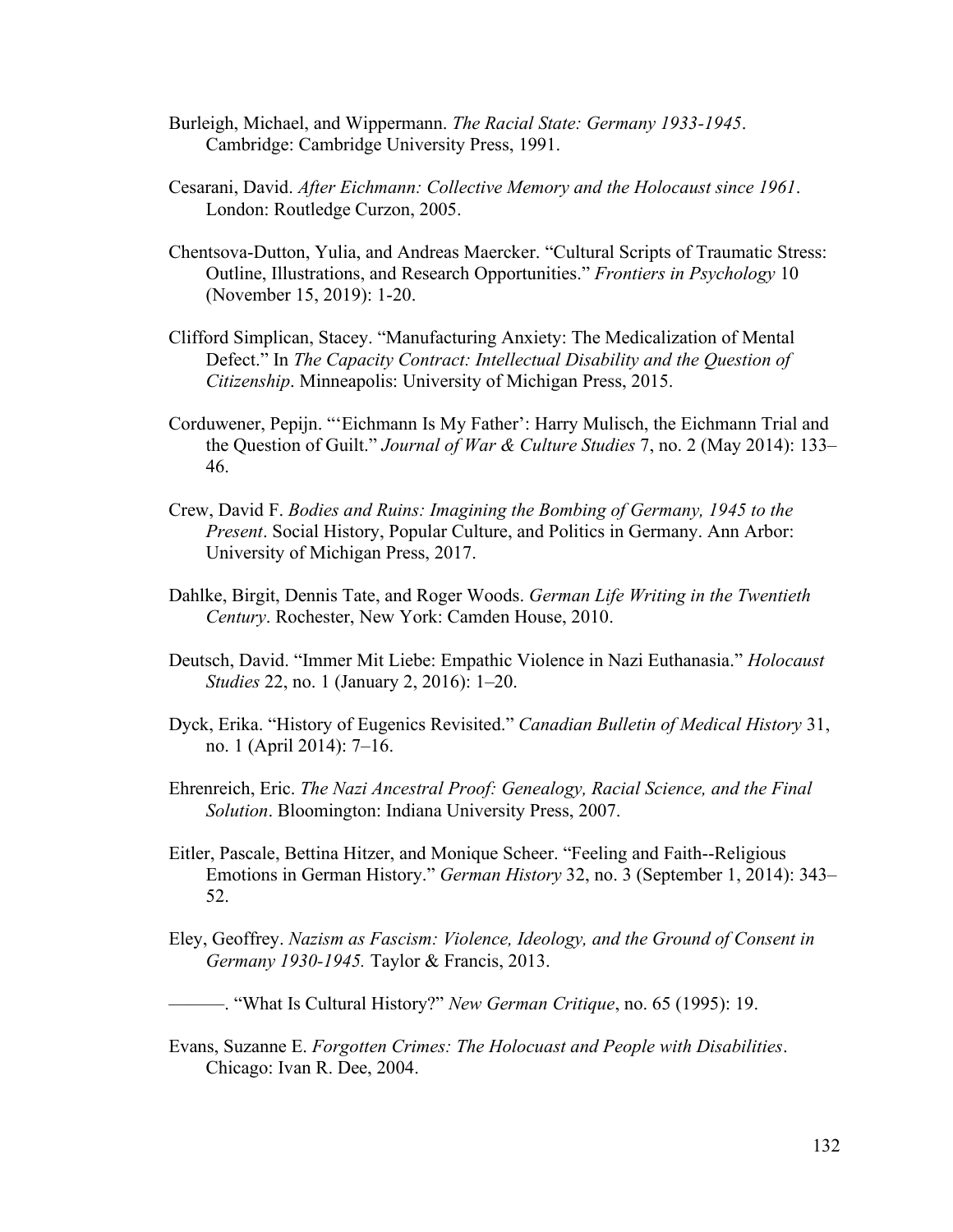- Foucault, Michel. *The Archaeology of Knowledge*. New York, NY: Pantheon Books, 1982.
- Fowler F.G. and H.W. Fowler. *The Pocket Oxford Dictionary Of Current English*. Oxford: Oxford University Press, May 1942. Accessed at https://archive.org/details/in.ernet.dli.2015.463762/page/n167.
- Friedlander, Henry. *Origins of Nazi Genocide*. Chapel Hill: University of North Carolina Press, 1995.

Fritzsche, Peter. *Germans into Nazis*. Cambridge, Mass: Harvard University Press, 1998.

———. *Life and Death in the Third Reich*. Cambridge, Mass: Belknap Press of Harvard University Press, 2008.

- Fulbrook, Mary, and Ulinka Rublack. "In Relation: The 'Social Self' and Ego-Documents." *German History* 28, no. 3 (September 1, 2010): 263–72.
- Gallagher, Hugh. "What the Nazi 'Euthanasia Program' Can Tell Us About Disability Oppression." *Journal of Disability Policy Studies* 12, no. 2 (September 2001): 96– 99.
- Gammerl, Benno. "Emotional Styles Concepts and Challenges." *Rethinking History* 16, no. 2 (June 2012): 161–75.
- Gee, James Paul. *An Introduction to Discourse Analysis: Theory and Method*. 3rd ed. New York: Routledge, 2011.
- Gellately, Robert. *Backing Hitler: Consent and Coercion in Nazi Germany*. Oxford: Oxford University Press, 2001.
- Griech-Polelle, Beth A. *Bishop von Galen: German Catholicism and National Socialism*. Yale University Press, 2002.
- Grossmann, Atina. "A Question of Silence: The Rape of German Women by Occupation Soldiers." *October* 72 (1995): 42.
- Grue, Lars. "Eugenics and Euthanasia Then and Now." *Scandinavian Journal of Disability Research* 12, no. 1 (March 2010): 1–13.
- Hanes, Roy, Ivan Brown, and Nancy E. Hanson. *The Routledge History of Disability*. New York, New York: Routledge, 2017.
- Hansen, Randall. *Fire and Fury: The Allied Bombing of Germany, 1942-45*. Canada: Anchor Canada, 2009.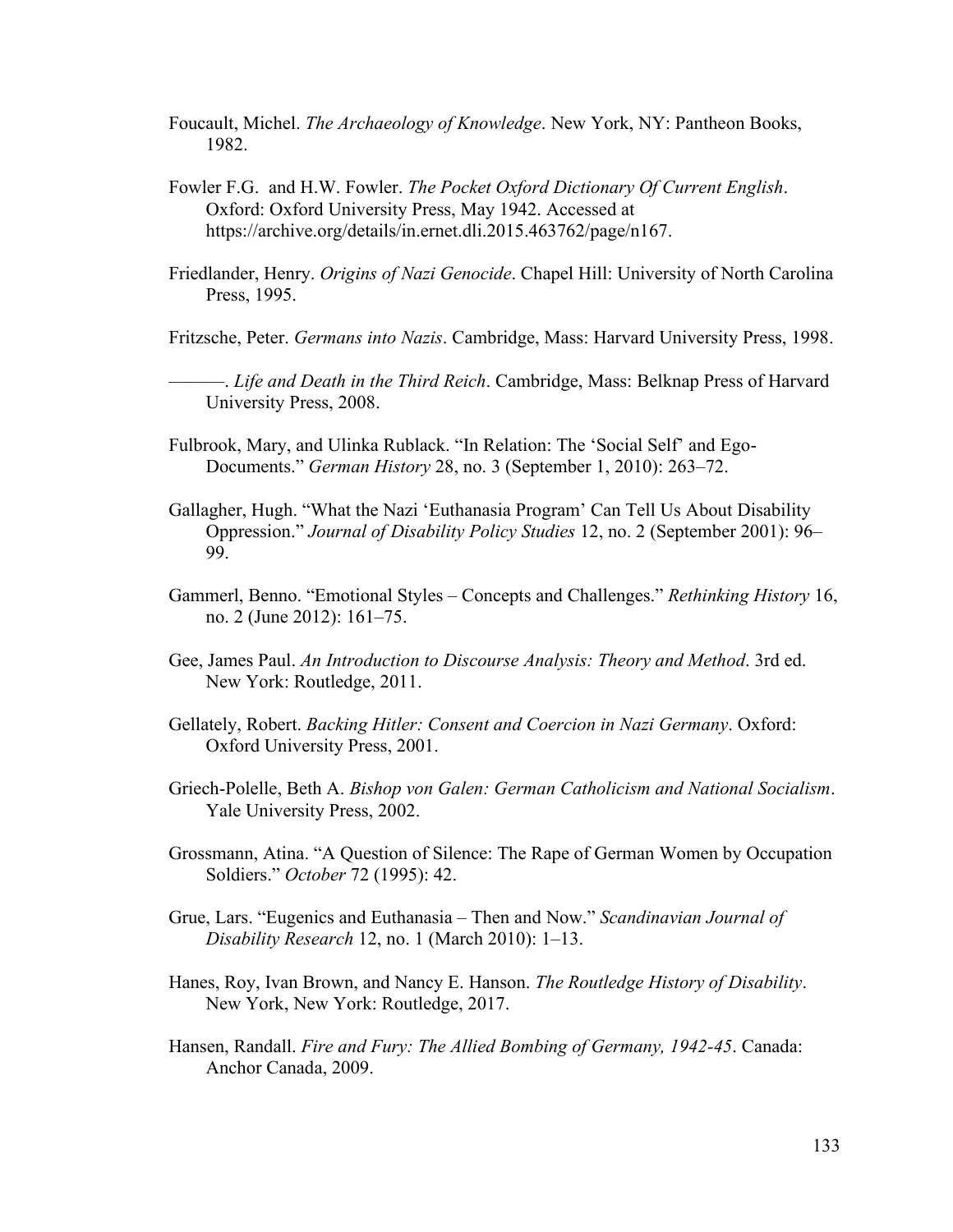- Heberer, Patricia. "'Exitus Heute in Hadamar': The Hadamar Facility and 'Euthanasia' in Nazi Germany." PhD diss., University of Maryland, 2001.
- Heineman, Elizabeth. "Gender, Sexuality, and Coming to Terms with the Nazi Past." *Central European History* 38, no. 1 (March 2005): 41–74.

———. "The Hour of the Woman: Memories of Germany's 'Crisis Years' and West German National Identity." *The American Historical Review* 101, no. 2 (April 1996): 354-95.

———. "Whose Mothers?: Generational Difference, War, and the Nazi Cult of Motherhood," *Journal of Women's History* 12, no. 4 (Winter, 2001): 138-63.

- Hewitson, Mark. "'I Witnesses': Soldiers, Selfhood and Testimony in Modern Wars." *German History* 28, no. 3 (September 1, 2010): 310–25
- Hockenos, Matthew D. *A Church Divided: German Protestants Confront the Nazi Past*. Indiana University Press, 2004.
- Housden, Martyn. *Resistance and Conformity in the Third Reich*. New York: Routledge, 1997.
- Hudson, Lee. "From Small Beginnings: The Euthanasia of Children with Disabilities in Nazi Germany." *Journal of Paediatrics and Child Health* 47 (2011): 508–11.
- Kater, Michael H. *The Nazi Party: A Social Profile of Members and Leaders, 1919-1945*. Cambridge, Mass: Harvard University Press, 1983.
- Kaul, Friedrich Karl. *Die Psychiatrie im Strudel der "Euthanasie": Ein Bericht uber die erste industriemässig durchgeführte Mordaktion des Naziregimes*. Frankfurt/Main: Europdische Verlagsanstalt, 1979.
- Kershaw, Ian. *Popular Opinion and Political Dissent in the Third Reich, Bavaria 1933- 1945.* New York: Oxford University Press, 1983.
- Klee, Ernst, ed. *Dokumente Zur "Euthanasie."* Frankfurt am Main: Fischer Taschenbuch, 1985.

———. *''Euthanasie" Im NS-Staat: Die ''Vernichtung Lebensunwerten Lebens"*. Frankfurt am Main: Fischer Taschenbuch Verlag, 1983.

- Knittel, Susanne C. *The Historical Uncanny: Disability, Ethnicity, and the Politics of Holocaust Memory*. New York: Fordham University Press, 2015.
- Koonz, Claudia. *Mothers in the Fatherland: Women, the Family, and Nazi Politics.* New York: St. Martin's Press, 1987.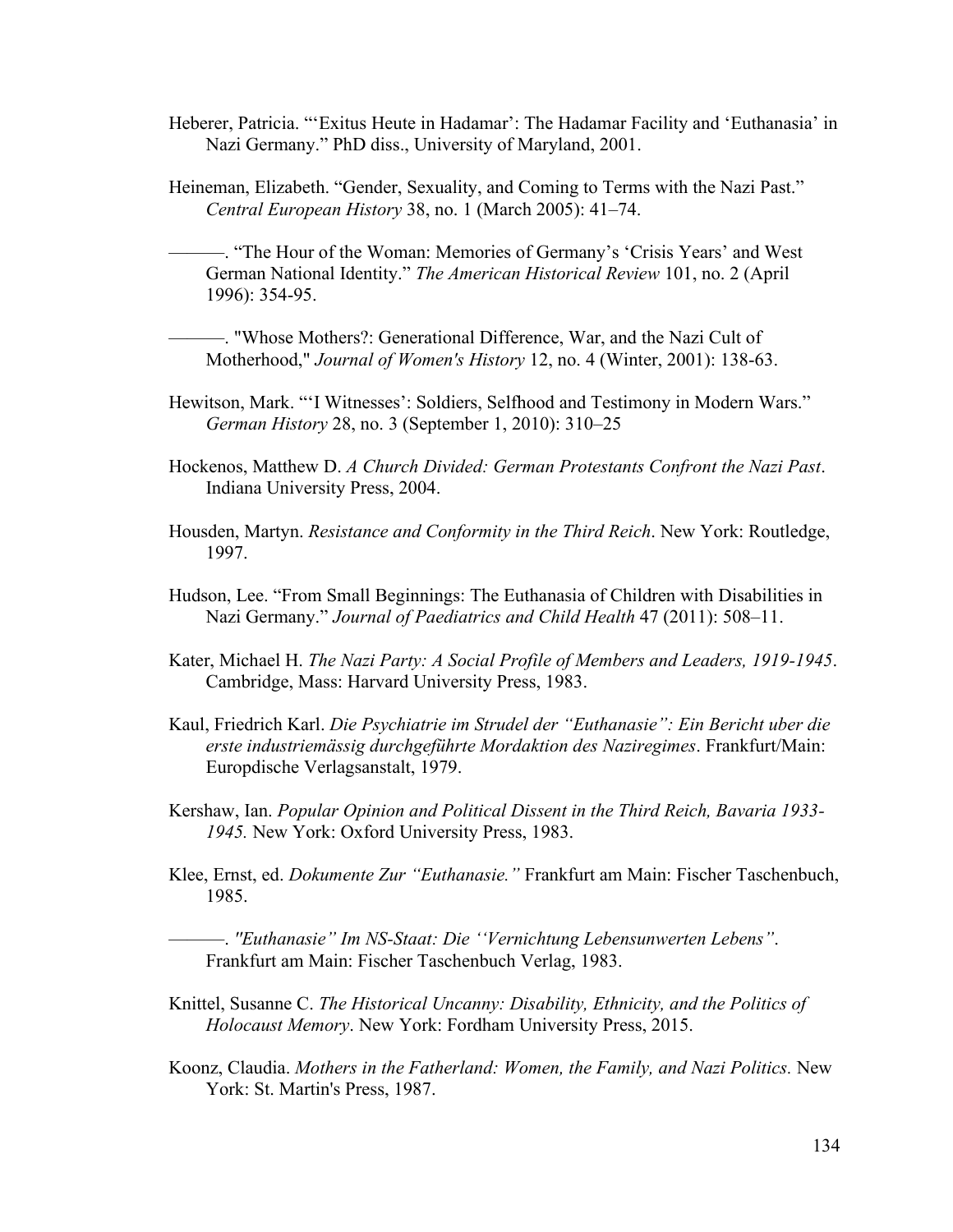———. *The Nazi Conscience*. Cambridge, Mass: Belknap Press, 2003.

- Krupinski, Martin. "Werner Heyde: Psychiater und Massenmörder: Eine forensischpsychiatrische Perspektive." *Der Nervenarzt* 90, no. 5 (May 2019): 528–34.
- Kudlick, Catherine J. "Disability History: Why We Need Another 'Other.'" *The American Historical Review* 108, no. 3 (June 2003): 763–93.
- Kühne, Thomas. "Protean Masculinity, Hegemonic Masculinity: Soldiers in the Third Reich." *Central European History* 51, no. 3 (September 2018): 390–418.
- Kundnani, Hans. "Perpetrators and Victims: Germany's 1968 Generation and Collective Memory," *German Life and Letters* 64, no. 2 (2011): 272-82.
- Lifton, Robert Jay. *Nazi Doctors*. New York: Basic Books, 1986.
- Loeffel, Robert. *Family Punishment in Nazi Germany: Sippenhaft, Terror and Myth*. New York: Palgrave Macmillan, 2012.
- Matt, Susan J., and Peter N. Stearns, eds. *Doing Emotions History*. History of Emotions. Urbana: University of Illinois Press, 2014.
- McDonough, Frank. *Opposition and Resistance in Nazi Germany*. Cambridge: Cambridge University Press, 2001.
- Michalsen, Andrej, and Konrad Reinhart. "'Euthanasia': A Confusing Term, Abused under the Nazi Regime and Misused in Present End-of-Life Debate." *Intensive Care Medicine* 32, no. 9 (September 2006): 1304–10.
- Mouton, Michelle. *From Nurturing the Nation to Purifying the Volk: Weimar and Nazi Family Policy, 1918-1945.* New York; Cambridge University Press, 2007.

———. "The Kinderlandverschickung: Childhood Memories of War Re-Examined." *German History* 37, no. 2 (April 22, 2019): 186–204.

- Noack, Thorsten, and Heiner Fangerau. "Eugenics, Euthanasia, and Aftermath." *International Journal of Mental Health* 36, no. 1 (April 2007): 112–24.
- Nowak, Kurt. *"Euthanasie'' Und Sterilisierung Im "Dritten Reich": Die Konfrontation Der Evangelischen Und Katholischen Kirche Mit Dem Gesetz Zur Verhütung Erbkranken Nachwuchses Und Der "Euthanasie ''-Aktion.* 2nd ed. Weimar: Hermann Bohlaus Nachfolger, 1980.
- Paver, Chloe. "Exhibiting Negative Feelings: Writing a History of Emotions in German History Museums." *Museum and Society* 14, no. 3 (June 9, 2017): 397–411.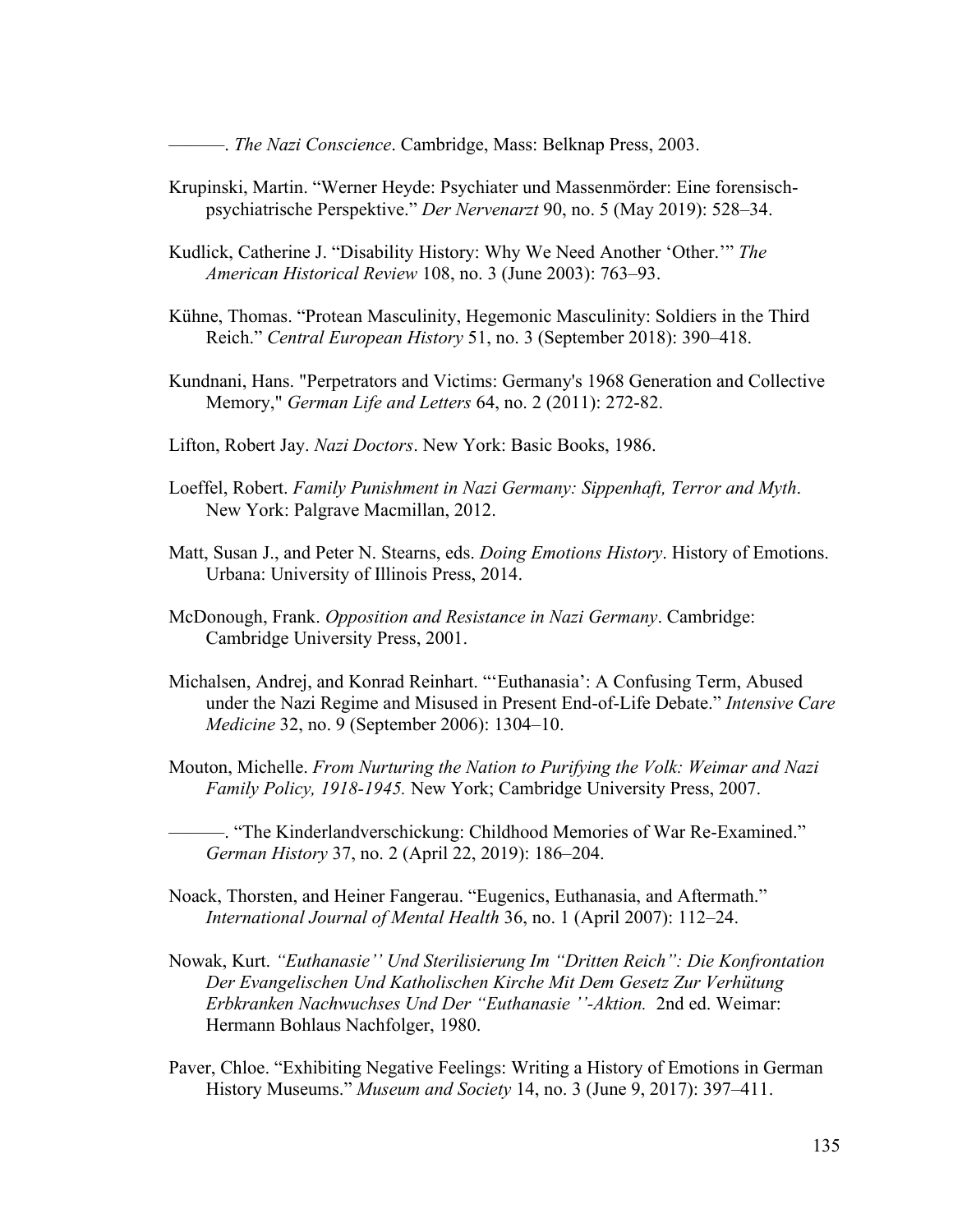- Pearce, Caroline. "Remembering the 'Unwanted' Victims: Initiatives to Memorialize the National Socialist Euthanasia Program in Germany." *Holocaust Studies* 25, no. 1–2 (2019): 118–40.
- Pendas, Devin O., Mark Roseman, and Richard F. Wetzell, eds. *Beyond the Racial State: Rethinking Nazi Germany*. New York, New York: German Historical Institute and Cambridge University Press, 2017.
- Peukert, Detlev. *Inside Nazi Germany: Conformity, Opposition, and Racism in Everyday Life*. New Haven: Yale University Press, 1987.
- Pine, Lisa. *Nazi Family Policy, 1933-1945*. Oxford: New York: Berg, 1997.

———. *Hitler's "National Community": Society and Culture in Nazi Germany*. London: Hodder Arnold, 2007.

- Pinheiro, Lucas G. "The Ableist Contract: Intellectual Disability and the Limits of Justice in Kant's Political Thought." In *Disability and Political Theory*, edited by Barbara Arneil and Nancy J. Hirschmann, 43–78. Cambridge: Cambridge University Press, 2016.
- Plamper, Jan, and Keith Tribe. *History of Emotions: An Introduction*. Oxford: Oxford University Press, 2015.
- Poore, Carol. *Disability in Twentieth-Century German Culture*. Ann Arbor: University of Michigan Press, 2007.

———. "Who Belongs? Disability and the German Nation in Postwar Literature and Film." *German Studies Review* 26, no. 1 (February 2003): 21.

- Proctor, Robert. *Racial Hygiene: Medicine under the Nazis*. Cambridge, Mass: Harvard University Press, 1988.
- Reaume, Geoffrey. *Remembrance of Patients Past: Patient Life at the Toronto Hospital for the Insane, 1870-1940*, 2012.
- Reddy, William M. *The Navigation of Feeling: A Framework for the History of Emotions*. New York; Cambridge University Press, 2001.
- Roer, Dorothee, and Dieter Henkel, eds. *Psychiatrie Im Faschismus: Die Anstalt Hadamar 1933-1945*. Bonn: Psychiatrie-Verlag, 1986.
- Rosenwein, Barbara H. "Worrying about Emotions in History." *The American Historical Review* 107, no. 3 (June 2002): 821–45.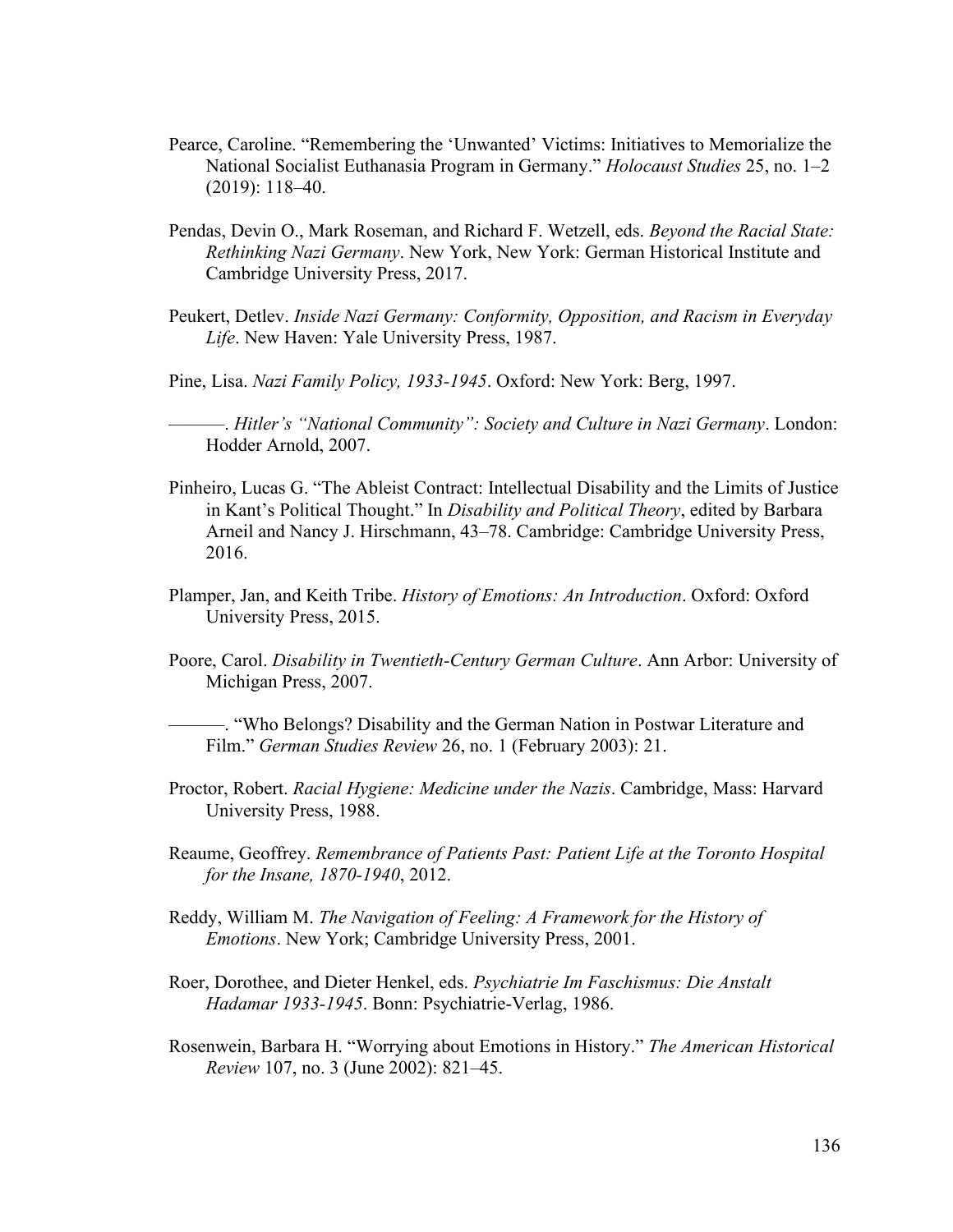- Ryan, Donna F., John S. Schuchman, and United States Holocaust Memorial Museum, eds. *Deaf People in Hitler's Europe*. Washington, D.C: Gallaudet University Press, 2002.
- Safford, Philip L., and Elizabeth J. Safford. *A History of Childhood and Disability*. New York: Teachers College Press, 1996.
- Schissler, Hanna, ed. *The Miracle Years: A Cultural History of West Germany, 1949- 1968*. Princeton: Princeton University Press, 2001.
- Schmuhl, Hans-Walter. *Rassenhygiene, Nationalsozialismus, Euthanasie. Kritische Studien Zur Geschichtswissenschaft*. Gottingen: Vandenhoeck & Ruprecht, 1987.
- Schweikardt, Christoph. "The National Socialist Sisterhood: An Instrument of National Socialist Health Policy." *Nursing Inquiry* 16, no. 2 (June 2009): 103–10.
- Scott, Joan W. "Deconstructing Equality-versus-Difference: Or, the Uses of Poststructuralist Theory for Feminism." *Feminist Studies* 14, no. 1 (1988): 32.
- Seligman, Milton, and Rosalyn Benjamin Darling. *Ordinary Families, Special Children: A Systems Approach to Childhood Disability*. New York: Guilford Press, 1989.
- Simplican, Stacy Clifford. "Feminist Disability Studies as Methodology: Life-Writing and the Abled/Disabled Binary." *Feminist Review* 115, no. 1 (March 2017): 46–60.
- Spaulding, Norman W. "Resistance, Countermemory, Justice." *Critical Inquiry* 41, no. 1 (2014): 132–52.
- Stargardt, Nicholas. "The Troubled Patriot: German Innerlichkeit in World War II." *German History* 28, no. 3 (September 1, 2010): 326–42.
- Stearns, Peter N. "Children and Emotions History." *European Journal of Developmental Psychology* 14, no. 6 (November 2, 2017): 659–71.
- Teicher, Amir. "Father of the Bride, or the Biologization of Social Animosity in Nazi Germany, 1937–1941." *German History*, accessed at https://academic.oup.com/gh/advance-articleabstract/doi/10.1093/gerhis/ghz106/5679621?redirectedFrom=PDF, forthcoming publication in 2020.
- Turner, David M. "Disability History and the History of Emotions: Reflections on Eighteenth-Century Britain." *Asclepio* 68, no. 2 (December 7, 2016): 146.
- Vaizey, Hester. *Surviving Hitler's War: Family Life in Germany, 1939-48*. London: Palgrave Macmillan UK, 2010.